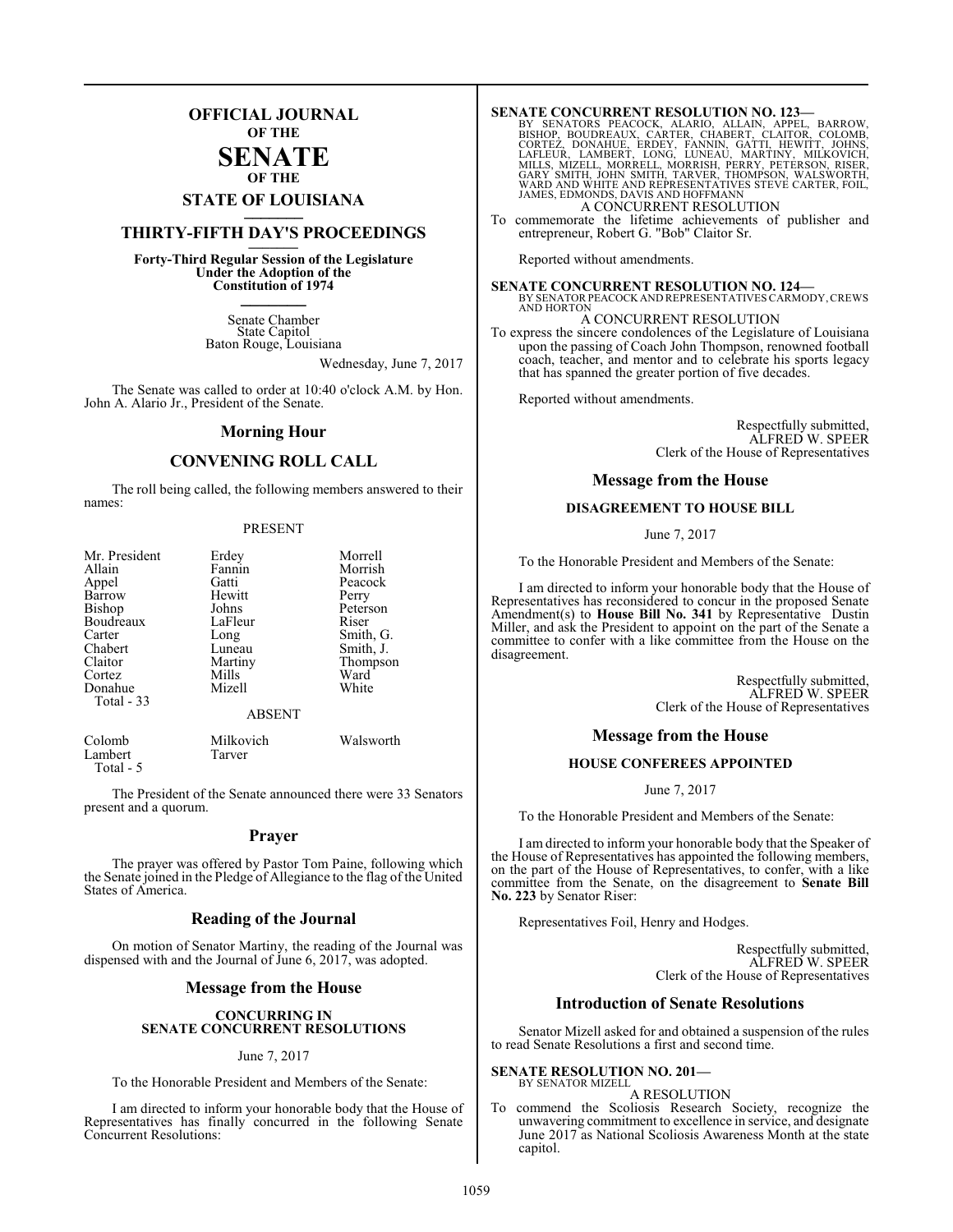On motion of Senator Mizell the resolution was read by title and adopted.

#### **SENATE RESOLUTION NO. 202—** BY SENATOR MORRISH

A RESOLUTION

To commend Michael Goss on being the 2017 Kiwanis Regional Spelling Bee champion and on competing in the Ninetieth Scripps National Spelling Bee.

On motion of Senator Morrish the resolution was read by title and adopted.

**SENATE RESOLUTION NO. 203—** BY SENATOR WARD

A RESOLUTION

To commend the state of Israel, commemorate the fiftieth anniversary of the reunification of the city of Jerusalem, and designate June 7, 2017, as "Jerusalem Day" at the Senate.

On motion of Senator Ward the resolution was read by title and adopted.

### **Senate Resolutions on Second Reading**

#### **SENATE RESOLUTION NO. 194—** BY SENATOR GATTI

A RESOLUTION

To commend Rachel Valentine on being named Bossier Parish 2017- 2018 Middle School Teacher of the Year.

On motion of Senator Gatti the resolution was read by title and adopted.

#### **SENATE RESOLUTION NO. 195—** BY SENATOR MORRISH

A RESOLUTION

To urge and request the Louisiana School Boards Association, the Louisiana Association of School Superintendents, and the Louisiana Association of School Business Officials to jointly survey local school boards to determine the additional costs associated with audit requirements recently established for local school boards by the Louisiana Legislative Auditor.

On motion of Senator Morrish the resolution was read by title and adopted.

## **House Concurrent Resolutions on Second Reading**

#### **HOUSE CONCURRENT RESOLUTION NO. 116—** BY REPRESENTATIVE NORTON

A CONCURRENT RESOLUTION

To urge and request the Louisiana Department of Health to study and determine the desirability and feasibility of implementing the health home option in the medical assistance program, known commonly as Medicaid.

The resolution was read by title. Senator Barrow moved to concur in the House Concurrent Resolution.

# **Page 2 SENATE 35th DAY'S PROCEEDINGS**

## **ROLL CALL**

The roll was called with the following result:

#### YEAS

Luneau Smith, J.<br>Martiny Tarver

Mills Walsworth<br>
Mizell Ward

Mr. President Johns Peacock<br>Allain LaFleur Peterson Allain LaFleur<br>Barrow Long Barrow Long Smith, G.<br>Bishop Luneau Smith, J. Boudreaux Martiny Tarver<br>Carter Milkovich Thompson Carter Milkovich<br>Chabert Mills Cortez Mizell Ward Total - 27 Claitor Hewitt Total - 2

Morrish

**NAYS** 

#### ABSENT

Appel Erdey Morrell Colomb Fannin Perry<br>Donahue Lambert Riser Donahue Total - 9

The Chair declared the Senate concurred in the House Concurrent Resolution and ordered it returned to the House.

#### **HOUSE CONCURRENT RESOLUTION NO. 119—** BY REPRESENTATIVE MAGEE

### A CONCURRENT RESOLUTION

To urge and request the Louisiana Department of Health to engage a select group of stakeholders in the field of dental care concerning the prospective establishment of an independent claims review process for dental services provided through the Medicaid managed care program, and to make recommendations relative to that process to the legislative committees on health and welfare.

The resolution was read by title. Senator Chabert moved to concur in the House Concurrent Resolution.

## **ROLL CALL**

The roll was called with the following result:

#### YEAS

Mr. President Erdey Mizell<br>Allain Fannin Morrish Appel Gatti Peacock Barrow Hewitt Perry<br>Bishop Johns Peters Boudreaux LaFle<br>Carter Long Chabert Luneau<br>Claitor Martiny Claitor Martiny Thompson Colomb Milkovich Ward Cortez Mills White Total - 33

Fannin<br>Gatti Johns Peterson<br>LaFleur Smith, G. Long Smith, J.<br>
Luneau Tarver

**NAYS** 

Total - 0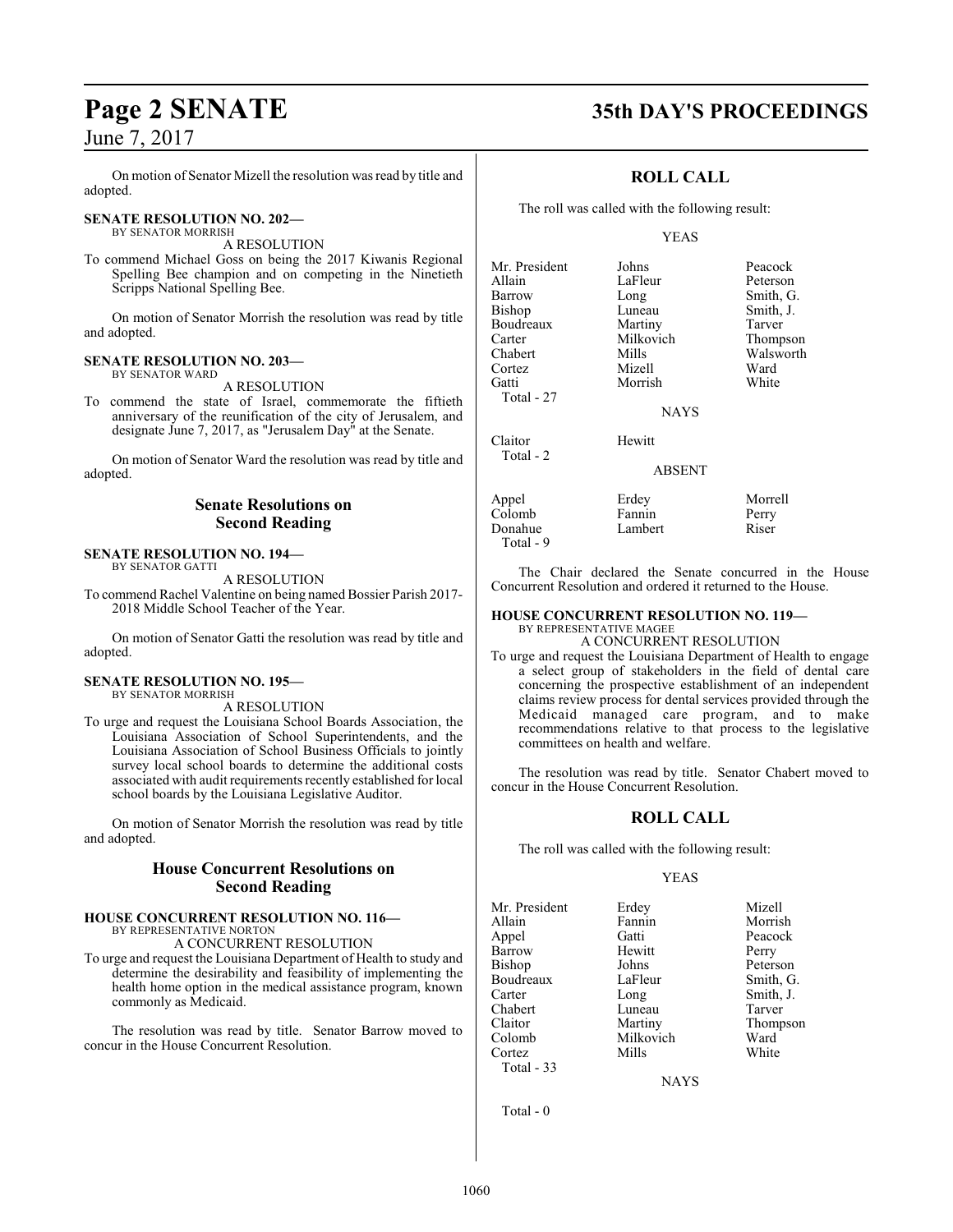# **35th DAY'S PROCEEDINGS Page 3 SENATE**

#### ABSENT

| Donahue   | Morrell | Walsworth |
|-----------|---------|-----------|
| Lambert   | Riser   |           |
| Total - 5 |         |           |

The Chair declared the Senate concurred in the House Concurrent Resolution and ordered it returned to the House.

#### **Senator Long in the Chair**

#### **Senate Concurrent Resolutions Returned from the House of Representatives with Amendments**

**SENATE CONCURRENT RESOLUTION NO. 60**<br>BY SENATORS PERRY, ALARIO, ALLAIN, APPEL, BARROW, BISHOP, BOUDREAUX, CARTER, CHARERT, CLAITOR, COLOMB, CORTEZ,<br>DONAHUE, ERDEY, FAMIN, GATTI, HEWITT, JOHNS, LAFLEUR,<br>LAMBERT, LONG, LUNE JAMES, JENKINS, LEGER, MIGUEZ, PYLANT, SHADOIN, STEFANSKI, TALBOT AND THOMAS

A CONCURRENT RESOLUTION

To authorize that the grounds surrounding the Old Arsenal Museum on the capitol grounds be designated as "The Louisiana Veterans Memorial Park".

The resolution was read by title. Returned from the House of Representatives with amendments:

#### **HOUSE COMMITTEE AMENDMENTS**

Amendments proposed by House Committee on House and Governmental Affairs to Original Senate Concurrent Resolution No. 60 by Senator Perry

AMEND<u>MENT NO. 1</u> On page 2, line 15, change "it's" to "its"

AMENDMENT NO. 2

On page 2, line 16, change "it's" to "its"

Senator Perry moved to concur in the amendments proposed by the House.

#### **ROLL CALL**

The roll was called with the following result:

#### YEAS

| Mr. President | Fannin      | Peacock   |
|---------------|-------------|-----------|
| Allain        | Gatti       | Perry     |
| Appel         | Hewitt      | Peterson  |
| Barrow        | Johns       | Riser     |
| Bishop        | LaFleur     | Smith, G. |
| Carter        | Long        | Smith, J. |
| Chabert       | Luneau      | Tarver    |
| Claitor       | Martiny     | Thompson  |
| Colomb        | Milkovich   | Walsworth |
| Cortez        | Mills       | Ward      |
| Erdey         | Mizell      |           |
| Total - 32    |             |           |
|               | <b>NAYS</b> |           |
|               |             |           |

Total - 0

# June 7, 2017

ABSENT

| Boudreaux | Lambert | Morrish |
|-----------|---------|---------|
| Donahue   | Morrell | White   |
| Total - 6 |         |         |

The Chair declared the Senate concurred in the amendments proposed by the House.

# **SENATE CONCURRENT RESOLUTION NO. 117—**

BY SENATOR WALSWORTH A CONCURRENT RESOLUTION

To create and provide for the Louisiana Historical Archives Task Force to study the conditions, issues, needs, and problems relative to the preservation of the state's historical archives and records and to recommend any action or legislation that the task force deems necessary or appropriate.

The resolution was read by title. Returned from the House of Representatives with amendments:

#### **HOUSE FLOOR AMENDMENTS**

Amendments proposed by Representative Hoffmann to Engrossed Senate Concurrent Resolution No. 117 by Senator Walsworth

#### AMENDMENT NO. 1

On page 2, line 8, after "Following" and before "members:" change "thirteen" to "fourteen"

#### **HOUSE FLOOR AMENDMENTS**

Amendments proposed by Representative James to Engrossed Senate Concurrent Resolution No. 117 by Senator Walsworth

AMENDMENT NO. 1 On page 2, line 8, change "thirteen" to "sixteen"

#### AMENDMENT NO. 2

On page 2, between lines 22 and 23, insert the following: "(13) The president of the Southern University System, or his

designee. (14) A representative of the African American Heritage Museum."

Senator Walsworth moved to concur in the amendments proposed by the House.

#### **ROLL CALL**

The roll was called with the following result:

#### YEAS

| Mr. President<br>Allain<br>Appel<br>Barrow<br>Bishop<br>Boudreaux<br>Carter<br>Chabert<br>Claitor<br>Colomb<br>Cortez | Donahue<br>Erdey<br>Fannin<br>Gatti<br>Hewitt<br>Johns<br>LaFleur<br>Long<br>Luneau<br>Martiny<br>Milkovich | Mills<br>Mizell<br>Morrish<br>Peacock<br>Riser<br>Smith, G.<br>Smith, J.<br>Tarver<br>Thompson<br>Walsworth<br>Ward |
|-----------------------------------------------------------------------------------------------------------------------|-------------------------------------------------------------------------------------------------------------|---------------------------------------------------------------------------------------------------------------------|
| Total $-33$                                                                                                           | <b>NAYS</b>                                                                                                 |                                                                                                                     |
| Total $-0$                                                                                                            | <b>ABSENT</b>                                                                                               |                                                                                                                     |
| Lambert<br>Morrell                                                                                                    | Perry<br>Peterson                                                                                           | White                                                                                                               |

Total - 5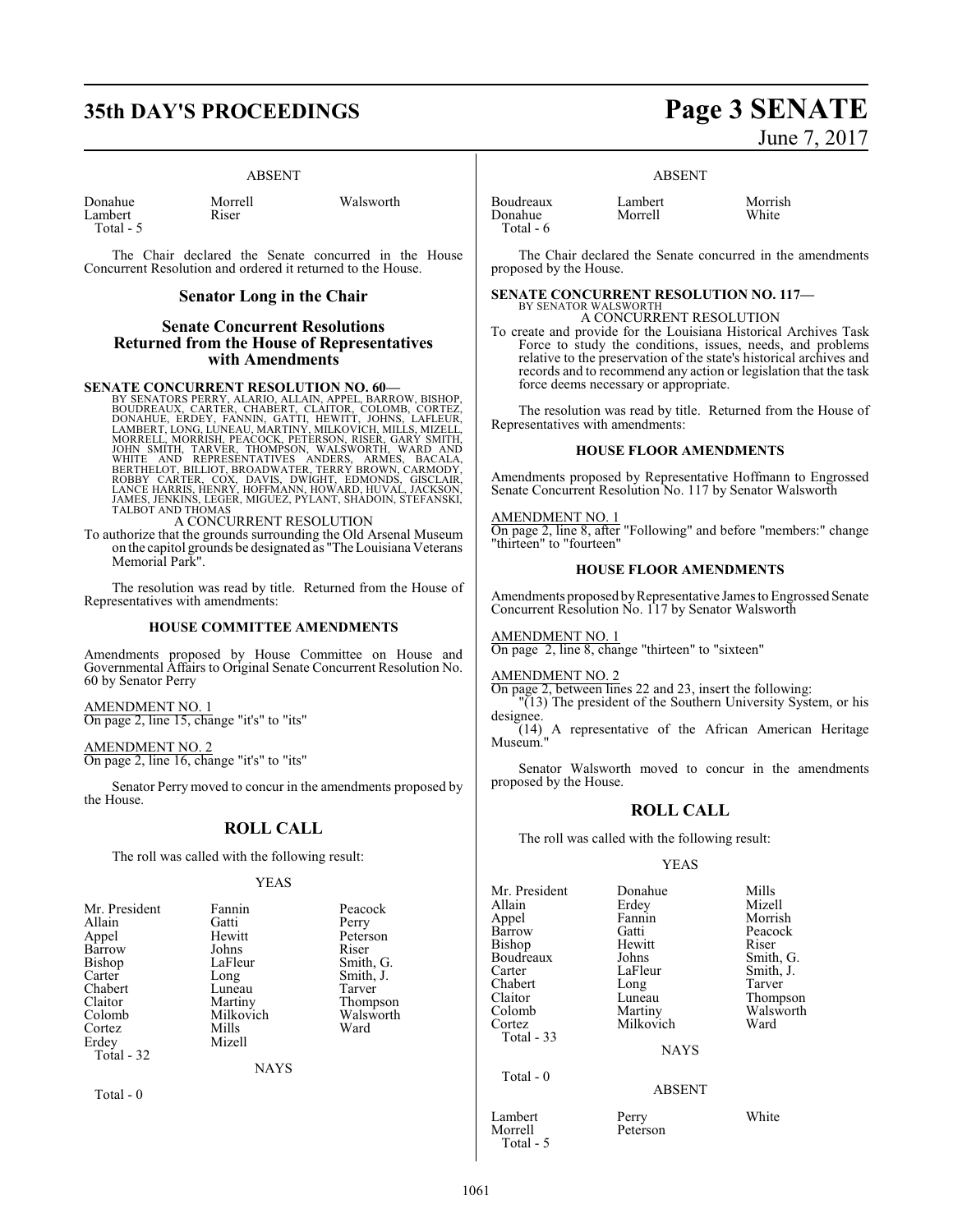The Chair declared the Senate concurred in the amendments proposed by the House.

### **Mr. President in the Chair**

#### **Senate Bills and Joint Resolutions Returned from the House of Representatives with Amendments, Subject to Call**

### **Called from the Calendar**

Senator Allain asked that Senate Bill No. 207 be called from the Calendar.

#### **SENATE BILL NO. 207—**

BY SENATOR ALLAIN AND REPRESENTATIVE BISHOP

AN ACT To amend and reenact R.S.  $56:10(B)(1)(g)$  and to enact R.S. 56:10(B)(16), relative to saltwater fishing licenses; to direct dedicated monies of the Saltwater Fish Research and Conservation Fund to the administration of only certain programs; to limit the use of monies in the fund; to provide for terms, conditions, and requirements; and to provide for related matters.

The bill was read by title. Returned from the House of Representatives with amendments:

#### **HOUSE FLOOR AMENDMENTS**

Amendments proposed by Representative Bishop to Reengrossed Senate Bill No. 207 by Senator Allain

AMENDMENT NO. 1

On page 2, delete lines 16 and 17 in their entirety and insert in lieu thereof the following:

"**(b) Neither the monies allocated to the programs described in Subparagraph (a) of this Paragraph nor any other funds appropriated to the Department of Wildlife and Fisheries may be used for any of the following purposes:**"

Senator Allain moved to reject the amendments proposed by the House.

## **ROLL CALL**

The roll was called with the following result:

#### YEAS

| Mr. President<br>Allain<br>Appel<br>Barrow<br><b>Bishop</b><br>Boudreaux<br>Carter<br>Chabert<br>Claitor<br>Colomb<br>Cortez<br>Donahue<br>Total $-35$ | Erdey<br>Fannin<br>Gatti<br>Hewitt<br>Johns<br>LaFleur<br>Long<br>Luneau<br>Martiny<br>Milkovich<br>Mills<br>Mizell<br><b>NAYS</b> | Morrell<br>Morrish<br>Peacock<br>Peterson<br>Riser<br>Smith, G.<br>Smith, J.<br>Tarver<br>Thompson<br>Walsworth<br>Ward |
|--------------------------------------------------------------------------------------------------------------------------------------------------------|------------------------------------------------------------------------------------------------------------------------------------|-------------------------------------------------------------------------------------------------------------------------|
| Total $-0$                                                                                                                                             | <b>ABSENT</b>                                                                                                                      |                                                                                                                         |
| Lambert                                                                                                                                                | Perry                                                                                                                              | White                                                                                                                   |

## Total - 3

**Page 4 SENATE 35th DAY'S PROCEEDINGS**

The Chair declared the Senate rejected the amendments proposed by the House.

#### **Appointment of Conference Committee on House Bill No. 26**

The President of the Senate appointed to the Conference Committee on **House Bill No. 26** the following members of the Senate:

> Senators Chabert, Mills and Perry.

#### **Appointment of Conference Committee on House Bill No. 187**

The President of the Senate appointed to the Conference Committee on **House Bill No. 187** the following members of the Senate:

> Senators Riser, LaFleur and Donahue.

### **Appointment of Conference Committee on House Bill No. 231**

The President of the Senate appointed to the Conference Committee on **House Bill No. 231** the following members of the Senate:

> Senators Peterson, Riser and Walsworth.

### **Appointment of Conference Committee on House Bill No. 293**

The President of the Senate appointed to the Conference Committee on **House Bill No. 293** the following members of the Senate:

> Senators Gary Smith, Luneau and Ward.

### **Appointment of Conference Committee on House Bill No. 466**

The President of the Senate appointed to the Conference Committee on **House Bill No. 466** the following members of the Senate:

> Senators Thompson, Gatti and Fannin.

#### **Appointment of Conference Committee on House Bill No. 651**

The President of the Senate appointed to the Conference Committee on **House Bill No. 651** the following members of the Senate:

> Senators Morrell, Fannin and Donahue.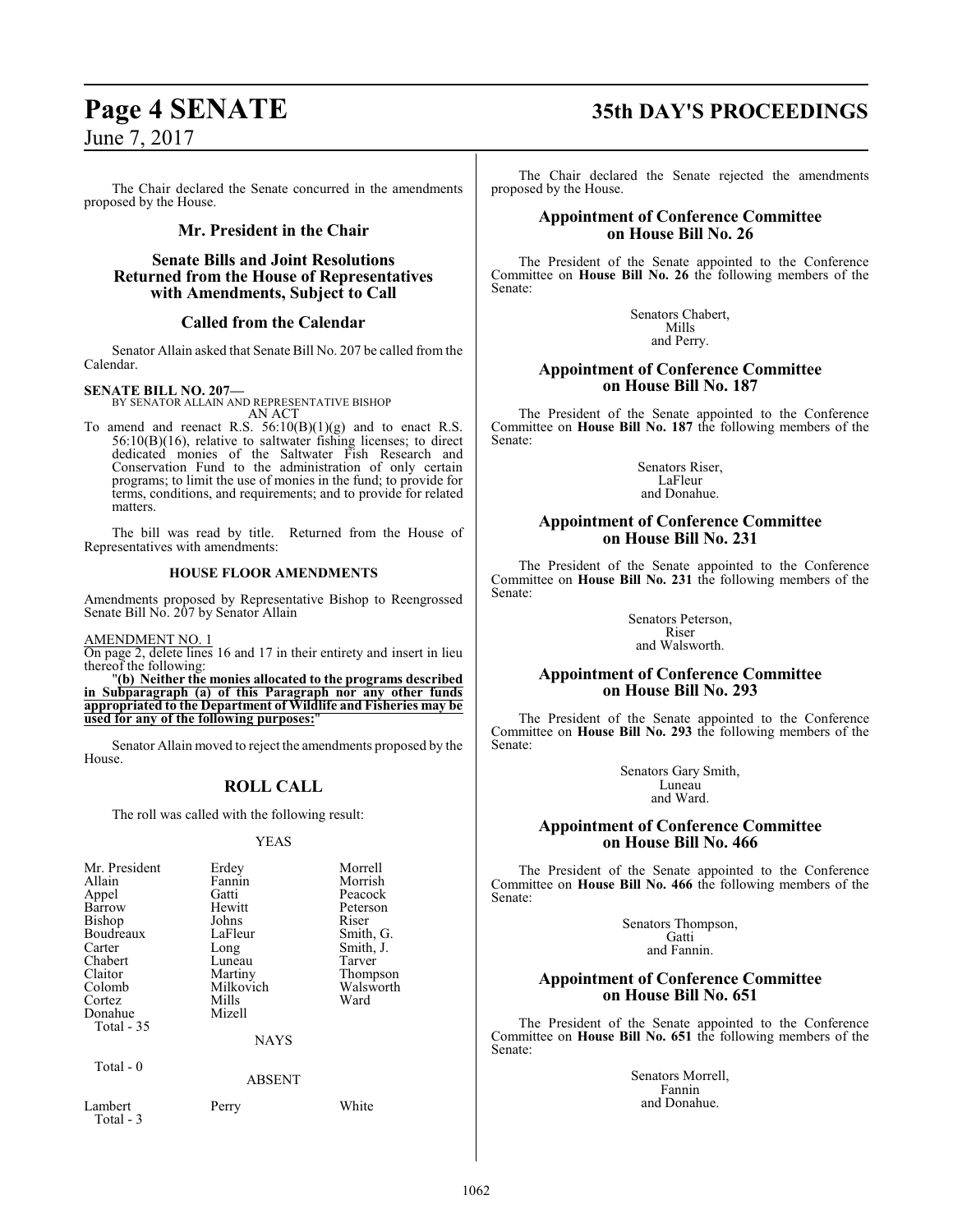# **35th DAY'S PROCEEDINGS Page 5 SENATE** June 7, 2017

#### **Message from the House**

#### **CONCURRING IN SENATE CONCURRENT RESOLUTIONS**

June 7, 2017

To the Honorable President and Members of the Senate:

I am directed to inform your honorable body that the House of Representatives has finally concurred in the following Senate Concurrent Resolutions:

#### **SENATE CONCURRENT RESOLUTION NO. 31—** BY SENATOR WHITE

#### A CONCURRENT RESOLUTION

To continue and provide for the Louisiana Law Enforcement Body Camera Implementation Task Force to study and make recommendations regarding the requirements for implementation and development of best procedures for the use of body cameras and policies for access to and use of body camera recordings by law enforcement agencies in this state, and to provide for a written report of its recommendations and findings not later than sixty days prior to the 2018 Regular Session of the Louisiana Legislature.

Reported with amendments.

Respectfully submitted, ALFRED W. SPEER Clerk of the House of Representatives

#### **Conference Committee Reports**

The following reports were received and read:

#### **SENATE BILL NO. 60—**

BY SENATORS WALSWORTH, ALARIO, APPEL, BARROW, BISHOP, BOUDREAUX, CARTER, CORTEZ, DONAHUE, ERDEY, FANNIN, HEWITT, JOHNS, LAFLEUR, LAMBERT, LONG, LUNEAU, MARTINY,<br>MILKOVICH, MILLS, MIZELL, PEACOCK, PERRY, PETERSON, RISER,<br>GARY SMITH, JOHN SMITH, TARVER, THOMPSON, WARD AND<br>WHITE

#### AN ACT

To provide relative to state highways; to designate a portion of United States Highway 425 in the unincorporated community of Chase, in Franklin Parish, as the "Trooper Bobby Smith 'Vision of Courage' Memorial Highway"; to designate a portion of United States Highway 165 near the town of Sterlington, in Ouachita Parish, as the "Sterlington Police Officer David Elahi Memorial Highway"; and to provide for related matters.

#### **CONFERENCE COMMITTEE REPORT**

#### June 7, 2017

To the Honorable President and Members of the Senate and to the Honorable Speaker and Members of the House of Representatives.

Ladies and Gentlemen:

We, the conferees appointed to confer over the disagreement between the two houses concerning Senate Bill No. 60 by Senator Walsworth recommend the following concerning the Reengrossed bill:

1. That House Committee Amendment No. 1 proposed by the House Committee on Transportation, Highways and Public

Works and adopted by the House of Representatives on May 24, 2017, be adopted.

- 2. That House Committee Amendment Nos. 2, 3, and 4 proposed by the House Committee on Transportation, Highways and Public Works and adopted by the House of Representatives on May 24, 2017, be rejected.
- 3. That the following amendments to the reengrossed bill be adopted:

#### AMENDMENT NO. 1

On page 1, delete line 2 and insert the following:

"To amend and reenact Section 1 of Act No. 23 of the 2010 Regular Session of the Legislature, relative to state highways; to change the designation of a portion of Interstate 20 in Ouachita Parish to the "Servicemen Powell, Barnes, and Deal Memorial Highway"; to designate a portion of United States Highway 425"

#### AMENDMENT NO. 2

On page 1, between lines 16 and 17, insert the following:

"Section 3. The portion of Louisiana Highway 557 from five hundred feet south of its intersection with Pine Bluff Road to two hundred feet north of its intersection with Proffer Road in the Luna Community of the city of West Monroe, Louisiana, in Ouachita Parish, is hereby designated as the "Justin Levi Beard Memorial Highway".

Section 4. Section 1 of Act No. 23 of the 2010 Regular Session of the Legislature is hereby amended and reenacted to read as follows:

Section 1. Interstate 20 in Ouachita Parish between the Interstate 20 World War II Memorial Bridge in West Monroe and the Lincoln/Ouachita Parish Line is hereby designated as the "Servicemen Powell, Barnes, and Deal Memorial Highway" in honor of Marine Corporal Chad Powell of West Monroe who as a member of the 8th Marine Regiment, 2nd Marine Expeditionary Force of Camp Lejeune, North Carolina, was killed on June 25, 2005, when his convoy was attacked by a car bomb in Fallujah, Iraq; Lance Corporal Matthew Barnes of West Monroe who as a member of the 3rd Battalion, 6th Marine Regiment, 2nd Marine Division, 2nd Marine Expeditionary Force of Camp Lejeune, North Carolina, was killed on February 14, 2006, when a suicide bomber attacked his vehicle near Al Qa'im, Iraq; and Petty Officer 3rd Class Lee Hamilton Deal of West Monroe, who as a member of the Navy Regimental Combat Team-5, 1st Marine Expeditionary Force, assigned to the 2nd Marine Division Fleet Marine Force Atlantic of Camp Lejeune, North Carolina, was killed on May 17, 2006, while clearing an area of insurgent activity in Anbar Province, Iraq.

#### AMENDMENT NO. 3

On page 1, line 17, change "Section 3." to "Section 5."

Respectfully submitted,

| Senators:           | Representatives:  |
|---------------------|-------------------|
| Mike Walsworth      | Frank A. Hoffmann |
| Patrick Page Cortez | Kenny Havard      |
| Francis Thompson    | Jay Morris        |

Senator Walsworth moved that the Conference Committee Report be adopted.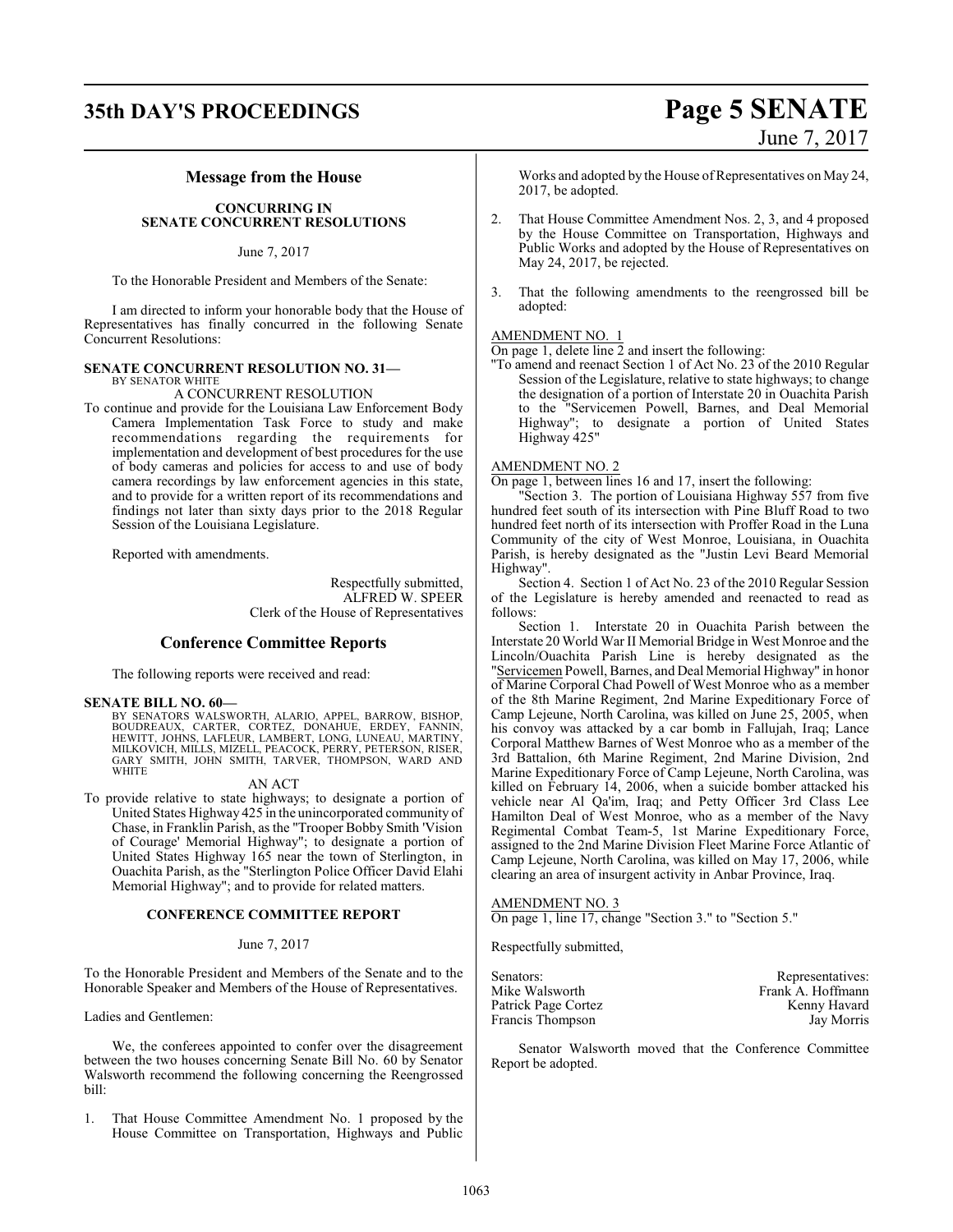## **ROLL CALL**

The roll was called with the following result:

#### YEAS

| Mr. President | Fannin    | Peacock   |
|---------------|-----------|-----------|
| Allain        | Gatti     | Perry     |
| Appel         | Hewitt    | Peterson  |
| Barrow        | Johns     | Riser     |
| <b>Bishop</b> | LaFleur   | Smith, G. |
| Boudreaux     | Long      | Smith, J. |
| Carter        | Luneau    | Tarver    |
| Chabert       | Martiny   | Thompson  |
| Claitor       | Milkovich | Walsworth |
| Colomb        | Mills     | Ward      |
| Cortez        | Mizell    | White     |
| Donahue       | Morrell   |           |
| Erdey         | Morrish   |           |
| Total - 37    |           |           |
|               | NAYS      |           |

Total - 0

ABSENT

Lambert Total - 1

The Chair declared the Conference Committee Report was adopted.

#### **Message from the House**

#### **HOUSE CONFEREES APPOINTED**

#### June 7, 2017

To the Honorable President and Members of the Senate:

I am directed to inform your honorable body that the Speaker of the House of Representatives has appointed the following members, on the part of the House of Representatives, to confer, with a like committee from the Senate, on the disagreement to **House Bill No. 689** by Representative Marcelle:

Representatives Marcelle, Bishop and Magee.

Respectfully submitted, ALFRED W. SPEER Clerk of the House of Representatives

#### **Message from the House**

#### **DISAGREEMENT TO HOUSE BILL**

#### June 7, 2017

To the Honorable President and Members of the Senate:

I am directed to inform your honorable body that the House of Representatives has refused to concur in the proposed Senate Amendment(s) to **House Bill No. 210** by Representative Coussan, and ask the President to appoint on the part of the Senate a committee to confer with a like committee from the House on the disagreement.

> Respectfully submitted, ALFRED W. SPEER Clerk of the House of Representatives

#### **Rules Suspended**

Senator Hewitt asked for and obtained a suspension of the rules to revert to the Morning Hour.

# **Page 6 SENATE 35th DAY'S PROCEEDINGS**

#### **Introduction of Senate Resolutions**

Senator Gatti asked for and obtained a suspension of the rules to read Senate Resolutions a first and second time.

#### **SENATE RESOLUTION NO. 204—** BY SENATOR GATTI

A RESOLUTION To commend Dr. Kyle Machen on being named the 2017-2018 Bossier Parish Middle School Principal of the Year.

On motion of Senator Gatti the resolution was read by title and adopted.

#### **SENATE RESOLUTION NO. 205—**

BY SENATOR GATTI A RESOLUTION

To commend Nichole Nuccio on being named the 2017-2018Bossier Parish High School Teacher of the Year.

On motion of Senator Gatti the resolution was read by title and adopted.

#### **SENATE RESOLUTION NO. 206—**

BY SENATOR GATTI A RESOLUTION

To commend Haynesville Junior/Senior High School on its achievements during the 2016-2017 school year.

On motion of Senator Gatti the resolution was read by title and adopted.

#### **SENATE RESOLUTION NO. 207—** BY SENATOR MORRISH

A RESOLUTION

To commend Hallie Boudreaux on being named Walnut Hill Elementary/Middle School's Elementary Rookie Teacher of the Year.

On motion of Senator Morrish the resolution was read by title and adopted.

#### **SENATE RESOLUTION NO. 208—**

BY SENATORS APPEL AND WALSWORTH A RESOLUTION

To commend Stephanie Desselle on her retirement from the Council for A Better Louisiana.

On motion of Senator Appel the resolution was read by title and adopted.

#### **Appointment of Conference Committee on House Bill No. 244**

The President of the Senate appointed to the Conference Committee on **House Bill No. 244** the following members of the Senate:

> Senators Ward, Martiny and Milkovich.

#### **Appointment of Conference Committee on House Bill No. 327**

The President of the Senate appointed to the Conference Committee on **House Bill No. 327** the following members of the Senate:

> Senators Ward, Lambert and White.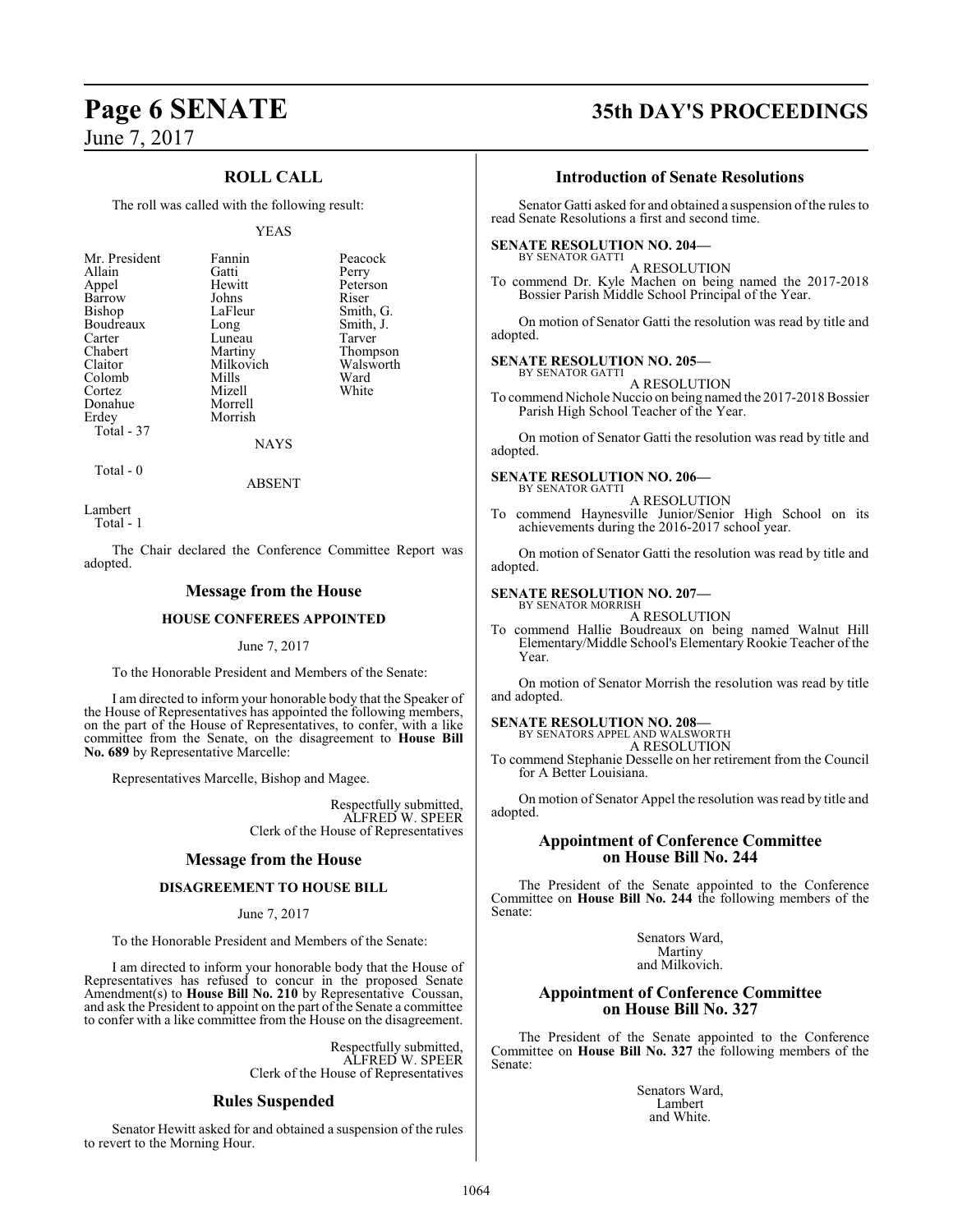# **35th DAY'S PROCEEDINGS Page 7 SENATE**

#### **Appointment of Conference Committee on House Bill No. 557**

The President of the Senate appointed to the Conference Committee on **House Bill No. 557** the following members of the Senate:

> Senators Morrish, Walsworth and Milkovich.

#### **Appointment of Conference Committee on House Bill No. 616**

The President of the Senate appointed to the Conference Committee on **House Bill No. 616** the following members of the Senate:

> Senators Morrish, White and Mizell.

#### **Appointment of Conference Committee on House Bill No. 629**

The President of the Senate appointed to the Conference Committee on **House Bill No. 629** the following members of the Senate:

> Senators Morrell, Tarver and Long.

### **Appointment of Conference Committee on Senate Bill No. 207**

The President of the Senate appointed the following members to confer with a like committee from the House to consider the disagreement on **Senate Bill No. 207**:

> Senators Allain, Luneau and LaFleur.

#### **Appointment of Conference Committee on House Bill No. 689**

The President of the Senate appointed to the Conference Committee on **House Bill No. 689** the following members of the Senate:

> Senators Chabert, Barrow and Ward.

#### **Message from the House**

### **DISAGREEMENT TO HOUSE BILL**

June 7, 2017

To the Honorable President and Members of the Senate:

I am directed to inform your honorable body that the House of Representatives has refused to concur in the proposed Senate

# June 7, 2017

Amendment(s) to **House Bill No. 403** by Representative Henry, and ask the President to appoint on the part of the Senate a committee to confer with a like committee from the House on the disagreement.

> Respectfully submitted, ALFRED W. SPEER Clerk of the House of Representatives

#### **Recess**

On motion of Senator Thompson, the Senate took a recess at 11:35 o'clock A.M. until 2:30 o'clock P.M.

#### **After Recess**

The Senate was called to order at 4:10 o'clock P.M. by the President of the Senate.

#### **ROLL CALL**

The roll being called, the following members answered to their names:

#### PRESENT

Mr. President Johns Perry<br>Allain LaFleur Peter: Allain LaFleur Peterson<br>
Appel Lambert Riser Appel Lambert<br>Barrow Long Barrow Long Smith, G.<br>Boudreaux Luneau Smith, J. Boudreaux Luneau Smith, J.<br>
Carter Martiny Tarver Carter Martiny Tarver<br>
Claitor Milkovich Thompson Claitor Milkovich<br>Cortez Mills Donahue Mizell Ward<br>Erdey Morrell White Erdey Morrell<br>Fannin Morrish Hewitt Total - 34

Mills Walsworth<br>
Mizell Ward Morrish<br>Peacock

ABSENT

Bishop Colomb<br>Chabert Gatti  $Chabert$ Total - 4

The President of the Senate announced there were 34 Senators present and a quorum.

#### **Senate Business Resumed After Recess**

#### **Petitions, Memorials and Communications**

The following petitions, memorials and communications were received and read:

#### **OFFICE OF THE GOVERNOR STATE OF LOUISIANA**

June 7, 2017

To Honorable President and Members of the Senate

Ladies and Gentlemen:

I have appointed the individuals on the attached list to the offices indicated. In accordance with Article IV, Section 5(H)(3) of the Louisiana Constitution of 1974, I hereby submit their names for confirmation by the Senate.

> Sincerely, JOHN BEL EDWARDS Governor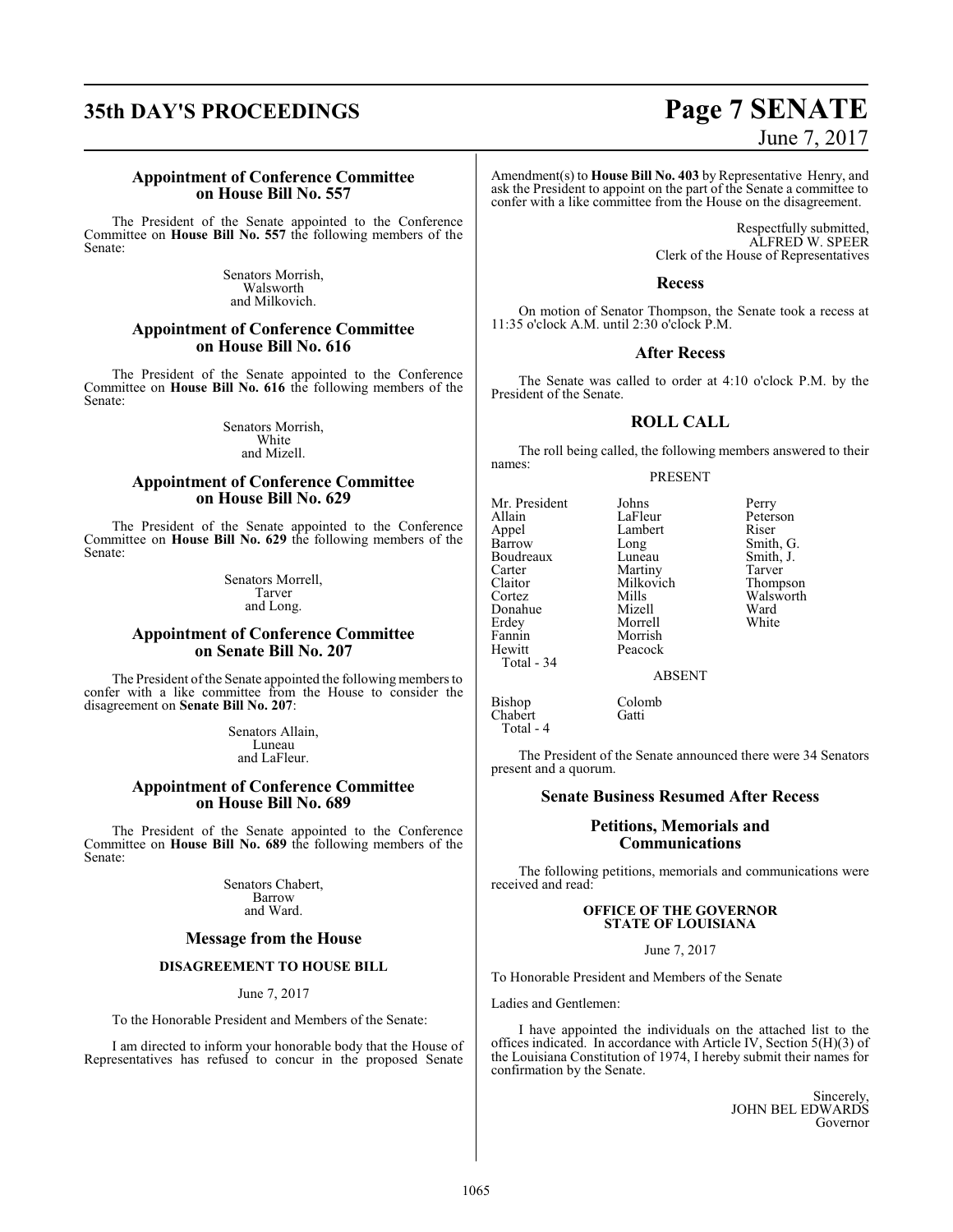# **Page 8 SENATE 35th DAY'S PROCEEDINGS**

#### **2017 BOARDS SUBMISSION LIST**

**Addictive Disorder Regulatory Authority (842)** Bernadine J. Williams

**Aging, Louisiana Executive Board on (374)** Mona F. Gobert-Cravins Harold L. Ritchie Ricco A. Thomas Edward J. Walters Jr. Worlita L. Williams

### **Agricultural Finance Authority, Louisiana (289)**

Kent E. Brown Jeanine L. Herrington Richard L. Muller Sr. Harold "Marcell" Parker Jr. Ronald W. Petree Katie R. Sistrunk Calvin Paul Viator Wilbert J. "Bill" Waguespack Jr.

#### **Amite River Basin Drainage and Water Conservation District (361)** Burrell J. Carter Willie George Lee

Donald E. "Don" Thompson Tamiara L. Wade Kenneth Wade Welborn

#### **Animal Welfare Commission, Louisiana (715)**

Gary A. Balsamo Donna H. Bishop Hilton M. Cole Paul W. Edmonson Shelly L. Fontenot Jessica L. Ibert Amanda L. Mars Elizabeth "Rae" McManus Mary Lee Oliphant Joelle A. Rupert

**Archaeological Survey and Antiquities Commission, Louisiana (9)** Kathe E. Hambrick Heather Irene McKillop Mark A. Rees George M. Riser Jr.

**Archaeological Survey and Antiquities Commission, Louisiana (9)** Cynthia A. Sutton Kimberly S. Walden

#### **Arts Council, Louisiana State (703)**

Jill Hackney Adam T. Holland Clifford L. "Kip" Holloway Eugene Y. "Gene" Meneray Olivia S. Regard

#### **Ascension-St. James Airport andTransportation Authority (183)**

Jared P. Amato Roger D. Keese Charles D. Ketchens James P. Mitchell Sr. Cynthia M. Stafford Richard A. Webre

**Associated Branch Pilots of the Port of New Orleans (582)** Pierre S. Beard Kevin R. Leger Jr.

**Bar Pilots for the Port of New Orleans, Board of Examiners of (137)** Hayes T. Booksh

**Barber Examiners, Board of (18)** Gina H. Moreau Rebecca G. Villeneuve

**Bayou D'Arbonne Lake Watershed District (229)** Guy N. Fortenberry Jacob D. Halley

**Bayou Lafourche Fresh Water District (586)** Hugh F. Caffery Jacob A. "Jake" Giardina Scott M. LeBlanc Ray C. Mayet Francis C. Richard

**Behavior Analyst Board, Louisiana (956)** Alfred R. Tuminello Jr. Scott A. Williamson

## **BioDistrict New Orleans (865)**

Alison D. Bordelon Roger H. Ogden

#### **Bossier Levee District (90)**

Tydes W. "Bill" Alley Jr. Carl M. Bantle Timothy A. Larkin Michael F. Montgomery John M. Moore Summa E. Stelly Evis "Lindell" Webb

**Cancer and Lung Trust Fund Board, Louisiana (228)** Jocelyn Renea Austin-Duffin Burke J. "Jay" Brooks Jr. Elizabeth Terrell Hobgood Fontham Stephen P. Kantrow Glenn M. Mills Robert Reese Newsome Augusto C. Ochoa John M. Rainey

Kristi I. Rapp Alton O. "Oliver" Sartor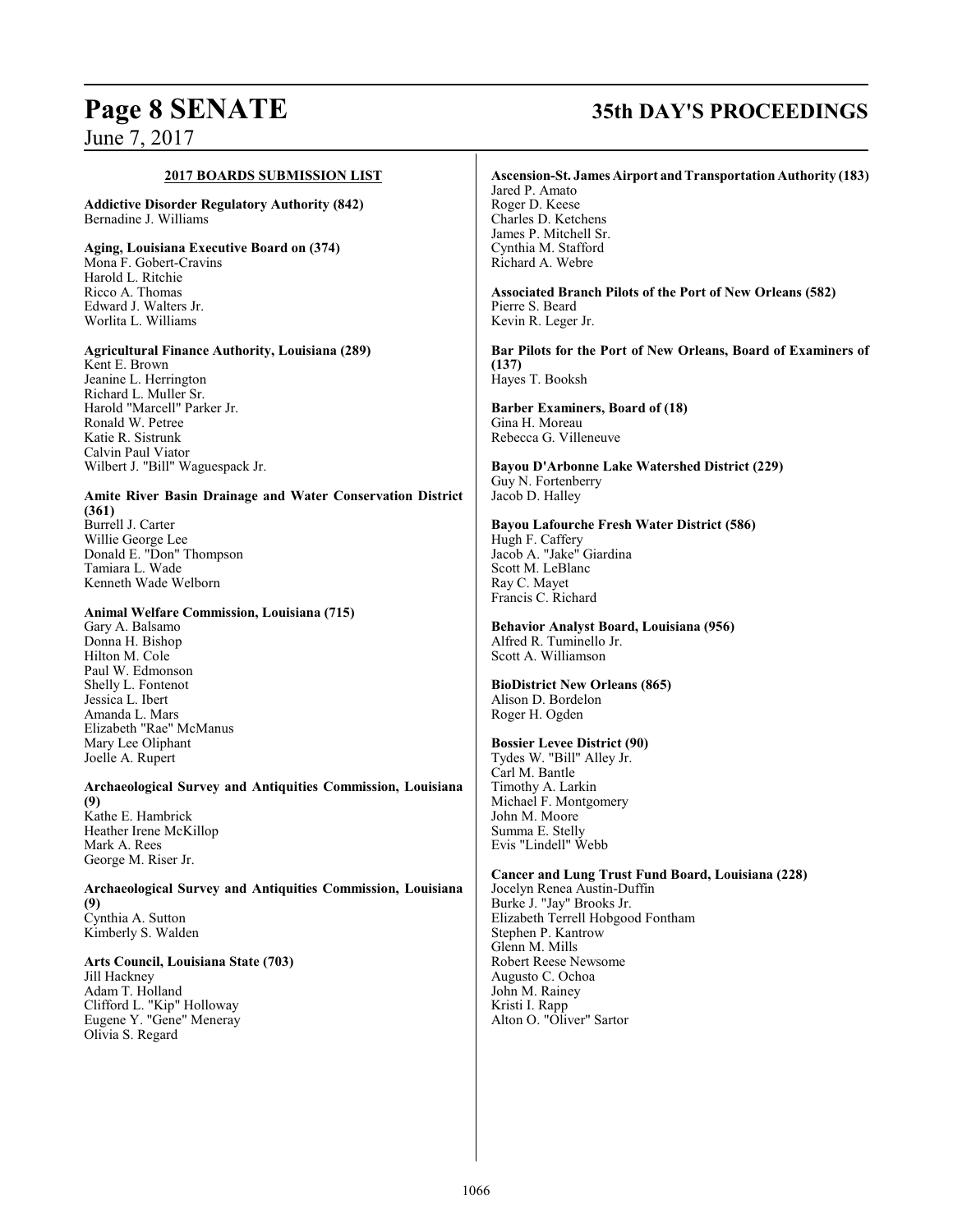# **35th DAY'S PROCEEDINGS Page 9 SENATE**

# June 7, 2017

#### **Capital Area Groundwater Conservation District (63)**

Ronnie Albritton William B. Daniel IV Henry L. Davis John E. Jennings Julius C. Metz James Matthew Reonas Jens P. Rummler Todd A. Talbot Mark E. Walton

**Capital Area Human Services District (514)** Louis C. Askins Dana Carpenter Gail M. Hurst Victoria T. King

Virginia M. Pearson Thomas H. Sawyer **Cemetery Board, Louisiana (26)**

Shelton C. Dixon Cemetery Board, Louisiana (26) Marilyn P. Leufroy Stacey L. Patin

**Central Louisiana Human Services District (905)**  Dayna B. Davis

**Children and Family Services, Department of (21)** Alfreda Tillman Bester Rhenda H. Hodnett

**Children's Cabinet (351)** Dana R. Hunter

#### **Children's Cabinet Advisory Board (750)**

Juanita Bates-Washington Alfreda Tillman Bester Paul D. Carlsen Annette L. Frugé Glenn D. Holt James E. Hussey Ronald C. Johnson Joy D. Osofsky Kelly Lynn Pepper Ashley G. Politz Reshonn A. Saul Mary Beth Scalco Jennifer L. "Jen" Steele Mark A. Thomas

**Children's Trust Fund Board, Louisiana (301)** James K. Bueche Jr. Gloria B. Moultrie Ivy B. Starns Marie B. "M'Elise" Trahan Carnell Washington

**Chiropractic Examiners, Louisiana Board of (27)** Ned J. Martello Denise D. Rollette Jon E. Zeagler

**Citizens Property Insurance Corporation, Louisiana (749)** James C. Fine Thomas C. Glasson Craig C. LeBouef

#### **Citizens Property Insurance Corporation, Louisiana (749)**

A. Eugene Montgomery III J. W. Starr Brian D. VanDreumel William H. Waldrop III

**Clinical Laboratory Personnel Committee (468)** Deborah S. Burris Morteza Vaziri Ashley F. Ware

**Coastal Protection and Restoration Financing Corporation (871)** Joseph H. "Jay" Campbell Jr. Chett C. Chiasson Russell P. Conger Michael L. Hecht Roswell King Milling Helen Godfrey Smith

#### **Coastal Protection, Restoration and Conservation, Governor's Advisory Commission on (725)** Stephen P. Adams Ralph O. Brennan Richard W. Eglé Karen K. Gautreaux Channing F. Hayden Jr. Jeffrey P. Hebert Tanner A. Johnson Christopher M. Macaluso Simone T. Maloz Earl J. Melancon Jr. Mark F. Piazza Rudy C. Sparks

**Commerce and Industry, State Board of (29)** Darrel J. Saizan Jr.

**Community and Technical Colleges, Board of Supervisors of (597)** Mark D. Spears Jr.

**Contractors, State Licensing Board for (32)** Lloyd J. "Chip" Badeaux Noah "N.R." Broussard Jr. Nelson A. "Andy" Dupuy Jr. August Raymond Gallo Jr. Jaclyn S. Hotard

**Contractors, State Licensing Board for (32)** Kenneth Wayne Jones

**Coordinated System of Care Governance Board (1031)** Steven Spires

**Correctional Facilities Corporation (77)** Thomas Carrol Bickham III Rhett Covington Larkin T. Riser Jr.

**Cosmetology, Louisiana State Board of (34)** Deidre D. Delpit

**Crime Victims Reparations Board (199)** Lisa K. Kiper Carla M. Shorty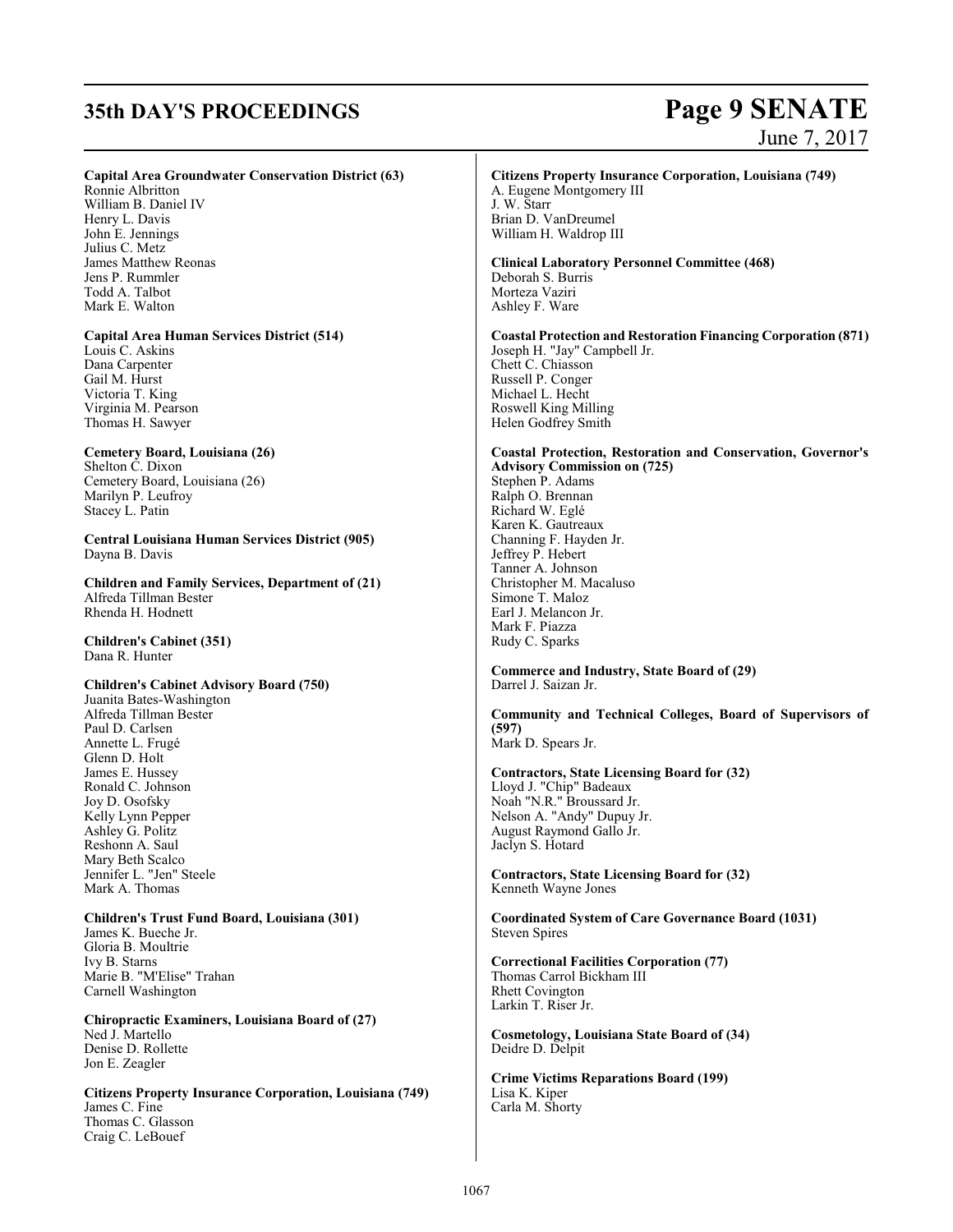#### **D.A.R.E. Advisory Board, Louisiana (433)**

Barry G. Bonner Carl R. Dabadie Jr. J. Austin Daniel LaTienda P. Davis Bobby J. Guidroz Gary G. "Stitch" Guillory Allison B. Hull Sandy M. Huval Victor E. Jones Jr. Michael R. "Mike" Knaps Chaunda Allen Mitchell Stanley "Mike" Stone Julian C. Whittington

#### **Dairy Stabilization Board (35)**

Ford "Kennon" Davis Ronald R. "Ronnie" Harrell Gregory W. Kleinpeter Eric R. Lane Daryl E. Robertson Joy Dupuy Womack

#### **Dentistry, Louisiana State Board of (37)** Donald P. Bennett Jay C. Dumas

Isaac A. "Ike" House

#### **Developmental Disabilities Council, Louisiana (207)**

Hilary C. Bordelon Randall W. Brown Jr. Sharon B. Buchert W. Alan Coulter Jill E. Eglé Kim Y. Jones Tara A. LeBlanc

#### **Dietetics and Nutrition, Louisiana State Board of Examiners in (268)** Martina M. Salles

Howard C. Wetsman

**Disability Affairs, Governor's Advisory Council on (526)** Laura L. Brackin Mary F. Breaud

**Domestic Violence Prevention Commission (982)** Twahna P. Harris Lila T. Hogan

#### **Drug Control and Violent Crime Policy Board, Louisiana (442)** Michael C. Cassidy

Todd A. D'Albor Paul W. Edmonson Glenn S. "Scott" Ford Hillar C. Moore III Carlos James Stout Jeffery E. Travis Zane M. "Mike" Tubbs

**Drug Policy Board (308)** Joseph M. Kanter Charles H. Schilling II

# **Page 10 SENATE 35th DAY'S PROCEEDINGS**

#### **Early Identification of Hearing Impaired Infants Advisory Council (402)** Susannah F. Boudreaux Amy C. D'Alfonso Sohit P. Kanotra Leigh A. Norman **Economic Development Corporation, Louisiana (54)** Kimberly R. Johnson Nitin Kamath **Educational Commission of the States (198)** Richard A. Lipsey Donald A. Songy Phyllis M. Taylor John C. White **Educational Television Authority, Louisiana (LETA) (176)** Doreen O. Brasseaux Gwendolyn C. "Gigi" Carter Julie T. Cherry Eartha C. Cross Nathalie N. Godfrey Nancy S. Harrelson Kathy Hawkins Kliebert Lee B. "Tee" Wheeler **Embalmers and Funeral Directors, Louisiana State Board of (44)** Mallery Callahan Rodney McFarland Sr. Edward L. Muhleisen Duplain W. Rhodes III **Emergency Medical Services Certification Commission, Louisiana (559)** Ryan T. Brown **Emergency Response Commission, Louisiana (LERC) (850)** Cecil K. "Keith" Bennett Robert L. "Bobby" Black Chuck Carr Brown Obed C. Cambre Jr. Marty J. Chabert Joel M. Dugas Edward J. Flynn Chris J. Guilbeaux Allen T. "Taylor" Moss Travis B. Perrilloux James K. "Jim" Polk William T. Rachal Jennifer A. Reynolds Brent D. Robbins Glenn David Staton **Emergency Response Network Board, Louisiana (LERN) (796)** Cynthia W. Baker Gerald A. Cvitanovich Craig C. Greene **Emergency Response Network Board, Louisiana (LERN) (796)** Tomas H. Jacome Danita A. LeBlanc

William W. Lunn Dawn D. McKeown John P. Reilly Carl "Jack" Varnado Jr. Richard M. Zweifler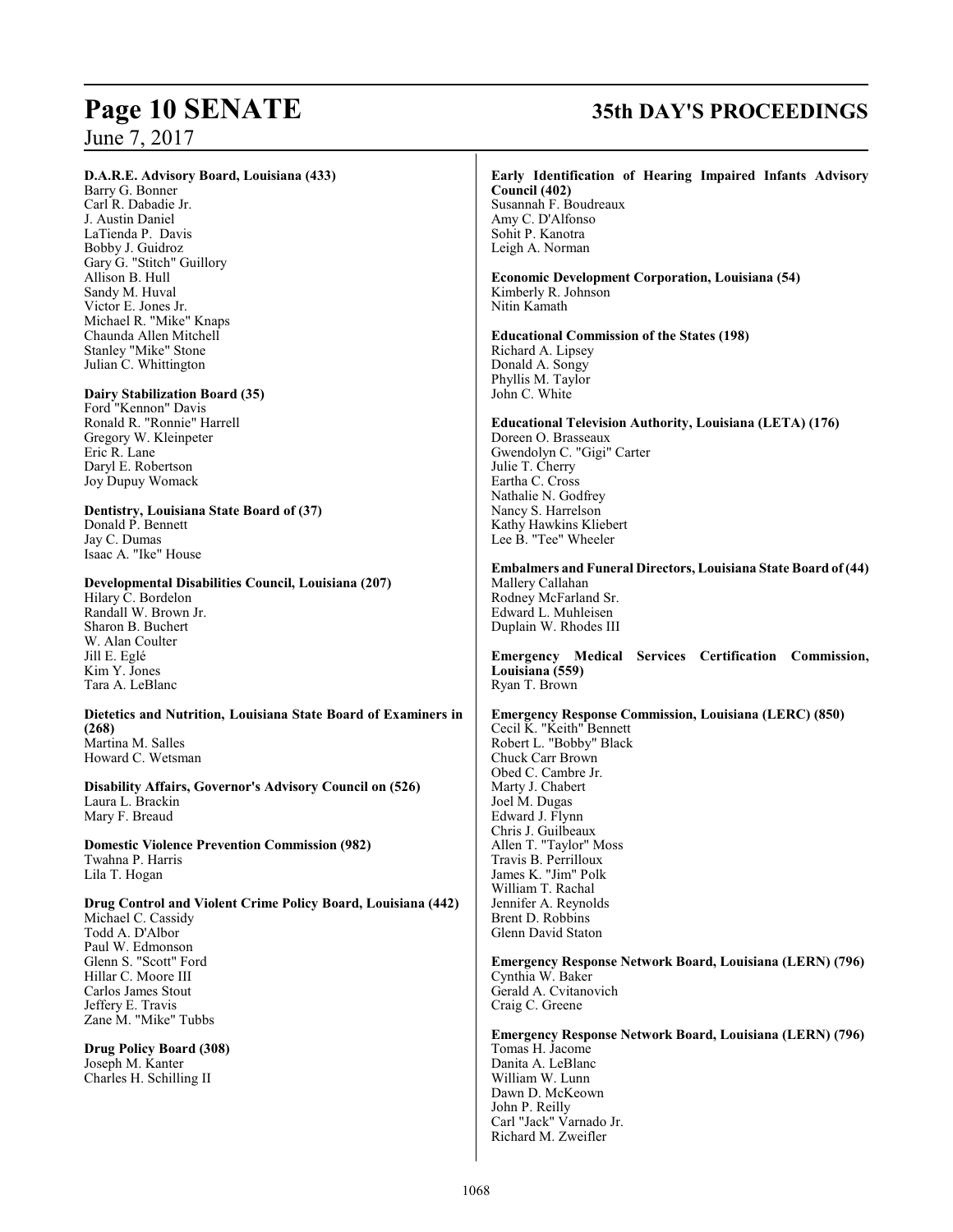# **35th DAY'S PROCEEDINGS Page 11 SENATE** June 7, 2017

### **Employment Security Board of Review (47)**

Sitman S. Loupe Jr. Tara G. Sevario Garland W. Webb

## **Endowment for the Humanities, Louisiana (380)**

Deborah D. Harkins Elizabeth M. Mangham Willie L. Mount Sharonda R. Williams

#### **Environmental Education Commission, Louisiana (6)**

Billy D. Blackett Sr. Melanie F. Dupre Heather L. Egger Craig R. McClain Jennifer C. Roberts Cole B. Ruckstuhl Brian A. Salvatore Kea A. Sherman Brenda L. Walkenhorst

#### **Ethics, Board of (517)** Edward B. Dittmer John M. Meinert Dianne M. Mouton-Allen

# **Every Student Succeeds Act, Governor's Advisory Council on the**

**(1024)** Walter E. Brown Sr. Larry J. Carter Jr. Scott A. Champagne Michael W. Faulk Shawn P. Fleming Cynthia A. Lindsly-Ourso Tammie A. McDaniel Deborah J. Meaux James B. Melohn

**Every Student Succeeds Act, Governor's Advisory Council on the (1024)** Lee A. Meyer Sr. Scott M. Richard Debra H. Schum Thomas E. Spencer Jordan R. Thomas

#### **Finfish Task Force, Louisiana (1043)**

Acy J. Cooper III Benjamin N. Graham Adam B. Guillory Houston E. Hoover George A. Huye James C. Pelas Steven C. Rockweiler

#### **Fireman's Supplemental Pay Board (57)**

Frank J. Cusimano Jr. Richard A. Parker Brien C. Ruiz Ronald J. "Ronnie" Schillace Dwayne J. Thevis

#### **Fluoridation Advisory Board (589)**

Richard W. Ballard Richard R. Brasher Jr. Jeremy D. Brown Tahisa P. Colbert Patrick "Pat" Credeur Jr. Suzanne K. Farrar Henry A. Gremillion Roger G. Grimball Jr. John T. Little Kenneth M. Luminais Jr. Cyril James "CJ" Richard Jr.

### **Folklife Commission, Louisiana (366)**

Raymond O. Berthelot Jr. Cynthia D. Bryant Cheryl L. Castille Debra C. Credeur Brian M. Davis Teresa Parker Farris Herman J. Fuselier Jr. Tommy I. Hailey James R. "Jim" Hogg

#### **Folklife Commission, Louisiana (366)**

Erik S. Kreusch Karen T. Leathem Charles R. "Chip" McGimsey Jessica G. Richardson Margaret "Susan" Roach Mona Lisa M. Saloy John T. Sharp II Kimberly S. Walden Melissa Ann Yarborough

**Gaming Control Board, Louisiana (512)** Richard E. Patrick

**Geographic Information Systems Council, Louisiana (115)** James A. Laurent Jr.

#### **Geoscientists, Louisiana Board of Professional (932)**

William R. Finley Lloyd G. Hoover Arthur H. "Art" Johnson John E. Johnston III Thomas C. Klekamp William R. Meaney Daisy B. Pate L. Todd Perry

#### **Governor, Office of the (311)** Mark A. Cooper John P. Ducrest

#### **Greater Baton Rouge Port Commission (144)** Scotty E. Chabert Jr. Michael D. DeLaune Robert M. "Bob" Kelly Troy S. LeBoeuf Angela R. Machen

**Greater New Orleans Expressway Commission (286)** Patrick W. Fitzmorris Patrick Lindsey Williams

**Greater Ouachita Port Commission (642)** Susan M. Nicholson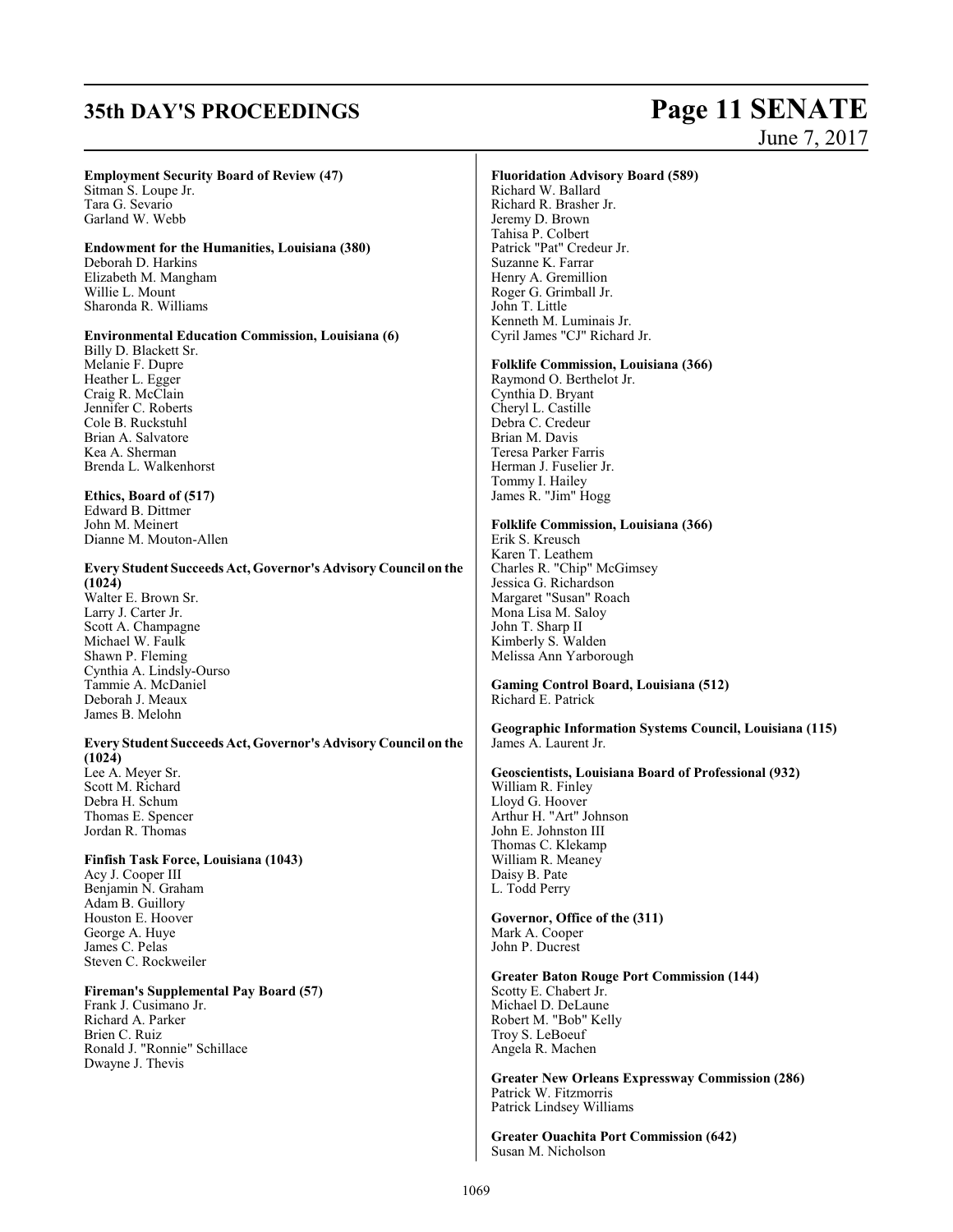#### **Gulf States Marine Fisheries Commission (64)** Robert "Bret" Allain II

**Health and Social Services Estimating Conference (1032)** Steven Spires

**Health Works Commission, Louisiana (712)** Steven Spires

**Hearing Aid Dealers, Louisiana Board for (69)** Cherry T. Collum Jerri Jenelle Sharp

**Highway Safety Commission, Louisiana (70)** Rodney G. Arbuckle

Cheri M. Ausberry Fabian P. Blache Jr. Andy N. Brown Roland J. Chevalier James P. "Jim" Craft James T. Dickerson Karleen J. Green Russell C. Haman Jason M. Hughes Michael P. Kazerooni Jeffrey D. McKneely Charles W. "Wally" McMakin Mark S. Oxley James C. "Carl" Pendley Dennis C. Pevey James J. "Jimmy" Pohlmann Dustin W. Reynolds Reggie G. Skains John C. Snow Christopher J. Tyson Katara A. Williams

## **HIV, AIDS, and Hepatitis C, Louisiana Commission on (584)**

De Ann Marie Gruber SreyRam Kuy Jacqueline Porter Mary Beth Scalco

**Home Inspectors, Louisiana State Board of (613)** Michael C. Roberts

**Homelessness, Governor's Council on (1025)** Leslie T. Grover Martha J. Kegel Nicole E. Sweazy Dylan Waguespack

**Human Rights, Louisiana Commission on (406)**

Angela K. Faulk Roxanna F. Foret Courtney L. Hunt Terry L. Jackson Tamara K. Jacobson F. Clayton Latimer Julia Mendez Richard G. Perque

**Iberia Parish Levee, Hurricane, and Conservation District (921)** Edwin L. LeBlanc Scott E. Ransonet

**Imperial Calcasieu Human Services Authority (906)** Diana Handy-Hamilton

# **Page 12 SENATE 35th DAY'S PROCEEDINGS**

**Integrated Criminal Justice Information System Policy Board (609)** Matthew F. Block **Interior Designers, State Board of Examiners of (378)** Karen F. Hazel Carolyn Snow Sawyer Deborah S. Steinmetz **International Commerce, Louisiana Board of (949)** Paul G. Aucoin James R. Bourgeois Keith R. Guidroz Sr. Michael J. Olivier Richert L. Self **International Deep Water Gulf Transfer Terminal Authority, Louisiana (881)** Ronald W. Branch Mark T. Cognevich Dennis C. Crawford A.G. Crowe Jr. Sharon Hewitt John T. Hyatt Michael T. Miller **International Deep Water Gulf Transfer Terminal Authority, Louisiana (881)** Christian Ryan "Chris" Westbrook **Interstate Adult Offender Supervision, State Council for (730)** Curtis P. "Pete" Fremin Jr. Carlton J. Miller **Jefferson Parish Human Services Authority (36)** R. Bruce Galbraith Salvador S. Scalia Michael J. Spinato **John K. Kelly Grand Bayou Reservoir District (31)** Faerie L. Sledge Antony D. Thomas **Judicial Compensation Commission (151)** Emily C. Jeffcott **Juvenile Justice and Delinquency Prevention, Governor's Advisory Board of (201)** Amanda L. Calogero Homer "Ted" Cox III Claire T. Daly Julio R. Galan Billie M. Giroir Curtis L. Hooks Vi Eve M. Martin-Kohrs Dana A. Menard Joshua B. Muller Marc A. Napoleon Stephen W. Phillippi Jr. John S. Ryals Jr. Larry R. Spottsville Andrell L. Ward Tiffany R. Wilkerson-Franklin

**Kenner Naval Museum Commission (341)** Fredrick H. Miller Jr. David J. Vicknair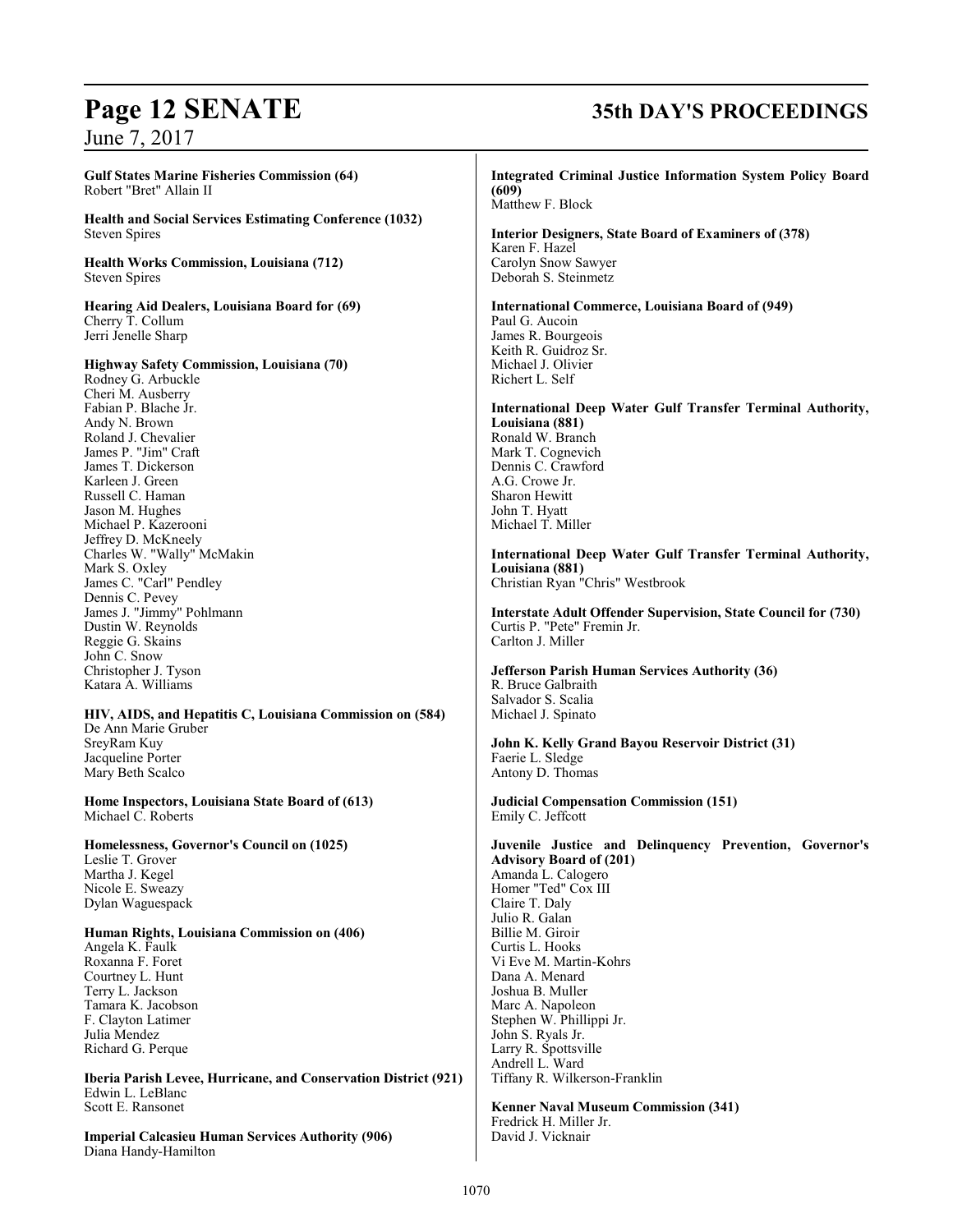# **35th DAY'S PROCEEDINGS Page 13 SENATE** June 7, 2017

| Lafitte Area Independent Levee District (869)<br>Dena C. Frickey<br>Timothy P. Kerner                                                                       | Massage Therapy, Louisiana Board of (389)<br>Jeanne I. Angers<br>Mary G. Bel<br>Lisa H. Coker                                     |
|-------------------------------------------------------------------------------------------------------------------------------------------------------------|-----------------------------------------------------------------------------------------------------------------------------------|
| Lake Charles Harbor and Terminal District, Board of<br>Commissioners of the (65)<br>Daryl V. Burckel                                                        | Antoinette V. Joseph<br>Dixon W. McMakin<br>James E. Steele                                                                       |
| Lake Charles Harbor and Terminal District, Board of<br>Commissioners of the (65)<br>Davidson J. Darbone<br>Elcie J. Guillory                                | Math, Science, and the Arts, Louisiana School of (369)<br>Hollis Conway<br>Paul W. Rainwater                                      |
| Law Enforcement and Administration of Criminal Justice,<br>Louisiana Commission on (331)<br>Hal Van Hutchinson                                              | <b>Medicaid Pharmaceutical and Therapeutics Committee (672)</b><br>J. Rogers Pope<br>Medical Disclosure Panel, Louisiana (945)    |
| Willy J. Martin Jr.                                                                                                                                         | Nelson P. Daly                                                                                                                    |
| Law Enforcement Executive Management Institute (747)<br>David C. Butler II<br>Glenn S. "Scott" Ford                                                         | Benjamin P. Mouton<br>Reinhold Munker<br>Scott D. Webre                                                                           |
| Quentin D. Holmes Sr.<br>James W. Stewart                                                                                                                   | <b>Medical Examiners, Louisiana State Board of (112)</b><br>J. Kerry Howell<br>Daniel K. Winstead                                 |
| Licensed Professional Counselors Board of Examiners, Louisiana<br>(297)<br>Ernest E. Airhia<br>Claude A. Guillotte<br>Donna M. Mayeux<br>Nakeisha L. Pierce | Military Advisory Council, Louisiana (943)<br>Willie Banks Jr.<br>Sherri McConnell<br>Donald M. "Don" Pierson<br>Deborah Randolph |
| Life Safety and Property Protection Advisory Board (858)<br>Richard W. Booth<br>Bradley C. Boudreaux                                                        | Ronald G. Richard<br>Joey Strickland<br>Dylan J. Tete                                                                             |
| Mace H. Bourgeois<br>Kevin P. Chauvin<br>Joseph F. Dupre<br>William "Frank" Gardner                                                                         | Military Family Assistance Board, Louisiana (846)<br>Matthew C. Farlow<br>Elizabeth A. "Alex" Juan<br>Billy G. Robbins            |
| Russell J. Guidry<br>Dera DeRoche Jolet<br>Jeffrey L. Okun<br>Paul D. Robinson                                                                              | <b>Mineral and Energy Board, State (113)</b><br>Rochelle A. Michaud-Dugas                                                         |
| Paul H. Sewall IV<br>Donald J. Wilkins Jr.                                                                                                                  | Morgan City Harbor and Terminal District (66)<br>Lee A. Dragna                                                                    |
| Liquefied Petroleum Gas Commission, Louisiana (85)<br>Ira E. Cleveland Jr.<br>James A. Hopson<br>Henry D. "Darty" Smith                                     | <b>Motor Vehicle Commission, Louisiana (114)</b><br>Thomas E. Brumfield<br>Kenneth L. Roche Jr.<br>Wesley R. Scoggin              |
| Lottery Corporation, Louisiana (316)<br>Larry C. Cager                                                                                                      | <b>Natchitoches Levee and Drainage District (98)</b><br>William H. Giddens                                                        |
| Louisiana State University and Agricultural and Mechanical<br>College, Board of Supervisors of (88)<br>Valencia S. Jones                                    | Janet K. Jones<br>Lewis C. "Casey" Messenger<br>Kenneth K. "Karlton" Methvin<br>Doris D. Rogé<br>Terry G. Sklar                   |
| <b>Manufactured Housing Commission, Louisiana (675)</b><br>Timothy P. Duplantis<br>Rose Hilliard<br>Donna T. Inhern                                         | Rayburn Smith<br>Mark C. Swafford Sr.                                                                                             |
| Gary P. Millet Sr.<br>John E. Mouton Sr.<br>Phillip David Ridder Jr.<br>Christy Ann Smith                                                                   |                                                                                                                                   |
| <b>Marriage and Family Therapy Advisory Committee (696)</b><br>Claude A. Guillotte                                                                          |                                                                                                                                   |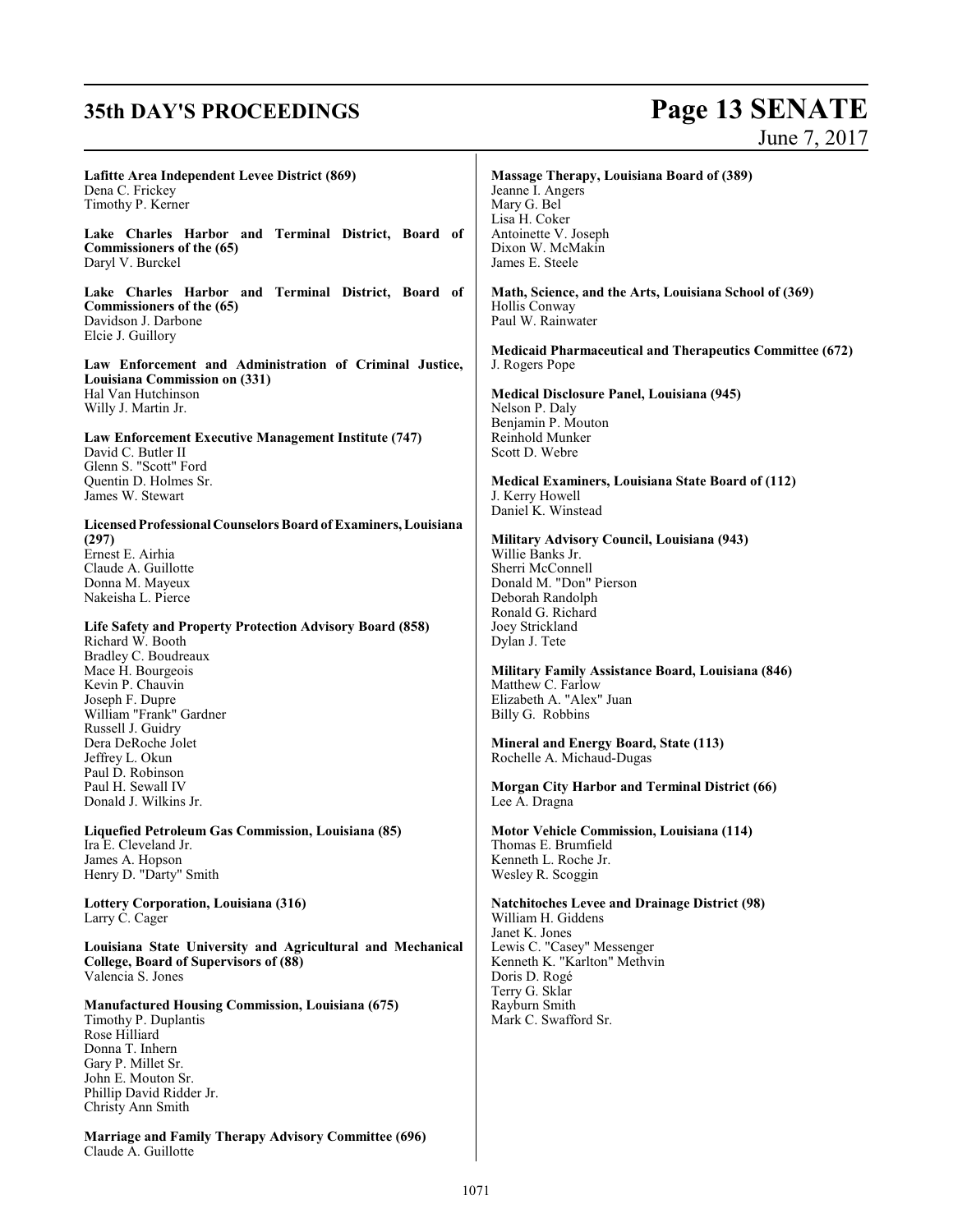#### **Naval War Memorial Commission, Louisiana (120)**

Lane E. Drake Joe Nathan Jenkins Christian J. Krueger Bobbie J. Pugh Robert L. Schilling Karen K. St. Cyr Michael D. Vicari John B. Wells Roderick A. Wells

**New Orleans Center for Creative Arts (647)** Anne H. Candies Christian J. Rhodes Raquel G. Richmond

**Nineteenth Louisiana Levee District (100)** William B. Dean

**North Lafourche Conservation, Levee and Drainage District (439)** Kenney P. Matherne Joni B. Tuck

**Northwest Louisiana Human Services District (931)** Gilliam R. "Reece" Middleton

**Nursing Facility Administrators, Board of Examiners for (123)**  William H. Ledbetter Jr. Jack H. Sanders Earl J. Thibodaux

**Nursing, Louisiana State Board of (122)** Laura S. Bonanno Jacqueline J. Hill Tavell L. Kindall

**Occupational Forecasting Conference (574)** Camille P. Conaway Louis S. Reine

#### **Office Facilities Corporation (7)** Taylor F. Barras

John L. "Jay" Dardenne Jr. John L. "Jack" Donahue Jr. Mark A. Moses William J. Wilson

**Oilfield Site Restoration Commission (459)** Grant E. Black Gifford A. Briggs Elisabeth A. Creasman Steven R. Maley

**Optometry Examiners, Louisiana State Board of (125)** Christopher R. Wroten

#### **Parish Boards of Election Supervisors (348)**

Janice K. Ackley Louis C. Bernard Carlton Campbell Sidney H. Cates V Rachel L. Converse Margie D. Cruse Michael M. Davis Jackson W. Dean

# **Page 14 SENATE 35th DAY'S PROCEEDINGS**

#### **Parish Boards of Election Supervisors (348)**

Louie E. Dunn Leonard C. "LC" Irvin Sr. Louria Dell Jefferson Lisa R. McCrell Paul J. "Joey" Murray III Darren R. Redmond Brenda B. Traylor Kathrine A. Tubbs Mildred P. Worrell

#### **Parks and Recreation Commission, State (129)**

Marieanne G. Arata Forrest L. Bethay III David J. Camardelle Kevin R. Clement Elisabeth A. Creasman Brian Patrick Egana Norman C. Ferachi Theresa Gray-Jacobs Raymond L. May Lisa T. Nelson Joseph N. "Joey" Odom Margaret B. Schroth Jason H. Walker

#### **Patient's Compensation Fund Oversight Board (11)** Marcus C. Naquin

**Peace Officer Standards and Training, Council on (244)** John F. DeRosier Hal Van Hutchinson

**Perinatal Care and Prevention of Infant Mortality, Commission on (245)** Amarjit S. Nijjar Emily A. Stevens

#### **Pharmacy, Louisiana Board of (132)** Allen W. Cassidy Jr. Richard M. Indovina Jr.

Richard Mannino Don L. Resweber Douglas E. Robichaux Raymond J. Strong

#### **Physical Therapy Board, Louisiana (216)** Elizabeth A. Austin

Julie Ann D. Harris Craig A. Prejean

#### **Pilotage Fee Commission (811)**

Kristiann E. App Courtney L. Baker Edward "Michael" Bopp Gregory M. Bowser Noel P. Cassanova Tyler P. Gray Stephen H. Hathorn John T. Hyatt Kevin P. Levine Scott A. Loga Timothy R. Long Michael G. Miller Michael T. Miller Brett A. Palmer Robert D. Schromm Louie M. Wattigney Jr.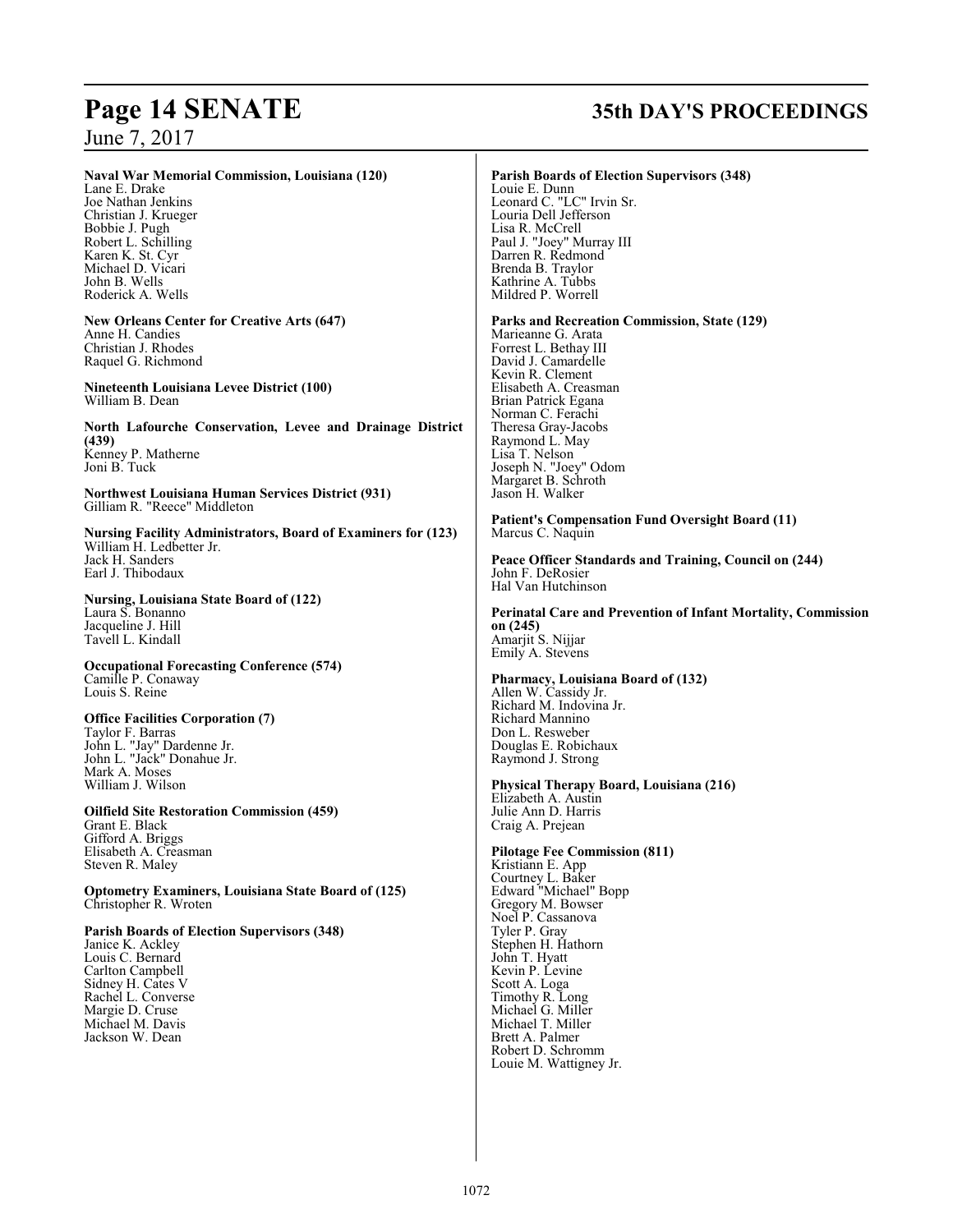Craig A. Cheramie Michael C. Darnell

# **35th DAY'S PROCEEDINGS Page 15 SENATE** June 7, 2017

| <b>Plumbing Board, State (141)</b>                                   | Public Safety and Corrections, Department of (304)             |
|----------------------------------------------------------------------|----------------------------------------------------------------|
| Kelly G. Craft                                                       | Marty J. Chabert                                               |
| James C. Finley Sr.                                                  | Eugene P. Cicardo Jr.                                          |
| Gerald S. LaCour                                                     | Glenn D. Holt                                                  |
| Larry M. Reiling Sr.                                                 | Katara A. Williams                                             |
| Terry J. Smith                                                       |                                                                |
| <b>Pontchartrain Levee District (103)</b>                            | Racing Commission, Louisiana State (153)<br>Patrick R. Bernard |
| Senecca D. Boudreaux                                                 | Michael A. Shelton                                             |
| Blaine J. Sheets                                                     |                                                                |
| Leonard J. Wilson                                                    | Radiologic Technology Board of Examiners (349)                 |
|                                                                      | Naveed M. Awan                                                 |
| Port of South Louisiana Commission (248)                             | Brett H. Bennett                                               |
| Whitney Hickerson                                                    |                                                                |
|                                                                      | Gregory L. "Greg" Bradley<br>James P. "Butch" Frazier III      |
| Judy B. Songy                                                        | Susan C. Hammonds-Guarisco                                     |
|                                                                      |                                                                |
| <b>Practical Nurse Examiners, Louisiana State Board of (121)</b>     | Damian Kirk Soileau                                            |
| M. Kaleem Arshad                                                     | Shelley R. Wells                                               |
| Roberta P. Connelley                                                 |                                                                |
| Janie A. Cypret                                                      | Real Estate Appraisers Board, Louisiana (317)                  |
| Candace M. Melancon                                                  | Seymon S. "Windy" Hartzog                                      |
| A. Kenison Roy III                                                   | Robert E. Mckinnon Jr.                                         |
| Mohammed Suleman                                                     | Terry L. Myers                                                 |
|                                                                      | Kara L. Platt                                                  |
| <b>Prison Enterprises Board (358)</b>                                | Rebecca A. Rothschild                                          |
| Joseph M. Ardoin Jr.                                                 | Margaret K. Young                                              |
| Eric R. Lane                                                         |                                                                |
| Richard W. Oliveaux                                                  | Real Estate Commission, Louisiana (154)                        |
| Paul J. Spalitta                                                     | Jeffrey A. Free                                                |
| Timothy B. Travis                                                    |                                                                |
| Chris A. Wisecarver                                                  | Red River Levee and Drainage District (105)                    |
|                                                                      | Marlan W. Anderson                                             |
| Private Investigator Examiners, Louisiana State Board of (379)       | Daniel E. Cason                                                |
| Walter T. "Tim" Asmussen                                             | Milton R. Forrest                                              |
| Annette V. Kovac                                                     | William F. Waltman Sr.                                         |
| Kennith J. Landry                                                    |                                                                |
| John R. Morse Jr.                                                    | <b>Red River Parish Port Commission (217)</b>                  |
| Marcal R. Poullard                                                   | Troy Dwayne Murray                                             |
| Lance S. Wallace                                                     |                                                                |
|                                                                      | <b>Red River Waterway Commission (185)</b>                     |
| <b>Private Security Examiners, Louisiana State Board of (384)</b>    | James Douglas Brown                                            |
| Hector B. Echegoyen                                                  | Charles R. Greer                                               |
| Misty R. Finchum                                                     |                                                                |
| Maria V. Landry                                                      | Red River, Atchafalaya, and Bayou Boeuf Levee District (104)   |
| Durrell P. Pellegrin                                                 | Keith W. Lacombe                                               |
|                                                                      | Andrew C. Leon                                                 |
| Professional Engineering and Land Surveying Board, Louisiana<br>(49) | Christopher J. Roy Jr.                                         |
| Charles G. "Charlie" Coyle III                                       | <b>Reentry Advisory Council (874)</b>                          |
| Jeffrey A. Pike                                                      | Joseph M. Ardoin Jr.                                           |
| Christopher K. Richard                                               | Courtney L. Baker                                              |
|                                                                      | Bridget A. Dinvaut                                             |
| Psychologists, Louisiana State Board of Examiners of (152)           |                                                                |
| Amy M. Henke                                                         | <b>Reentry Advisory Council (874)</b>                          |
|                                                                      | James T. "Jay" Dixon Jr.                                       |
| Public Defender Board, Louisiana (572)                               | Jules D. Edwards III                                           |
| Patrick J. Fanning                                                   | Robert D. Hanser                                               |
| Katherine E. Gilmer                                                  | Paul R. Murray                                                 |
| Michael C. Ginart Jr.                                                | Joseph A. Prejean                                              |
| Donald W. North                                                      | Sheryl M. Ranatza                                              |
|                                                                      | Louis S. Reine                                                 |
| <b>Public Facilities Authority, Louisiana (55)</b>                   |                                                                |
| Ronald H. Bordelon                                                   |                                                                |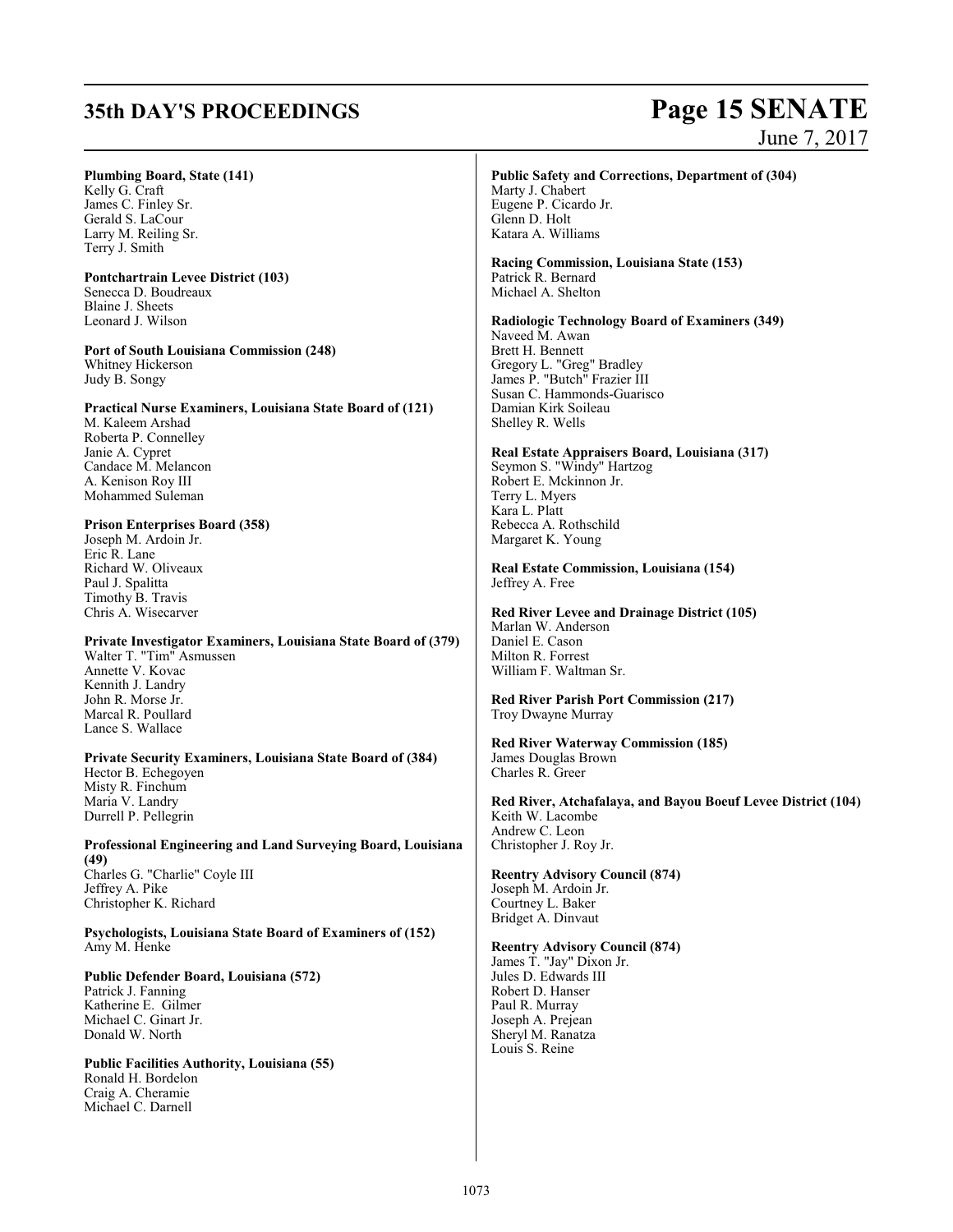**Regents, Board of (157)**

Blake R. David Charles Richard McDonald Darren G. Mire Thomas Jay Seale III Jacqueline Vines Wyatt

#### **Rehabilitation Council, Louisiana (484)** Thomas E. Carnline

Paul C. Genco Jessica Lewis Robert J. "Bob" Lobos Shawn E. "Libby" Murphy Krista L. Scurria

## **Residential Building Contractors Subcommittee (502)**

James C. Fine Jody S. Guidry Robert J. Hamilton Frank W. Morse Jr. Wesley L. "Wes" Wyman Jr.

#### **Respiratory Care Advisory Committee (219)**

Kenneth E. Alexander Sheila M. Guidry Elizabeth M. Hamilton Diana T. Merendino Michael J. Nolan Raymond A. Pisani Jr. Brett W. Stafford

#### **Restore Louisiana Task Force (1033)**

Johnny B. Bradberry Randy T. Clouatre Sr. Roland Dartez James E. Durbin Michael W. Faulk

#### **Restore Louisiana Task Force (1033)**

John Gallagher Edward C. "Ted" James II Raymond A. Jetson Adam Knapp Dan W. "Blade" Morrish Dave N. Norris Michael J. Olivier Donald M. "Don" Pierson Jr. J. Rogers Pope Sean Eugene Reilly James A. Richardson Joel C. Robideaux Robert E. Shadoin Mike Strain Ollie S. Tyler Shawn D. Wilson Jacqueline Vines Wyatt

#### **Revenue, Department of (193)** Clarence J. Lymon Lucius L. "Luke" Morris II

**River Pilot Review and Oversight, Board of Louisiana (817)** Paul G. Aucoin Robert D. Schromm

**River Port Pilots for the Intracoastal Canal, Calcasieu and Sabine Rivers, Bars and Passes (691)**  Jonathan R. Gagne

# **Page 16 SENATE 35th DAY'S PROCEEDINGS**

#### **River Port Pilots for the Port of New Orleans (637)** Casey L. Crawford Marshall W. Delesdernier Cameron D. Plaisance Strother L. Sacra Jr. Wesley E. Vogt

#### **Riverboat Economic Development and Gaming Task Force (1021)**  Wade D. Duty

Paul B. Wagner

Laurie A. White Fredericka H. Wicker

#### **Sanitarians, Louisiana State Board of Examiners for (162)** Tenney G. Sibley

**Sentencing Commission, Louisiana (312)** Charles J. Ballay Michael R. Barnett Louis R. Daniel David Dart James T. "Jay" Dixon Jr. Victor E. Jones Jr. Jay B. McCallum

#### **Sheriff's Executive Management Institute, Louisiana (936)** Gregory C. Champagne Newell D. Normand Stephen W. Prator

#### **Shrimp Task Force, Louisiana (918)**

George A. Barisich Kristen Michael Baumer Andrew J. Blanchard Acy J. Cooper Jr. Rodney P. Olander

**Social Work Examiners, Louisiana State Board of (165)** Carla H. Moore Robert D. Showers Brent A. Villemarette Ruth T. Weinzettle

**Southeast Louisiana Flood Protection Authority - East (844)** Clay A. Cossé Quentin D. Dastugue Andrew J. Englande Jr. Lambert J. "Joe" Hassinger Jr. Jason P. Latiolais Herbert I. Miller

**Southeast Louisiana Flood Protection Authority-West (847)** Scott M. Burke Kendall A. Gaddy Philip J. Valent

**Southern Regional Education, Board of Control for (256)** Cynthia Hedge-Morrell Monty Sullivan

**Southern States Energy Board (48)** Robert R. Adley

**Southern University and Agricultural and Mechanical College, Board of Supervisors of (166)** John L. Barthelemy Leroy Davis Richard T. Hilliard Domoine D. Rutledge Ann A. Smith Samuel C. Tolbert Jr.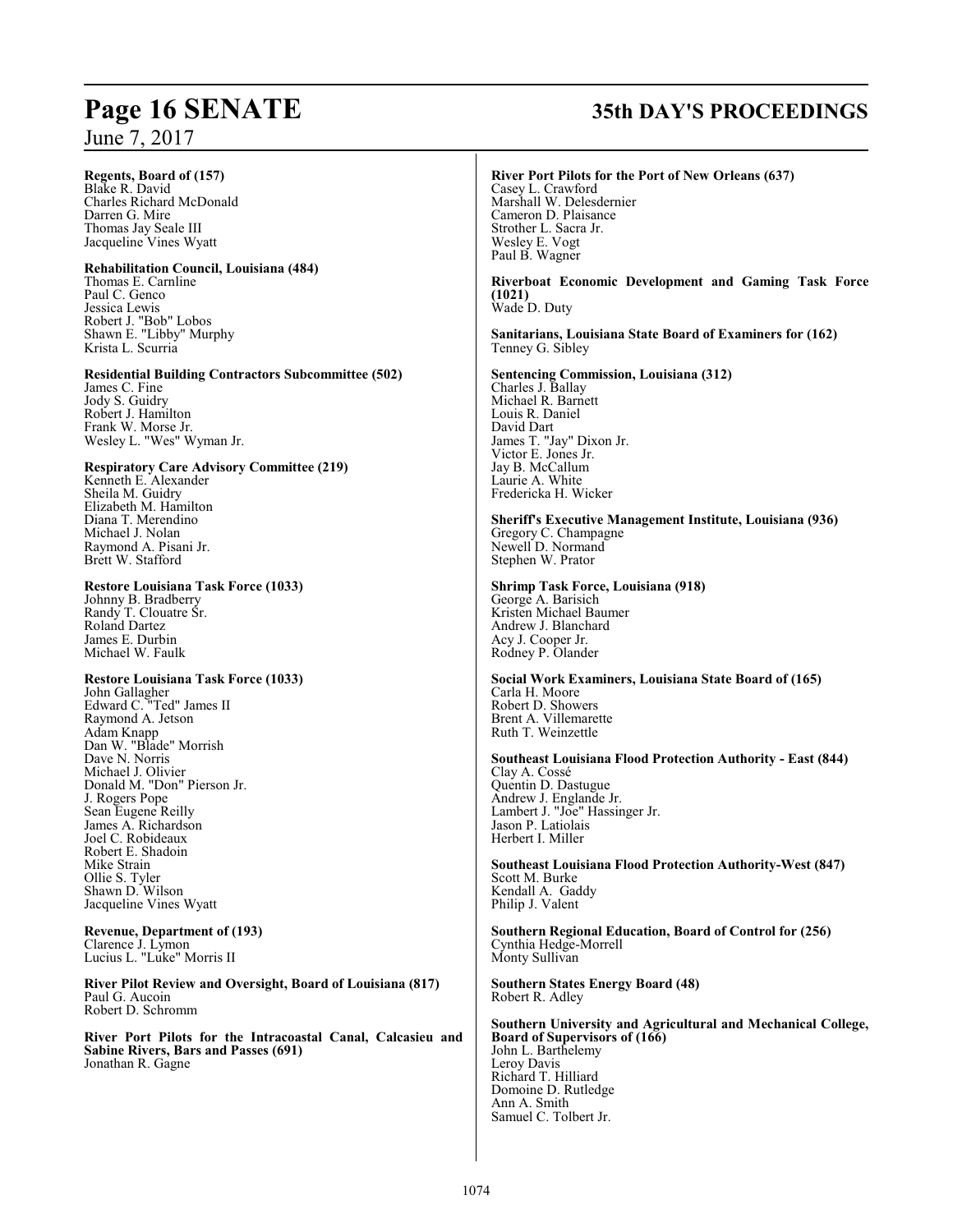# **35th DAY'S PROCEEDINGS Page 17 SENATE** June 7, 2017

| Soybean and Grain Research and Promotion Board, Louisiana<br>(168)<br>Thomas A. Ater<br>Jules K. "J.K." Bordelon<br>Glen R. Brown<br>Charles J. Cannatella<br>Thomas K. "Kim" Frey<br>Charles D. Glaser<br>Matthew G. "Garrett" Marsh<br>Dustin K. Morris<br>Carlos D. Polotzola<br>Bernie Dan Turner<br>Darrell J. Vandeven<br>Scott M. Wiggers Jr.<br><b>Sparta Groundwater Conservation District (607)</b><br>Jack W. Clampit<br>Nicholas A. Cox<br>Terry L. Emory<br>Jackie R. Perritt<br>Jerry W. Taylor<br>Speech-Language Pathology and Audiology, Louisiana Board of<br><b>Examiners for (169)</b><br>Deanna Hardy<br>Stephen J. Harris<br>Alexander B. Sevy<br>Daphne Y. Washington<br>St. Mary Levee District (866)<br>Kenneth P. Arceneaux Jr.<br>Alton L. Broussard Jr.<br>Norris Joseph Crappell | Statewide Independent Living Council, Louisiana (522)<br>Keiara T. Beverly<br>William "Jay" Cochran<br>Sharon K. Geddes<br>Ebony L. Green<br>Antoinette D. Harrell<br>Lawrence E. Ritter<br>Tax Commission, Louisiana (175)<br>Paul T. West<br>Tensas Basin Levee District (107)<br>Michael A. Calloway<br>Michelle R. Collum<br>Ramona N. Haire<br>Tensas Basin Levee District (107)<br>Robert N. Harwell<br>James R. "Rodney" Hutchins<br>Hamilton Drew Keahey<br>Julian Venoy Kinnaird<br><b>Edward Ashley Peters</b><br>Charles R. Venable<br><b>Thrive Academy Board of Directors (1035)</b><br>Donald A. Songy<br><b>Transportation and Development, Department of (194)</b><br>Thomas M. Clark<br><b>Transportation Authority, Louisiana (733)</b><br><b>Christopher Matthew Johns</b>                                                                        |
|---------------------------------------------------------------------------------------------------------------------------------------------------------------------------------------------------------------------------------------------------------------------------------------------------------------------------------------------------------------------------------------------------------------------------------------------------------------------------------------------------------------------------------------------------------------------------------------------------------------------------------------------------------------------------------------------------------------------------------------------------------------------------------------------------------------|----------------------------------------------------------------------------------------------------------------------------------------------------------------------------------------------------------------------------------------------------------------------------------------------------------------------------------------------------------------------------------------------------------------------------------------------------------------------------------------------------------------------------------------------------------------------------------------------------------------------------------------------------------------------------------------------------------------------------------------------------------------------------------------------------------------------------------------------------------------------|
| William H. "Bill" Hidalgo Sr.<br>St. Tammany Levee, Drainage, and Conservation District (979)<br>Katelyn Costanza<br>Tara I. Hunter<br>Kelly J. McHugh                                                                                                                                                                                                                                                                                                                                                                                                                                                                                                                                                                                                                                                        | Transportation Infrastructure Investment, Governor's Task<br><b>Force on (1016)</b><br>John Basilica Jr.<br>Gregory A. Morrison<br>Kenneth E. "Ken" Naquin                                                                                                                                                                                                                                                                                                                                                                                                                                                                                                                                                                                                                                                                                                           |
| State Interagency Coordinating Council for EarlySteps,<br>Louisiana (126)<br>Tasha Pulley Anthony<br>Sandra P. "Sam" Beech<br>Rebecca P. DeLaSalle<br>Anna K. "Kaye" Eichler<br>Marc F. Garnier<br>Gwendolyn M. Gene<br>Darrin L. Harris<br>Soundra T. Johnson<br>Colleen Klein-Ezell<br>Danita A. LeBlanc<br>Antoinette M. Ledet<br>Angela G. Lorio<br>Charmaine Jarvis Magee<br>Shanida J. Mathieu<br>Joy J. Pennington<br>Dionka C. Pierce<br>Bambi D. Polotzola<br>Michelle Reneé<br>Nina S. Seneca<br>Brenda Barron Sharp<br>Patricia Haynes Smith<br>Kahree A. Wahid<br>Sandra B. Winchell<br>Allison J. Young                                                                                                                                                                                          | <b>Traumatic Head and Spinal Cord Injury Trust Fund Advisory</b><br><b>Board</b> (392)<br>John Fanning<br>Andrew O. Kuyoro<br>Gary T. Matherne<br>Hazel P. Odom<br>Uniform Construction Code Council, Louisiana State (837)<br>Chester A. Cabirac<br>Martin W. Campbell<br>Jonathan K. "Jake" Causey<br>Jacquelyn M. Dadakis<br>Bholanath V. Dhume<br>Benjamin P. "Ben" Gootee<br>Gerald D. "Jerry" Hebert II<br>Henry G. Heier<br>Dennis A. Miller<br>Jamie T. Peers<br>Linden J. Raimer<br>Uniform Electronic Local Return and Remittance Advisory<br>Committee (810)<br>Donna J. Andries<br>Roy L. Austin<br>Dannie P. Garrett III<br>Andrew C. Kolb<br>University of Louisiana System, Board of Supervisors for the<br>(179)<br>Lola W. Dunahoe<br>Thomas M. Kitchen<br>Johnny C. McFerren<br>Alejandro R. Perkins<br>Elizabeth G. Pierre<br>Virgil Robinson Jr. |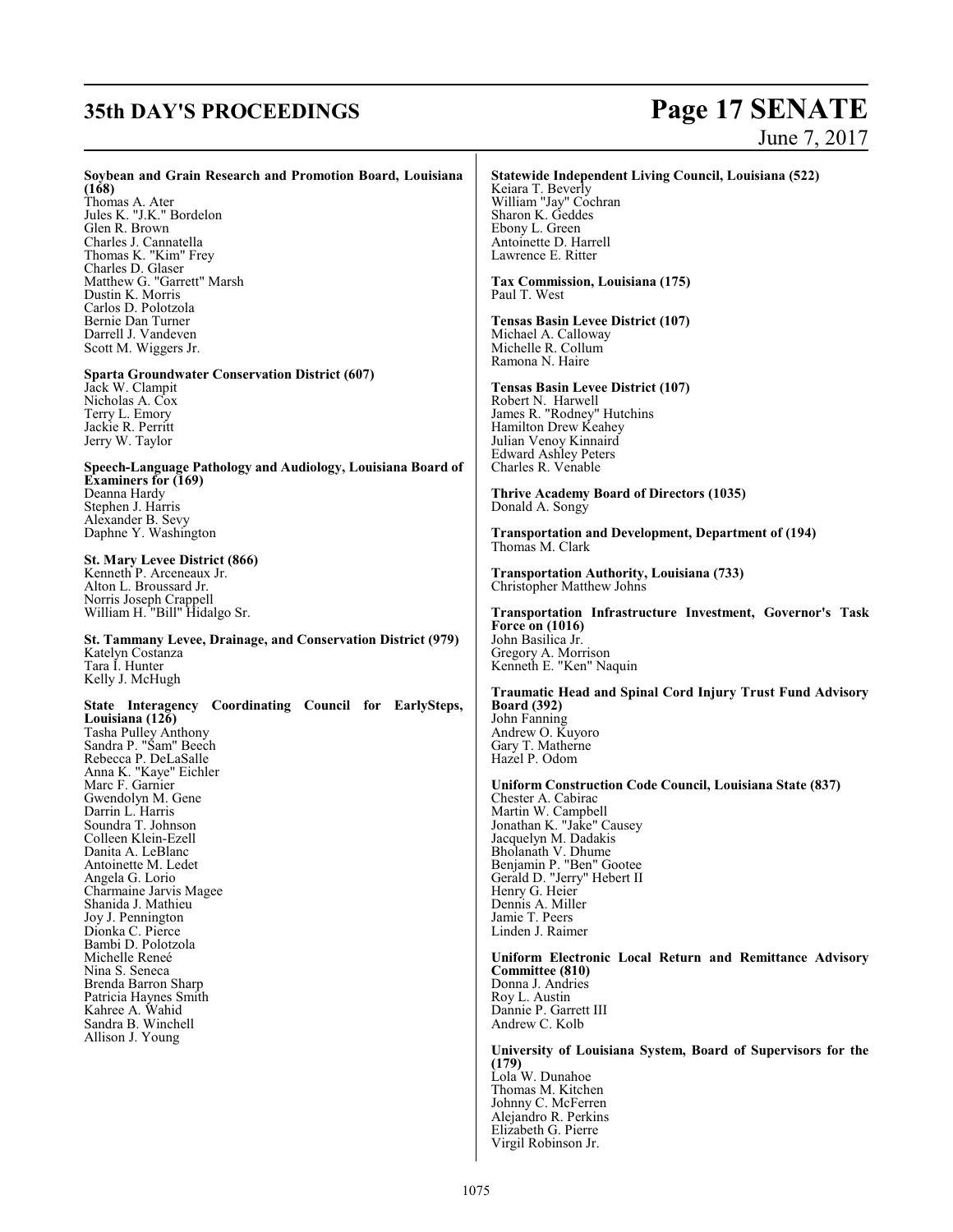#### **Used Motor Vehicle Commission, Louisiana (325)** Anthony N. "Tony" Cormier

George R. Floyd John R. Poteet Henry D. "Darty" Smith

#### **Utilities Restoration Corporation, Louisiana (861)** John E. Carroll Darren A. Diamond

**Veterans Affairs Commission (181)** Edward L. "Ed" Gary Mary A. Mills Richard A. O'Brien

**Veterinary Medicine, Louisiana Board of (182)** Keri A. Cataldo-Rogers James R. Corley

#### **Volunteer Louisiana Commission (267)**

Jeremy C. L. Babers Karen Moss Barnes Carissa J. Graves Mitzi R. Hail Leslie J. Hill Gwendolyn W. Hilliard Angela S. Jouett Patrick C. Lawler William O. Stoudt

#### **Washington Parish Reservoir District (743)**

Bob D. Bateman James F. Beatty Jason M. Creel William A. "Bill" Jenkins Michael L. Melancon Charles E. Mizell Sr. John E. Nichols

**Washington Parish Reservoir District (743)** Clifton E. Roberts D. Beryl Schilling Jerry A. Thomas

**Water Resources Commission (740)** Lindsey K. Gouedy Tyler P. Gray

**Wildlife and Fisheries Commission, Louisiana (186)** William D. "Bill" Hogan Robert J. "Bobby" Samanie III Jerri G. Smitko Alfred R. "Al" Sunseri

**Wildlife and Fisheries, Department of (196)** Jack Montoucet

# **Page 18 SENATE 35th DAY'S PROCEEDINGS**

#### **Women's Policy and Research Commission, Louisiana (753)**

Tonya Bolden-Ball Charmaine D. Caccioppi Trina T. Chu Susanne B. Dietzel Berkley E. Durbin Julie Schwam Harris Revathi Hines Catherine O. Jacquet Frances E. Kelley Sandra R. Lollie Anna M. Mahoney Amanda M. Vincent Lynda D. Woolard

#### **Workers' Compensation Advisory Council (820)**

Julie T. Cherry Shannon S. Dartez Charles R. Davoli Shannon C. Lindsey Maria A. Losavio Edwin R. Murray Pierce D. Nunley Alejandro R. Perkins Raymond A. Peters Richard B. Williams

**Workers' Compensation Corporation, Louisiana (425)** Thomas K. Huval

**Workforce Commission, Louisiana (190)** Shannon B. Joseph

**Workforce Investment Council, Louisiana (885)** Valerie L. Aymond Susan L. Broussard Jason B. Engels Charles B. Habig Jr. Ronald R. Rosser Jr.

#### **OFFICE OF THE GOVERNOR STATE OF LOUISIANA**

June 7, 2017

Honorable John A. Alario Jr., President Louisiana State Senate Post Office Box 94183 Baton Rouge, Louisiana 70804

Dear President Alario:

The individuals on the attached list were commissioned as Notaries Public for the parishes indicated from June 7, 2016, to June 7, 2017.

In accordance with Louisiana Revised Statues 35:1, I hereby submit their names for confirmation by, and with the advice and consent of, the Senate.

> Sincerely, JOHN BEL EDWARDS Governor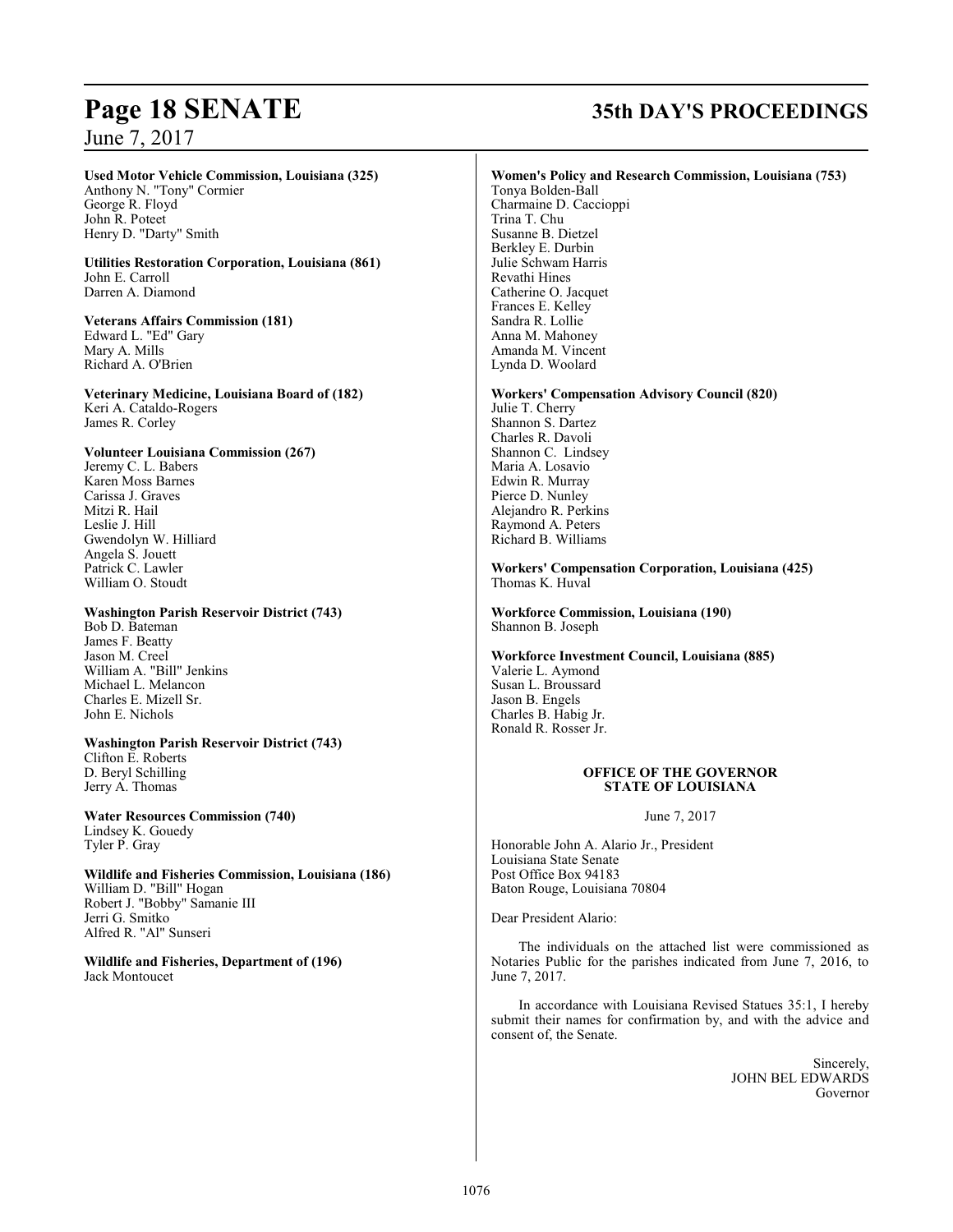#### **Acadia**

Graceann J. Calandra 708 East E. St. Rayne, LA 70578

Ann Marie Credeur 175 E. Hoyt Ave. Crowley, LA 70526

Rose Mae T. Guillory P. O. Box 73 Basile, LA 70515

Deaven LaFleur 928 S. 5th St. Iota, LA 70543

Lauren Noel Maurer 202 Thompson Dr. Lafayette, LA 70506

Frances Sykes 507 E. Jeff Davis Ave. Rayne, LA 70578

**Allen** Bertha Brown 777 Coushatta Dr. Kinder, LA 70648

Dustin Crawford 190 Eldred Rd. Oakdale, LA 71463

John Richardson P. O. Box 304 Oberlin, LA 70655

**Ascension** Charles Ayles P. O. Box 39 Baton Rouge, LA 70821

Lauranna Bergeron 14452 Whispering Oaks Dr. Gonzales, LA 70737

Carrie Cormier 42583 Wynstone Dr. Prairieville, LA 70769

Rebecca L. Dimm 1210 E. Hwy. 30 Gonzales, LA 70737

Jennifer V. Enlow 40266 Hidden Acres Dr. Prairieville, LA 70769

Kelli Esposito 12057 Central Park Dr. Geismar, LA 70734

Charles J. Fontenot 18671 Old Cypress Cir. Prairieville, LA 70769

Aimee E. Kaloyares 40327 Old Hickory Ave. Gonzales, LA 70737

Tina L. Kappen 9311 Bluebonnet Blvd., Ste. A Baton Rouge, LA 70810

Isadore Kirklin III 225 S. Elm St. Gramercy, LA 70052

David C. Laborde 40440 Sycamore Ave. Gonzales, LA 70737

Mallory B. Lanclos 38234 Coral Reef Ct. Gonzales, LA 70737

Natalie Magee 39124 Balmoral Dr. Prairieville, LA 70769

Michael L. Marchand 43051 R. Daigle Rd. Gonzales, LA 70737

Alexis C. Normand 41498 Minor Ave. Prairieville, LA 70769

Elizabeth O'Quin 18232 Manchac Pl. S. Prairieville, LA 70769

Heather D. Ritz 45169 Stringer Bridge Rd. St. Amant, LA 70774

Cody J. Scallan 38086 Valley Wood Ct. Prairieville, LA 70769

Stacey Barnes Stephens 15192 Braud Rd. Prairieville, LA 70769

Erik M. Tadda 4660 O'Neal Ln., Ste. A Baton Rouge, LA 70817

John Veazey 17140 Hwy. 44 #22 Prairieville, LA 70769

Mallory Waller LSU Paul M. Hebert Law Ctr., Rm. W127 Baton Rouge, LA 70803

Marsha R. Wills 42025 George Duplessis Rd. Gonzales, LA 70737

**Avoyelles**

Natalie Blackman 2313 W. Contour Dr. Baton Rouge, LA 70809

Genny Broussard 277 Jamie Ln. Hessmer, LA 71341

Megan Clark 132 Louis Beard Ln. Moreauville, LA 71355

Sadie L. Durand 1143 S. Main St. Marksville, LA 71351

Vickie Miller 235 N. Miller Ln. Center Point, LA 71323

Jackie M. Rabalais 146 Runway Rd. Mansura, LA 71350

Beverly C. Robertson 1115 Texas Ave. Alexandria, LA 71301

Amira M. Roy P. O. Box 469 Hessmer, LA 71341

**Beauregard** Charles A. Lestage 1008 S. Texas St. Deridder, LA 70634

Peggy Richard 995B Felice Cutoff Rd. Ragley, LA 70657

**Bienville** Mark E. Tompkins 385 Laguna Beach Rd. Ringgold, LA 71068

**Bossier** Sarah Ardis 222 Telfair Ln. Bossier City, LA 71112

Deyna C. Baranik 1422 Magnolia Ridge Bossier City, LA 71112

Jesse Bass 1700 Old Minden Rd., Ste. 110 Bossier City, LA 71111

John C. Chaler 235 W. Lake Rd. Benton, LA 71006

Terri L. Finklea 420 Rimstone Dr. Haughton, LA 71037 John B. French 352 Hunters Hollow Dr. Bossier City, LA 71111

Patrick Harrington 550 Old Bellevue Rd. Benton, LA 71006

Bonnie S. Haynes 325 Oakland Pl. Bossier City, LA 71112

Amy Hicks 4408 Ellis Ct. Benton, LA 71006

Erin B. Holstrom 4806 Long St. Pl. Bossier City, LA 71112

Aaron T. Hubbard 5805 Hollyhock Ln. Bossier City, LA 71112

Matthew Lee 1301 Coates Bluff, Apt. 215 Shreveport, LA 71104

Sarah W. Lynch 406 Long Acre Dr. Bossier City, LA 71111

Parks McCormick 104 E. Jefferson Haughton, LA 71037

Caralee McKnight P. O. Box 364 Princeton, LA 71067

Elizabeth D. Morace 1204 Virginia Haughton, LA 71037

Sonia Lucero Orgeron 1505 Cove St. Bossier City, LA 71112

Annette Painter 703 Silverglen Cir. Bossier City, LA 71111

Latricia Thomas-Savage 174 James St. Benton, LA 71006

Virginia M. Timmons 3912 White Lake Dr. Bossier City, LA 71111

Dorothy S. Travis 212 Colonel Burt Dr. Benton, LA 71006

Samantha Walker 395 Joe Lewis Rd. Haughton, LA 71037

# **35th DAY'S PROCEEDINGS Page 19 SENATE** June 7, 2017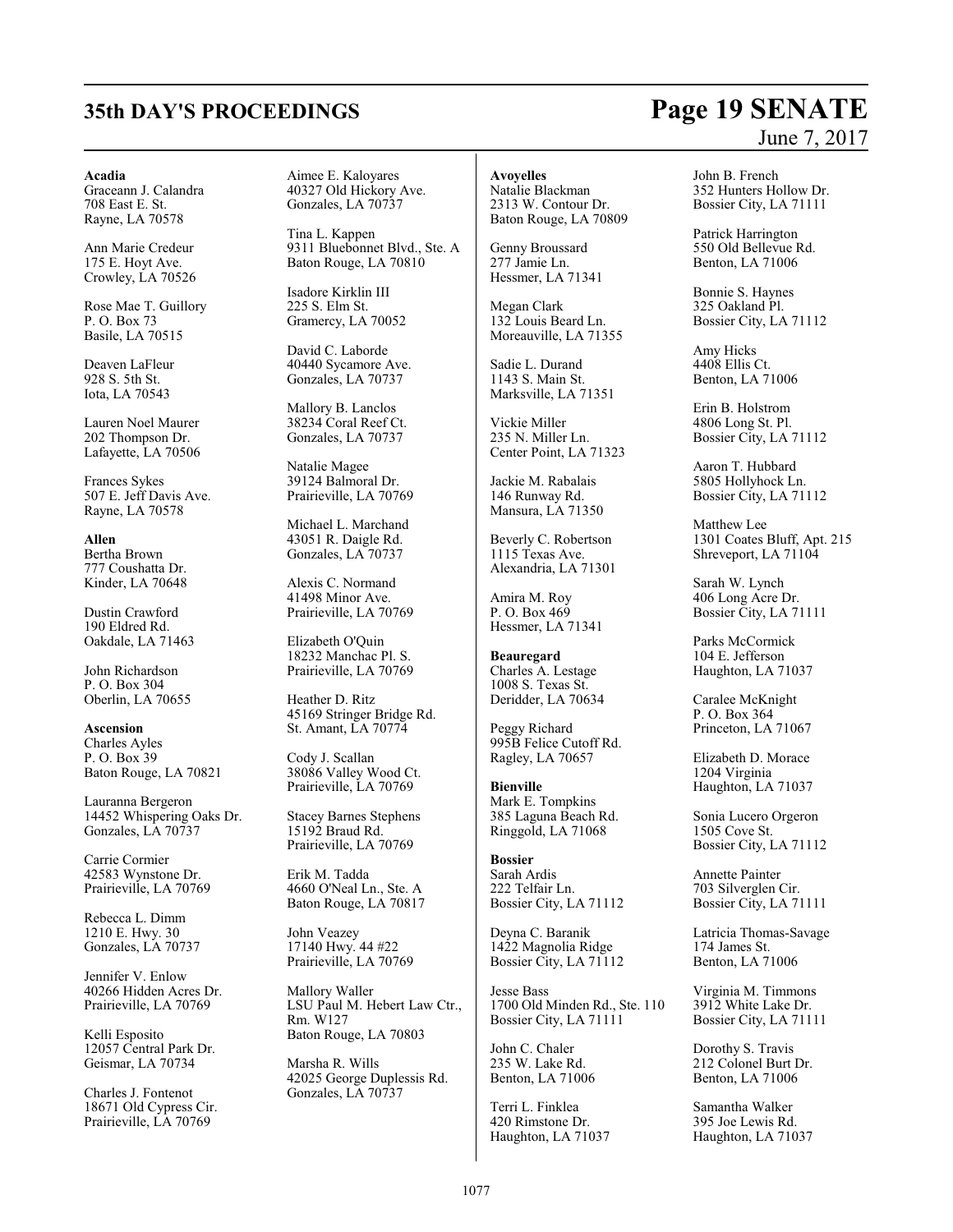Rachel D. Wheeler 2851 Benton Rd. Bossier City, LA 71111

Kay M. White 2511 Melrose Ave. Bossier City, LA 71111

Deborah Wilson 9106 Watchwood Haughton, LA 71037

**Caddo** Andrew T. Adams 1027 Blvd. St., Ste. B Shreveport, LA 71104

Jeffrey Baird 9514 Balsa Dr. Shreveport, LA 71115

Haley Baynham 401 Edwards St., Ste. 2015 Shreveport, LA 71101

Elizabeth Ann Cluckey 4967 Scott Dr. Greenwood, LA 71033

Janice M. Cross 195 Shoreline Rd. Nachitoches, LA 71457

Judy L. Daniels P. O. Box 1 Campti, LA 71411

Karen D. Fitzgerald 7921 Cptn. Cooley Dr. Shreveport, LA 71115

Kimberly A. Fitzgerald 1619 Jimmie Davis Hwy. Bossier City, LA 71112

Meagan Frederick 2036 Evergreen Dr. Shreveport, LA 71118

John Daniel French 222 Leland Dr. Shreveport, LA 71105

Jordan N. George 3324 Line Ave., Apt. 807 Shreveport, LA 71104

Cody Grosshart 3215 Knight St., Apt. 291 Shreveport, LA 71105

Peter J. Hays 1744 Bayou Dr. Shreveport, LA 71105

D. Garrett Hill 10409 Plum Creek Dr. Shreveport, LA 71106 Jena Bourgeois Hogan 2055 Fairwoods Dr. Shreveport, LA 71106

Alonzo P. Jackson Jr 2504 Ridgelake Dr. Shreveport, LA 71109

Patsy Latin 3917 Ann Lovelace Dr. Shreveport, LA 71119

Kathy C. Levingston 4108 Chibana Cir. Shreveport, LA 71119

Maurice Loridans 400 Travis, Ste. 318 Shreveport, LA 71101

Stephanie Lott 735 Rear Ratcliff St. Shreveport, LA 71104

Gina McCollister 4832 Dixie Garden Dr. Shreveport, LA 71105

Lauren Bianca McKnight 5610 Buncombe Rd., #801 Shreveport, LA 71129

Elizabeth M. O'Connor 169 Arbor Ln. Shreveport, LA 71115

Anna Brown Priestley P. O. Box 72 Shreveport, LA 71161

David Reiland 648 Picketts Mill Dr. Shreveport, LA 71118

Ramsey V. Ross 829 Unadilla St. Shreveport, LA 71106

Renisha J. Sanders 805 Kingston Ct. Shreveport, LA 71118

Christina E. N. Schwartz 3309 Terrace Dr. Shreveport, LA 71107

Kimberly D. Singleton 812 Flournoy Lucas Rd. Shreveport, LA 71118

Sarah N. Smith P. O. Box 482 Blanchard, LA 71009

William A. Stampley IV 10001 Beaver Creek Dr. Shreveport, LA 71106

Karen Strand 3340 Hiawatha Dr. Shreveport, LA 71107

Lauren V. Tarver 1024 Pierre Ave. Shreveport, LA 71103

Luke D. Whetstone 145 Ardmore Ave. Shreveport, LA 71105

Ryan C. Williams 333 Texas St., Ste. 1700 Shreveport, LA 71101

Daniel Tomlin Wilson 136 Norwood St. Shreveport, LA 71105

Tanner C. Woods 101 Milam St., Ste. 100 Shreveport, LA 71101

Patrick W. Woolbert 1800 Creswell Ave. Shreveport, LA 71101

Aston Alexandra Zepeda 1080 Dalzell Shreveport, LA 71104

**Calcasieu** Ashley Aguillard 2948 Hardee Rd. Lake Charles, LA 70615

Ann Barilleaux 1501 Pithon #4 Lake Charles, LA 70601

Kimberly A. Belanger 6928 Nunez Rd. Bell City, LA 70630

Christine LeBlanc Duarte 3829 Burgoyne Dr. Lake Charles, LA 70605

Daniel Frick 1514 Alvin St. Lake Charles, LA 70601

Donna Marie Fruge 7016 Thompson Rd. Sulphur, LA 70665

Casey L. Futch 638 Central Pkwy. Lake Charles, LA 70605

Debra Hartman 108 Terrace St. Sulphur, LA 70663

Stacy R. Heflin 2005 Diane Dr. Sulphur, LA 70663 Sharon K. Hodgeson 5394 N. Perkins Ferry Rd. Lake Charles, LA 70611

Karen L. Jeffers 7321 Debbie Ln. Lake Charles, LA 70607

Pamela R. Julian 7252 Choupique Rd. Sulphur, LA  $70665$ 

Heather LaFleur 304 Cedar Ln. Lake Charles, LA 70611

Koren Leonards 9008 Hwy. 397 Lake Charles, LA 70607

Renita Papillion 7395 King Ct. St. Lake Charles, LA 70607

Ashley Plunkett 519 Dr. Michael Debakey Dr., Apt. A Lake Charles, LA 70601

Alexander Reed 1708 Toomer St. Lake Charles, LA 70601

Tessa L. Richard 127 Joseph Dr. Crowley, LA 70526

Miriam S. Robichaux 3015 June St. Lake Charles, LA 70601

Sadie M. Shamsie 217 Rue Louis XIV, Ste. 100 Lafayette, LA 70508

Veronica Singleton 3970 Topsy Rd. Lake Charles, LA 70611

Robert M. Thibodeaux 144 Sterling Dr. Crowley, LA 70526

Parish Tillman 127 E. St., Apt. 14 Lake Charles, LA 70601

Samara Sabin Winfrey 120 W. Pujo St., Ste. 120 Lake Charles, LA 70601

**Caldwell** Sandra J. Harris 2005 Templeton Bend Rd., Lot 136 Columbia, LA 71418

# **Page 20 SENATE 35th DAY'S PROCEEDINGS**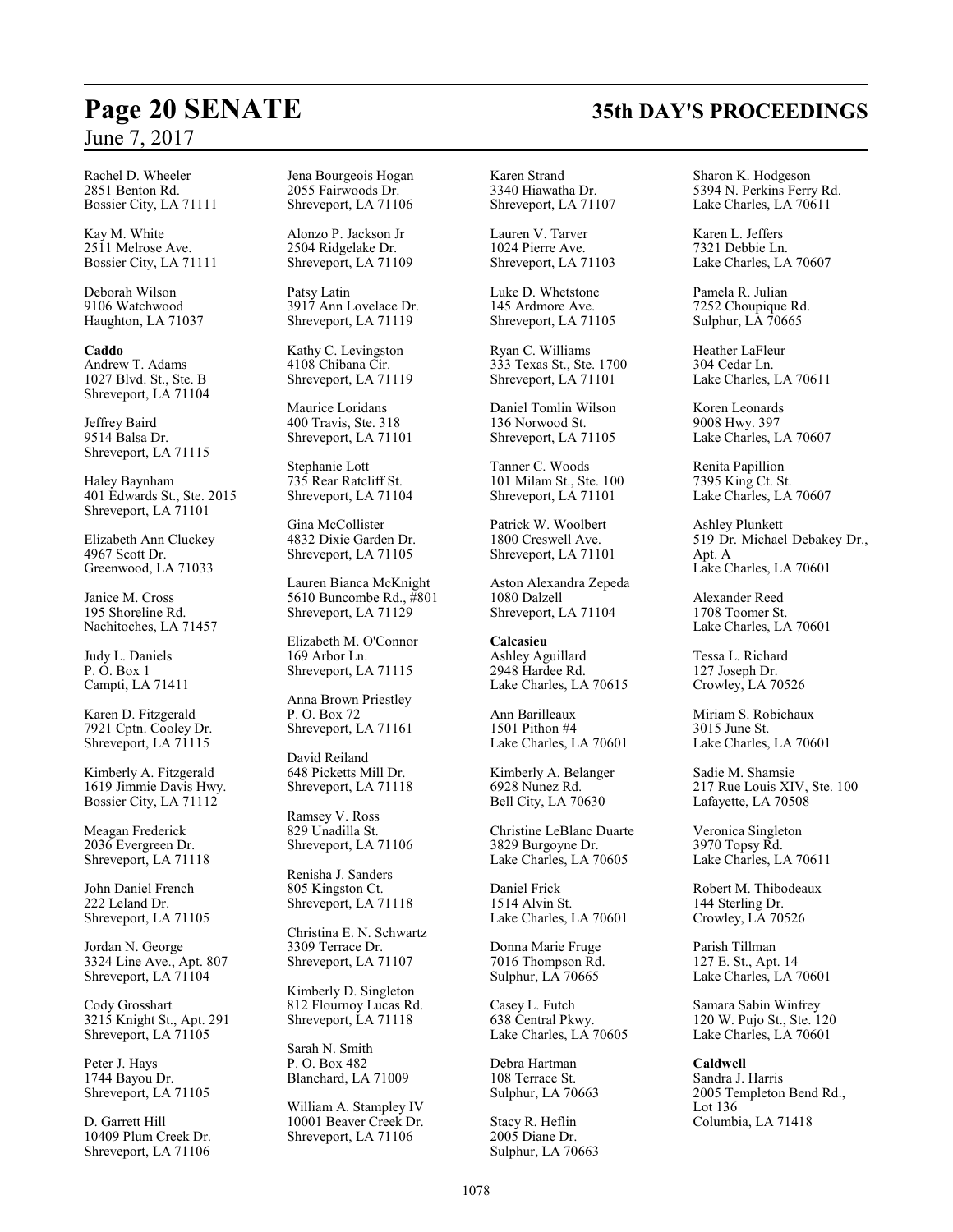# **35th DAY'S PROCEEDINGS Page 21 SENATE**

#### Thomas S. Parker 8359 Hwy 165 Columbia, LA 71418

Harper Boyd Wilkins P. O. Box 1628 Columbia, LA 71418

**Cameron** Laurie D. Broussard 3956 Hwy. 384 Bell City, LA 70630

Kristy Manuel 108 Elaine Ln. Lake Charles, LA 70607

**Claiborne** Micah Murphree Abshire 609 S. Main St. Homer, LA 71040

Mevelene W. Clark 1431 Harmon Loop Homer, LA 71040

**Concordia** Laurie Lynn Brown 103 Riverbend Ave. Vidalia, LA 71373

Austin Lipsey 162 Butch Rd. Monterey, LA 71354

**Desoto** Rhys E. Burgess P. O. Box 1581 Mansfield, LA 71052

Meredith Lindsey Dupree 5945 Hwy. 171 Gloster, LA 71030

Emily Favrot 273 Scott Rd. Frierson, LA 71027

Gwyn Hults 4484 Hwy. 84 Mansfield, LA 71052

Christie Rains 3555 Marthaville Rd. Many, LA 71449

Milinda R. Seekford 214 Jackie Ln. Stonewall, LA 71078

**E. Baton Rouge** Cory Alford 8155 Jefferson Hwy., Unit 1107 Baton Rouge, LA 70809

Terence Jordan Alost 19313 Links Ct. Baton Rouge, LA 70810 Cassie B. Anderson 768 Lakeland Dr. Baton Rouge, LA 70802

Joshua Anderson 11023 Hillpark Ave. Baton Rouge, LA 70810

Lindsay Anderson 1031 W. Lee Dr. Baton Rouge, LA 70820

Charles Andrew Anzelmo 450 Laurel St., Ste. 800 Baton Rouge, LA 70801

Theresa C. Aucoin 400 Convention St., Ste. 700 Baton Rouge, LA 70802

Sean P. Avocato 8412 Myrtlelake Dr. Baton Rouge, LA 70810

Dorian Bailey P. O. Box 2246 Baton Rouge, LA 70821

Brett Bajon 10136 Springtree Ave. Baton Rouge, LA 70810

Stacey H. Ballard 16230 Hubbs Rd. Pride, LA 70770

Grant Barone 7050 Richards Dr. Baton Rouge, LA 70809

Diane Thuy Baum 16239 Woodland Trail Baton Rouge, LA 70817

Stephen Belden 1383 Dahlia St. Baton Rouge, LA 70808

Valerie A. Black 406 N. 4th St. Baton Rouge, LA 70801

Lacey Bodley 10715 Flintwood Ave. Baton Rouge, LA 70811

Jordan L. Bollinger 2363 Daggett Ave. Baton Rouge, LA 70808

Kristin R. Boudreaux 4155 Essen Ln., Apt. 98 Baton Rouge, LA 70809

Taylor Boudreaux 630 Park Blvd. Baton Rouge, LA 70806

Tammy Crifasi Bourg 3348 Drusilla Ln., Ste. 11C Baton Rouge, LA 70809

Francis E. Boustany III 6421 Perkins Rd., Bldg. A, Ste. 2A Baton Rouge, LA 70808

Steven G. Bradshaw 7111 Village Charmant Dr., Unit 25 Baton Rouge, LA 70809

Hallye Casey Braud 12039 N. Oak Hills Pkwy. Baton Rouge, LA 70810

Kelli Braud 14445 Jamestown Blvd. Baton Rouge, LA 70810

Laquette Brown 2843 N. Blvd. Baton Rouge, LA 70806

Janelle F. Caire P. O. Box 4408 Baton Rouge, LA 70821

Cristina Tisa Capello 358 Carriage Way Baton Rouge, LA 70808

Rose H. Carney 660 Laurel St., Ste. D Baton Rouge, LA 70802

James Carroll 623 College Hill Dr. Baton Rouge, LA 70808

Ashley Michelle Caruso 12024 Morganfield Ave. Baton Rouge, LA 70818

Craig Cassagne Jr. 7611 Ibiza Dr. Baton Rouge, LA 70820

Sean S. Cassidy 1302 Applewood Rd. Baton Rouge, LA 70808

Daryl Keith Causey Jr 2165 Dallas Dr. Baton Rouge, LA 70806

Kevin Kyle Celestin 14623 Brent Ave. Baton Rouge, LA 70818

Andrea N. Chbeir 1315 Wellington Dr. Baton Rouge, LA 70815

# June 7, 2017

J. Weston Clark 4041 Essen Ln., Ste. 500 Baton Rouge, LA 70809

Siegfried Coleman 3001 Country Lake Ave. Zachary, LA 70791

Diedre Collins 4274 Wilderness Run Dr. Zachary, LA 70791

John C. Conine Jr. 1962 Oleander St. Baton Rouge, LA 70806

Daniel B. Conway 2050 Kleinert Ave. Baton Rouge, LA 70806

Rachal Cox 7611 Ibiza Dr. Baton Rouge, LA 70820

Taylor Crousillac 6015 Government St. Baton Rouge, LA 70806

Zachary T. Daniels 222 St. Louis St., 5th Fl. Baton Rouge, LA 70802

Nadja H. Davis 9045 Graham Dr. Baton Rouge, LA 70814

Rachel S. Day 450 Laurel St., Ste. 1600 Baton Rouge, LA 70801

Matthew R. DeVille 2800 July St., Unit 44 Baton Rouge, LA 70808

Thomas Dickson 9453 W. Tampa Dr. Baton Rouge, LA 70815

Kristian Blaine Dobard 144 N. 11th St. Baton Rouge, LA 70802

Kristin A. Dobbs Claiborne 3024 Woodland Ridge Blvd. Baton Rouge, LA 70816

Kenneth A. Doggett Jr. 10600 Lakes Blvd, Apt. 1101 Baton Rouge, LA 70810

Rachel P. Dunaway 10182 Weevil St. St. Francisville, LA 70775

Terrell L. Dupard 412 N. 4th St. Baton Rouge, LA 70802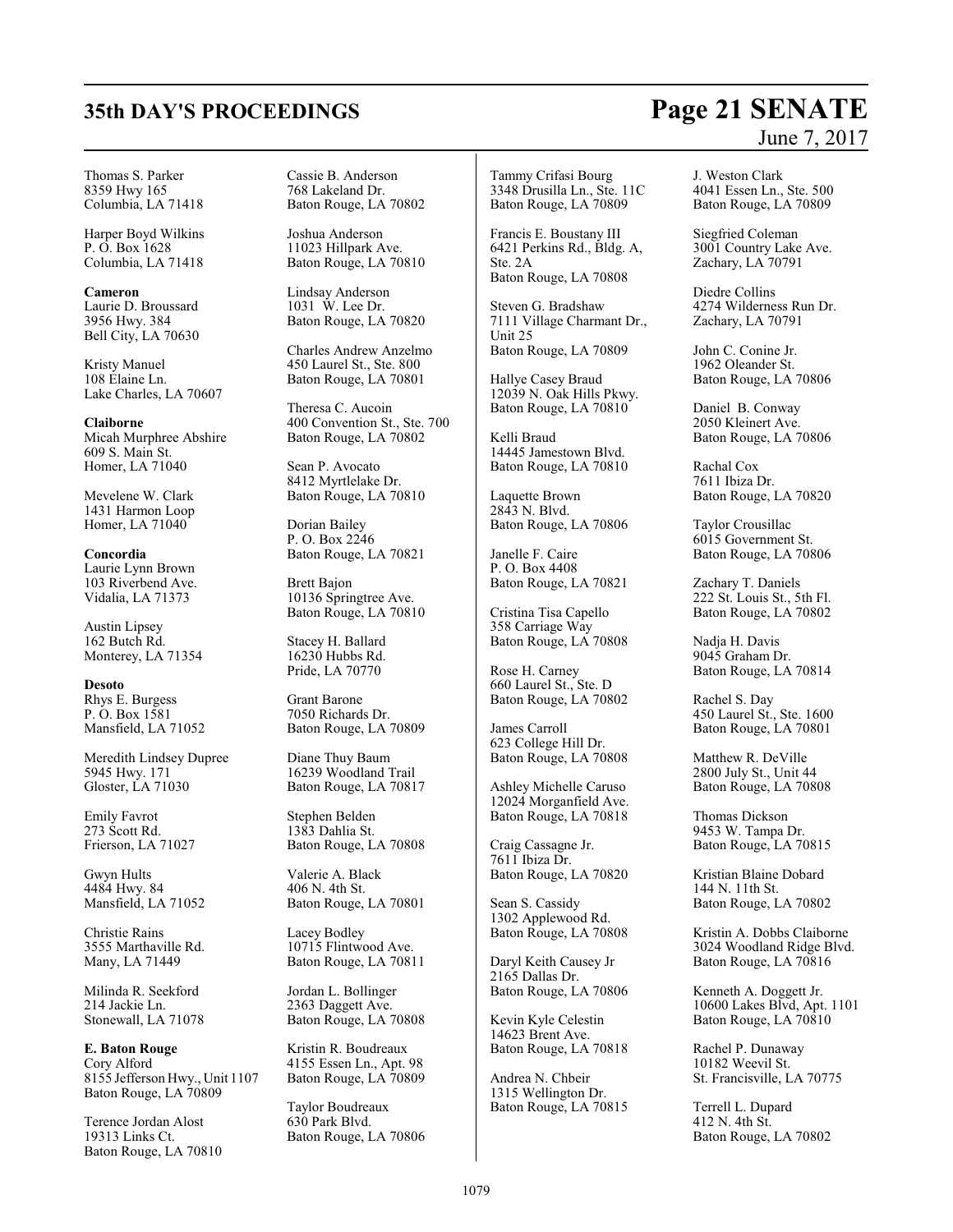Mark Elfert 18761 Old World Ct. Baton Rouge, LA 70817

Derek E. Elsey 3735 Cage St. Zachary, LA 70791

Jamar Lanier Ennis 7352 Banbury Ct. Baton Rouge, LA 70811

Michael W. Fontenot 3025 Sarpy Ave. Baton Rouge, LA 70820

Jess Frey 6810 Jefferson Hwy., Apt. 10201 Baton Rouge, LA 70806

Russell Friedy 1461 Great Oak Dr. Baton Rouge, LA 70810

Anthony J. Gambino Jr. 4210 Blue Bonnett Blvd. Baton Rouge, LA 70809

Farah F. Gheith 665 Summer Breeze Dr. Baton Rouge, LA 70810

Michael Guerry 3080 Svendson Dr. Baton Rouge, LA 70809

Markel Guidry 170 Burgin Ave., Apt. A Baton Rouge, LA 70808

Bryan A. Harris 3324 Crestwood St. Baton Rouge, LA 70816

Kendra Harris 275 Bracewell Dr., Apt. B Baton Rouge, LA 70815

Clinton G. Healey 1823 Wimpole St. Baton Rouge, LA 70815

Amanda Hidalgo 1116 N. Sabine Dr. Baton Rouge, LA 70810

Miah Hill 715 St. Ferdinand Baton Rouge, LA 70802

Aaron Humphreys 2040 Pericles St. Baton Rouge, LA 70808

Philip Hunter 9270 Siegen Ln., Ste. 603 Baton Rouge, LA 70810

Kaila Hutchison 950 S. Foster Dr., Apt. 29 Baton Rouge, LA 70806

Damion L. Jack 3142 Seracedar Dr. Baton Rouge, LA 70816

Joaquin Johnson 4550 N. Blvd., Ste. 204 Baton Rouge, LA 70806

Maxwell B. Kallenberger 1511 Fairmont St. Baton Rouge, LA 70808

Megan Kelley 5555 Hilton Ave., Ste. 205 Baton Rouge, LA 70808

Michael Lancaster 359 Chippenham Dr. Baton Rouge, LA 70808

Sandra Landry 18433 N. Mission Hills Baton Rouge, LA 70810

Bernell H. Lemaire 11824 La. Hwy. 3093 Kaplan, LA 70548

Stephen M. Lentz 1036 Seyburn Dr. Baton Rouge, LA 70808

Mark Macmurdo 100 N. St., Ste. 800 Baton Rouge, LA 70802

Veronika Mark 2045 N. 3rd St., Apt 415 Baton Rouge, LA 70802

Veronica Mathis 301 Main St., Ste. 2200 Baton Rouge, LA 70802

Kaitlin Mayeux 7937 Valencia Ct. Baton Rouge, LA 70820

Ashleigh N. Mazerac 10304 W. Winston Ave., Apt 8 Baton Rouge, LA 70809

Derrick McCorey 5622 S. Leighton Dr. Baton Rouge, LA 70806

Benjamin R. McDonald 7814 Chairman Ave. Baton Rouge, LA 70817

Charlotte McGarr 12429 Coursey Blvd. Baton Rouge, LA 70816

Cherita R. McNeal 8155 Jefferson Hwy., Unit 1107 Baton Rouge, LA 70809

Mitchell L. Meredith 1324 Chippenham Dr. Baton Rouge, LA 70808

Paula A. Miller 9477 Lansdowne Rd. #77 Baton Rouge, LA 70818

Adrian J. Million 416 East Dr. Baton Rouge, LA 70806

Lisa G. Minchew 4171 Essen Ln., Room 11-15A Baton Rouge, LA 70809

Shelley Denise Moore 13609 Alba Dr. Baker, LA 70714

Cory Morgan 1221 Staring Ln. Baton Rouge, LA 70810

Deelee Morris 2017 Ferndale Ave. Baton Rouge, LA 70808

Rebecca S. Myhand 2212 Cloverdale Ave. Baton Rouge, LA 70808

Olesya Nading 6317 Quinn Dr., Ste. D Baton Rouge, LA 70817

Leah N. Neupert 1420 Stuart Ave. Baton Rouge, LA 70808

Ryan M. Nolan 900 Dean Lee Dr., Unit 208 Baton Rouge, LA 70820

Erik Noland 604 St. Ferdinand St. Baton Rouge, LA 70802

Jodi Nuss 6929 Commerce Cir., Apt. 5111 Baton Rouge, LA 70809

Molly O'Flynn 1702A Brightside Dr. Baton Rouge, LA 70820

Colin P. O'Rourke 998 Stanford Ave., #502 Baton Rouge, LA 70808 David Patin, Jr. 13675 CourseyBlvd., Apt. 212 Baton Rouge, LA 70817

Malcolm R. Patterson II 158 W. Chimes St., #6 Baton Rouge, LA 70802

Melessa Peel 17257 Lavell Rd. Pride, LA 70770

Rachel Perrone 7353 Highland Rd., Ste. B-270 Baton Rouge, LA 70808

David Phelps 1738 Great Oak Dr. Baton Rouge, LA 70810

Barbara Pilat 2741 Iowa St. Baton Rouge, LA 70802

Laurie Pinson P. O. Box 1848 St. Francisville, LA 70775

Kathryn Pittman 8550 United Plaza Blvd., Ste. 1001 Baton Rouge, LA 70809

Jamie Pounders 2525 O'Neal Ln., Apt. 407 Baton Rouge, LA 70816

Linda Yancey Ray 1209 Amiens Dr. Baton Rouge, LA 70810

Joy Reily 14333 Briar Leaf Dr. Baton Rouge, LA 70817

Shania Ren 5037 River Meadow Dr. Baton Rouge, LA 70820

William S. Roberts 1545 Perkins Rd. Baton Rouge, LA 70808

Phillip M. Robinson 600 N. Foster Dr. Baton Rouge, LA 70806

William H. Rogers Jr. 3182 Nicholson Lake Dr. Baton Rouge, LA 70810

Adrian Carter Ross 301 N. Main St., Ste. 2200 Baton Rouge, LA 70801

# **Page 22 SENATE 35th DAY'S PROCEEDINGS**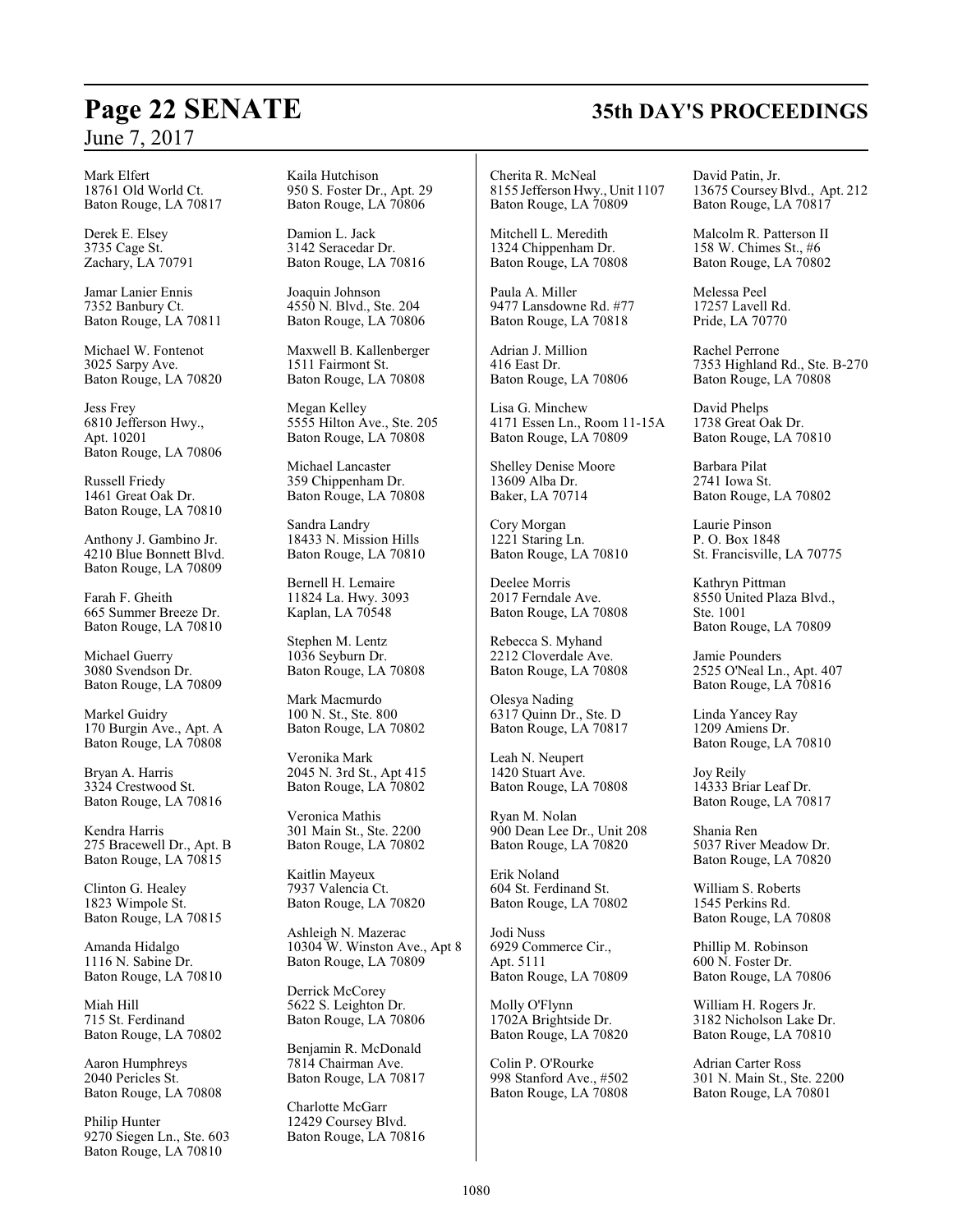# **35th DAY'S PROCEEDINGS Page 23 SENATE**

#### Lauren Rucinski 400 Convention St., Ste. 700 Baton Rouge, LA 70802

Brenda S. Salassi 1533 Stoneleigh Dr. Baton Rouge, LA 70808

Clare E. Sanchez 450 Laurel St., Ste. 800 Baton Rouge, LA 70801

Maynard J. Sanders II 1515 Poydras St., #1900 New Orleans, LA 70808

Jay Schwartzberg 6651 Jefferson Hwy. Baton Rouge, LA 70806

Leona Scoular 10202 Perkins Rowe, Apt 3028 Baton Rouge, LA 70810

Jennie Shufelt 100 N. St., Ste. 800 Baton Rouge, LA 70802

Bradley Sloane 2111 S. Burnside Ave. Gonzales, LA 70737

J. Arthur Smith IV 301 Misty Creek Dr. Baton Rouge, LA 70808

Natalie E. B. Smith 16536 Woodlawn Acres Baton Rouge, LA 70817

Meredith Soniat 1900 S. Acadian Thwy. Baton Rouge, LA 70808

Erica Spears P. O. Box 83872 Baton Rouge, LA 70884

Stephen Stanford 4250 Janet Ave., Apt. 2 Baton Rouge, LA 70808

Charles Terrebonne II 3827 Northshore Ave. Baton Rouge, LA 70820

Jordan Tiemann 900 Dean Lee, Apt. 702 Baton Rouge, LA 70820

Sarah Tormey 723 Maximilian St. Baton Rouge, LA 70802

Anjelica M. Torrance 600 Wooddale Blvd, Apt. 123N Baton Rouge, LA 70806

Averi Ardoin Triche 10196 Oliphant Rd. Baton Rouge, LA 70809

Charles Trichell 1443 S. Eugene St. Baton Rouge, LA 70808

Jacquelyn Tucker 3023 Saratoga Dr. Baton Rouge, LA 70808

Memry Allyson Tucker 16013 Confederate Ave. Baton Rouge, LA 70817

Erin Tyrer 615 St. Louis St., Apt. 107 Baton Rouge, LA 70802

Howard Veeder 3964 Gourrier Ave., Apt. 338 Baton Rouge, LA 70808

Alexandra Vozzella P. O. Box 3197 Baton Rouge, LA 70821

Ashley H. Walker 327 Kirkley Pl. W. Baton Rouge, LA 70815

Sean E. Williams 9924 E. Myrtle View Ct. Baton Rouge, LA 70810

Blane Wilson 3015 Sarpy Ave. Baton Rouge, LA 70820

**E. Feliciana** Debra S. Bergeron 3766 Lillian Ln. Ethel, LA 70730

Abbey Knight 427 S. Foster Dr. Baton Rouge, LA 70806

**Evangeline** Mindy Deshotel 922 Johnson Rd. Ville Platte, LA 70586

Constance Melba Doucet 1121 Green Oaks Loop Eunice, LA 70535

**Franklin** Stacey Hibbs 3097 Hwy. 135 Winnsboro, LA 71295

## **Grant**

Tara Demarco 278 Brenda St. Dry Prong, LA 70423

Angela G. Evans 242 Evans Rd. Atlanta, LA 71404

Shawnee Lafitte 983 Dyson Creek Rd. Pollock, LA 71467

Lisa West Smith 609 Clear Creek Rd. Pollock, LA 71467

**Iberia** Derick Delcambre 5019 Hazard Rd., Lot 14 New Iberia, LA 70560

Mckinley James 702 E. 1st St. New Iberia, LA 70560

Mark S. Owens Jr. 6116 Bull Island Rd. New Iberia, LA 70560

**Iberville** Brenton I. Mims 77600 Crump St., P. O. Box 429 Maringouin, LA 70757

**Jackson** Colby L. Bowman P. O. Box 190 Jonesboro, LA 71251

**Jefferson** Albert Adams Jr. 24 Mesa St., Apt 234 Kenner, LA 70065

Lionel David Adams 3112 Belmont Pl. Metairie, LA 70002

Ellen C. Agee 829 Honeysuckle St. Gretna, LA 70056

Julio C. Baca Jr. 1831 Manhattan Blvd., Ste. F-225 Harvey, LA 70058

Adam B. Beckman 1908 Riviere Ave. Metairie, LA 70003

Jennifer Q. Belletto 4212 Ottawa St. Metairie, LA 70001

# June 7, 2017

Timothy E. Benedetto 3045 Ridgelake Dr., Ste. 201 Metairie, LA 70002

Jeffrey Birdsong 1550 Aris Ave. Metarie, LA 70005

Isabel M. Blum 728 Newman Ave. Jefferson, LA 70121

Derek Edward Keiser Boese 4521 Neyrey Dr. Metairie, LA 70002

Philip Michael Boyd 201 St. Charles Ave., Ste. 5100 New Orleans, LA 70170

Daniel Emile Brauner 56 Pecan Ave. Harahan, LA 70123

Christopher P. Brehm 1413 Hackberry Ave. Metairie, LA 70001

Harold L. Brockhaus Jr. 132 Oak Manor Dr. Slidell, LA 70460

Harold A. Buchler III 3870 3rd St. Metairie, LA 70002

Albert E. Canalizo Jr. 621 Carol Dr. Jefferson, LA 70121

Sarah N. Cancienne 2106 La Quinta Via Harvey, LA 70058

John E. Carr III 200 Derbigny St. Gretna, LA 70053

Aimee E. Chalin 3217 Jason Ln. Gretna, LA 70056

Colin Cisco 4912 Harris Ave. Metairie, LA 70006

James Cooley 3624 Lake Aspen Dr. E. Gretna, LA 70056

Carla Denicola 801 Ave. G W.wego, LA 70094

Loan Hong Do 2625 Cerritas Via Harvey, LA 70058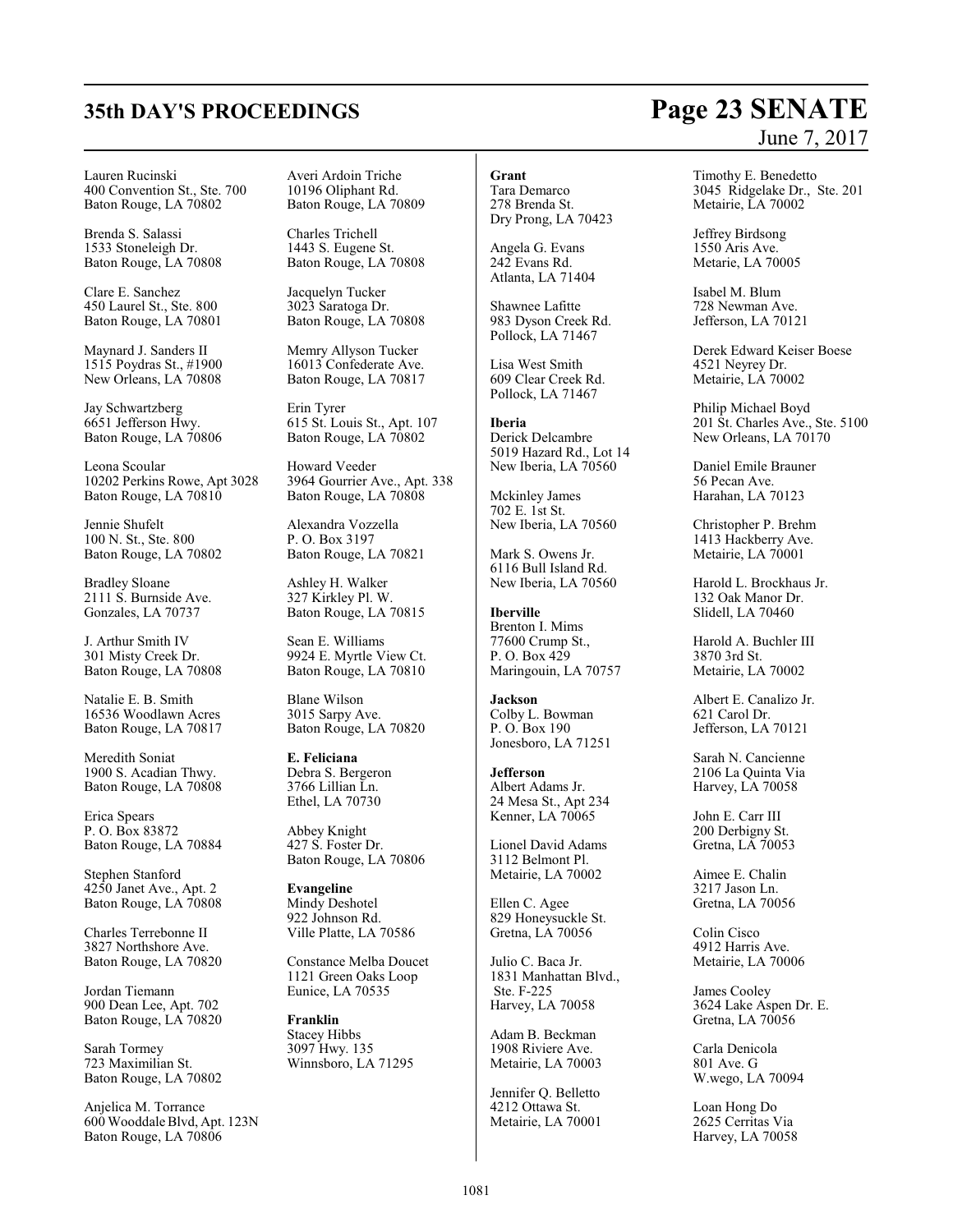John J. Elmer Jr. 748 W. William David Pkwy. Metairie, LA 70005

Kaja S. Elmer 748 W. William David Pkwy Metairie, LA 70005

Israa Falweh-Mousa 109 Natchez Trace Dr. Harvey, LA 70058

Kylie D. Faure 1000 Behrman Hwy. Gretna, LA 70056

Stephanie T. Findley 40372 Skylar Ln. Ponchatoula, LA 70454

Toni R. Foret 709 Fos Ave. Harvey, LA 70058

Fay L. Forvendel 527 Fos Ave. Harvey, LA 70058

Misty Fuselier 711 N. Starrett Rd. Metairie, LA 70003

Harrece Gassery 1728 Burnley Dr. Marrero, LA 70072

Shannon Cowie Gegenheimer 136 E. Randall Ct. Gretna, LA 70053

Alec Christian Goldenberg 327 Hesper Ave. Metairie, LA 70005

Ana-Valli Gordon 34 New England Ct. Gretna, LA 70053

Robert Grace 2144 Stall Dr. Harvey, LA 70058

Carrie W. Grinnell 5412 Janice Ave. Kenner, LA 70065

Courtney Hollier Guillory P. O. Box 231345 New Orleans, LA 70183

Laura A. Guliuzo 549 E. William David Pkwy. Metairie, LA 70005

Chloe Haas 35 Derbes Dr. Gretna, LA 70053 Linly Hall 3637 B Cypress St. Metairie, LA 70001

Lisa S. Harris 1700A Belle Chase Gretna, LA 70056

Craig Hebert 4924 Oak Alley Blvd. Marrero, LA 70072

Marc J. Hoerner Jr. 2332 Massachusetts Ave. Metairie, LA 70003

Jeffrey D. Hufft 230 Huey P. Long Ave. Gretna, LA 70053

Katie Jackson 2565 Dolores Dr. Marrero, LA 70072

Alexandra Javier 3334 Ole Miss Dr., Apt 232 Kenner, LA 70065

Shan Jiang P. O. Box 23233 Harahan, LA 70123

Shenandoah D.C. Jones 458 West Ave. Harahan, LA 70123

Sheree Kerner 12 Azalea Ct. Metairie, LA 70005

George Ketry Jr. 4421 Laplace St. Metairie, LA 70006

Thomas D. Kimball 3140 Nature Dr. Marrero, LA 70072

John F. Lee 10 Savannah Ridge Ln. Metairie, LA 70001

Christopher W. Legrand 128 Hollywood Dr. Metairie, LA 70005

Jonathan Lewis 2553 Crestwood Rd. Marrero, LA 70072

Andrew Lifsey 5420 Robeline Dr. Metairie, LA 70003

Michael A. Mahone Jr. 236 Lake Ave. Metairie, LA 70005

Marko Marjanovic 209 Ridgewood Metairie, LA 70005

Jeffrey D. Martiny 622 Carmenere Dr. Kenner, LA 70065

Meghan E. Merrell 1102 N Arnoult Rd. Metairie, LA 70001

Lauren Michel 3921 Audubon Trace Jefferson, LA 70121

Rachael Mills 601 St. Charles Ave. New Orleans, LA 70130

Lenny S. Moran 284 W. Louisiana State Dr. Kenner, LA 70065

Christina Morvant 2713 Bayou Teche Marrero, LA 70072

Vanessa Motta 4501 Cleveland Pl. Metairie, LA 70003

Christine Muller 433 Metairie, Ste. 600 Metairie, LA 70005

Fahreta Muminovic 3616 Page Dr. Metairie, LA 70003

Bryan J. O'Neill 212 E. Gatehouse Dr., Apt. D Metairie, LA 70001

Matthew Paul 6909 Schouest St. Metairie, LA 70003

Leonard A. Penzo 1405 Taft Park Metairie, LA 70001

Stuart Pirri 412 Hector Ave. Metairie, LA 70005

Daimon K. Ponthieux 4237 Pommard Dr. Kenner, LA 70065

Madelon A. Redmann 272 Walter Rd. River Ridge, LA 70123

Bessie L. Renfrow 4316 Belvedere St. Metairie, LA 70001 Kassie Lee Richbourg 701 Avenue East Westwego, LA 70094

Heather Ann Rittenberg 319 W. William David Pkwy. Metairie, LA 70005

Alex Robertson 4612 Green Acres Ct. Metairie, LA 70003

Valerie L. Rodrigue 4040 W Napoleon Ave. Metairie, LA 70001

Ryan Rodriguez 322 1St St. Gretna, LA 70053

Christopher Russell 566 Ave. A Westwego, LA 70094

Jennifer Sabludowsky 4521 St. Charles Ave. New Orleans, LA 70115

Christopher Seemann 808 Maryland Ave. Metairie, LA 70003

Charlene L. Smith P. O. Box 6107 Metairie, LA 70002

Nicole Tarver 1509 Colony Pl. Metairie, LA 70003

Louis H. Thomas III 7416 Bartlett Marrero, LA 70072

Mark Robert Tobey 4705 Alphonse Dr. Metarie, LA 70006

Jeffrey Toepfer 4709 Neyrey Dr. Metairie, LA 70002

Dan Linh Tran 2568 Sandpiper Cir. Marrero, LA 70072

Kim Tran 2712 Cypress Lawn Dr. Marrero, LA 70072

Deborah L. Turpin 835 N. Carrollton Ave. New Orleans, LA 70119

Christopher K. Ulfers 3812 James Dr. Metairie, LA 70003

# **Page 24 SENATE 35th DAY'S PROCEEDINGS**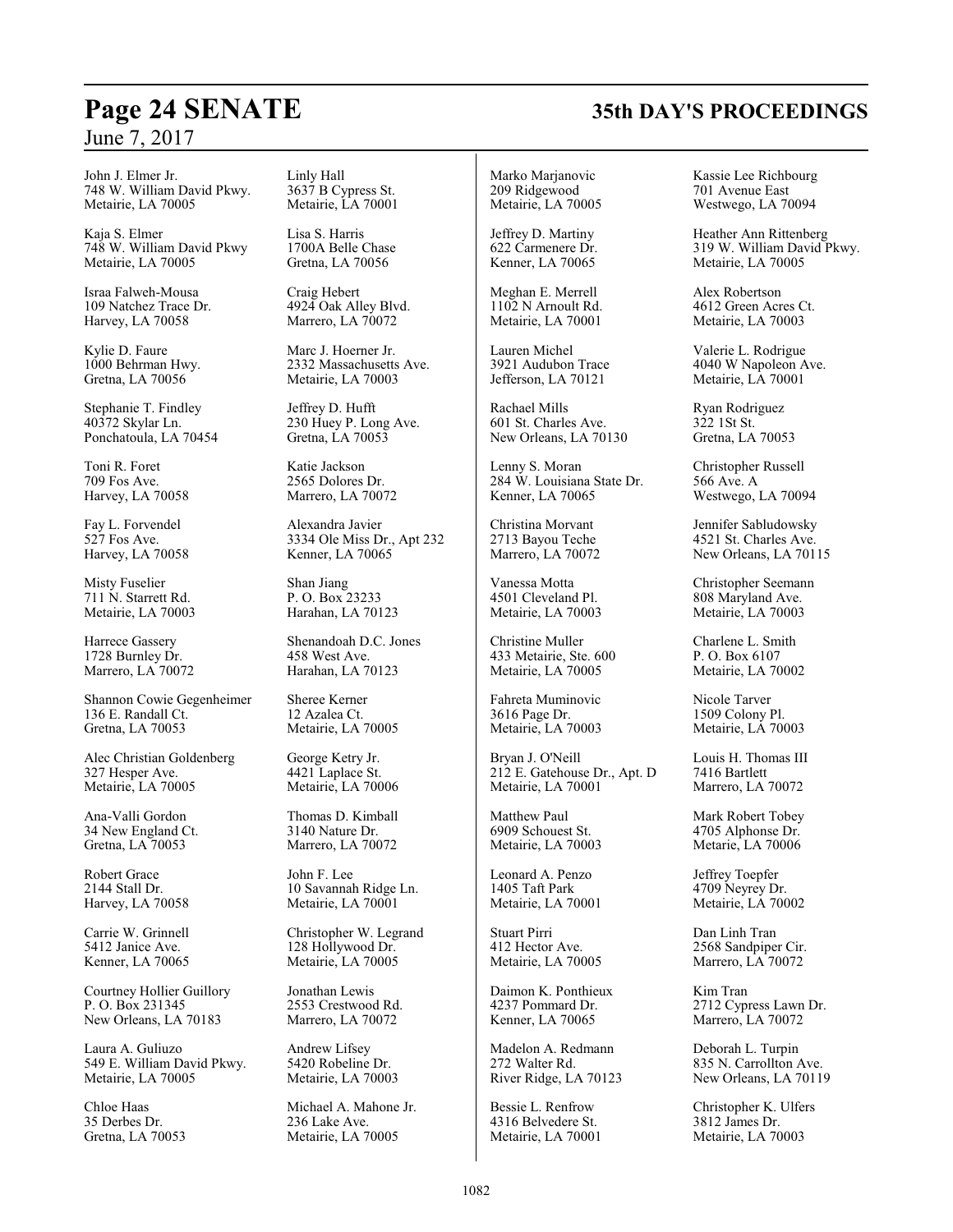#### Cornelia S. Ullmann 6009 Camphor St. Metairie, LA 70006

David R. Verderame 4425 Lake Vista Dr. Metairie, LA 70006

Jackeline Vides 636 Linden St. Metairie, LA 70003

Ryan Paul Vincent 3437 Lake Lynn Dr. Gretna, LA 70056

Brenda E. Wall P. O. Box 1547 Westwego, LA 70096

Derek Warden 2609 Winifred St. Metairie, LA 70003

Jake Joseph Weinstock 1515 Poydras St., Ste. 1825 New Orleans, LA 70112

Natalie White 4 Oakland Rd. Kenner, LA 70065

Lillian A. Williams 999 N 9th St., Apt 126 Baton Rouge, LA 70802

Tania Zaldivar 717 Lafayette St. Gretna, LA 70053

Mario D. Zavala Jr. 5504 Wabash St. Metairie, LA 70003

**Jefferson Davis** Kayla Credeur 811 S. Adams St. Welsh, LA 70591

Jessie W. Guidry Jr. 125 Bruin Rd. Crowley, LA 70526

Alexander J. Guinn 725 E. Plaquemine St. Jennings, LA 70546

Miranda LeBleu 107 W. Grove St. Welsh, LA 70591

**Lafayette** Michael O. Adley 2000 Kaliste Saloom Rd., Ste. 400 Lafayette, LA 70508

Thomas V. Alonzo 113 Jackson St. Lafayette, LA 70501

Rebecca Amos 101 Bottlebrush Ln. Carencro, LA 70520

Amy E. Andaya 318 Nashua Dr. Carencro, LA 70520

Katherine Anne Bernhardt 217 Rue Louis XIV, Ste. 100 Lafayette, LA 70508

Colette L. Billeaud P. O. Box 44290 Lafayette, LA 70504

Cheramie M. Breaux 1101 E. Bridge St. Breaux Bridge, LA 70517

Emily E. Breaux 423 Marilyn Dr. Lafayette, LA 70503

Jeffrey Breaux 1018 Harding St., Ste. 205A Lafayette, LA 70503

Sarah F. Brown 205 Capstone Crossing Lafayette, LA 70506

Kevin Carter 405 Bluebonnet Dr. Lafayette, LA 70508

Alister R. Charrier 300 Iberia St., Ste. 200 New Iberia, LA 70560

Dakota Kyle Chenevert 100 E. Vermilion St., Ste. 300 Lafayette, LA 70501

Lisa D. Comeaux P. O. Box 11203 New Iberia, LA 70562

Jennifer Cormier 121 Ridge Crest Ln. Duson, LA 70529

Katherine E. Currie 2314 Kaliste Saloom Rd., Apt 308 Lafayette, LA 70508

Douglas Daigle 516 Montrose Ave. Lafayette, LA 70503

Ross E. Doland 107 Presence Dr. Lafayette, LA 70506

Briana L. Drescher 18140 Diaz Rd. Prairieville, LA 70769

Morgan A. Druhan 1001 W. Pinhook Rd., Ste. 200 Lafayette, LA 70503

Amy Dupuis 303 Felix Rd. Breaux Bridge, LA 70517

Joan B. Fawcett 237 S. Audubon Blvd. Lafayette, LA 70503

Alysse C. Ford 505 Brentwood Blvd Lafayette, LA 70503

Charlotte Goudeau 303 Ashland Park Dr. Lafayette, LA 70508

Janet M Grossie 100 Lakeview Dr. Broussard, LA 70518

Forrest Guedry 210 Crenshaw Dr. Lafayette, LA 70508

Barbara Oge Guidry 100 Spring View Dr. Youngsville, LA 70592

Kristyn R. Harris 105 Keeneland Ln. Lafayette, LA 70503

Ryan A. Harris 105 Jerico Cir. Lafayette, LA 70508

Sarah Hebert 113 Old Rock Rd. Youngsville, LA 70592

Joshua Hefner 905 Golden Grain Rd. Duson, LA 70529

Virginia Hines 10157 Bonnet Cove Ave. Baton Rouge, LA 70810

Lauren M. Hue 200 Froeba Dr. Lafayette, LA 70520

Charlotte Huggins 101 Asbury Cir. Lafayette, LA 70503

Edna Hunt 111 Tara Dr. Youngsville, LA 70592 Alexander Hurd 200 Norine St. Lafayette, LA 70506

Whitney S. Ikerd 100 E. Vermillion St., Ste. 300 Lafayette, LA 70501

Nicole Johnson 113 Elie Dr. Youngsville, LA 70592

Amanda Koons 311 Cedar Crest Ct. Lafayette, LA 70501

Melissa A. Lacassin 114 Copeland Dr. Broussard, LA 70518

Steven Lee 102 Brook Field Dr. Youngsville, LA 70592

Jean-Pierre Marquet 210 Moss Bluff Dr. Lafayette, LA 70507

Jeffrey Matus 611 Madison St., Apt. 3 Lafayette, LA 70501

Lucas Menard 304 Arrowwood Rd. Youngsville, LA 70592

Jenai Lin Mistrot 312 Nanterre Ln. Lafayette, LA 70507

Al Joseph Morgan 306 N. Anita St. Lafayette, LA 70501

Alex Gardner Mouton 547 Jefferson St. Lafayette, LA 70501

Carlisle Joseph Palmer 135 Treasure Cove Lafayette, LA 70508

Amy Pellerin 325A Duhon Rd. Lafayette, LA 70506

Christopher J. Peyton 312 Bertrand Dr., Apt 103 Lafayette, LA 70506

Matthew Posner 114 Souvenir Gate Lafayette, LA 70501

Matthew R. Reed 108 Triwood Cir. Lafayette, LA 70503

# **35th DAY'S PROCEEDINGS Page 25 SENATE** June 7, 2017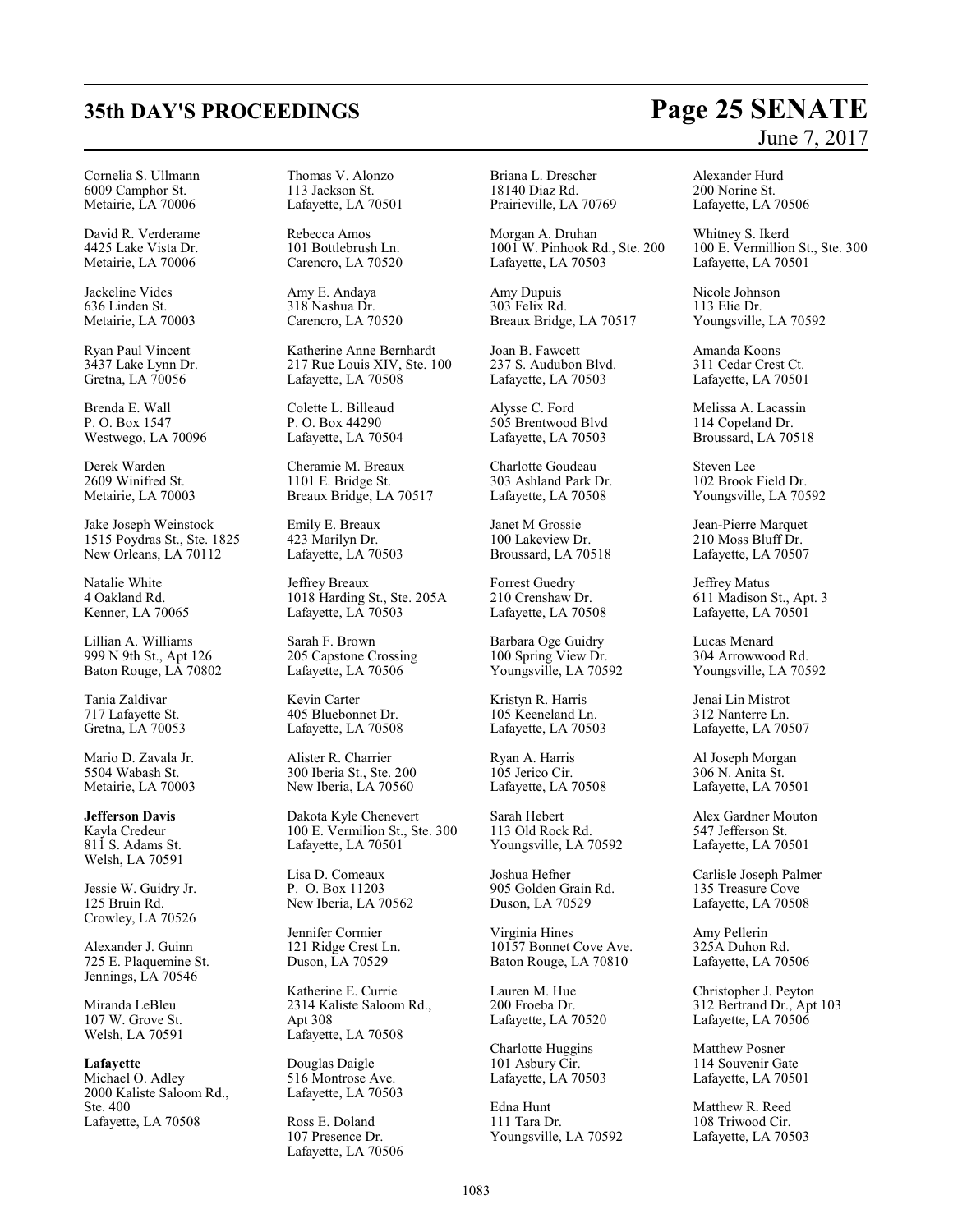#### Lanna R. Roberts 110 Bellevedere Ave. Lafayette, LA 70503

Lindsay Samuel 1630 Rue Du Belier, Apt 907 Lafayette, LA 70506

Brook Sarver 301 Summerland Key Ln. Lafayette, LA 70508

Rachel C. Schwarz P. O. Box 80935 Lafayette, LA 70598

Theresa Shepherd 6707 N. University Ave. Carencro, LA 70520

Eric Simon 304 Timber Bark Rd. Lafayette, LA 70508

Burton Skinner 109 Kirkwood Ln. Youngsville, LA 70592

Phillip Smith 1001 W. Pinhook Rd., Ste. 200 Lafayette, LA 70503

Harry C. Stansbury 121 Lepinay Rd. Lafayette, LA 70508

Taylor R. Stover 200 Bevington Dr. Lafayette, LA 70508

Christin M. Sundberg 707 Kyle Landry Rd. New Iberia, LA 70563

Maria Thibodeaux 105 Bluebonnet Dr. Lafayette, LA 70508

Emily Thomas-Guillory 303 Sunny Ln. Lafayette, LA 70506

Matthew Thomassee P. O. Box 1041 Youngsville, LA 70592

Allison M. Weaver 234 Ridgewood St. Lafayette, LA 70506

Jordan B. Wright 556 Jefferson St., Ste. 500 Lafayette, LA 70501

**Lafourche** Cody Acosta 1616 Hwy. 1 Thibodaux, LA 70301

Brittany Barrios 200 Belmont Dr. Thibodaux, LA 70301

Louella C. Lambert 1054 W. Tunnel Blvd. Houma, LA 70360

George M. Riviere 103 W. 3rd St. Thibodaux, LA 70301

Jeremy Robichaux 700 Commerce St., Apt. 220 New Orleans, LA 70130

Bobby Triche 142 Cinclare Dr. Thibodaux, LA 70301

**Lincoln** Candace Miers Bowen 1505 N. 19th St. Monroe, LA 71270

J.D. Dumas, Jr 1911 N. Service Rd. E. Ruston, LA 71270

Kristin Lee Farquharson 2101 Alexander Ave. Ruston, LA 71270

Paul Heath Hattaway 203 Huey Ave. Ruston, LA 71270

Jessica Liles 610 N. Farmerville St., Apt A Ruston, LA 71270

Megan Snyder 165 Taylor Rd. Choudrant, LA 71227

Joseph S. Waltman 405 Minden St. Ruston, LA 71270

**Livingston** Kristy B. Barbier 26707 Jennifer Ln. Denham Springs, LA 70726

Rachel Bennett 22566 Timber Ridge Dr. Denham Springs, LA 70726

Darla Bourgeois 26491 Avoyelles Ave. Denham Springs, LA 70726

Amanda Leigh Huff Brown 10739 Wrigley Field Ave. Denham Springs, LA 70726

Autumn Coe 25153 Arlington Ave. Denham Springs, LA 70726

Jeanice Dunn 16990 Kinchen Rd. Livingston, LA 70754

Vivian P. Ellis P. O. Box 46457 Baton Rouge, LA 70895

Kassiah Kara Faul 1051 Willow Brook Ave. Denham Springs, LA 70726

Dewanna Fontenot 30591 Stephen Dr. Denham Springs, LA 70726

Rachel S. Gauthier 23127 Christmas Dr. Denham Springs, LA 70726

David Greene 25949 Bronzewood St. Denham Springs, LA 70726

Susan Landaiche 12271 Creekside Ave. Walker, LA 70785

Sonya Miles 1477 Willow Oak Dr. Denham Springs, LA 70726

C. E. Moore 8361 Vincent Rd. Denham Springs, LA 70726

Julie Diana Sauls Noland 30943 Meadow Wood Blvd. Denham Springs, LA 70726

Gary O'Neal Jr. 20224 Garden's Ct. Walker, LA 70785

Rachael A. Reed 11185 Peaks Ave. Walker, LA 70785

Kimmithy Robinson 7975 Kingsley Dr. Denham Springs, LA 70706

Amanda Rutland 7465 Old Live Oak Dr. Denham Springs, LA 70706

Emily Spence 30381 Blue Heron Dr. Denham Springs, LA 70726 Edrius Stagg P. O. Box 1671 Walker, LA 70785

Greg G. Stahlnecker Jr. 20564 La Hwy 1032 Denham Springs, LA 70726

**Morehouse**

Jamie Hodge Bader 10520 Cooper Lake Rd. Bastrop, LA 71220

Amelia Montgomery 12455 Autumn Woods Way Bastrop, LA 71220

Deanna Tubbs 10894 Crossett Rd. Bastrop, LA 71220

**Orleans** Sloan Abernathy 755 Magazine St. New Orleans, LA 70130

Kayla L. Ackel 2817 St. Peter St. New Orleans, LA 70119

Melvin Albritton 701 Poydras St., Ste. 3600 New Orleans, LA 70139

Tyra Alexander 4926 Friar Tuck Dr. New Orleans, LA 70128

Meredith Angelson 1055 St. Charles Ave., #505 New Orleans, LA 70130

Andrea Armstrong 526 Pine St., #409 New Orleans, LA 70118

Carys Anne Arvidson 365 Canal St., Ste. 800 New Orleans, LA 70130

Nadege A. Assale 1100 Poydras St., Ste. 1800 New Orleans, LA 70163

Alex S. Aughtry 1100 Poydras St., Ste. 3600 New Orleans, LA 70163

J. Benjamin Avin 2216 Magazine St. New Orleans, LA 70130

Ellen Baggett 601 Poydras St., 24th Fl. New Orleans, LA 70130

# **Page 26 SENATE 35th DAY'S PROCEEDINGS**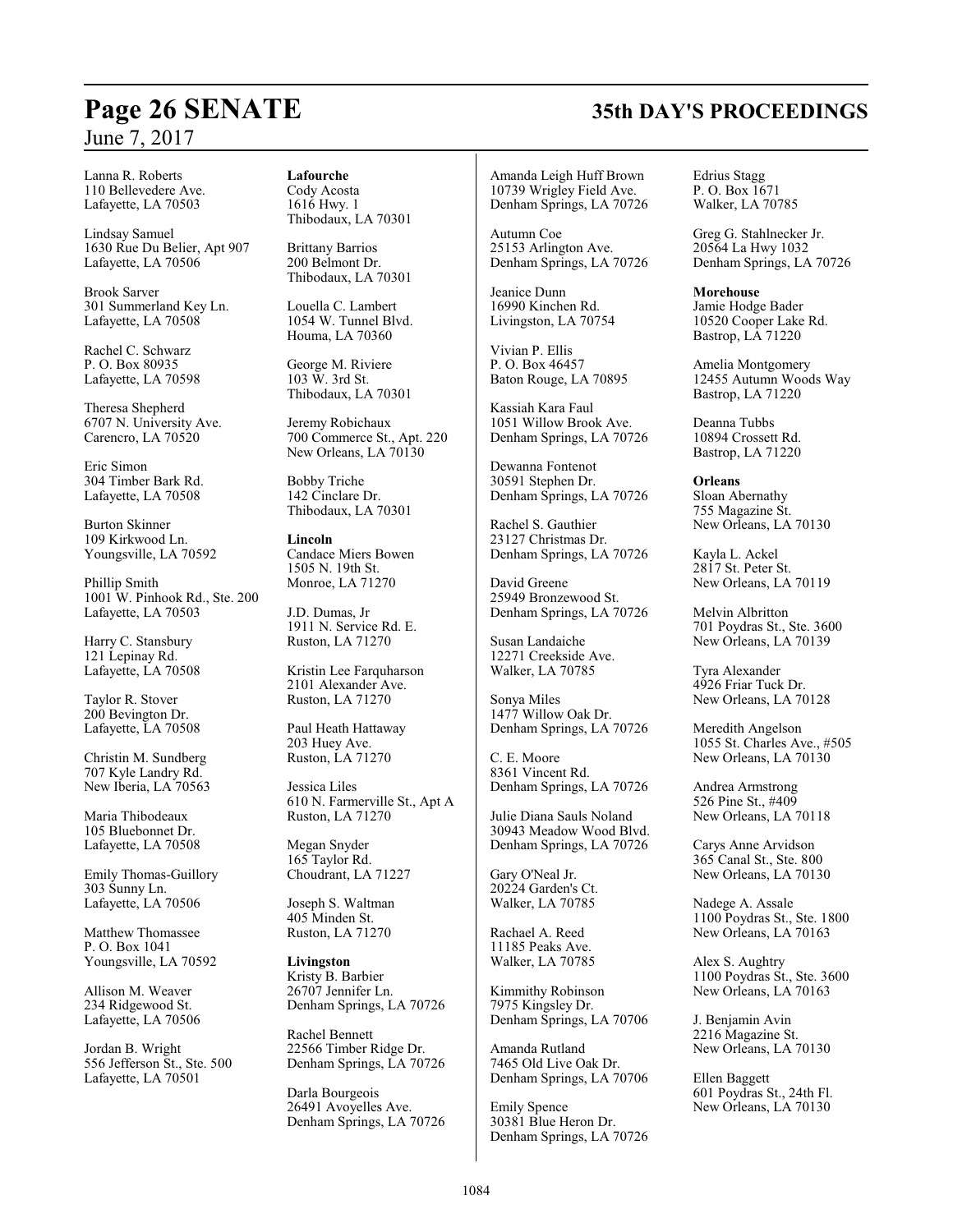# **35th DAY'S PROCEEDINGS Page 27 SENATE**

Michael L. Ballero 6537 Argonne Blvd. New Orleans, LA 70124

Jacqueline C. Barber 1508 Music St. New Orleans, LA 70117

Brittany L. Beckner 1658 Joseph St., Apt. J New Orleans, LA 70115

Carlos A. Benach 400 Poydras St., Ste. 2700 New Orleans, LA 70115

Claire Berg 1445 Philip St. New Orleans, LA 70130

Daniel J. Berger 7466 Pitt St. New Orleans, LA 70118

Lauren Bergeron 310 S Olympia St. New Orleans, LA 70119

John Eric Bicknell Jr. 909 Poydras St., Ste. 1100 New Orleans, LA 70112

Brennan Black 365 Canal St., Ste. 2600 New Orleans, LA 70130

Errol J. Bode 227 S. Scott St. New Orleans, LA 70119

Tucker T. Bohren 3605 Elaine Pl. New Orleans, LA 70119

Donald T. Bollinger 400 Poydras St., Ste. 2480 New Orleans, LA 70130

Randy M. Bordes 314 Seattle St. New Orleans, LA 70124

Jaimee L. Boyd 6333 General Haig St. New Orleans, LA 70124

Melanie Bray 2712 Marengo St. New Orleans, LA 70115

Andrew Brien 1100 Poydras St., Ste. 3100 New Orleans, LA 70163

Jason Broecker 344 St. Joseph St., Apt 343 New Orleans, LA 70130

Eileen McCarthy Brown 923 Eleonore St. New Orleans, LA 70115

Emily Burkard 713 N Alexander St. New Orleans, LA 70119

Max V. Camp 7010A Pritchard Pl. New Orleans, LA 70125

Richard Ulmont Campbell 1015 Franklin Ave., Apt B New Orleans, LA 70117

Laura Cannon 600 Poydras St., 12th Fl. New Orleans, LA 70130

Rebekah Capers 1615 Governor Nicolls St., Apt 201 New Orleans, LA 70116

Elizabeth Bagent Carpenter 201 St Charles Ave., Ste. 2500 New Orleans, LA 70115

Vanessa Carroll 1055 St Charles Ave., Ste. 505 New Orleans, LA 70130

Katie Carter 2320 Dreux Ave. New Orleans, LA 70122

Meghan Carter 4436 Canal St. New Orleans, LA 70119

Peter E. Castaing 1010 Common St., Ste. 2200 New Orleans, LA 70112

Jesse Alexander Chasick 4832 Camp St. New Orleans, LA 70115

Sarah Chervinsky 8934 Birch St. New Orleans, LA 70118

Alexis L. Clay 2529 Short St. New Orleans, LA 70125

Robert Zachary Cayman Clevenger 4304 State St. Dr. New Orleans, LA 70125

Constance Colley 3443 Esplanade Ave., Apt 753 New Orleans, LA 70119

Chanelle L. Collins 3866 Virgil Blvd. New Orleans, LA 70122

Samuel Jason Comer 900 Mouton St. New Orleans, LA 70124

Catherine L. Cranfield 365 Canal St., Ste. 2000 New Orleans, LA 70130

Adam Crepelle 727 Ursulines Ave. New Orleans, LA 70116

Joseph D. Damrich 3501 Canal St. New Orleans, LA 70119

Thomas Dantin 2476 Dauphine St. New Orleans, LA 70117

Brandon Taylor Darden 1100 Poydras St., Ste. 3100 New Orleans, LA 70163

Jared Fletcher Davidson 2446 N. Rampart St. New Orleans, LA 70117

Mark R. Deethardt 800 St. Charles Ave., Apt. 404 New Orleans, LA 70130

Lakisa Degruy 3670 Inwood Ave. New Orleans, LA 70131

Rosa Dejean 1419 Forstall St. New Orleans, LA 70117

Casey Dereus 701 Poydras St., Ste. 3950 New Orleans, LA 70139

Domonique Dickerson 1300 Perdido, Rm. 2W20 New Orleans, LA 70112

Donald Dorenkamp II 235 Derbigny St., Ste. 100 Gretna, LA 70053

Elizabeth Doubleday 815 Eliza St. New Orleans, LA 70114

Alexandra Downing 4927 Coliseum St. New Orleans, LA 70115

Angelica Dubinsky 1 Galleria Blvd, Ste. 1400 Metairie, LA 70001

Laverne Dunn 1717 Short St. New Orleans, LA 70118 Dennis O. Durocher Jr. 4319 S. Rocheblave St. New Orleans, LA 70125

Christina Edwards 4616 Chestnut St. New Orleans, LA 70115

Alexandria S. Elliot 601 Poydras St., 24th Fl. New Orleans, LA 70130

Leda Guiqin Fan 4437 Jefferson Hwy. Jefferson, LA 70121

Shanita Farris 636 Baronne St. New Orleans, LA 70113

Kacie Fayard 3471 Laurel St. New Orleans, LA 70115

Gregory Feeney 400 Poydras St., Ste. 1812 New Orleans, LA 70130

Chelsea Fitzgerald 4903 Iberville St., Apt. A New Orleans, LA 70119

A'Dair Flynt 210 Baronne St., Apt. 1310 New Orleans, LA 70112

Jessica Franco 1860 Sunset Harbour Pointe Lawrenceville, GA 30043

Alanna Francois 9555 Palm St. New Orleans, LA 70118

Bryanna C. Frazier 1100 Poydras St., Ste. 2300 New Orleans, LA 70163

Jonah Freedman 5500 Prytania St., #440 New Orleans, LA 70115

Samuel Furman 601 Poydras St., 24th Fl. New Orleans, LA 70130

Justine Geiger 1100 Poydras St., Ste. 2950 New Orleans, LA 70163

Jesse George 616 Verret St. New Orleans, LA 70114

Huntleigh Gilbard 1619 Valence St. New Orleans, LA 70115

# June 7, 2017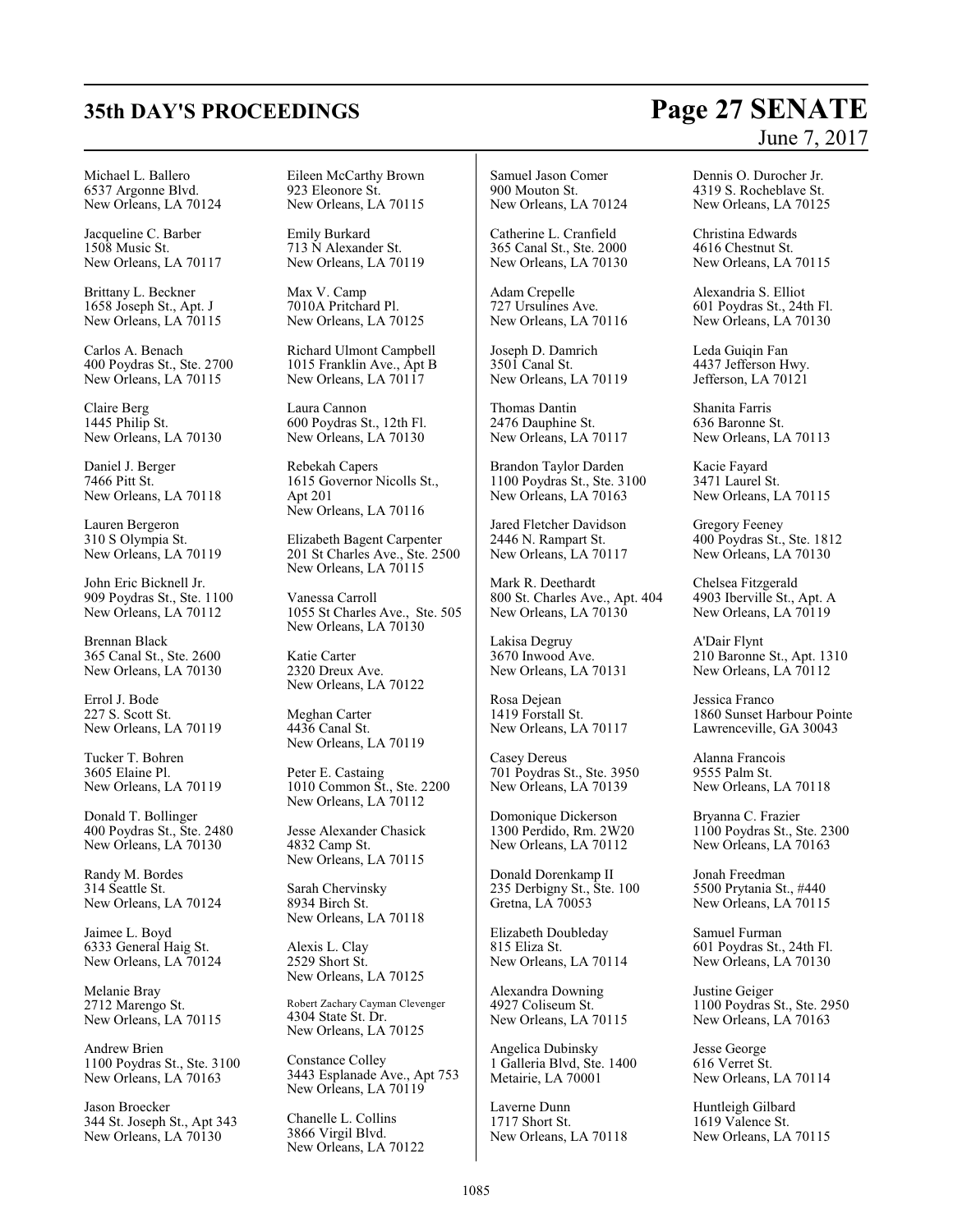Christopher Gioe 5907 Colbert St. New Orleans, LA 70124

Alayne Gobeille 365 Canal St., Ste. 1170 New Orleans, LA 70130

Robert W. Goeke 4224 Williams Blvd Kenner, LA 70065

Miles Granderson 7608 Sycamore St. New Orleans, LA 70118

Kacie F. Gray 2216 Magazine St. New Orleans, LA 70130

David Francis Gremillion 636 N. Alexander St. New Orleans, LA 70119

Will C. Griffin 6778 Vicksburg St. New Orleans, LA 70104

William Gurley III 3443 Esplanade Ave., Apt 614 New Orleans, LA 70119

William J. Guste IV 503 French St. New Orleans, LA 70124

Oliver B. Hadley 303 S. Broad St. New Orleans, LA 70119

Emily C. Hall 311 S. Cortez St. New Orleans, LA 70119

Nicholas Hall P. O. Box 820400 New Orleans, LA 70182

Thomas B. Harang Jr. 213 N. Murat St. New Orleans, LA 70119

Max Hass 1428 Josephine St., Apt. D New Orleans, LA 70130

Megan Haynes 3443 Esplanade Ave., Apt. 639 New Orleans, LA 70119

Greg Hedlund 6064 Laurel St. New Orleans, LA 70118

Amitai Heller 8325 Oak St. New Orleans, LA 70118 Amanda Kay Henderson 1804 Orleans Ave., Apt. E New Orleans, LA 70116

Stephen Heno 2320 Killdeer St. New Orleans, LA 70122

Brian Hill 3925 Laurel St. New Orleans, LA 70115

Emily E. Holley 3510 N. Causeway Blvd, Ste. 600 New Orleans, LA 70002

Meagan Impastato 1910 Cambronne St. New Orleans, LA 70118

Trachelle Johnson Lambert 2152 42nd St., Apt. 103 Kenner, LA 70065

Kathryn J. Johnson 7521 Plum St. New Orleans, LA 70118

Shana Johnson 2166 Esplanade Ave. New Orleans, LA 70119

Therese Johnson P. O. Box 791853 New Orleans, LA 70179

R. Michelle Jones 3027 Ridgelake Dr. Metairie, LA 70002

Sunseray M. Joseph 2700 Varnado St. Marrero, LA 70072

William Joyner 5420 Camp St. New Orleans, LA 70115

Sarah Kalis 909 Poydras St., Ste. 1100 New Orleans, LA 70112

Adria N. Kimbrough 5630 Bancroft Dr. New Orleans, LA 70122

Allison B. Kingsmill 201 St. Charles Ave., Ste. 5100 New Orleans, LA 70170

Allyson Labruzza 421 Loyola Ave., Ste. 206 New Orleans, LA 70112

Keely P. Lauber 1000 S. Jefferson Davis Pkwy New Orleans, LA 70125

Elisabeth LeBlanc 201 St Charles Ave., Ste. 5100 New Orleans, LA 70170

Iriane B. Lee 2516 Highland Meadows Dr. Marrero, LA 70072

Kristen A. Lee 11288 Waverly Dr. New Orleans, LA 70128

Omega Genevieve Leslie 308 Broadway St. New Orleans, LA 70118

Jared Lightfoot 348 Stafford Pl. New Orleans, LA 70124

Diana Macku 210 Baronne St., #1417 New Orleans, LA 70112

Sowmya Mandava 318 18th St. New Orleans, LA 70124

Michelle L. Maraist 837 Nashville Ave. New Orleans, LA 70115

Jessica Marrero 1100 Poydras St., Ste. 1600 New Orleans, LA 70163

Diana Masters 201 St. Charles Ave., 45th Fl. New Orleans, LA 70170

Laura Mayes 365 Canal St., Ste. 2550 New Orleans, LA 70130

Elizabeth McDermott 1414 Amelia St. New Orleans, LA 70115

Kevin J. McDunn 2704 Burgundy St., Apt. A New Orleans, LA 70117

Shaun P. McFall 1122 Sixth St. New Orleans, LA 70115

Elizabeth McIntosh 1100 Poydras St., Ste. 2250 New Orleans, LA 70163

Jody Clark McMillan 363 Millaudon St. New Orleans, LA 70118

Brandy-Leigh McReynolds 4501 St. Ann St. New Orleans, LA 70119

Clinton G. Mead 4901 Laurel St., Apt. 1 New Orleans, LA 70115

Arthur Meazell Jr. 2366 Beck St. New Orleans, LA 70131

Marquest J. Meeks 2524 Hamilton St. New Orleans, LA 70118

Sophia Mire 330 Lowerline St. New Orleans, LA 70118

Matthew Moeller 1025 Bellecastle St. New Orleans, LA 70115

Mitchell Dial Monsour, Jr 365 Canal St., Ste. 2550 New Orleans, LA 70130

Mercedes Montagnes 2400 Marengo St. New Orleans, LA 70115

Mark Montiel 1404 Greengate Dr., Ste. 110 Covington, LA 70433

John S. Morgan 7039 Canal Blvd. New Orleans, LA 70124

Joshua Morgan 503 Burdette St., Apt. D New Orleans, LA 70118

James Andrew Morock Jr. 333 Julia St., #516 New Orleans, LA 70130

William Most 637 Kerlerec St. New Orleans, LA 70116

Kathryn W. Munson 2512 Adams St. New Orleans, LA 70125

Kerry A. Murphy 715 Girod St., Ste. 250 New Orleans, LA 70130

Erica Navalance 636 Baronne St. New Orleans, LA 70113

Michael T. Neuner 8397 Hwy. 23, Ste. 100 Belle Chasse, LA 70037

May Thi Nguyen 625 S. Hennessey St. New Orleans, LA 70119

# **Page 28 SENATE 35th DAY'S PROCEEDINGS**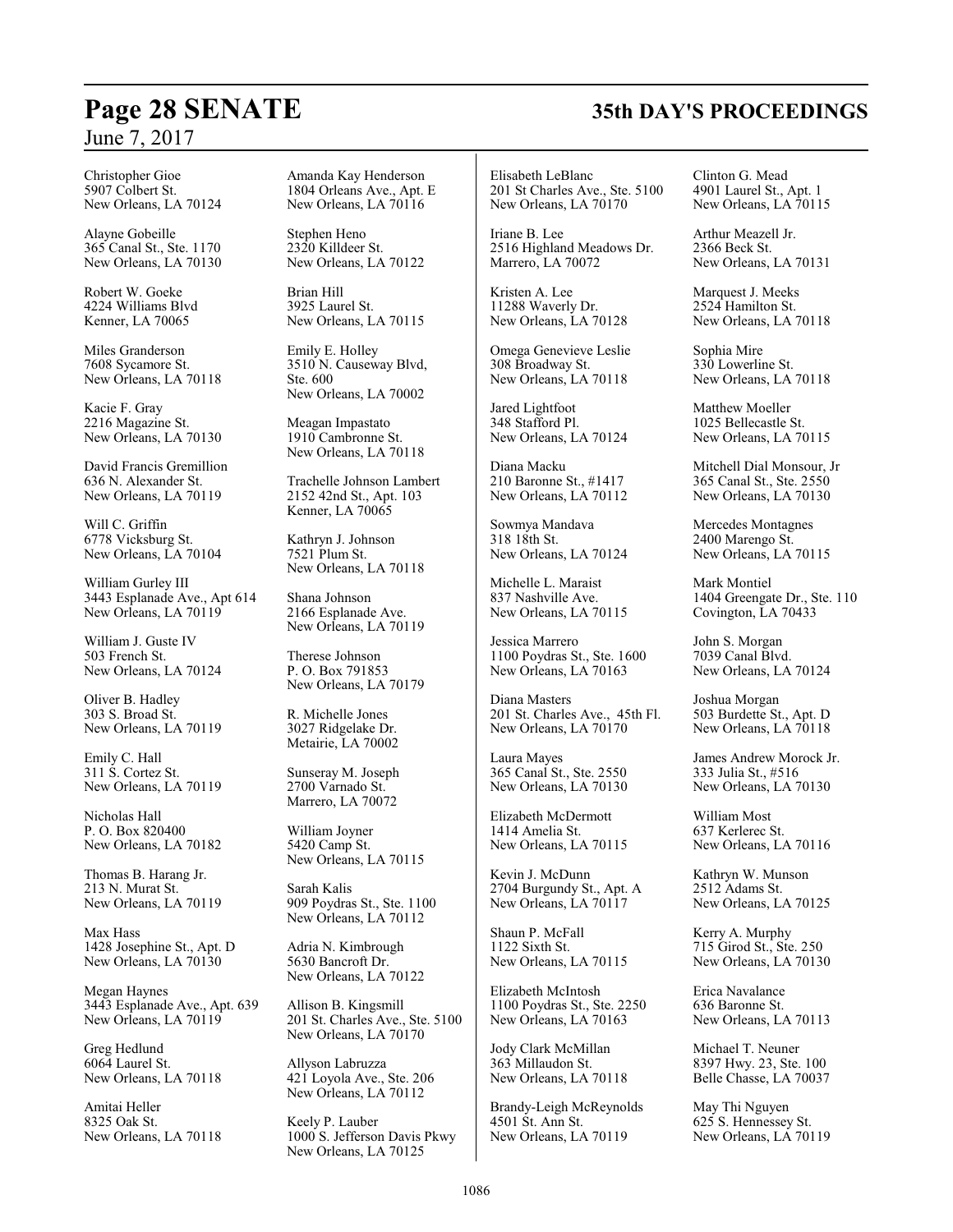#### Lynleigh G. Noel 706 Derbigny St. Gretna, LA 70053

Cornelia C. Norman 4610 Prytania St. New Orleans, LA 70115

Sarah O'Brien 2734 St. Philip St. New Orleans, LA 70119

Shannon E. O'Keefe 3510 N. Causeway Blvd, Ste. 608 Metairie, LA 70002

Kelly Orians 2466 N. Rampart St. New Orleans, LA 70117

Lisa Orlando 810 Bienville St., Apt. 325 New Orleans, LA  $70112$ 

Courtney H. Payton 2312 Annunciation St. New Orleans, LA 70130

Pablo C. Perez Luna 1139 Washington Ave., Apt. D New Orleans, LA 70130

Jeff D. Peuler 5948 Marshall Foche New Orleans, LA 70124

Emilie Pfister 701 Poydras St., Ste. 4500 New Orleans, LA 70139

Hope Phelps 6349 Bellaire Dr. New Orleans, LA 70124

Benjamin M. Pri-Tal 7812 Dominican St. New Orleans, LA 70118

James Raff 2316 S. Salcedo St. New Orleans, LA 70125

Nedra Randall 6830 Norwood Ct New Orleans, LA 70126

Robert Patrick Ray 1100 Poydras St., Ste. 3800 New Orleans, LA 70163

Timothy David Ray 4527 S. Roman St. New Orleans, LA 70125

Alana Weber Reichert 6125 Colbert St. New Orleans, LA 70124 Chad A. Rice 2615 Camp St. New Orleans, LA 70130

John Richards 601 Poydras St., 24th Fl. New Orleans, LA 70130

Jenny K. Rose 1708 Piety St. New Orleans, LA 70117

Crystal Royal 5330 Glouster Rd. New Orleans, LA 70127

Meghan Ruckman One Galleria Blvd., Ste. 1100 Metairie, LA 70006

Kathy C. Saloy 6611 Manchester St. New Orleans, LA 70126

Rachel Scarafia 400 Poydras St., Ste. 1812 New Orleans, LA 70130

Samantha Schott 7031 Wuerpel St. New Orleans, LA 70124

Brian Schwartz 4200 Essen Ln. Baton Rouge, LA 70809

Robert J. Seghers 619 S. White St. New Orleans, LA 70119

Stacy Seicshnaydre 6329 Freret St. New Orleans, LA 70118

Aidan Shah 6126 Delord St. New Orleans, LA 70118

C. Faye Sheets 635 N. Scott St., Unit 17 New Orleans, LA 70119

Adrian M. Simm Jr. 607 St. Charles Ave. New Orleans, LA 70130

Caren Singleton 2001 Whitney Ave. Gretna, LA 70056

Thomas Slattery 337 Pine St. New Orleans, LA 70118

Brittany K. Sloan 2324 Joseph St. New Orleans, LA 70115

Daniel Smart 855 Baronne St., Apt. 5A New Orleans, LA 70113

Daniel T. Smith 1300 Perdido St., Ste. 5E03 New Orleans, LA 70112

Tiffany Snead 6051 Fleur De Lis Dr. New Orleans, LA 70124

Meredith B. Stewart 1055 St. Charles Ave., Ste. 505 New Orleans, LA 70130

Dowling Stough 400 Poydras St., Ste. 2500 New Orleans, LA 70130

Katherine Swartout 2359 Laurel St. New Orleans, LA 70130

Mitchell Tedesco 625 N. Rendon St. New Orleans, LA 70119

Anne Thomas 2245 Oriole St. New Orleans, LA 70122

Sarah Thompson 8425 Sycamore Pl New Orleans, LA 70118

Christopher Tillotson 627 Ursulines Ave., Unit 4 New Orleans, LA 70116

Jonathan Trunnell 8325 Oak St. New Orleans, LA 70118

Olivia Y. Truong 639 Loyola Ave., Ste. 2550 New Orleans, LA 70113

Denise T. Turbinton 931 Mazant St. New Orleans, LA 70117

Joseph J. Valencino III 5213 Airline Dr. Metairie, LA 70001

Edward S. Voelker IV 3500 N. Hullen St. Metairie, LA 70002

Michael B. Walker 900 Mouton St. New Orleans, LA 70124

Tarryn E. Walsh 3815 D'HemeCt. St. New Orleans, LA 70119

June 7, 2017 Justin Warner

365 Canal St., Ste. 2000 New Orleans, LA 70130

Marshall Charles Watson Jr. 4320 S Roman St. New Orleans, LA 70125

Emily A. Westermeier 5244 Camp St. New Orleans, LA 70115

Sarah Whittington 1010 Common St., Ste. 1400A New Orleans, LA 70112

Travis Williams 3100 Tulane Ave., Apt. 487 New Orleans, LA 70119

Julia Elizabeth Stimpson Wilson 715 St. Ferdinand St. Baton Rouge, LA 70802

Brandon M. Winchester 5164 Wickfield Dr. New Orleans, LA 70122

Richard J. Wolff 4731 Tchoupitoulas St. New Orleans, LA 70115

Roy Wygant 2156 Willowick St. Lake Charles, LA 70607

Mary Yanik 217 N. Prier St. New Orleans, LA 70112

Jacob D. Young 1010 Common St., Ste. 3040 New Orleans, LA 70112

Kelsey Leigh Zeitzer 1515 Poydras St., Ste. 1400 New Orleans, LA 70112

**Ouachita** Hutton Banks 212 Fortune Dr. Monroe, LA 71203

Hannah Buege 1309 Wellerman Rd. W. Monroe, LA 71291

Carley R. Burkett 1411 N. 19th St. Monroe, LA 71201

Bryan Joseph Creekmore 1431 Toulouse Dr. Monroe, LA 71201

Daniel Cummins 1815 Roselawn Ave. Monroe, LA 71201

# **35th DAY'S PROCEEDINGS Page 29 SENATE**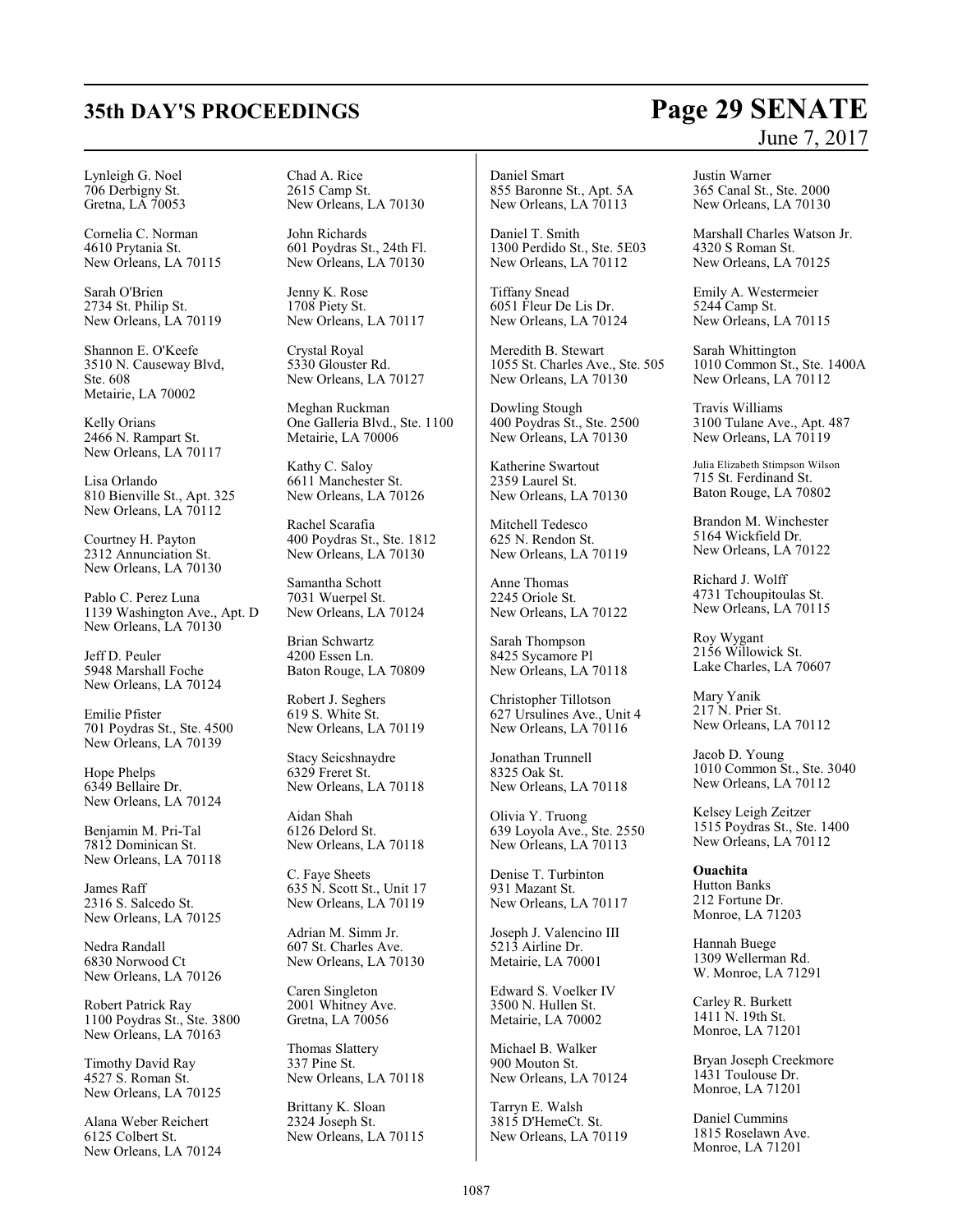Brenda R. Davis 216 Wallace Dean Rd. W. Monroe, LA 71291

Susan Kim Dupree 105 Castor Cove Calhoun, LA 71225

Leeann Easter 106 Brook Orchard Cir. Monroe, LA 71203

Jeannine Jordan Haedicke 1410 Park Ave. Monroe, LA 71201

Joshua Lesser 2811 Kilpatrick Blvd. Monroe, LA 71201

Amanda Lee Massey 105 Curry Creek Dr. Calhoun, LA 71225

Kelly Logan Massey 1505 N. 19th St. Monroe, LA 71201

Brooke E. Michiels 910 Morgan St. Monroe, LA 71201

Kerry Scott Murry 104 Country Estates Dr. W. Monroe, LA 71291

N. Lee Riordan II 94 Thatcher Ln. Monroe, LA 71203

Kelley Roan 187 E. Restful Homes Rd. W. Monroe, LA 71291

Adam J. Ross 2011 Hudson Ln. Monroe, LA 71207

Larry Seab 101 Versailles Blvd W. Monroe, LA 71291

Kristen Shambro 213 Dupont Dr. W. Monroe, LA 71291

Heather Quick Smith 2200 Ann St. Monroe, LA 71201

James Garland Smith 300 Washington St., Ste. 201 Monroe, LA 71201

Christopher L. Strickland 699 Puckett Lake Rd. W. Monroe, LA 71292

Thomas Pate Tugwell 513 Spencer Ln. Monroe, LA 71201

April W. Vivas 4612 New Natchitoches Rd. W. Monroe, LA 71292

**Plaquemines** Sarah Ansardi 233 Amelia St. Gretna, LA 70053

Temia P. Griffin 103 Grand Oaks Ct. Belle Chasse, LA 70037

Crystal Viator 119 Kimble St. Belle Chasse, LA 70037

**Pointe Coupee** Ashley G. Armand 1141 Plauche St. Morganza, LA 70759

Keesha Ockmand 8007 False River Rd. Oscar, LA 70762

Brock R. Vosburg 1090 Cinclare Dr. Port Allen, LA 70767

**Rapides** Marcus Augustine 2030 Donahue Ferry Rd. Pineville, LA 71361

Rebecca Jill Baxter 8 David Burns Rd. Boyce, LA 71409

Susan Jane Cox 429 Murray St., Ste. 5 Alexandria, LA 71301

Ashley Davidson P. O. Box 12152 Alexandria, LA 71315

Lori R. Dowell 2001 Macarthur Dr. Alexandria, LA 713071

Anne Kathryn Hunter 4510 Wendover Blvd Alexandria, LA 71303

Stephanie Kaufman 708 Ates Rd. Pineville, LA 71360

Shana Martin LaCroix 6658 Birch Trace Ball, LA 71405

Sallie Marshall Monk 1014 Chris Crossing Woodworth, LA 71485

Ivy S. Ryans P. O. Box 12612 Alexandria, LA 71315

Brittany M. Tassin 5812 Prescott Rd. Alexandria, LA 71301

#### Thomas Roane Zabasky 172 Adams Path Pineville, LA 71360

**Richland** Steven Craig II 1019 Hwy 854 Delhi, LA 71232

Brandy Dannehl 230 Emma St. Mangham, LA 71259

**Sabine** Pearlie S. Colston 8593 Natchitoches Hwy Robeline, LA 71469

Kelby Rasmussen 69 Mackeral Ln. Many, LA 71449

Adam M. Sullivan 730 San Antonio Ave. Many, LA 71449

**St Bernard** Monique T. Bringol 8301 W. Judge Perez Dr., Ste. 303 Chalmette, LA 70043

Nina Sullivan Ducre 3308 Blanchard Dr. Chalmette, LA 70043

Kerryn S. Fanguy 2505 Rosetta Dr. Chalmette, LA 70043

Ryan Gregoire 2521 Veronica Dr. Chalmette, LA 70043

David B. Hinton 14 Pamela Pl. Arabi, LA 70032

Lindsay Mavor 3552 Kings Dr. Chalmette, LA 70043

Consuella J. McMillian 3017 Moss Ln. Violet, LA 70092

Michael A. McNab 2003 Pelitere Dr. Chalmette, LA 70043

Joelle R. Michel 7516 Mars Dr. Violet, LA 70092

Jessica Trabeaux-Scallon 2600 Flamingo Dr. St. Bernard, LA 70085

Amber E. Welch 839 St. Charles Ave., Ste. 313 New Orleans, LA 70130

## **St Charles** Lauren Baudot

2426 Ormond Blvd. Destrehan, LA 70047

Kellie D. Fox P. O. Box 1072 St. Rose, LA 70087

Bruce Johnson 120 Riverwood Dr. St. Rose, LA 70087

Scott Ledbetter 334 River Ridge Dr. Boutte, LA 70039

Deirdre McGill 644 Willowdale Blvd. Luling, LA 70070

Hope Savoie P. O. Box 727 Boutte, LA 70039

Nicole Worth Smith 213 Villere Dr. Destrehan, LA 70047

Rachel Wetzel 2540 Severn Ave., Ste. 400 Metairie, LA 70002

**St James** Maci Bourgeois 3600 Nicole St. Paulina, LA 70763

Cherish A. Kenner 2415 Texas St. Lutcher, LA 70071

Juliette Scioneaux P. O. Box 64 St. James, LA 70086

**St John The Baptist** Bryan A. Castillo P. O. Box 1882 Laplace, LA 70069

Lindsay M. Faucheux 45 Country Club Dr. Laplace, LA 70068

Aaron P. Mollere 425 W. Airline Hwy., Ste. B Laplace, LA 70068

Donald Stirgus 1933 Yorktowne Dr. Laplace, LA 70068

**St Landry** Latasha Aggison 339 Government Rd. Opelousas, LA 70570

Heather M. Chachere 1212 Old School Rd. Arnaudville, LA 70512

# **Page 30 SENATE 35th DAY'S PROCEEDINGS**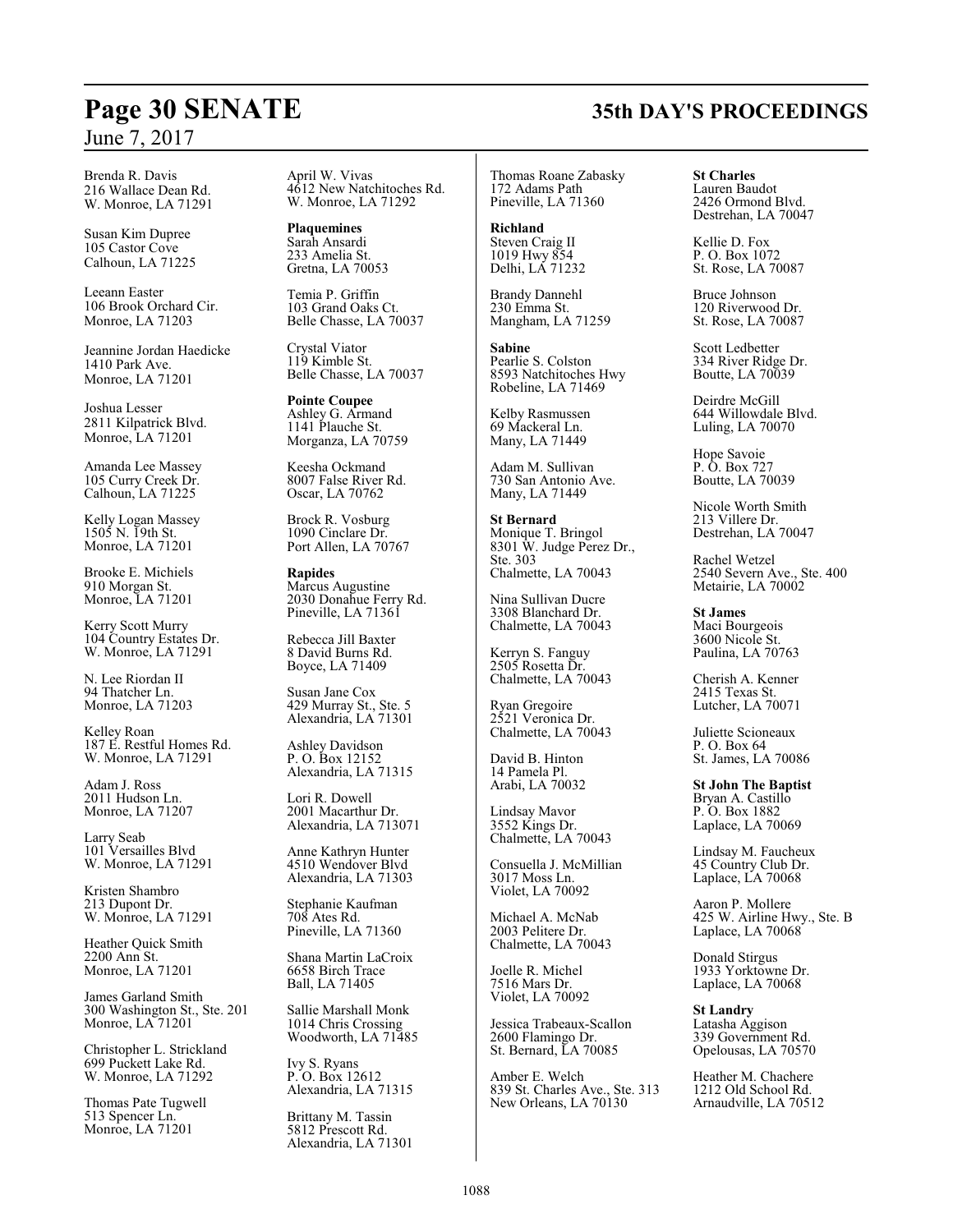#### Stacie M. Edmond 6873 Hwy. 31 Opelousas, LA 70570

Ashley Hargroder 146 Ivory Dr. Opelousas, LA 70570

Justin Leger 547 Mouton Rd. Sunset, LA 70584

Terry McGlothen P. O. Box 1233 Opelousas, LA 70571

Sharon Peter 1037 Hwy. 167 Opelousas, LA 70570

Kathleen Elaine Ryan P. O. Drawer 1787 Opelousas, LA 70571

Joseph Kent Scott P. O. Box 1511 Sunset, LA 70584

George F. Severson P. O. Box 1788 Opelousas, LA 70571

Michael K. Vidrine 3553 Grand Prarie Hwy. Washington, LA 70589

**St Martin** Colette L. Billeaud P. O. Box 223 Broussard, LA 70518

Blake Taylor Couvillion 701 Robley Dr. Lafayette, LA 70503

Kim R. Cox P. O. Box 279 Pierre Part, LA 70339

Karen Ann Cretian 1284 Main Hwy. Arnaudville, LA 70512

Lee Durio 1056 Clayton Castille Rd. Breaux Bridge, LA 70517

Susan D. Gaudin 1181 Delaloire Rd. St. Martinville, LA 70582

Cynthia L. Joubert 201 Topeka Rd. Scott, LA 70583

Tracy Latiolais 1020 Loretta St. St. Martinville, LA 70582 Toni Lee LeBlanc 221 Verot School Rd., #154 Lafayette, LA 70508

Sandra Martin 1117 Nursery Hwy. Breaux Bridge, LA 70517

Kim Y. Noel 1013 Bruce St. Breaux Bridge, LA 70517

**St Mary** Jack L. Boudreaux Jr 703 Guidry St. Berwick, LA 70342

Michael D. Giroir 7149 Park Rd. Morgan City, LA 70380

Katrena A. Porter 3802 John St. Berwick, LA 70342

Joseph Tran 408 Leo St. Patterson, LA 70392

**St Tammany** Mary H. Artigue 361 Chateau Sonesta Mandeville, LA 70471

Marietta Barnes 101 St. Ann Dr., Apt. 514 Mandeville, LA 70471

Robert A. Barnett P. O. Box 4269 Covington, LA 70434

Linda J. Beall P. O. Box 2529 Covington, LA 70434

Gregory R. Bordelon 833 Branch Crossing Dr. Covington, LA 70435

Lorraine R. Bornio 4165 Pearl St. Slidell, LA 70461

Deana S. Bradley 30468 St. John Dr. Lacombe, LA 70445

Matthew K. Brown 909 Poydras St., Ste. 2600 New Orleans, LA 70112

Alexander Bukaty 57341 Cypress Ave. Slidell, LA 70461

Shawn Catalano 1030 Rue Rochelle Slidell, LA 70458

Traci L. Cougle 69090 Hwy. 190 Service Rd., #200 Covington, LA 70433

Matthew Crain 103 Bayou Perez Dr. Madisonville, LA 70447

Adam Deniger 60110 Oaklawn Ave. Lacombe, LA 70445

Jayce A. Dove 248 Cardinal Dr. Slidell, LA 70458

Lauren A. Duncan 107 S. Cherry St. Hammond, LA 70403

Taylor Eley 1966 N. Hwy. 190, Ste. B Covington, LA 70433

Jade Ennis 447 Pine Cone Ln. Slidell, LA 70458

Michael Fisher 33 Treasure Isle Slidell, LA 70461

Stephanie Frederick 24285 Cane Bayou Ln. Lacombe, LA 70445

Christopher T. Freyder 409 Bee Balm Cir. Covington, LA 70435

Bryon C. Garrety 11816 Sunray Ave. Baton Rouge, LA 70816

Tina Gornor 65059 Hwy. 41 Pearl River, LA 70452

Nicholas John Guarisco 116 N. Columbia St. Covington, LA 70433

Katy Kennedy P. O. Box 5350 Covington, LA 70434

Megan B. Kern 476 Autumn Creek Dr. Madisonville, LA 70447

Magen Kirst 70286 L St. Covington, LA 70433 Elizabeth Lachney 57648 Mainegra Rd. Slidell, LA 70460

Lisa C. LeBlanc 13525 Hwy. 1085 Covington, LA 70433

Mark Alden Mantooth 127 Hwy. 22 E. #S-22 Madisonville, LA 70447

Michael W. Margiotta Jr. 1107 Doverville Ct. Slidell, LA 70461

Justin Michael Marquez 309 Penn's Chapel Rd. Mandeville, LA 70471

Angela M. Martin 201 Holiday Blvd, Ste. 335 Covington, LA 70433

Tanya May 210 Chubasco Ln. Slidell, LA 70458

Matthew McCarthy 215 Islander Dr. Slidell, LA 70458

Jennifer M. Meche 4780 Ponchatrain Dr., Apt. 106 Slidell, LA 70458

Kristen Meeks 100 Random Oaks Ln. Mandeville, LA 70448

Jenny R. Mevers 29089 Krentel Rd. Lacombe, LA 70445

Tiffany A. Morales 417 Venus Dr. Mandeville, LA 70471

Teresa Morel 1509 Aristocrat Ct. Covington, LA 70433

Yvette M Mutz 101 Magnolia St. Slidell, LA 70460

Lesa Z. Myrick 121 Evangeline Dr. Slidell, LA 70456

Andrea D. Neal 1131 N. Causeway Blvd, Ste. 214 Mandeville, LA 70471

# **35th DAY'S PROCEEDINGS Page 31 SENATE** June 7, 2017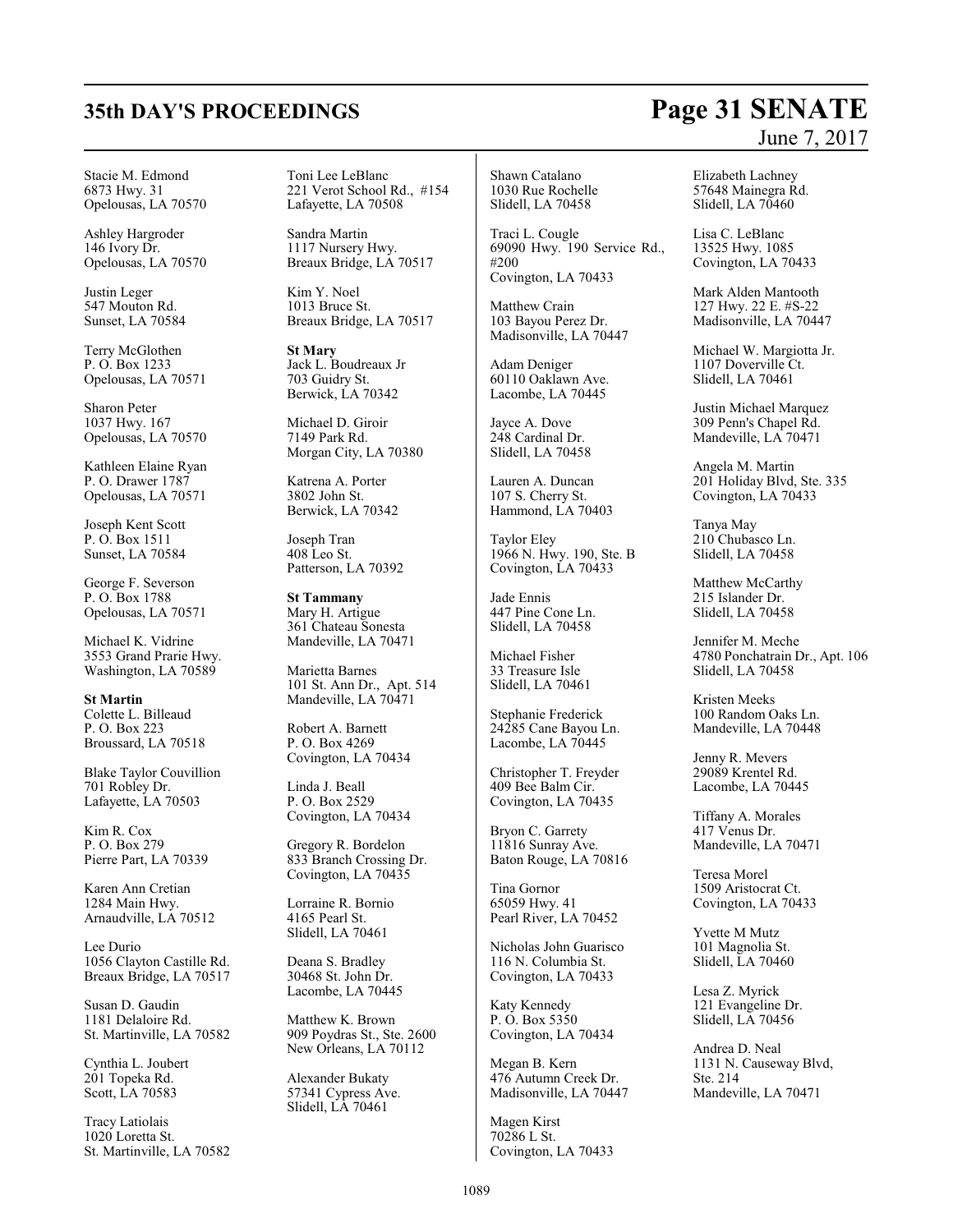#### Sean Parke 1776 Continental Dr., Unit 1024

Covington, LA 70433 Christina L. Piemonte

2971 Villere St. Mandeville, LA 70448

Michael T. Pulaski 195 Greenbriar Blvd., Ste. 200 Covington, LA 70433

Nathlie S. Ray 108 Rivers Edge Ct. Slidell, LA 70461

Charles M. Renwick 76111 Hwy. 437 Covington, LA 70435

James Douglas Rhorer 102 Castine Oaks Dr. Mandeville, LA 70448

Jeremy S. Rich 956 Armand Strive Mandeville, LA 70448

Rachel Anne Richardson 1180 W. Causeway Approach Mandeville, LA 70471

Catherine M. Robin 600 Covington Center Covington, LA 70433

Rebecca Saucier 200 Forest Loop Mandeville, LA 70471

Parker N. Smith 546 Carondelet St. New Orleans, LA 70130

Bradley J. St. Angelo 1 Serenity Dr. Mandeville, LA 70471

Austin Taylor 58 Sanctuary Blvd. Mandeville, LA 70471

Laura Vanpatten 30980 Old Todd Rd. Lacombe, LA 70445

Sally A. Warner 2083 Timbercreek Ln. Mandeville, LA 70448

Brianna Wilson Webb 1015 Gloria Ct. Mandeville, LA 70471 Jennifer Weisheit 1500 E. I-10 Service Rd., Unit 142 Slidell, LA 70461

**Tangipahoa** Serena M. Birch 44467 S. Baptist Rd. Hammond, LA 70403

Tara F. Cambre 45242 Coleman Rd. Robert, LA 70455

Emily Guidry Jones 41261 Fire Tower Rd. Ponchatoula, LA 70454

Priscilla Latino 14606 University Ave. Hammond, LA 70401

Melinda Milton 48091 Galafora Rd. Tickfaw, LA 70466

Ashley Monistere 40057 Crestwood Ln. Ponchatoula, LA 70454

Meghan E. Notariano 43327 Olive Branch Rd. Hammond, LA 70403

Sean Patrick 14009 Hwy. 22 Ponchatoula, LA 70454

Barry E. Pike 13235 Brickyard Rd. Independence, LA 70443

Tiffany Rodi 10044 Hwy. 1063 Independence, LA 70443

Angel Roe 42204 Yokum Rd. Ponchatoula, LA 70454

Clifton T. Speed Jr. 11205 Regency Ave. Hammond, LA 70403

Jacob Warren 61218 Wayne Stevens Rd. Amite, LA 70422

Tracy Washington 610 Mooney Ave. Hammond, LA 70403

**Terrebonne** Nikki Bourne 114 Wimberly Way Houma, LA 70360

Scott Champagne 344 St. Joseph St., #440 New Orleans, LA 70130

Kerry Domangue Jr. 609 Cheyenne Dr. Houma, LA 70360

Monique Domangue 609 Cheyenne Dr. Houma, LA 70360

Bryna Himel 345 Tigerlily Dr. Houma, LA 70360

Sheri E. Miller 207 Kellie Dr. Houma, LA 70360

Dustin Pellegrin 102 Angelle Cir. Houma, LA 70360

Maxwell Smitko 622 Belanger St. Houma, LA 70360

**Union** Joanne P. Cobb 782 Peace Dr. Marion, LA 71260

Brenda Stanley Green 5554 Hwy. 143 Sterlington, LA 71280

**Vermilion** Patricia L. Babin 15609 W Pershing Rd. Kaplan, LA 70548

Eleanor R. Brown 8409 River Rd. Abbeville, LA 70510

Javonna Ratisha Charles-Young 8923 Rue Blanc Abbeville, LA 70510

Shanna Punch 17511 Robyn Cir. Erath, LA 70533

**Vernon** Tina D. Carney 1346 Lake Dr. Woodworth, LA 71485

**Washington** Heather Hall Stewart 28343 J Warren Rd. Franklinton, LA 70438

#### **Webster**

Dawn Morgan 173 Morgan Rd. Sarepta, LA 71071

Matthew Morgan 1316 Sibley Rd. Minden, LA 71055

Melinda Rathburn 1200 Bonnie Ln. Minden, LA 71055

**W. Baton Rouge** Ivory Batiste

P. O. Box 1044 Brusly, LA 70719

Jaquay Michelle Kelly Jackson Gray 1714 Sands Ave. Port Allen, LA 70767

Virginia Hanner P. O. Box 86 Port Allen, LA 70767

Lisa L. Henson 2700 Orleans Quarters Dr. Brusly, LA 70719

Deanna B. Landry P. O. Box 516 Brusly, LA 70719

Sarah Simmers 2605 Emily Dr. Port Allen, LA 70767

**W. Feliciana** Paula Finley P. O. Box 1189 St. Francisville, LA 70775

Glenn A. Fleming P. O. Box 772 Belle Chasse, LA 70775

**Winn** Patricia Johnson Bell 207 Pompey St. Winnfield, LA 71483

Matthew S. Kelley P. O. Box 137 Winnfield, LA 71483

Darleen Parks 308 Louisiana St. Winnfield, LA 71483

# **Page 32 SENATE 35th DAY'S PROCEEDINGS**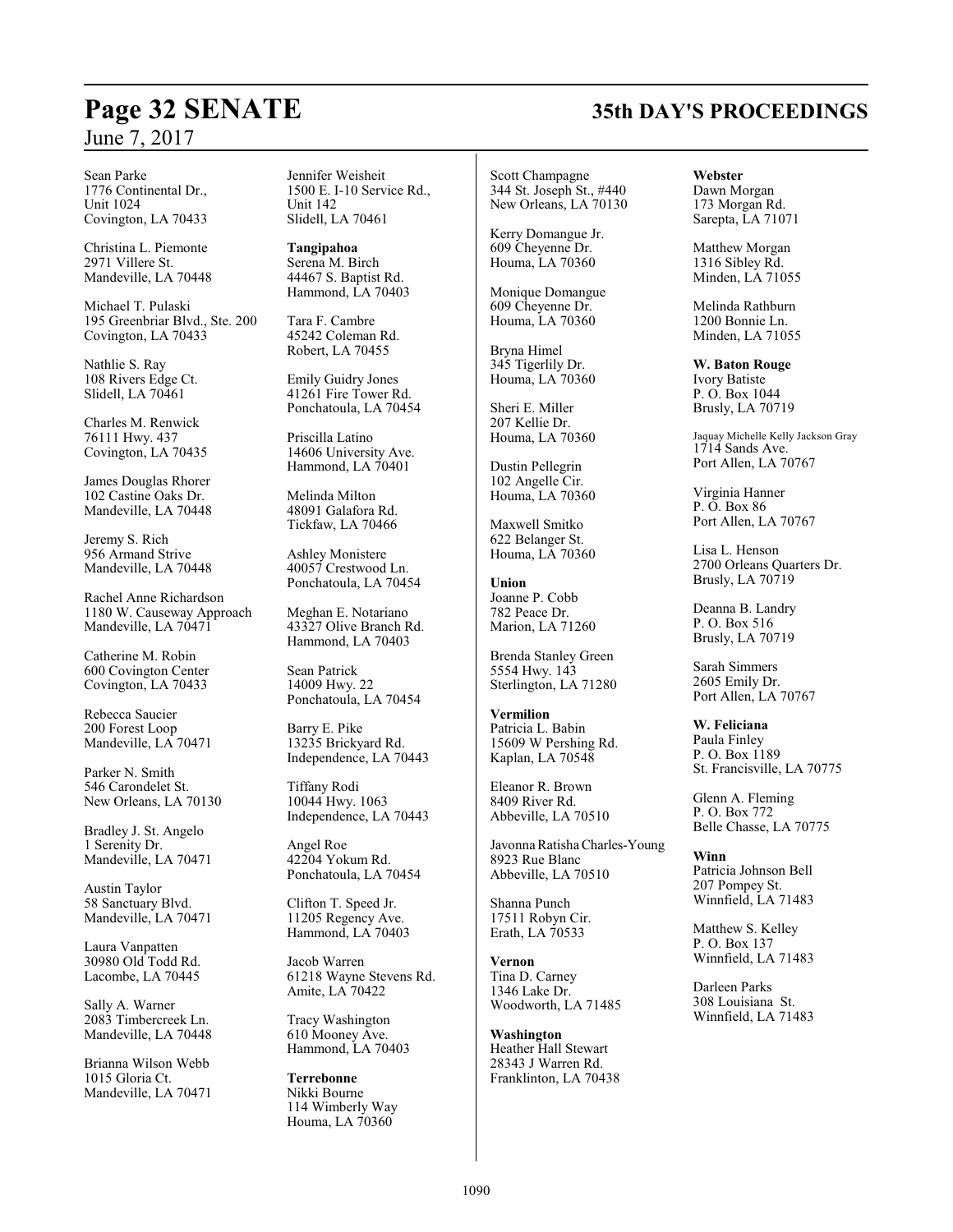# **35th DAY'S PROCEEDINGS Page 33 SENATE**

#### **Message from the House**

#### **DISAGREEMENT TO HOUSE BILL**

June 7, 2017

To the Honorable President and Members of the Senate:

I am directed to inform your honorable body that the House of Representatives has refused to concur in the proposed Senate Amendment(s) to **House Bill No. 439** by Representative Zeringue, and ask the President to appoint on the part of the Senate a committee to confer with a like committee from the House on the disagreement.

> Respectfully submitted, ALFRED W. SPEER Clerk of the House of Representatives

#### **Message from the House**

#### **HOUSE CONFEREES APPOINTED**

June 7, 2017

To the Honorable President and Members of the Senate:

I am directed to inform your honorable body that the Speaker of the House of Representatives has appointed the following members, on the part of the House of Representatives, to confer, with a like committee from the Senate, on the disagreement to **Senate Bill No. 148** by Senator Chabert:

Representatives Dwight, Havard and Bishop.

Respectfully submitted, ALFRED W. SPEER Clerk of the House of Representatives

#### **Message from the House**

#### **HOUSE CONFEREES APPOINTED**

June 7, 2017

To the Honorable President and Members of the Senate:

I am directed to inform your honorable body that the Speaker of the House of Representatives has appointed the following members, on the part of the House of Representatives, to confer, with a like committee from the Senate, on the disagreement to **House Bill No. 646** by Representative Leger:

Representatives Leger, Abramson and Jim Morris.

Respectfully submitted, ALFRED W. SPEER Clerk of the House of Representatives

#### **Message from the House**

#### **ADOPTION OF CONFERENCE COMMITTEE REPORT**

#### June 7, 2017

To the Honorable President and Members of the Senate:

# June 7, 2017

I am directed to inform your honorable body that the House of Representatives has adopted the Report of the Conference Committee on the disagreement to **House Bill No. 20**.

> Respectfully submitted, ALFRED W. SPEER Clerk of the House of Representatives

#### **Message from the House**

#### **ADOPTION OF CONFERENCE COMMITTEE REPORT**

June 7, 2017

To the Honorable President and Members of the Senate:

I am directed to inform your honorable body that the House of Representatives has adopted the Report ofthe Conference Committee on the disagreement to **House Bill No. 33**.

> Respectfully submitted, ALFRED W. SPEER Clerk of the House of Representatives

#### **Message from the House**

#### **ADOPTION OF CONFERENCE COMMITTEE REPORT**

June 7, 2017

To the Honorable President and Members of the Senate:

I am directed to inform your honorable body that the House of Representatives has adopted the Report of the Conference Committee on the disagreement to **House Bill No. 211**.

> Respectfully submitted, ALFRED W. SPEER Clerk of the House of Representatives

#### **Message from the House**

#### **ADOPTION OF CONFERENCE COMMITTEE REPORT**

June 7, 2017

To the Honorable President and Members of the Senate:

I am directed to inform your honorable body that the House of Representatives has adopted the Report of the Conference Committee on the disagreement to **House Bill No. 227**.

> Respectfully submitted, ALFRED W. SPEER Clerk of the House of Representatives

#### **Message from the House**

#### **ADOPTION OF CONFERENCE COMMITTEE REPORT**

June 7, 2017

To the Honorable President and Members of the Senate: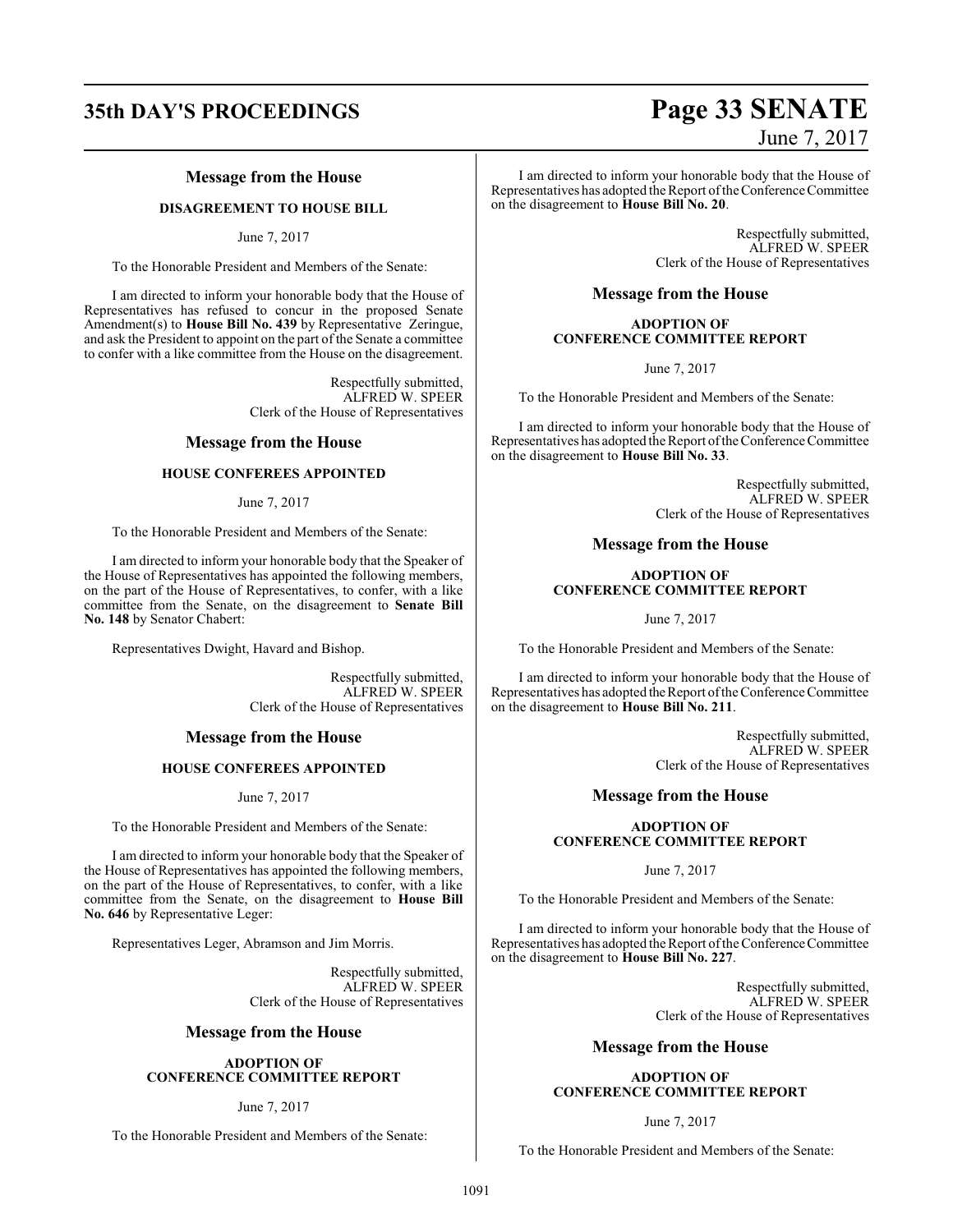# **Page 34 SENATE 35th DAY'S PROCEEDINGS**

June 7, 2017

I am directed to inform your honorable body that the House of Representatives has adopted the Report of the Conference Committee on the disagreement to **House Bill No. 423**.

> Respectfully submitted, ALFRED W. SPEER Clerk of the House of Representatives

#### **Message from the House**

#### **ADOPTION OF CONFERENCE COMMITTEE REPORT**

June 7, 2017

To the Honorable President and Members of the Senate:

I am directed to inform your honorable body that the House of Representatives has adopted the Report ofthe Conference Committee on the disagreement to **House Bill No. 483**.

> Respectfully submitted, ALFRED W. SPEER Clerk of the House of Representatives

#### **Message from the House**

#### **ADOPTION OF CONFERENCE COMMITTEE REPORT**

June 7, 2017

To the Honorable President and Members of the Senate:

I am directed to inform your honorable body that the House of Representatives has adopted the Report ofthe Conference Committee on the disagreement to **House Bill No. 490**.

> Respectfully submitted, ALFRED W. SPEER Clerk of the House of Representatives

#### **Senate Concurrent Resolutions Returned from the House of Representatives with Amendments**

#### **SENATE CONCURRENT RESOLUTION NO. 31—** BY SENATOR WHITE

A CONCURRENT RESOLUTION

To continue and provide for the Louisiana Law Enforcement Body Camera Implementation Task Force to study and make recommendations regarding the requirements for implementation and development of best procedures for the use of body cameras and policies for access to and use of body camera recordings by law enforcement agencies in this state, and to provide for a written report of its recommendations and findings not later than sixty days prior to the 2018 Regular Session of the Louisiana Legislature.

The bill was read by title. Returned from the House of Representatives with amendments:

#### **HOUSE COMMITTEE AMENDMENTS**

Amendments proposed by House Committee on Administration of Criminal Justice to Original Senate Concurrent Resolution No. 31 by Senator White

AMENDMENT NO. 1

On page 2, at the end of line 5, change "twenty-one" to "nineteen"

AMENDMENT NO. 2 On page 2, at the end of line 7, after "Justice" and before the period "." insert "or his designee"

AMENDMENT NO. 3 On page 2, at the end of line 8, after "Judiciary C" and before the period "." insert "or his designee"

AMENDMENT NO. 4 On page 2, delete lines 18 and 19 in their entirety

AMENDMENT NO. 5 On page 2, at the beginning of line 20, change "(13)" to "(11)"

AMENDMENT NO. 6 On page 2, at the beginning of line 22, change "(14)" to "(12)"

AMENDMENT NO. 7 On page 2, at the beginning line 24, change " $(15)$ " to " $(13)$ "

AMENDMENT NO. 8 On page 2, at the beginning of line 25, change "(16)" to "(14)"

AMENDMENT NO. 9 On page 2, at the beginning of line 26, change "(17)" to "(15)"

AMENDMENT NO. 10 On page 2, at the beginning of line 27, change " $(18)$ " to " $(16)$ "

AMENDMENT NO. 11 On page 2, at the beginning of line 28, change "(19)" to "(17)"

AMENDMENT NO. 12 On page 2, at the beginning of line 29, change "(20)" to "(18)"

AMENDMENT NO. 13 On page 2, at the beginning of line 30, change  $(21)$ " to  $(19)$ "

#### **HOUSE FLOOR AMENDMENTS**

Amendments proposed by Representative Marcelle to Original Senate Concurrent Resolution No. 31 by Senator White

AMENDMENT NO. 1 Delete House Committee Amendments by the House Committee on Administration of Criminal Justice (#3596)

AMENDMENT NO. 2 On page 2, at the end of line 5, change "twenty-one" to "eleven"

AMENDMENT NO. 3 On page 2, between lines 7 and 8, insert the following: "(2) The chair of the House Committee on Judiciary."

AMENDMENT NO. 4 On page 2, at the beginning of line 8, change  $"(2)"$  to  $"(3)"$ 

AMENDMENT NO. 5 On page 2, between lines 8 and 9, insert the following: "(4) The chair of the Senate Committee on Judiciary B."

AMENDMENT NO. 6 On page 2, delete lines 9 through 11 in their entirety

AMENDMENT NO. 7 On page 2, at the beginning of line 12, change  $"(6)"$  to  $"(5)"$ 

AMENDMENT NO. 8 On page 2, at the beginning of line 13, change "(7)" to "(6)"

AMENDMENT NO. 9 On page 2, at the beginning of line 14, change "(8)" to "(7)"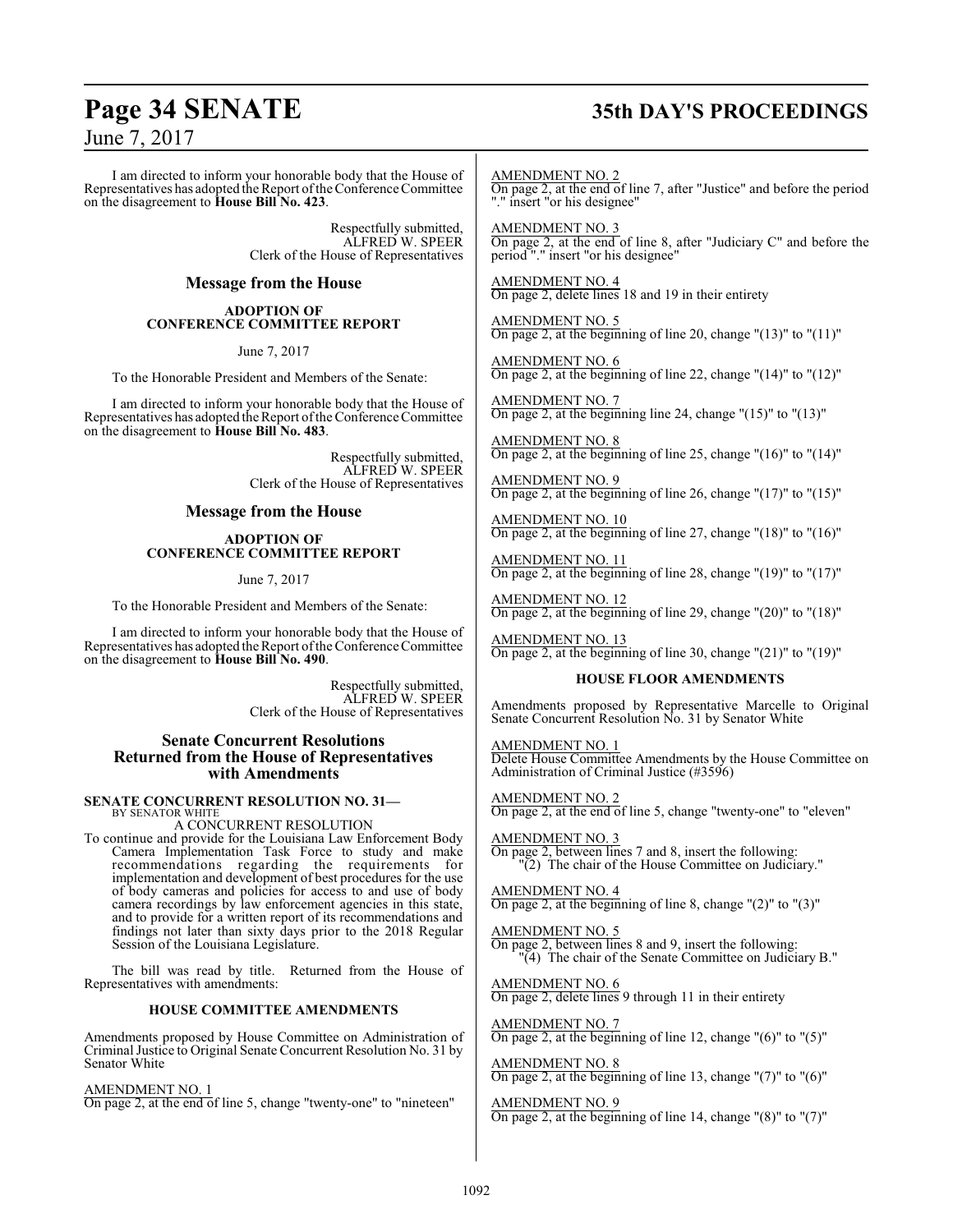# **35th DAY'S PROCEEDINGS Page 35 SENATE**

# June 7, 2017

AMENDMENT NO. 10

On page 2, delete lines 15 through 30 in their entirety and insert the following:

"(8) Two people appointed by the president of the Senate. (9) Two people appointed by the speaker of the House of Representatives.

AMENDMENT NO. 11

On page 3, at the end of line 23, add the following: "the chair of the House Committee on Judiciary, the chair of the Senate Committee on Judiciary B,"

Senator White moved to reject the amendments proposed by the House.

## **ROLL CALL**

The roll was called with the following result:

YEAS

| Mr. President<br>Allain<br>Appel<br>Barrow<br>Boudreaux<br>Chabert<br>Claitor<br>Cortez<br>Donahue<br>Erdey<br>Fannin<br>Total - 32 | Hewitt<br>Johns<br>LaFleur<br>Long<br>Luneau<br>Martiny<br>Milkovich<br>Mills<br>Mizell<br>Morrell<br>Morrish<br><b>NAYS</b> | Peacock<br>Perry<br>Riser<br>Smith, G.<br>Smith, J.<br>Tarver<br>Thompson<br>Walsworth<br>Ward<br>White |
|-------------------------------------------------------------------------------------------------------------------------------------|------------------------------------------------------------------------------------------------------------------------------|---------------------------------------------------------------------------------------------------------|
| Total - 0                                                                                                                           | <b>ABSENT</b>                                                                                                                |                                                                                                         |
| Bishop                                                                                                                              | Colomb                                                                                                                       | Lambert                                                                                                 |

The Chair declared the Senate rejected the amendments proposed by the House.

#### **Conference Committee Reports**

The following reports were received and read:

Carter Gatti Peterson

#### **SENATE BILL NO. 16—** BY SENATOR CLAITOR

Total - 6

#### AN ACT

To amend and reenact the introductory paragraph of R.S.  $15:574.4(D)(1)$  and  $574.4(D)(1)(a)$  and  $(2)$  and to repeal Code of Criminal Procedure Article 878.1 and R.S. 15:574.4(E), relative to juvenile parole eligibility; to provide parole eligibility for juveniles sentenced to life imprisonment without the possibility of parole for certain offenses; to provide for conditions; and to provide for related matters.

#### **CONFERENCE COMMITTEE REPORT**

#### June 6, 2017

To the Honorable President and Members of the Senate and to the Honorable Speaker and Members of the House of Representatives.

#### Ladies and Gentlemen:

We, the conferees appointed to confer over the disagreement between the two houses concerning Senate Bill No. 16 by Senator Claitor recommend the following concerning the Reengrossed bill:

- 1. That Legislative Bureau Amendment Nos. 1 and 2 proposed by the House Legislative Bureau and adopted by the House on May 15, 2017, be adopted.
- 2. That House Committee Amendment Nos. 1 through 4 proposed by the House Committee on Administration of Criminal Justice and adopted by the House on May 15, 2017, be adopted.
- 3. That House Floor Amendment Nos. 1 through 9 proposed by Representative Mack and adopted by the House on May 23, 2017, be rejected.
- 4. That House Floor Amendment Nos. 10 and 11 proposed by Representative Mack and adopted by the House on May 23, 2017, be adopted.
- 5. That the following amendments to the Reengrossed bill be adopted:

#### AMENDMENT NO. 1

In House Committee Amendment No. 4 proposed by the House Committee on Administration ofCriminal Justice and adopted by the House on May 15, 2017, on page 4, line 18, after "relevant." delete the remainder of the line and insert "The admissibility of expert witness testimony in these matters shall be governed by Chapter 7 of the Code of Evidence." and at the beginning of line 19, delete "as required by the court."

Respectfully submitted,

| Senators:              | Representatives:    |
|------------------------|---------------------|
| Dan Claitor            | <b>Tanner Magee</b> |
| Daniel "Danny" Martiny | John Stefanski      |
| Troy Carter            |                     |

Senator Claitor moved that the Conference Committee Report be adopted.

#### **ROLL CALL**

YEAS

The roll was called with the following result:

|                                                                                                                 | L DA D                                                                                               |                                                                          |
|-----------------------------------------------------------------------------------------------------------------|------------------------------------------------------------------------------------------------------|--------------------------------------------------------------------------|
| Mr. President<br>Allain<br>Appel<br>Barrow<br>Boudreaux<br>Carter<br>Chabert<br>Claitor<br>Colomb<br>Total - 25 | Cortez<br>Donahue<br>Hewitt<br>Johns<br>LaFleur<br>Long<br>Luneau<br>Martiny<br>Mills<br><b>NAYS</b> | Morrell<br>Morrish<br>Peacock<br>Peterson<br>Smith, G.<br>Tarver<br>Ward |
| Erdey<br>Fannin<br>Lambert<br>Milkovich<br>Total - 11                                                           | Mizell<br>Perry<br>Riser<br>Smith, J.<br>ABSENT                                                      | Thompson<br>Walsworth<br>White                                           |
| Bishop<br>Total - 2                                                                                             | Gatti                                                                                                |                                                                          |

The Chair declared the Conference Committee Report was adopted.

#### **Motion to Allow Consideration**

Senator Morrell moved the adoption of a motion to allow the Senate to consider **House Bill No. 234** on Third Reading and Final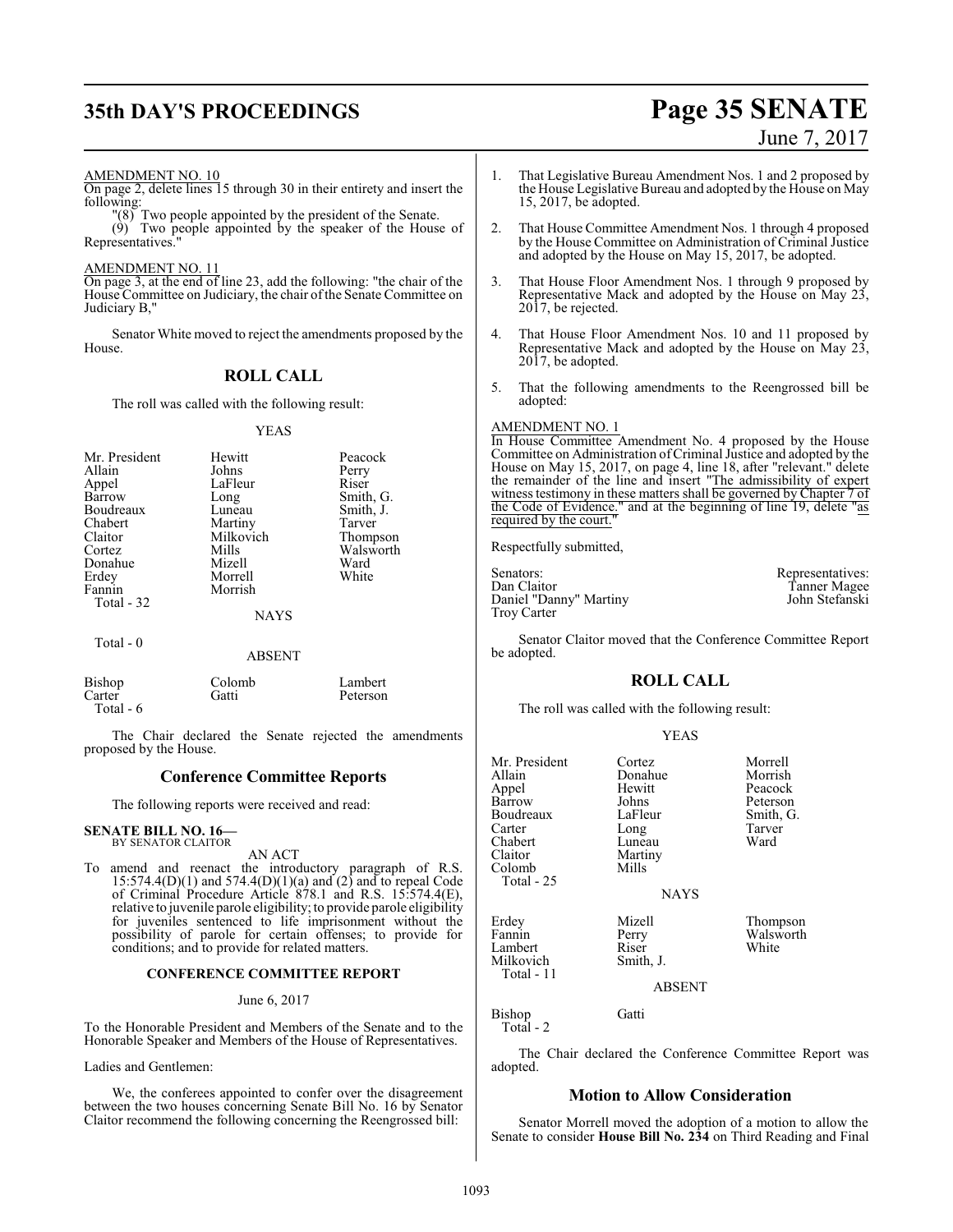Passage, after 6:00 o'clock P.M. on the 57<sup>th</sup> calendar day pursuant to the consent of the House.

#### **HOUSE BILL NO. 234—**

BY REPRESENTATIVE ZERINGUE AN ACT

To amend and reenact R.S. 39:112(E)(2) and to enact R.S. 39:112(E)(3), relative to capital outlay; to provide with respect to the capital outlay process; to provide for the local match requirements for certain capital outlay projects; to add certain requirements to the exception to the local match requirement for certain non-state entity projects; to repeal certain exceptions to the local match requirement; to provide for applicability; to provide for an effective date; and to provide for related matters.

### **ROLL CALL**

The roll was called with the following result:

#### YEAS

| Mr. President<br>Allain<br>Appel<br>Barrow<br>Boudreaux<br>Carter<br>Chabert<br>Claitor<br>Colomb<br>Cortez<br>Donahue<br>Erdey<br>Total $-35$ | Fannin<br>Hewitt<br>Johns<br>LaFleur<br>Lambert<br>Long<br>Luneau<br>Martiny<br>Milkovich<br>Mills<br>Mizell<br>Morrell<br><b>NAYS</b> | Morrish<br>Peacock<br>Perry<br>Peterson<br>Riser<br>Smith, G.<br>Tarver<br>Thompson<br>Walsworth<br>Ward<br>White |
|------------------------------------------------------------------------------------------------------------------------------------------------|----------------------------------------------------------------------------------------------------------------------------------------|-------------------------------------------------------------------------------------------------------------------|
| Total - 0                                                                                                                                      | <b>ABSENT</b>                                                                                                                          |                                                                                                                   |

| Bishop    | Gatti | Smith, J. |
|-----------|-------|-----------|
| Total - 3 |       |           |
|           |       |           |

The Chair declared that the motion to allow the Senate to the **H** and the S<sup>7th</sup> N<sub>0</sub> and the S<sup>7th</sup> consider **House Bill No. 234** after 6:00 o'clock P.M. on the 57 calendar day was adopted and the bill may be considered pursuant to the consent of the House.

#### **Motion to Allow Consideration**

Senator Fannin moved the adoption of a motion to allow the Senate to consider **House Bill No. 398** on Third Reading and Final Passage, after 6:00 o'clock P.M. on the 57<sup>th</sup> calendar day pursuant to the consent of the House.

# **HOUSE BILL NO. 398—** BY REPRESENTATIVE GAROFALO

AN ACT

To amend and reenact R.S. 39:51(B), (C), and (D), relative to the General Appropriation Bill and other appropriation bills; to require the budget and authorized positions of the existing operating budget be placed adjacent to appropriations and authorized positions for the ensuing fiscal years; and to provide for related matters.

#### **ROLL CALL**

The roll was called with the following result:

LaFleur<br>Lambert

#### YEAS

| Mr. President |  |
|---------------|--|
| Allain        |  |
| Appel         |  |
| Barrow        |  |

Hewitt Perry<br>Johns Peters Peterson<br>Riser Smith, G.

## **Page 36 SENATE 35th DAY'S PROCEEDINGS**

| Boudreaux<br>Carter<br>Chabert<br>Claitor<br>Colomb<br>Cortez<br>Erdey<br>Fannin<br>Total - 34<br>Total - 0 | Long<br>Luneau<br>Martiny<br>Milkovich<br>Mills<br>Mizell<br>Morrish<br>Peacock<br><b>NAYS</b> | Smith, J.<br>Tarver<br>Thompson<br>Walsworth<br>Ward<br>White |
|-------------------------------------------------------------------------------------------------------------|------------------------------------------------------------------------------------------------|---------------------------------------------------------------|
|                                                                                                             | <b>ABSENT</b>                                                                                  |                                                               |
| Bishop<br>Donahue<br>Total - 4                                                                              | Gatti<br>Morrell                                                                               |                                                               |

The Chair declared that the motion to allow the Senate to consider House Bill No. 398 after 6:00 o'clock P.M. on the 57<sup>th</sup> calendar day was adopted and the bill may be considered pursuant to the consent of the House.

#### **Conference Committee Reports**

The following reports were received and read:

#### **HOUSE BILL NO. 20—**

BY REPRESENTATIVES PRICE, BERTHELOT, BACALA, BOUIE, BROADWATER, HALL, LEGER, AND SMITH AN ACT

To enact R.S. 17:154.1(A)(6), relative to minimum requirements for instructional time for students in public schools; to provide for applicability of such requirements under certain circumstances; to provide for exceptions; and to provide for related matters.

#### **CONFERENCE COMMITTEE REPORT**

#### June 6, 2017

To the Honorable Speaker and Members of the House of Representatives and the Honorable President and Members of the Senate.

Ladies and Gentlemen:

We, the conferees appointed to confer over the disagreement between the two houses concerning House Bill No. 20 by Representative Price recommend the following concerning the Reengrossed bill:

1. That the set of Senate Floor Amendments by Senator Gary Smith (#2397) be rejected.

Respectfully submitted,

| Representatives: | Senators:          |
|------------------|--------------------|
| Ed Price         | Gary L. Smith Jr.  |
| Nancy Landry     | Eddie Lambert      |
| Polly Thomas     | <b>Beth Mizell</b> |

Senator Lambert moved that the Conference Committee Report be adopted.

#### **ROLL CALL**

The roll was called with the following result:

#### YEAS

| Mr. President | Erdey  | Morrish  |
|---------------|--------|----------|
| Allain        | Fannin | Peacock  |
| Appel         | Hewitt | Perry    |
| Barrow        | Johns  | Peterson |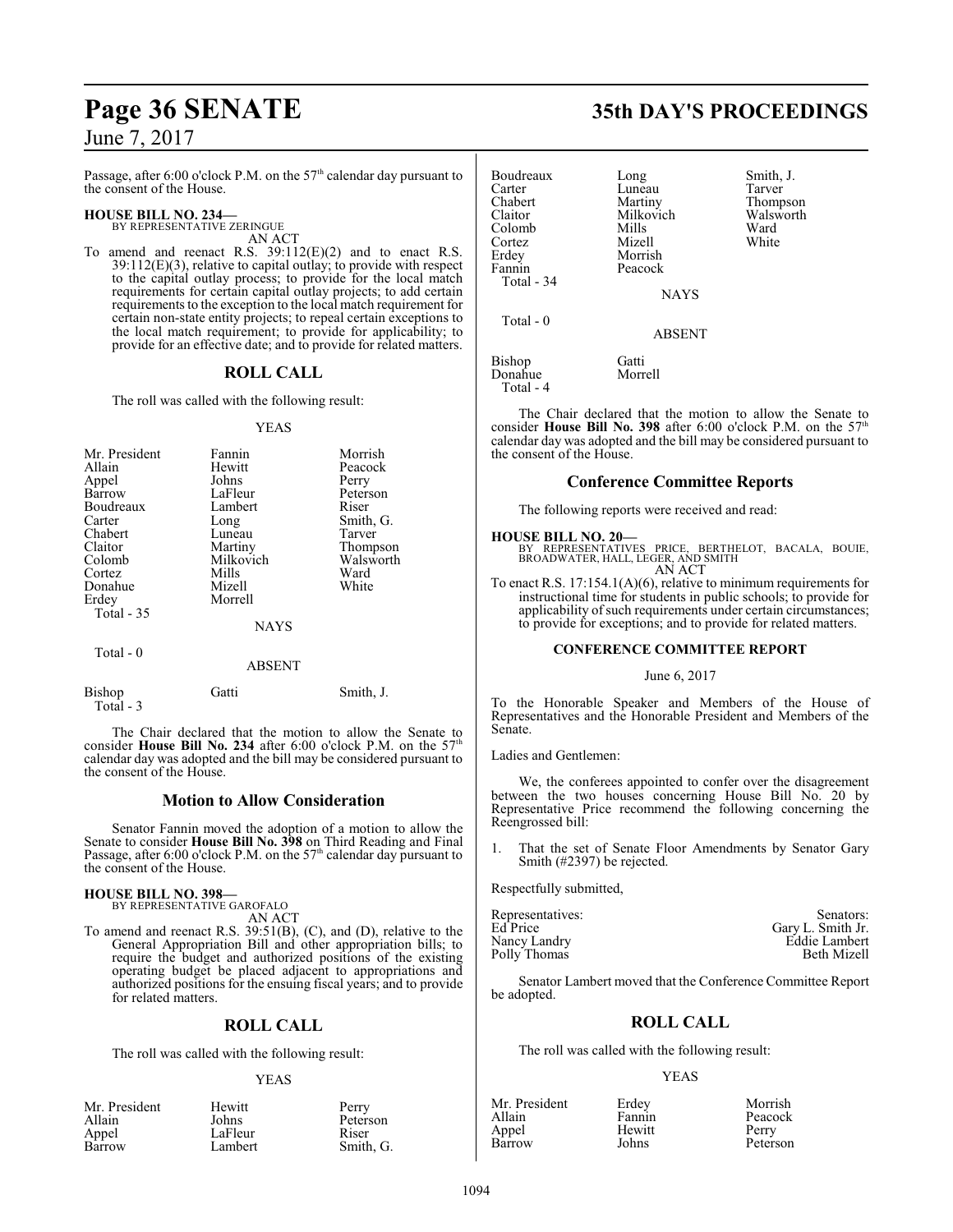# **35th DAY'S PROCEEDINGS Page 37 SENATE**

| Bishop     | LaFleur     | Riser  |
|------------|-------------|--------|
| Boudreaux  | Lambert     | Smith, |
| Carter     | Long        | Smith, |
| Chabert    | Luneau      | Tarver |
| Claitor    | Martiny     | Thomp  |
| Colomb     | Mills       | Walsw  |
| Cortez     | Mizell      | Ward   |
| Donahue    | Morrell     | White  |
| Total - 36 |             |        |
|            | <b>NAYS</b> |        |

Total - 0

ABSENT

Smith, G. Smith, J.<br>Tarver

Thompson Walsworth<br>Ward

Gatti Milkovich Total - 2

The Chair declared the Conference Committee Report was adopted.

#### **Conference Committee Reports**

The following reports were received and read:

#### **HOUSE BILL NO. 33—**

BY REPRESENTATIVE PEARSON AN ACT

To amend and reenact R.S. 11:186(A) and (C), relative to the boards of trustees of the state and statewide retirement systems; to provide relative to legislative staff's attendance at executive sessions of the boards of trustees of the state and statewide retirement systems; and to provide for related matters.

#### **CONFERENCE COMMITTEE REPORT**

#### June 5, 2017

To the Honorable Speaker and Members of the House of Representatives and the Honorable President and Members of the Senate.

#### Ladies and Gentlemen:

We, the conferees appointed to confer over the disagreement between the two houses concerning House Bill No. 33 by Representative Pearson recommend the following concerning the Engrossed bill:

- 1. That the set of Senate Committee Amendments by the Senate Committee on Retirement (#1762) be adopted.
- 2. That the following amendments to the Engrossed bill be adopted:

#### AMENDMENT NO. 1

On page 1, line 2, delete "11:186(A)" and insert "11:183 and 186(A)"

#### AMENDMENT NO. 2

On page 1, line 3, after "systems;" and before "to provide" insert "to provide relative to trustee eligibility;"

#### AMENDMENT NO. 3

On page 1, line 10, delete "11:186(A)" and insert "11:183 and  $186(A)$ "

#### AMENDMENT NO. 4

On page 1, between lines 11 and 12, insert the following:

"§183. Board members subject to Code of Governmental Ethics

A. Any member of a state or statewide retirement system board of trustees who does not hold an office by virtue of an election conducted pursuant to the Louisiana Election Code shall be deemed a public employee for purposes of compliance with Chapter 15 of Title 42 of the Louisiana Revised Statutes of 1950.

# June 7, 2017

B. For elections or appointments made on or after July 1, 2017, no person who has been found in violation of the Code of Governmental Ethics for actions involving the misuse of public funds shall be eligible to serve as trustee. \* \* \*"

Respectfully submitted,

Representatives: Senators: Senators: Senators: Senators: Senators: Senators: Senators: Senators: Senators: Senators: Senators: Senators: Senators: Senators: Senators: Senators: Senators: Senators: Senators: Senators: Senat Kevin Pearson<br>Gregory Miller States and Barrow Peacock<br>John A. Alario Jr. Gregory Miller The Solid Month A. Alario Jr.<br>
Paul Hollis The Patrick "Page" Cortez Patrick "Page" Cortez

Senator Peacock moved that the Conference Committee Report be adopted.

### **ROLL CALL**

The roll was called with the following result:

#### YEAS

| Mr. President<br>Allain<br>Appel<br>Barrow<br>Boudreaux<br>Carter<br>Chabert<br>Claitor<br>Colomb<br>Cortez<br>Donahue<br>Erdey<br>Total $-35$ | Fannin<br>Hewitt<br>Johns<br>LaFleur<br>Long<br>Luneau<br>Martiny<br>Milkovich<br>Mills<br>Mizell<br>Morrell<br>Morrish | Peacock<br>Perry<br>Peterson<br>Riser<br>Smith, G.<br>Smith, J.<br>Tarver<br>Thompson<br>Walsworth<br>Ward<br>White |
|------------------------------------------------------------------------------------------------------------------------------------------------|-------------------------------------------------------------------------------------------------------------------------|---------------------------------------------------------------------------------------------------------------------|
|                                                                                                                                                | <b>NAYS</b>                                                                                                             |                                                                                                                     |
| Total $-0$                                                                                                                                     | <b>ABSENT</b>                                                                                                           |                                                                                                                     |

Bishop Gatti Lambert Total - 3

The Chair declared the Conference Committee Report was adopted.

#### **Conference Committee Reports**

The following reports were received and read:

**HOUSE BILL NO. 211—** BY REPRESENTATIVE FOIL

AN ACT To amend and reenact R.S. 12:1-401(C) and (F), 1-403(B)(2), 204(B)(introductory paragraph),  $236(C)(1)(a)$ ,  $308(A)(1)$ ,  $1306(A)(3)$ (introductory paragraph) and  $(F)$ ,  $1308(A)(2)(b)$ ,  $1350(A)(1)(c)$  and  $(B)(2)$  and R.S.  $51:215(A)(1)$ , to enact R.S. 12:1308.3(C)(8)(c), and to repeal R.S. 12:315 and 1356, relative to regulations by the secretary of state with respect to filings of business entities; to provide relative to corporations, partnerships, and certain limited liability companies; to provide relative to agents for service of process; to repeal certain penalties applicable to foreign limited liability companies; to provide technical changes; and to provide for related matters.

#### **CONFERENCE COMMITTEE REPORT**

#### June 6, 2017

To the Honorable Speaker and Members of the House of Representatives and the Honorable President and Members of the Senate.

Ladies and Gentlemen: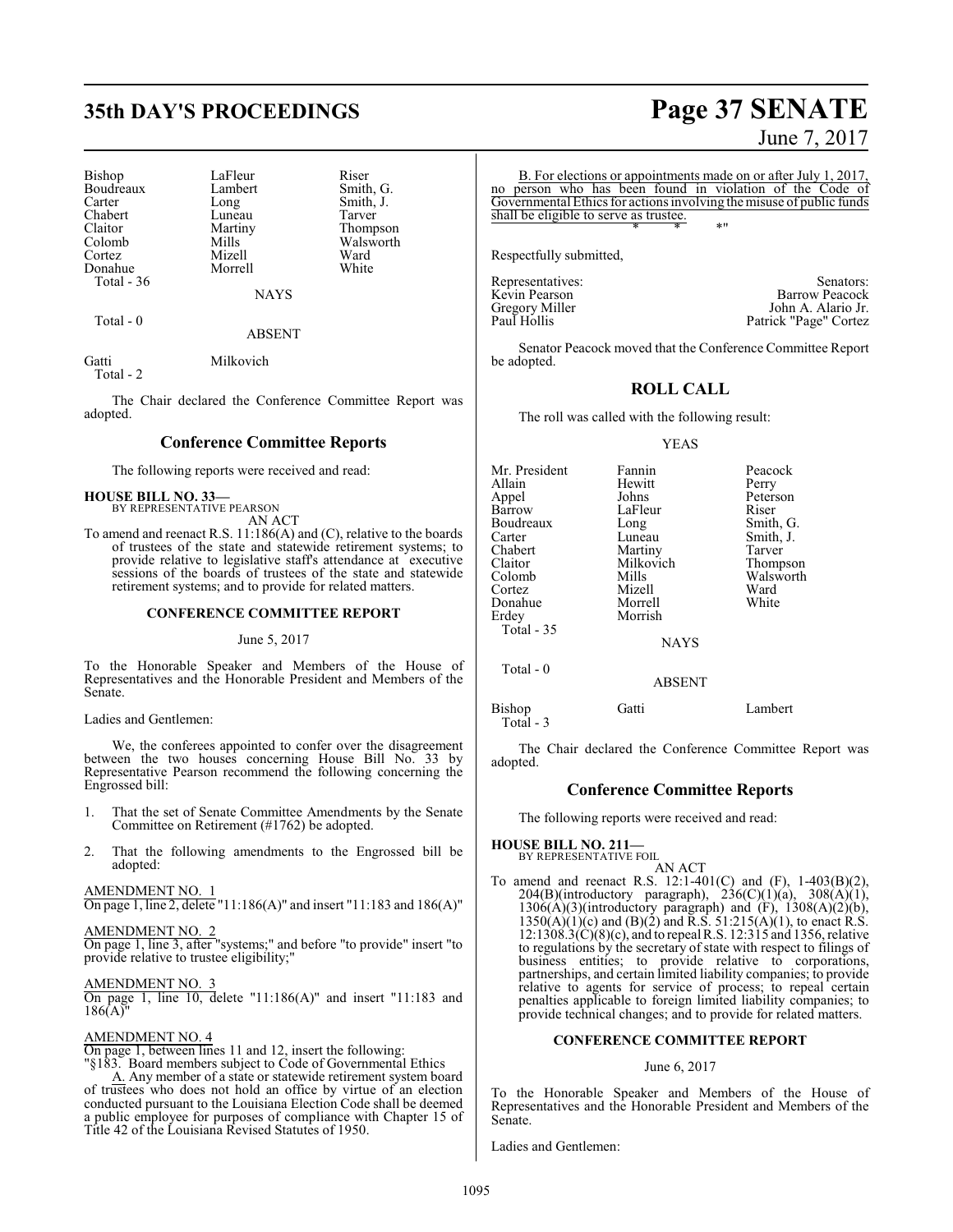We, the conferees appointed to confer over the disagreement between the two houses concerning House Bill No. 211 by Representative Foil recommend the following concerning the Reengrossed bill:

- 1. That Senate Floor Amendments Nos. 4, 6, and 7 by Senator Appel (#1920) be adopted.
- 2. That Senate Floor Amendments Nos. 1 through 3 and 5 by Senator Appel (#1920) be rejected.
- 3. That the following amendments to the Reengrossed bill be adopted:

#### AMENDMENT NO. 1

In Senate Floor Amendment No. 4 by Senator Appel (#1920), on page 1, line 9, change "11" to "14"

#### AMENDMENT NO. 2

In Senate Floor Amendment No. 6 by Senator Appel (#1920), on page 1, line 23, delete the period "."

#### AMENDMENT NO. 3

On page 1, line 2, delete "R.S. 12:1-401(C) and (F)" and insert "R.S. 12:1-401(C)(introductory paragraph) and  $(1)$  and  $(F)$ " and at the end of the line, delete " $204(B)$ (introductory" and insert "204(B)(introductory paragraph) and (1),"

#### AMENDMENT NO. 4

On page 1, at the beginning of line 3, delete "paragraph)," and at the end of the line, delete "1306(A)(3)(introductory paragraph) and (F)," and insert  $1306(A)(3)$ (introductory paragraph) and (a) and (F),"

#### AMENDMENT NO. 5

On page 1, line 12, delete "R.S.  $12:1-401(C)$  and  $(F)$ " and insert "R.S. 12:1-401(C)(introductory paragraph) and  $(1)$  and  $(F)$ " and at the end of the line, delete "204(B)(introductory paragraph)," and insert " $204(B)$ (introductory paragraph) and  $(1)$ ,"

#### AMENDMENT NO. 6

On page 1, line 13, delete "1306(A)(3)(introductory paragraph) and  $(F)$ <sup>"</sup> and insert 1306(A)(3)(introductory paragraph) and (a) and (F)"

#### AMENDMENT NO. 7

On page 2, line 1, delete "any" and insert "either"

Respectfully submitted,

| Representatives:  | Senators:              |
|-------------------|------------------------|
| Franklin J. Foil  | Daniel "Danny" Martiny |
| Thomas Carmody    | Conrad Appel           |
| Stephen F. Carter |                        |

Senator Appel moved that the Conference Committee Report be adopted.

## **ROLL CALL**

The roll was called with the following result:

Mills

#### YEAS

| Mr. President | Fannin    | Peaco  |
|---------------|-----------|--------|
| Allain        | Hewitt    | Perry  |
| Appel         | Johns     | Peter: |
| <b>Barrow</b> | LaFleur   | Riser  |
| Bishop        | Lambert   | Smith  |
| Boudreaux     | Long      | Smith  |
| Carter        | Luneau    | Tarve  |
| Chabert       | Martiny   | Thom   |
| Claitor       | Milkovich | Wals   |
| Colomb        | Mills     | Ward   |

Fannin Peacock<br>Hewitt Perry Johns Peterson<br>LaFleur Riser Lambert Smith, G.<br>Long Smith, J. Smith, J.<br>Tarver Martiny Thompson<br>
Milkovich Walsworth Walsworth<br>Ward

# **Page 38 SENATE 35th DAY'S PROCEEDINGS**

Cortez Mizell White Donahue Morrell<br>Erdev Morrish Total - 37

**NAYS** 

ABSENT

Morrish

Gatti

Total - 1

Total - 0

The Chair declared the Conference Committee Report was adopted.

#### **Conference Committee Reports**

The following reports were received and read:

#### **HOUSE BILL NO. 227—** BY REPRESENTATIVE SHADOIN

AN ACT To amend and reenact Code of Civil Procedure Article 1446(A)(1), relative to depositions; to provide procedures for the sealing of certain depositions; to provide for delivery of electronically sealed depositions; and to provide for related matters.

#### **CONFERENCE COMMITTEE REPORT**

#### June 5, 2017

To the Honorable Speaker and Members of the House of Representatives and the Honorable President and Members of the Senate.

Ladies and Gentlemen:

We, the conferees appointed to confer over the disagreement between the two houses concerning House Bill No. 227 by Representative Shadoin recommend the following concerning the Reengrossed bill:

- 1. That Senate Legislative Bureau Amendment No. 1 (#2061) be adopted.
- 2. That Senate Floor Amendment No. 1 by Senator Martiny (#2236) be rejected.

Respectfully submitted,

| Senators:              |
|------------------------|
| Rick Ward III          |
| Daniel "Danny" Martiny |
| Jay Luneau             |
|                        |

Senator Luneau moved that the Conference Committee Report be adopted.

## **ROLL CALL**

The roll was called with the following result:

Milkovich

#### YEAS

Mr. President Fannin Morrish<br>Allain Gatti Peacock Allain Gatti Peacock Barrow Johns<br>Bishop LaFleur Boudreaux Carter Long Tarver Chabert Luneau Thompson<br>Claitor Martiny Walsworth

Hewitt Perry<br>Johns Riser LaFleur Smith, G.<br>Lambert Smith, J. Claitor Martiny Walsworth<br>
Colomb Milkovich Ward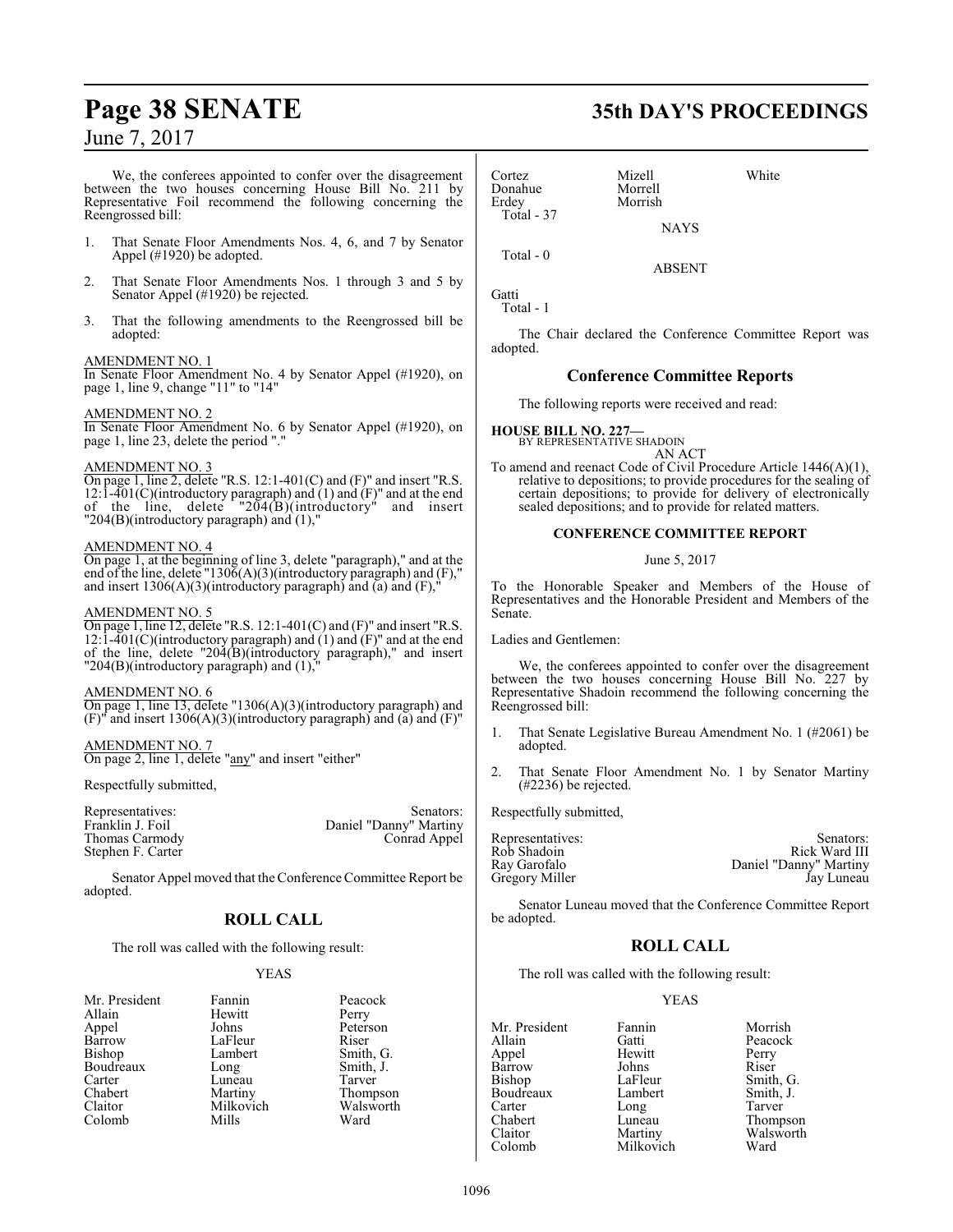# **35th DAY'S PROCEEDINGS Page 39 SENATE**

Cortez Mills White Donahue Mizell<br>Erdev Morrel Total - 37

Morrell

**NAYS** 

Total - 0

ABSENT

Peterson Total - 1

The Chair declared the Conference Committee Report was adopted.

#### **Conference Committee Reports**

The following reports were received and read:

**HOUSE BILL NO. 423—** BY REPRESENTATIVE LEOPOLD

AN ACT To amend and reenact R.S. 30:2074(B)(9)(a) and (b) and to repeal R.S. 30:2074(B)(9)(c) through (e), relative to water quality; to provide for the powers and duties of the secretary of the Department of Environmental Quality; to provide for the establishment and administration of a water quality trading program; to provide for certain criteria for credits; to provide for limitations on use of credits; to provide for records; to provide for a pilot or demonstration program; and to provide for related matters.

#### **CONFERENCE COMMITTEE REPORT**

#### June 5, 2017

To the Honorable Speaker and Members of the House of Representatives and the Honorable President and Members of the Senate.

Ladies and Gentlemen:

We, the conferees appointed to confer over the disagreement between the two houses concerning House Bill No. 423 by Representative Leopold recommend the following concerning the Engrossed bill:

- 1. The Senate Committee Amendments Nos. 1 through 6 by the Senate Committee on Environmental Quality  $(\frac{\pi}{4}2156)$ , be adopted.
- 2. That Senate Floor Amendments Nos. 1 through 3 and 5 by Senator Fannin (#2555), be adopted.
- 3. That Senate Floor Amendment No. 4 by Senator Fannin (#2555), be rejected.
- 4. That the following amendments be adopted:

#### AMENDMENT NO. 1

On page 2, delete line 24 and insert the following:

"(c) <del>Credits shall be pollutant specific, and credits may only be</del> traded for that pollutant on days when constituent testing is conducted, unless other creditable pollutants are approved by the conducted, unless other creditable pollutants are approved by department. In addition to the review of agency rules provided for in R.S. 49:968, all reports of rules and regulations implementing the provisions of this Paragraph shall also be submitted to the House Committee on Agriculture, Forestry, Aquaculture and Rural Development and the Senate Committee on Agriculture, Forestry, Aquaculture and Rural Development for oversight in accordance with the procedures provided for in R.S. 49:968. \* \* \*"

# June 7, 2017

Respectfully submitted,

Representatives: Senators: Senators: Senators: Senators: Senators: Senators: Senators: Senators: Senators: Senators: Senators: Senators: Senators: Senators: Senators: Senators: Senators: Senators: Senators: Senators: Senat Chris Leopold Mike Walsworth Stuart Bishop Jim Fannin Stuart Bishop<br>Ray Garofalo

Jack Donahue

Senator Walsworth moved that the Conference Committee Report be adopted.

## **ROLL CALL**

The roll was called with the following result:

#### YEAS

Mr. President Gatti Beacock<br>
Allain Hewitt Perry Appel Johns<br>Barrow LaFleur Barrow LaFleur Smith, G.<br>Bishop Lambert Smith, J. Boudreaux Long<br>Carter Luneau Carter Luneau Thompson<br>Chabert Martiny Walsworth Cortez Mills Ward<br>
Donahue Mizell White<br>
White Donahue<br>Erdey Erdey Morrell Total - 34 Claitor Peterson Total - 2

Colomb Milkovich Total - 2

The Chair declared the Conference Committee Report was adopted.

#### **Conference Committee Reports**

The following reports were received and read:

## **HOUSE BILL NO. 490—**

BY REPRESENTATIVES LEGER, BAGNERIS, AND HOFFMANN AND SENATOR MILLS AN ACT

To enact R.S. 49:219.5, relative to the Drug Policy Board's Advisory Council on Heroin and Opioid Prevention and Education; to establish the AdvisoryCouncil on Heroin and Opioid Prevention and Education within the Drug Policy Board; to provide for the membership, powers, and duties of the council; to require an Interagency Heroin and Opioid Coordination Plan; to provide for the content of the plan; to require staffing support for the council; to provide for meetings and official actions of the council; and to provide for related matters.

#### **CONFERENCE COMMITTEE REPORT**

#### June 6, 2017

To the Honorable Speaker and Members of the House of Representatives and the Honorable President and Members of the Senate.

Ladies and Gentlemen:

We, the conferees appointed to confer over the disagreement between the two houses concerning House Bill No. 490 by Representative Leger recommend the following concerning the Reengrossed bill:

Hewitt Perry<br>Johns Riser Lambert Smith, J.<br>
Long Tarver Martiny Walsworth<br>
Mills Ward

Morrish **NAYS** 

ABSENT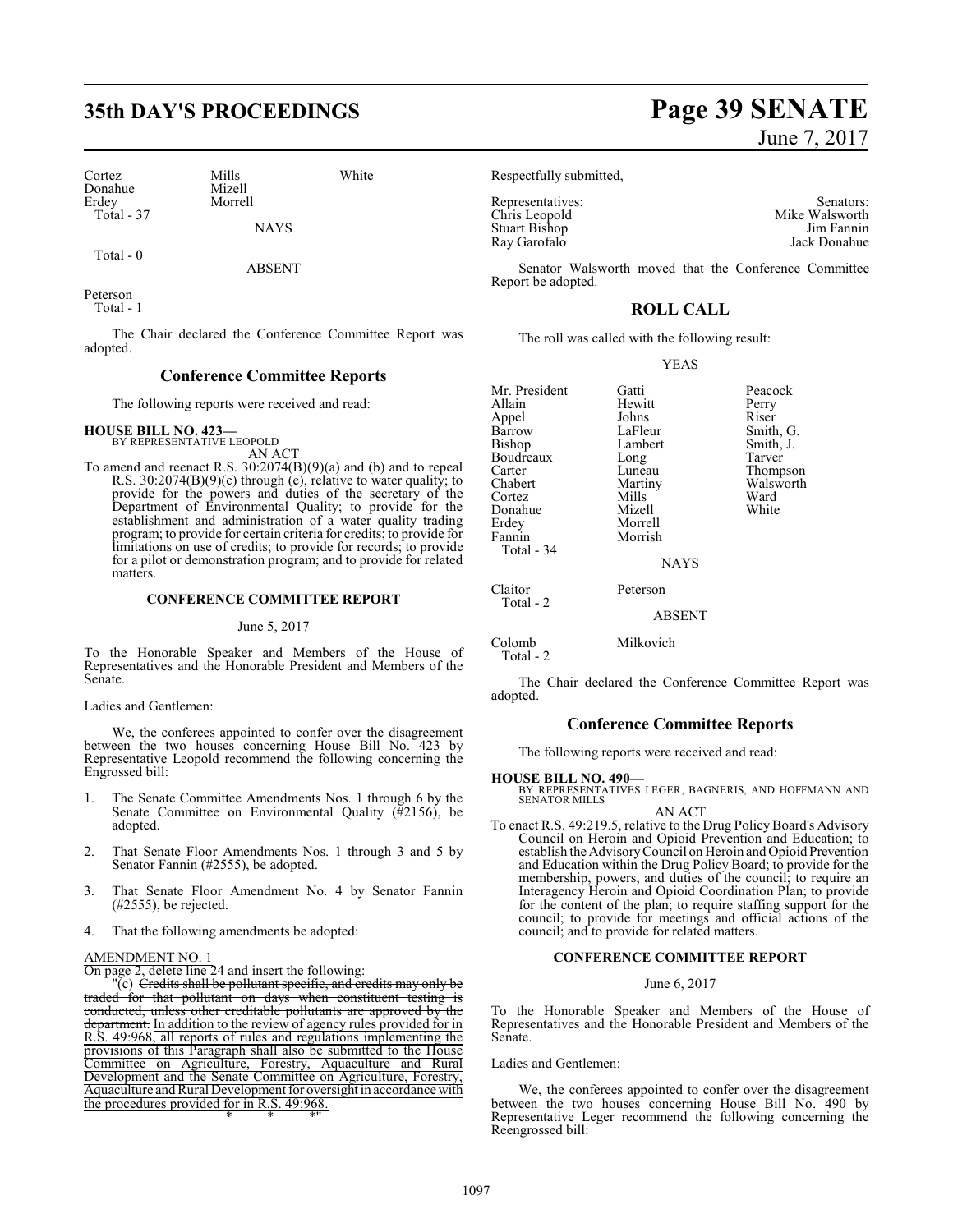1. That Senate Committee Amendment No. 1 proposed by the Committee on Health and Welfare and adopted by the Senate on May 18, 2017, be rejected.

- 2. That Senate Committee Amendment No. 2 proposed by the Committee on Health and Welfare and adopted by the Senate on May 18, 2017, be adopted.
- 3. That Senate Floor Amendment No. 1 proposed by Senator Mills and adopted by the Senate on May 23, 2017, be adopted.
- 4. That the following amendment to the Reengrossed bill be adopted:

#### AMENDMENT NO. 1

In the Senate Floor Amendment by Senator Mills (#2226), on page 1, at the end of line 4, insert

"(19) The Louisiana State Coroners Association."

Respectfully submitted,

| Representatives:  | Senators:  |
|-------------------|------------|
| Walt Leger III    | Fred Mills |
| Frank A. Hoffmann | Jay Luneau |
| Helena N. Moreno  | Ryan Gatti |

Senator Mills moved that the Conference Committee Report be adopted.

## **ROLL CALL**

The roll was called with the following result:

#### YEAS

| Mr. President | Gatti     | Peacock   |
|---------------|-----------|-----------|
| Allain        | Hewitt    | Perry     |
| Appel         | Johns     | Peterson  |
| Barrow        | LaFleur   | Riser     |
| Bishop        | Lambert   | Smith, G. |
| Boudreaux     | Long      | Smith, J. |
| Carter        | Luneau    | Tarver    |
| Chabert       | Martiny   | Thompson  |
| Colomb        | Milkovich | Walsworth |
| Cortez        | Mills     | Ward      |
| Donahue       | Mizell    | White     |
| Erdey         | Morrell   |           |
| Fannin        | Morrish   |           |
| Total - 37    |           |           |
|               | NAYS      |           |

Claitor Total - 1

#### ABSENT

Total - 0

The Chair declared the Conference Committee Report was adopted.

#### **Conference Committee Reports**

The following reports were received and read:

#### **HOUSE BILL NO. 483—**

- BY REPRESENTATIVES JACKSON, BAGNERIS, BILLIOT, BOUIE,<br>TERRY BROWN, COX, GISCLAIR, JIMMY HARRIS, HUNTER,<br>JEERFRSON, JENKINS, JOHNSON, JORDAN, LEBAS, LYONS,<br>MARCELLE,NORTON,PIERRE,POPE,RICHARD,SMITH,ANDSTAGNI AN ACT
- To amend and reenact R.S. 40:1105.10(B) and to enact R.S. 40:5.12, 1105.8.1, and 1105.8.2, relative to collection, maintenance, and reporting of data on cancer by the Louisiana Tumor Registry of the Louisiana State University System; to provide authorizations and restrictions concerning reporting of data by the registry; to

# **Page 40 SENATE 35th DAY'S PROCEEDINGS**

provide relative to requests for registry data by the office of public health of the Louisiana Department of Health; to provide for cooperation between the registry and the office of public health in certain functions; to provide for state cancer investigation and intervention functions; to establish procedures for processing of data requests submitted to the registry; to provide for duties of the research committee of the registry; to provide standards for the data collection process of the registry and for maintenance of data collected; to provide for annual reports of cancer data to designated parties; to provide for electronic notifications and reports concerning cancer data; and to provide for related matters.

#### **CONFERENCE COMMITTEE REPORT**

#### June 6, 2017

To the Honorable Speaker and Members of the House of Representatives and the Honorable President and Members of the Senate.

Ladies and Gentlemen:

We, the conferees appointed to confer over the disagreement between the two houses concerning House Bill No. 483 by Representative Jackson recommend the following concerning the Reengrossed bill:

- 1. That Senate Committee Amendments Nos. 1, 2, 4, and 5 by the Committee on Health and Welfare (#1944) be adopted.
- 2. That Senate Committee Amendment No. 3 by the Committee on Health and Welfare (#1944) be rejected.
- 3. That the following amendments to the Reengrossed bill be adopted:

#### AMENDMENT NO. 1

On page 2, line 5, delete "granted legislative authority" and insert in lieu thereof "authorized"

#### AMENDMENT NO. 2

On page 2, line 23, after "or supplant," delete the remainder of the line and delete line 24 in its entirety and insert in lieu thereof the following: "the Louisiana Cancer Prevention and Control Programs of the School of Public Health of the Louisiana State University Health Sciences Center-New Orleans."

#### AMENDMENT NO. 3

In Senate Committee Amendment No. 5 by the Committee on Health and Welfare (#1944), on line 12, after "registry" and before the quotation mark " " " insert a comma ","

#### AMENDMENT NO. 4

In Senate Committee Amendment No. 5 by the Committee on Health and Welfare (#1944), delete line 13 in its entirety and insert in lieu thereof the following: "25 in their entirety and insert in lieu thereof a period ".'

Respectfully submitted,

| Representatives:  | Senators:     |
|-------------------|---------------|
| Katrina Jackson   | Fred Mills    |
| Frank A. Hoffmann | Regina Barrow |
| Marcus Hunter     | Gerald Long   |

Senator Barrow moved that the Conference Committee Report be adopted.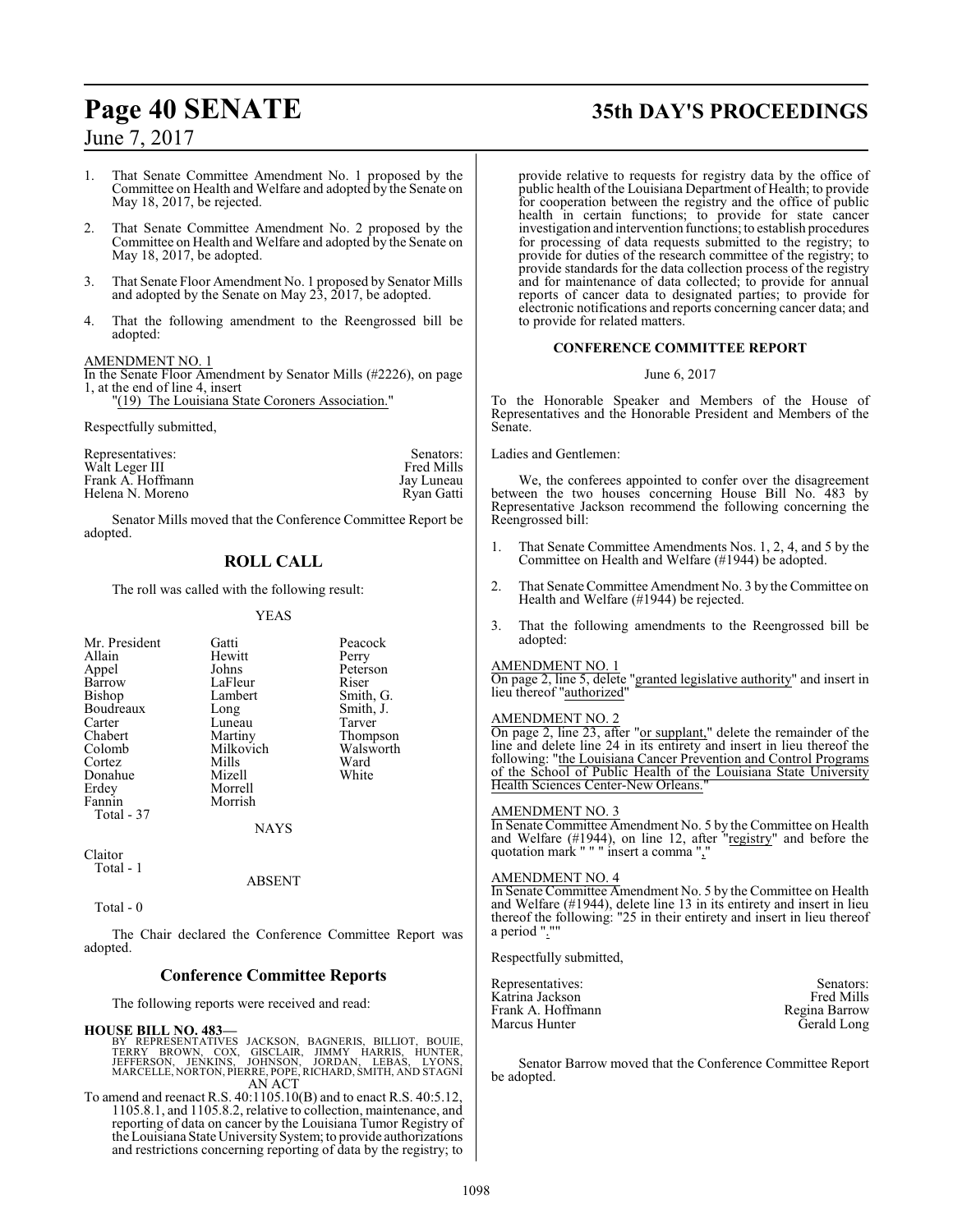## **ROLL CALL**

The roll was called with the following result:

#### YEAS

NAYS

Total - 0

ABSENT

Total - 0

The Chair declared the Conference Committee Report was adopted.

#### **Message from the House**

#### **HOUSE CONFEREES APPOINTED**

#### June 7, 2017

To the Honorable President and Members of the Senate:

I am directed to inform your honorable body that the Speaker of the House of Representatives has appointed the following members, on the part of the House of Representatives, to confer, with a like committee from the Senate, on the disagreement to **Senate Bill No. 79** by Senator Luneau:

Representatives Broadwater, Abramson and Jim Morris.

Respectfully submitted, ALFRED W. SPEER Clerk of the House of Representatives

#### **Message from the House**

#### **HOUSE CONFEREES APPOINTED**

#### June 7, 2017

To the Honorable President and Members of the Senate:

I am directed to inform your honorable body that the Speaker of the House of Representatives has appointed the following members, on the part of the House of Representatives, to confer, with a like committee from the Senate, on the disagreement to **House Bill No. 1** by Representative Henry:

Representatives Henry, Barras and Smith.

Respectfully submitted, ALFRED W. SPEER Clerk of the House of Representatives

# **35th DAY'S PROCEEDINGS Page 41 SENATE** June 7, 2017

#### **Message from the House**

#### **HOUSE CONFEREES APPOINTED**

June 7, 2017

To the Honorable President and Members of the Senate:

I am directed to inform your honorable body that the Speaker of the House of Representatives has appointed the following members, on the part of the House of Representatives, to confer, with a like committee from the Senate, on the disagreement to **House Bill No. 2** by Representative Abramson:

Representatives Abramson, Jim Morris and Bouie.

Respectfully submitted, ALFRED W. SPEER Clerk of the House of Representatives

#### **Message from the House**

#### **HOUSE CONFEREES APPOINTED**

June 7, 2017

To the Honorable President and Members of the Senate:

I am directed to inform your honorable body that the Speaker of the House of Representatives has appointed the following members, on the part of the House of Representatives, to confer, with a like committee from the Senate, on the disagreement to **House Bill No. 64** by Representative Henry:

Representatives Henry, Schroder and Barras.

Respectfully submitted, ALFRED W. SPEER Clerk of the House of Representatives

#### **Message from the House**

#### **HOUSE CONFEREES APPOINTED**

June 7, 2017

To the Honorable President and Members of the Senate:

I am directed to inform your honorable body that the Speaker of the House of Representatives has appointed the following members, on the part of the House of Representatives, to confer, with a like committee from the Senate, on the disagreement to **House Bill No. 403** by Representative Henry:

Representatives Henry, Miguez and Smith.

Respectfully submitted, ALFRED W. SPEER Clerk of the House of Representatives

#### **Message from the House**

#### **HOUSE CONFEREES APPOINTED**

June 7, 2017

To the Honorable President and Members of the Senate:

I am directed to inform your honorable body that the Speaker of the House of Representatives has appointed the following members, on the part of the House of Representatives, to confer, with a like committee from the Senate, on the disagreement to **House Bill No. 439** by Representative Zeringue: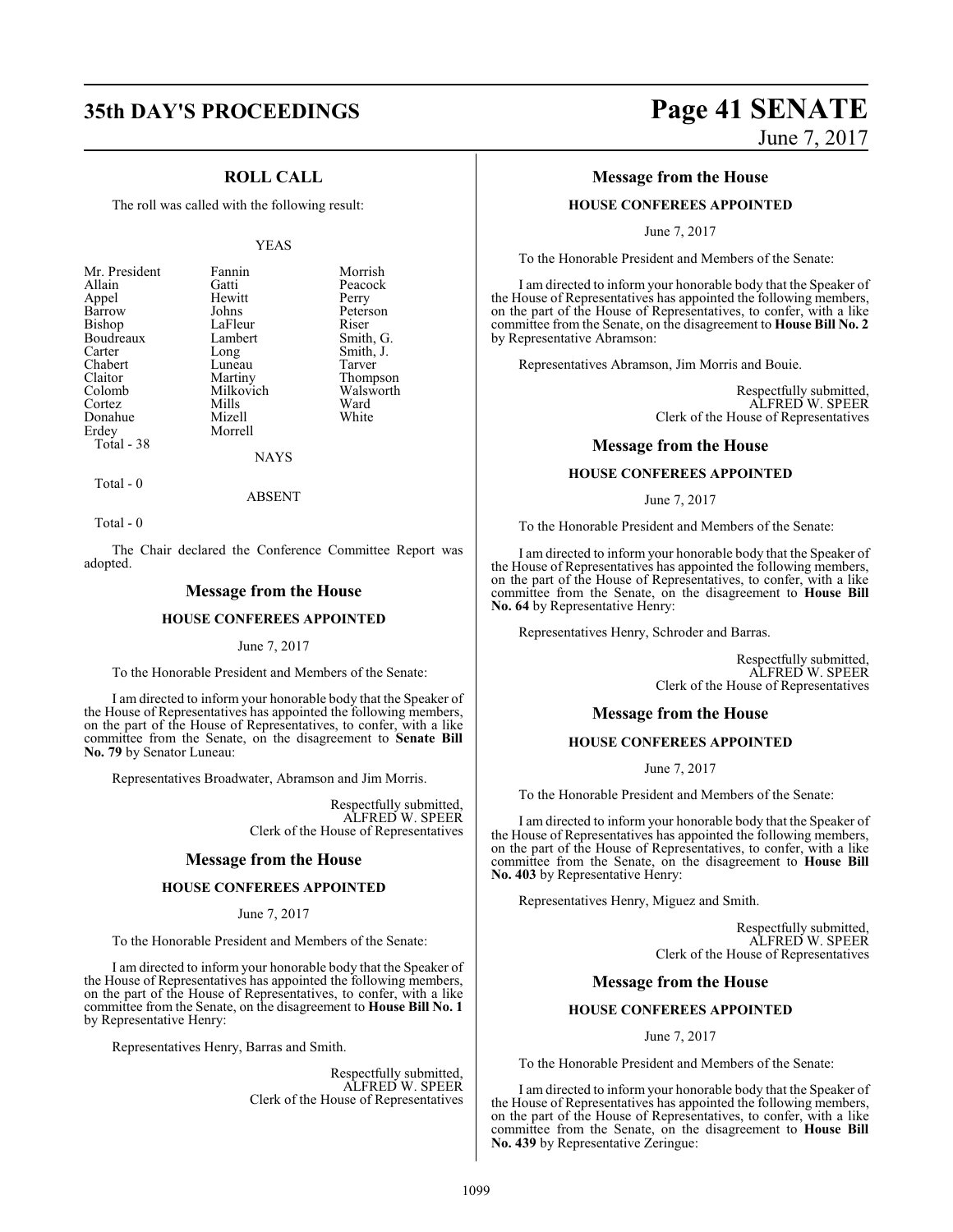Representatives Zeringue, Garofalo and Magee.

Respectfully submitted, ALFRED W. SPEER Clerk of the House of Representatives

#### **Message from the House**

#### **HOUSE CONFEREES APPOINTED**

June 7, 2017

To the Honorable President and Members of the Senate:

I am directed to inform your honorable body that the Speaker of the House of Representatives has appointed the following members, on the part of the House of Representatives, to confer, with a like committee from the Senate, on the disagreement to **House Bill No. 625** by Representative Henry:

Representatives Henry, Barras and Smith.

Respectfully submitted, ALFRED W. SPEER Clerk of the House of Representatives

#### **Rules Suspended**

Senator Long asked for and obtained a suspension of the rules to take up at this time:

#### **Introduction of Senate Resolutions**

Senator Morrell asked for and obtained a suspension of the rules to read Senate Resolutions a first and second time.

#### **SENATE RESOLUTION NO. 209—**

BY SENATOR MORRELL

A RESOLUTION To urge and request the State Board of Elementary and Secondary Education to adopt emergency rules to revise qualifications for the School Readiness Tax Credits for eligible child care staff to capture a portion ofthe proceeds resulting from the repeal of the Education Tax Credit.

On motion of Senator Morrell the resolution was read by title and adopted.

#### **SENATE RESOLUTION NO. 210—** BY SENATOR MILKOVICH

A RESOLUTION

To commend Danny Wuerffel, 1996 Heisman trophy winner at the University of Florida and holder of seventeen National Collegiate Athletic Association and University of Florida football records, on his immeasurable service in supporting community leaders and revitalizing impoverished neighborhoods through spiritual and community development through his service, particularly with Desire Street Ministries.

On motion of Senator Milkovich the resolution was read by title and adopted.

#### **SENATE RESOLUTION NO. 211—** BY SENATOR ALARIO

A RESOLUTION

To commend and congratulate Dr. Gordon H. "Nick" Mueller upon his retirement as the president and chief executive officer of The National World War II Museum for his dedicated service and many highly significant contributions to the academic world and the study of history.

# **Page 42 SENATE 35th DAY'S PROCEEDINGS**

On motion of Senator Alario the resolution was read by title and adopted.

#### **Motion**

Senator Chabert moved to discharge the Conference Committee on Senate Bill No. 148.

#### **SENATE BILL NO. 148—** BY SENATOR CHABERT

AN ACT

To enact Chapter 48 of Title 34 of the Louisiana Revised Statutes of 1950, to be comprised of R.S. 34:3471 through 3483, relative to waterways; to provide for a priority program for the deepening and dredging of waterways; to establish the Dredging and Deepening Fund; to provide for certain terms, definitions, language, conditions, procedures, and requirements; and to provide for related matters.

Without objection, so ordered.

#### **Message from the House**

#### **CONSIDERATION OF A BILL ON THIRD READING**

June 7, 2017

To the Honorable President and Members of the Senate:

I am directed to inform your honorable body that the House of Representatives has agreed by two-thirds vote ofthe electedmembers to allow the Senate to consider House Bill No. 234 by Representative Zeringue on third reading after 6:00 P.M. on the 57th calendar day of this regular session.

> Respectfully submitted, ALFRED W. SPEER Clerk of the House of Representatives

#### **Message from the House**

#### **CONSIDERATION OF A BILL ON THIRD READING**

June 7, 2017

To the Honorable President and Members of the Senate:

I am directed to inform your honorable body that the House of Representatives has agreed by two-thirds vote of the elected members to allow the Senate to consider House Bill No. 398 by Representative Garofalo on third reading after 6:00 P.M. on the 57th calendar day of this regular session.

> Respectfully submitted, ALFRED W. SPEER Clerk of the House of Representatives

#### **Called from the Calendar**

Senator Morrell asked that House Bill No. 234 be called from the Calendar.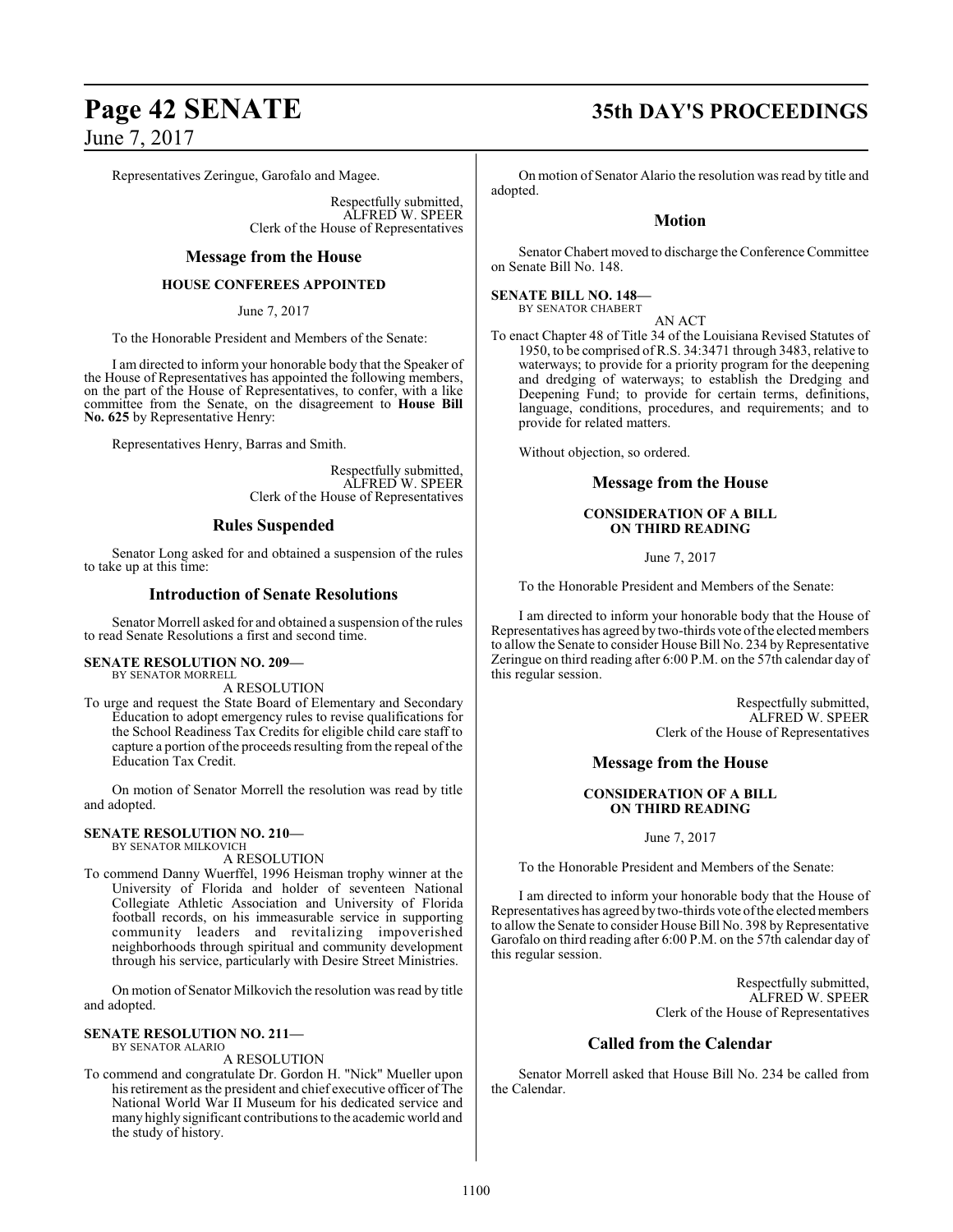**HOUSE BILL NO. 234—**

BY REPRESENTATIVE ZERINGUE AN ACT

To amend and reenact R.S. 39:112(E)(2) and to enact R.S. 39:112(E)(3), relative to capital outlay; to provide with respect to the capital outlay process; to provide for the local match requirements for certain capital outlay projects; to add certain requirements to the exception to the local match requirement for certain non-state entity projects; to repeal certain exceptions to the local match requirement; to provide for applicability; to provide for an effective date; and to provide for related matters.

#### **Floor Amendments**

Senator Morrell proposed the following amendments.

#### **SENATE FLOOR AMENDMENTS**

Amendments proposed by Senator Morrell to Engrossed House Bill No. 234 by Representative Zeringue

#### AMENDMENT NO. 1

On page 1, line 2, after "To" delete the remainder of the line and delete lines 3 through 7 in their entirety and insert the following: "enact the Omnibus Bond Authorization Act of 2017, relative to the implementation of a five-year capital improvement program; to provide for the repeal of certain prior bond authorizations; to provide for new bond authorizations; to provide for authorization and sale of such bonds by the State Bond Commission; to provide relative to the submission of capital outlay applications; to provide with respect to the resubmission of certain capital outlay budget requests; to require approval ofthe State Bond Commission under certain circumstances; to provide for an effective date; and to provide for related matters."

#### AMENDMENT NO. 2

On page 1, at the beginning of line 9, after "Section 1." delete the remainder of the line and delete lines 11 through 19 in their entirety and on page 2, delete line 1 through 25 in their entirety and insert the following: "The legislature hereby recognizes that the Constitution of Louisiana provides in Article VII, Section 11, that the governor shall present to the legislature a five- year Capital Outlay Program and request implementation of the first year of such program, and that the capital outlay projects approved by the legislature are to be made part of the comprehensive state capital budget which shall, in turn, be adopted by the legislature. Further, all projects in such budget adopted by the legislature requiring bond funds must be authorized as provided in Article VII, Section 6 oftheConstitution of Louisiana. The legislature finds that over a period of years the legislature has enacted numerous bond authorizations, but due to inflation and the requirements of specificity of amount for each project, impossibility, or impracticability, many ofthe projects cannot be undertaken. All of the unissued bonds must be listed in the financial statements of the state prepared fromtime to time and in connection with the marketing of bonds, and are taken into account by rating agencies, prospective purchasers, and investors in evaluating the investment quality and credit worthiness of bonds being offered for sale. The continued carrying of the aforesaid unissued bonds on the financial statements of the state under the above described circumstances operates unnecessarily to the financial detriment of the state. Accordingly, the legislature deems it necessary and in the best financial interest of the state to repeal all Acts, except any Act authorizing the issuance of refunding bonds and Act 41 of the 2006 First Extraordinary Session, providing for the issuance of general obligation bonds in the state which cannot be issued for the projects contemplated, and in their stead to reauthorize general obligation bonds of the state for those projects deemed to be essential, and to authorize new projects.

Section 2. It is the intent of the legislature that this Act shall constitute the Omnibus Bond Authorization Act of 2017 and, together with any Act authorizing the issuance of refunding bonds and Act 41 of the 2006 First Extraordinary Session, shall provide bond authorization, as required by Article VII, Section 6 of the

# **35th DAY'S PROCEEDINGS Page 43 SENATE** June 7, 2017

Constitution of Louisiana, for those projects to be funded totally or partially by the sale of general obligation bonds and included in House Bill No. 2 of the 2017 Regular Session as finally enacted into law (2017 Capital Outlay Act). It is the further intent of the legislature that in this year and each year hereafter an Omnibus Bond Authorization Act shall be enacted providing for the repeal of state general obligation bond authorizations for projects no longer found feasible or desirable, the reauthorization of those bonds not sold during the prior fiscal year for projects deemed to be of such priority asto warrant such reauthorization, and to enact new authorization for projects found to be needed for capital improvements.

Section 3. Except as hereinafter provided, all prior Acts of the legislature authorizing the issuance of general obligation bonds ofthe state of Louisiana shall be and the same are hereby repealed in their entirety, including without limitation House Bill No. 3 of the 2016 Second Extraordinary Session of the Louisiana Legislature as finally enacted into law (2016 Omnibus Bond Authorization Act) and any Acts heretofore repealed with such Act. This repeal shall not be applicable to any Act providing for the issuance of refunding bonds nor to Act 41 of the 2006 First Extraordinary Session, and such Acts shall remain in full force and effect and shall not be affected by the provisions of this Act. In addition, the repeal shall not in any manner affect the validity of any bonds heretofore issued pursuant to any of the bond authorizations repealed hereby.

Section 4. To provide funds for certain capital improvement projects the State Bond Commission is hereby authorized pursuant to Article VII, Section 6 of the Constitution of Louisiana to issue general obligation bonds or other general obligations of the state for capital improvements for the projects, and subject to any terms and conditions set forth on the issuance of bonds or the expenditure of monies for each project as is provided for in the 2017 Capital Outlay Act.

Section 5.(A) To provide funds for certain capital improvement projects authorized prior to this Act and by this Act, which projects are designed to provide for reimbursement of debt service on general obligation bonds, the State Bond Commission is hereby authorized pursuant to Article VII, Section 6 ofthe Constitution of Louisiana, to issue general obligation bonds of the state, hereinafter referred to as "project bonds", for capital improvements for the projects and subject to any terms and conditions set forth on the issuance of bonds or the expenditure of monies for each such project as provided in the 2017 Capital Outlay Act the terms of which require such reimbursement of debt service.

(B) Without affecting, restricting, or limiting the pledge herein made of the full faith and credit of the state of Louisiana to the payment of the general obligation bonds authorized by this Section and without affecting, restricting, or limiting the obligation of the state to pay the same from monies pledged and dedicated to and paid into the Bond Security and Redemption Fund, but in order to decrease the possible financial burden on the general funds of the state resulting from this pledge and obligation, the applicable management board, governing body, or state agency for which any of such project bonds are issued, in the fiscal year in which such project bonds are issued and in each fiscal year thereafter until such project bonds and the interest thereon are paid, shall transfer and make available to the state treasury, for deposit in the Bond Security and Redemption Fund, designated student fees or revenues or other revenues in an amount equal to the debt service on such project bonds in such fiscal year. In addition, the applicable management board, governing body, or state agency, in the fiscal year in which such project bonds are issued and in each of the nine immediately succeeding fiscal years thereafter, shall transfer and make available to the state treasury fromdesignated student fees or revenues or other revenues, for credit to a reimbursement reserve account for such project bonds which shall be established in an account designated in the reimbursement contract hereafter provided for, monies in an amount equal to one-tenth of the average annual debt service on such project bonds, and each such reimbursement reserve account thereafter shall be maintained in said minimum amount by further transfers, if necessary, from designated student fees or revenues or other revenues by the applicable management board, governing body, or state agency to the state treasury. Each such reimbursement reserve account shall be used, if necessary, solely to make the reimbursement payments herein obligated to be made to the state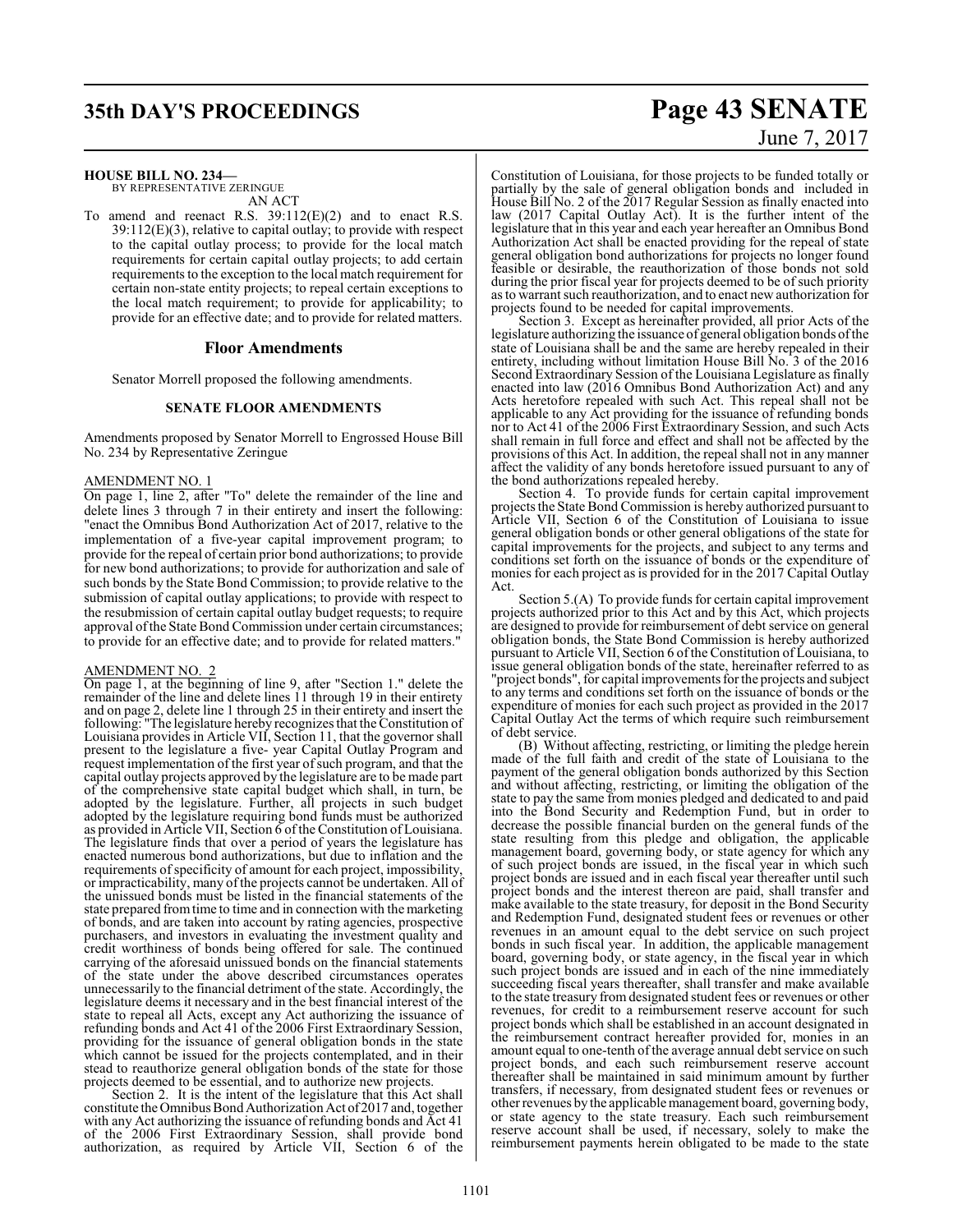# **Page 44 SENATE 35th DAY'S PROCEEDINGS**

treasury. When the general obligation bonds and the interest thereon issued hereunder have been paid, any amount remaining in the reimbursement reserve account, as prorated to such authorized project, shall be transferred by the state treasurer to the applicable management board, governing body, or state agency.

(C) No project bonds authorized by this Section shall be issued for any authorized project unless and until a reimbursement contract has been entered into and executed between the applicable management board, governing body, or state agency and the State Bond Commission pertaining to the reimbursement payment and reimbursement reserve account payments for such project. The contract shall require payment into the state treasury of designated student fees or revenues or other revenues in an amount sufficient to reimburse the cost to the state of the principal, interest, and premium, if any, obligated to be paid by the state on such project bonds. The State Bond Commission shall not be required to execute any such reimbursement contract unless the estimates and projections of the designated student fees or revenues or other revenues available for payment into the state treasury thereunder for the authorized projects are sufficient to reimburse the costs of the principal, interest, and premium, if any, on the project bonds. A reimbursement contract hereunder shall be authorized by resolution of the applicable management board, governing body, or state agency, or board or by act of the chief executive officer if no governing board exists.

This authorization shall provide for the dates, amounts, and other details for the payments required to be made to the state treasury and for the reserve account. The authorization may contain such covenants with the State Bond Commission regarding the fixing of rates for fees and charges or revenues and such other covenants and agreements with the State Bond Commission as will assure the required payments to the state treasury. The contract shall be subject to approval by the Office of the Attorney General and the State Bond Commission and, when so accepted and approved, shall conclusively constitute and be the reimbursement contract for an authorized project, as required hereunder.

(D) The obligation to make the reimbursement payments as required by a reimbursement contract may be represented by the issuance by the applicable management board, governing body, or state agency of its nonnegotiable revenue obligation in the form of a bond or other evidence of indebtedness, hereinafter referred to as "reimbursement bond". The reimbursement bond shall be issued in a single bond form, without coupons, in the principal amount equal to the aggregate principal amount of project bonds, shall be registered in principal and interest in the name of and be payable to the State Bond Commission, shall bear interest at a rate or rates equal to the interest rate or rates payable on the project bonds, and shall be payable as to principal and interest at such times, in such manner, from designated student fees or revenues, or other revenues, and be subject to such terms and conditions as shall be provided in the authorizing resolution or document executed by a chief executive officer, where applicable. This authorization shall be subject to approval by the State Bond Commission and the Office of the Attorney General, and when so accepted and approved, the authorization shall constitute and be the reimbursement contract for such authorized project, as required hereunder. The reimbursement bonds authorized under the provisions of this Section may be issued on a parity with outstanding reimbursement bonds of the applicable management board, governing body, or state agency, or issued on a subordinate lien basis to outstanding bonds, or a combination thereof, and may include and contain such covenants with the State Bond Commission for the security and payment of the reimbursement bonds and such other customary provisions and conditions for their issuance by the applicable management board, governing body, or state agency as are authorized and provided for by general law and by this Section. Until project bonds for an authorized project have been paid, the applicable management board, governing body, or state agency shall impose fees and charges in an amount sufficient to comply with the covenants securing outstanding bonds and to make the payments required by the reimbursement contract.

(E) In addition to the other payments herein required, reimbursement contracts shall provide for the setting aside of sufficient student fees or revenues or other revenues in a reserve fund, so that within a period of not less than ten years from date of issuance of project bonds there shall be accumulated in a reserve fund monies

equal to a sum not less than the average annual debt service requirements on such project bonds. Monies in the reserve fund shall be used for the purpose of remedying or preventing a default in making the required payments under a reimbursement contract. The reserve fund required hereunder may consist of a reserve fund heretofore or hereafter established to secure payments for reimbursement bonds of the applicable management board, governing body, or state agency, provided that (1) payments from said reserve fund to secure the payments required to be made under a reimbursement contract shall be on a parity with the payments to be made securing outstanding bonds and additional parity bonds and (2) no additional parity reimbursement bonds shall be issued except pursuant to the establishment and maintenance of an adequate reserve fund as approved by the State Bond Commission.

(F) When the balance of reimbursement bond proceeds, for a project, are allocated to another project, the State Bond Commission is authorized to make the appropriate amendment to the reimbursement contract with the agency making the reimbursement payments.

Section 6. The bonds authorized to be sold by the State Bond Commission pursuant to this Act shall be issued and sold in conformity with the provisions of Article VII, Section 6 of the Louisiana Constitution, R.S. 39:1361 through R.S. 39:1367, and R.S. 39:1401 through R.S. 39:1430.1, and any amendments thereto adopted prior to, at the same time as, or subsequent to, the effective date of this Act. However, the provisions of R.S. 39:1365(9) shall not apply to any bonds issued hereunder in the form of variable rate and/or tender option bonds and that said bonds need not be issued in serial form and may mature in such year or years as may be specified by the State Bond Commission. Should any provision of this Act be inconsistent with any provision of the Louisiana Revised Statutes of 1950, the provision of this Act shall govern. In connection with the issuance ofthe bonds authorized hereby, the State Bond Commission may, without regard to any other laws of the state relating to the procurement of services, insurance, or facilities, enter into contracts upon such terms as it deems advantageous to the state for (1) the obtaining of credit enhancement or liquidity devices designed to improve the marketability of the bonds and (2) if the bonds are structured as variable rate and/or tender option bonds to provide the services and facilities required for or deemed appropriate by the State Bond Commission for such type of bonds, including those of tender agents, placement agents, indexing agents, remarketing agents, and/or standby bond purchase facilities. The cost of obtaining credit enhancement or liquidity devices and fees for other services set forth in this Section shall, if authorized by the State Bond Commission, be paid from the Bond Security and Redemption Fund as a requirement with respect to the issuance of the bonds authorized hereby. The bonds shall be general obligations of the state of Louisiana, to the payment of which, as to principal, premium, if any, and interest, as and when the same become due, the full faith and credit of the state is hereby irrevocably pledged. These bonds shall be secured by monies in the Bond Security and Redemption Fund and shall be payable on a parity with bonds and other obligations heretofore and hereafter issued which are secured by that fund. The maximum interest rate or rates on such bonds, and their maturities, shall be determined by the State Bond Commission. The state treasurer shall invest all bond proceeds until disbursed.

Section 7. Unless specifically repealed, this Act shall expire, and be considered null and void and of no further effect on June 30, 2018, except as to any bonds authorized herein (1) which have been sold, (2) to which lines of credit have been issued, or (3) for which contracts for construction have been signed.

Section 8. Notwithstanding the provisions of R.S. 39:101(A) and 112(C), projects included within Section (1)(A) of House Bill No. 2 of the 2017 Regular Session of the Legislature are hereby deemed to have timely resubmitted capital outlay budget request applications for Fiscal Year 2017-2018 and to have complied with the late approval requirements of R.S.  $39:112(C)$ , and as such shall be eligible for cash and noncash lines of credit for Fiscal Year 2017- 2018. Beginning in Fiscal Year 2018-2019, all projects shall comply with the provisions of R.S. 39:101(A) and  $112(C)$ .

Section 9. Notwithstanding the provisions of R.S. 39:101(A) and 112(C), projects included within Section (1)(B) of House Bill No. 2 of the 2017 Regular Session of the Legislature are hereby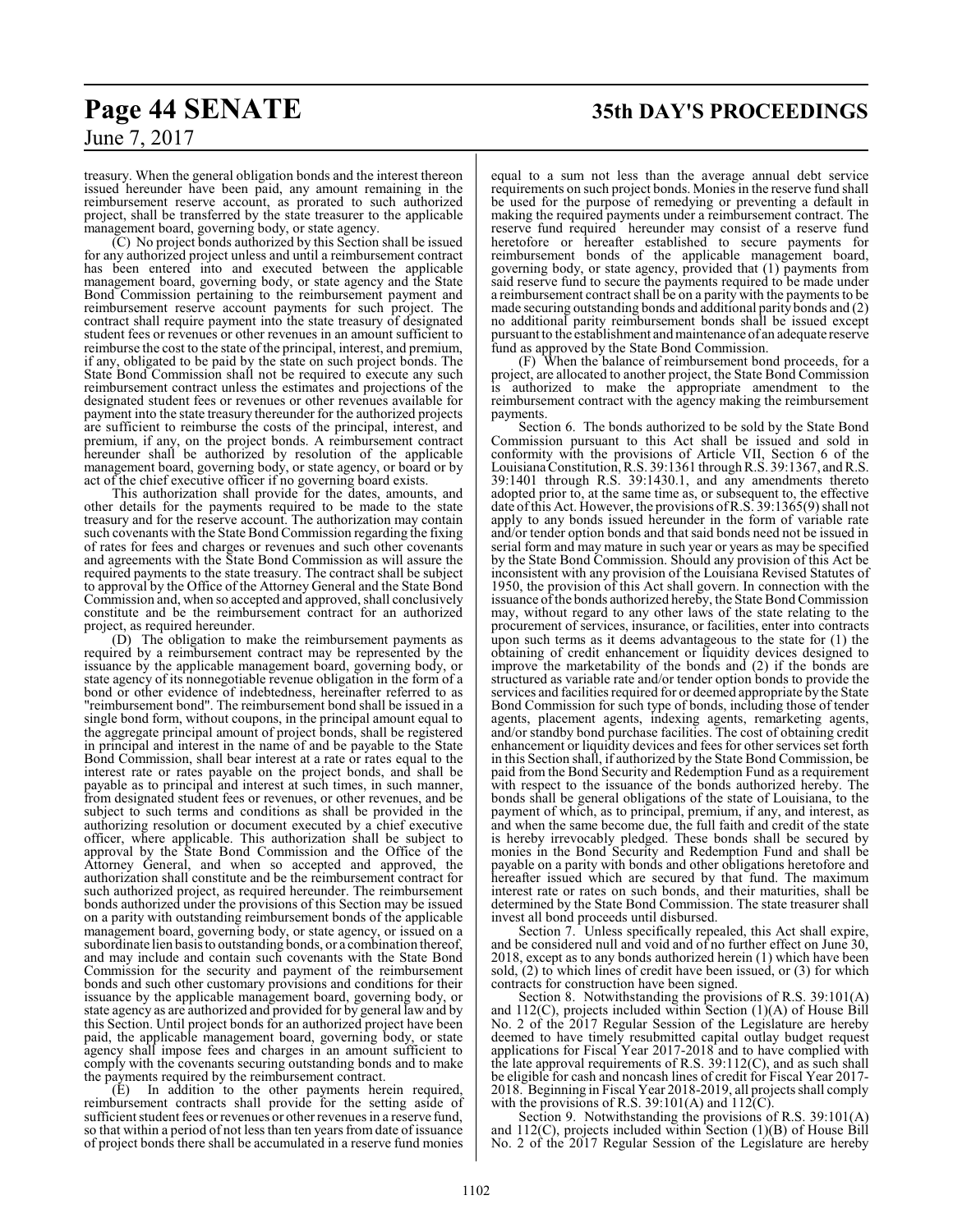# **35th DAY'S PROCEEDINGS Page 45 SENATE** June 7, 2017

deemed to have until June 19, 2017, to submit capital outlay budget request applications pursuant to R.S. 39:101(A) and to obtain late approval pursuant to the provisions of R.S. 39:112(C). Beginning in Fiscal Year 2018-2019, all projects shall comply with the provisions of R.S. 39:101(A) and  $112(\text{C})$ .

Section 10. No project which receives an appropriation in the Capital Outlay Act for Fiscal Year 2017-2018 shall be exempt from any provision of the public bid laws or laws pertaining to the review of plans and specifications by the state entity administering the project without prior authorization from the commissioner of administration. Furthermore, no project that receives an appropriation in the Capital Outlay Act shall enter into contracts prior to the issuance of a line of credit, prior to receipt of funding, or prior to entering into a cooperative endeavor agreement, nor may the entity be reimbursed for any such expenditures without prior authorization from the State Bond Commission."

#### AMENDMENT NO. 3

On page 2, at the beginning of line 26, delete "Section 3." and insert "Section 11."

On motion of Senator Morrell, the amendments were adopted.

The bill was read by title. Senator Morrell moved the final passage of the amended bill.

#### **ROLL CALL**

The roll was called with the following result:

#### YEAS

| Mr. President | Gatti       | Peacock   |
|---------------|-------------|-----------|
| Allain        | Hewitt      | Perry     |
| Barrow        | Johns       | Peterson  |
| Bishop        | LaFleur     | Riser     |
| Boudreaux     | Lambert     | Smith, G. |
| Carter        | Long        | Smith, J. |
| Chabert       | Martiny     | Tarver    |
| Claitor       | Milkovich   | Thompson  |
| Colomb        | Mills       | Walsworth |
| Cortez        | Morrell     | Ward      |
| Erdey         | Morrish     | White     |
| Total - 33    |             |           |
|               | <b>NAYS</b> |           |

Total - 0

ABSENT

| Appel      | Fannin | Mizell |
|------------|--------|--------|
| Donahue    | Luneau |        |
| Total $-5$ |        |        |

The Chair declared the amended bill was passed and ordered it returned to the House. Senator Morrell moved to reconsider the vote by which the bill was passed and laid the motion on the table.

#### **Message from the House**

#### **DISAGREEMENT TO HOUSE BILL**

#### June 7, 2017

To the Honorable President and Members of the Senate:

I am directed to inform your honorable body that the House of Representatives has refused to concur in the proposed Senate Amendment(s) to **House Bill No. 402** by Representative Havard, and ask the President to appoint on the part of the Senate a committee to confer with a like committee from the House on the disagreement.

> Respectfully submitted, ALFRED W. SPEER Clerk of the House of Representatives

#### **Message from the House**

#### **DISCHARGE OF CONFERENCE COMMITTEE REPORT**

June 7, 2017

To the Honorable President and Members of the Senate:

I am directed to inform your honorable body that the House of Representatives has discharged the Report of the Conference Committee on the disagreement to **Senate Bill No. 148**.

> Respectfully submitted, ALFRED W. SPEER Clerk of the House of Representatives

#### **Appointment of Conference Committee on House Bill No. 64**

The President of the Senate appointed to the Conference Committee on **House Bill No. 64** the following members of the Senate:

> Senators LaFleur, Allain and Hewitt.

#### **Appointment of Conference Committee on House Bill No. 402**

The President of the Senate appointed to the Conference Committee on **House Bill No. 402** the following members of the Senate:

> Senators LaFleur, Martiny and Mills.

#### **Appointment of Conference Committee on House Bill No. 403**

The President of the Senate appointed to the Conference Committee on **House Bill No. 403** the following members of the Senate:

> Senators LaFleur, Barrow and Allain.

#### **Appointment of Conference Committee on House Bill No. 439**

The President of the Senate appointed to the Conference Committee on **House Bill No. 439** the following members of the Senate:

> Senators Ward, Martiny and Luneau.

#### **Appointment of Conference Committee on House Bill No. 625**

The President of the Senate appointed to the Conference Committee on **House Bill No. 625** the following members of the Senate:

> Senators LaFleur, Alario and Allain.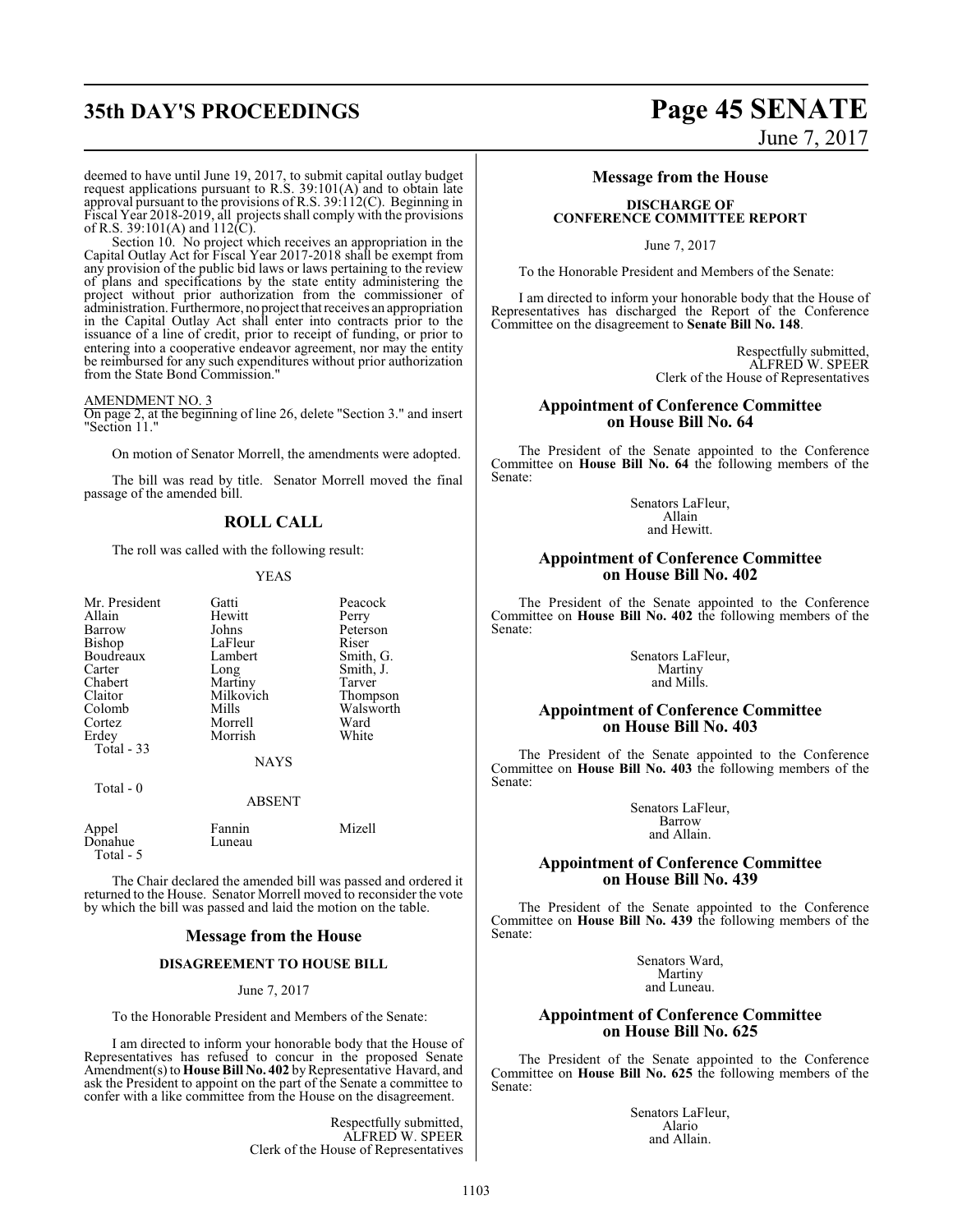# **Page 46 SENATE 35th DAY'S PROCEEDINGS**

June 7, 2017

#### **Appointment of Conference Committee on Senate Concurrent Resolution No. 31**

The President of the Senate appointed the following members to confer with a like committee from the House to consider the disagreement on **Senate Concurrent Resolution No. 31**:

> Senators White, Claitor and Lambert.

## **Senator Long in the Chair**

#### **Motion to Reconsider Vote**

Senator Chabert asked for and obtained a suspension of the rules to reconsider the vote by which Amendment No. 3702 to Senate Bill No. 148 was rejected.

#### **SENATE BILL NO. 148—** BY SENATOR CHABERT

AN ACT

To enact Chapter 48 of Title 34 of the Louisiana Revised Statutes of 1950, to be comprised of R.S. 34:3471 through 3483, relative to waterways; to provide for a priority program for the deepening and dredging of waterways; to establish the Dredging and Deepening Fund; to provide for certain terms, definitions, language, conditions, procedures, and requirements; and to provide for related matters.

The bill was read by title. Returned from the House of Representatives with amendments:

#### **HOUSE FLOOR AMENDMENTS**

Amendments proposed by Representative Dwight to Reengrossed Senate Bill No. 148 by Senator Chabert

AMENDMENT NO. 1

On page 2, line 15, after "**government**" and before the period "**.**" insert "**and construction and maintenance costs associated with dredging and disposing of dredged material**"

Senator Chabert moved to concur in the amendments proposed by the House.

## **ROLL CALL**

The roll was called with the following result:

#### YEAS

| Mr. President<br>Allain<br>Appel<br>Barrow<br><b>Bishop</b><br>Boudreaux<br>Carter<br>Chabert<br>Claitor<br>Colomb<br>Cortez | Erdey<br>Fannin<br>Gatti<br>Hewitt<br>Johns<br>LaFleur<br>Long<br>Luneau<br>Martiny<br>Milkovich<br>Mills | Morrish<br>Peacock<br>Perry<br>Peterson<br>Riser<br>Smith, G.<br>Smith, J.<br>Tarver<br>Thompson<br>Walsworth<br>Ward |
|------------------------------------------------------------------------------------------------------------------------------|-----------------------------------------------------------------------------------------------------------|-----------------------------------------------------------------------------------------------------------------------|
|                                                                                                                              |                                                                                                           |                                                                                                                       |
| Donahue<br>Total $-36$                                                                                                       | Mizell                                                                                                    | White                                                                                                                 |
|                                                                                                                              | <b>NAYS</b>                                                                                               |                                                                                                                       |
| Total - 0                                                                                                                    | ABSENT                                                                                                    |                                                                                                                       |

The Chair declared the Senate concurred in the amendments proposed by the House.

## **Mr. President in the Chair**

#### **Message from the House**

#### **HOUSE CONFEREES APPOINTED**

June 7, 2017

To the Honorable President and Members of the Senate:

I am directed to inform your honorable body that the Speaker of the House of Representatives has appointed the following members, on the part of the House of Representatives, to confer, with a like committee from the Senate, on the disagreement to **Senate Bill No. 207** by Senator Allain:

Representatives Bishop, Henry and Ivey.

Respectfully submitted, ALFRED W. SPEER Clerk of the House of Representatives

#### **Message from the House**

#### **HOUSE CONFEREES APPOINTED**

June 7, 2017

To the Honorable President and Members of the Senate:

I am directed to inform your honorable body that the Speaker of the House of Representatives has appointed the following members, on the part of the House of Representatives, to confer, with a like committee from the Senate, on the disagreement to **House Bill No. 402** by Representative Havard:

Representatives Havard, Hoffmann and Jay Morris.

Respectfully submitted, ALFRED W. SPEER Clerk of the House of Representatives

## **Rules Suspended**

Senator Hewitt asked for and obtained a suspension of the rules to revert to the Morning Hour.

#### **Introduction of Senate Resolutions**

**SENATE RESOLUTION NO. 212—**

BY SENATOR BARROW A RESOLUTION To designate June 11 through 17, 2017, as Flag Week in Louisiana.

The resolution was read by title and placed on the Calendar for a second reading.

#### **SENATE RESOLUTION NO. 213—**

BY SENATOR JOHNS A RESOLUTION

To express the sincere condolences of the Senate of the Legislature of Louisiana upon the death of Ethel Mae LeBleu Precht.

The resolution was read by title and placed on the Calendar for a second reading.

Lambert Morrell Total - 2

1104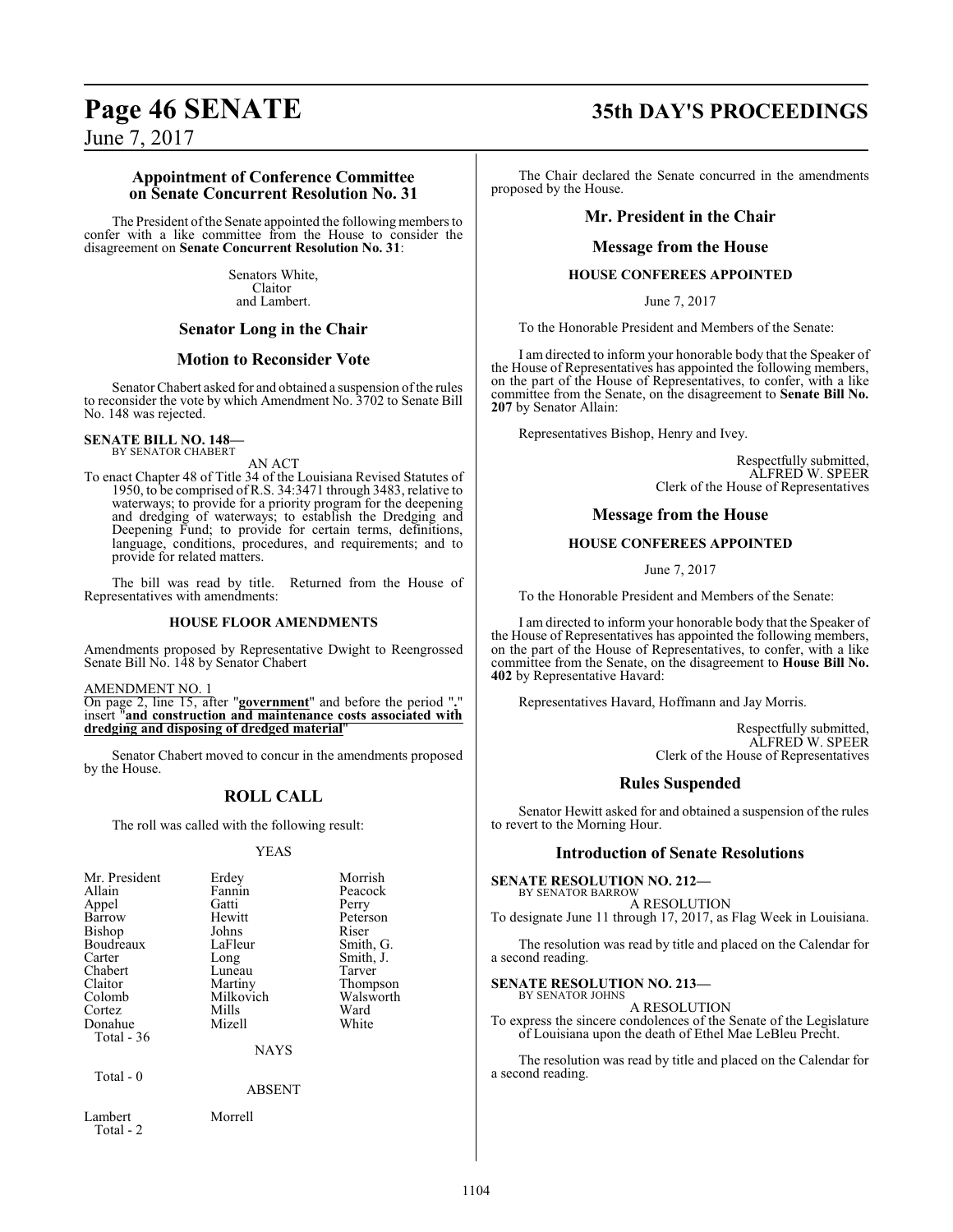# **35th DAY'S PROCEEDINGS Page 47 SENATE**

#### **SENATE RESOLUTION NO. 214—**

BY SENATOR WALSWORTH A RESOLUTION

To commend Hunter Williams on being named the 2017 American Athletic Conference Co-Player of the Year.

The resolution was read by title and placed on the Calendar for a second reading.

#### **Message from the House**

#### **ASKING CONCURRENCE IN HOUSE CONCURRENT RESOLUTIONS**

June 7, 2017

To the Honorable President and Members of the Senate:

I am directed to inform your honorable body that the House of Representatives has finally passed and asks your concurrence in the following House Concurrent Resolutions:

HCR No. 121 HCR No. 120

Respectfully submitted, ALFRED W. SPEER Clerk of the House of Representatives

### **HOUSE CONCURRENT RESOLUTION NO. 120—** BY REPRESENTATIVE STEFANSKI AND SENATOR MORRISH A CONCURRENT RESOLUTION

To commend Michael Goss of Crowley, the 2017 Kiwanis Regional Spelling Bee grand champion and National Spelling Bee competitor.

The resolution was read by title and placed on the Calendar for a second reading.

# **HOUSE CONCURRENT RESOLUTION NO. 121—** BY REPRESENTATIVE IVEY

A CONCURRENT RESOLUTION

To urge and request the division of administration, office of technology services, to study the current status of mission critical information technology systems in the agencies of the executive branch of state government to determine the risks posed and the costs of continued operation of outdated or ineffective information technology and to report to its findings and recommendations to the legislature by February 1, 2018.

The resolution was read by title and placed on the Calendar for a second reading.

### **Privileged Report of the Committee on Senate and Governmental Affairs**

### **ENROLLMENTS**

Senator Peterson, Chairman on behalf of the Committee on Senate and Governmental Affairs, submitted the following report:

#### June 7, 2017

To the President and Members of the Senate:

I am directed by your Committee on Senate and Governmental Affairs to submit the following report:

The following Senate Bills have been properly enrolled:

# June 7, 2017

#### **SENATE BILL NO. 220—**

BY SENATORS ALARIO AND BISHOP AND REPRESENTATIVES<br>ABRAHAM, BAGNERIS, BILLIOT, BOUIE, CARPENTER, GARY<br>CARTER,COX,GAINES,GLOVER,HALL,JIMMYHARRIS,HOFFMANN,<br>HUNTER, JACKSON, JAMES,JORDAN,TERRY LANDRY, LEGER,<br>LYONS,MAGEE,MARCEL AND SMITH

AN ACT To amend and reenact R.S. 14:52(B), 54.1(B), 56(B)(1) and (2), 62.2(B), 62.8(B), 67(B), 67.25(D), 67.26(C), 68(B), 68.4(B), 68.7(B)(1), 69(B) and (C), 70.2(C), 70.4(E), 71(C), (D), (E),(F), and (G), 82(C)(3), 95.1(B), 202.1(C), and 230(E)(4) and R.S. 40:966(B), (C), (D), (E), (F), and (G), 967(B) and (C), 968(B) and  $(C)$ , 969 $(B)$  and  $(C)$ , and 970 $(B)$  and  $(C)$ , to enact R.S. 14:69(D) and Chapter 3 of Title 14 of the Louisiana Revised Statutes of 1950, comprised of R.S. 14:601, and R.S. 40:967(C)(3) and (D), and to repeal R.S. 14:2(B)(8), (25), and (29), 56.1, 56.2, 56.3, 62.1, 62.6, 62.9, 67.1, 67.2, 67.3, 67.6, 67.7, 67.8, 67.9, 67.10, 67.18, 67.20, 67.21, 67.24, 67.25(E), 67.28, 67.30, 68.5, 71(H) and (I), and 211 and R.S. 40:966(G), (H) and (I) and 967(F) and (G), relative to felony and misdemeanor offenses; to provide relative to penalties for certain felony and misdemeanor offenses; to provide relative to legislative findings and intent; to provide relative to create and provide for the membership, duties, and reporting requirements of the Louisiana Felony Class System Task Force; and to provide for related matters.

**SENATE BILL NO. 139—**<br>BY SENATORS MARTINY AND BISHOP AND REPRESENTATIVES<br>BAGNERIS, BILLIOT, BOUIE, CARPENTER, GARY CARTER, CONNICK,<br>COX, DWIGHT, GAINES, GLOVER, HALL, JIMMY HARRIS,<br>HOFFMANN, HUNTER, JACKSON, JAMES, JORDAN

AN ACT

To amend and reenact Code of Criminal Procedure Articles 893(A) and (B), 899.1(A)(introductory paragraph), 900(A)(5) and  $(6)$ , and 903.1, R.S. 13:5304(B)(10)(b), and R.S. 15:571.3(B) and (D), 574.2(C)(1) and (2)(introductory paragraph) and  $(D)(1)$ , $(6)$ (introductory paragraph),  $(8)(a)$ , and  $(9)$ ,  $574.4(A)(1)$ ,  $(B)(1)$ , and  $(C)(2)(a)$ (introductory paragraph) and (b), 574.4.1(A)(1), 574.6, 574.7(B)(1)(introductory paragraph) and (C), 574.9(D), (E), (F), and (G), 574.20, and 828(B) and (C) and to enact Code ofCriminal Procedure Articles 893(G), 895.6, and 899.2 and R.S. 15:574.2(C)(4), 574.4(F), 574.6.1, 574.7(D), 574.9(H),  $827(A)(7)$ , and  $828(D)$ , relative to criminal justice; to provide for alternatives to incarceration; to provide for release from incarceration and from supervision; to provide for felony probation and parole; to provide for suspension and deferral of sentence; to provide for the term of probation and of parole; to provide for extended probation periods; to provide for discharge credits for felony probation and for parole; to provide for the earning of discharge credits; to provide for the regulation of number of credits earned; to provide for methods to rescind credits; to provide for notice; to provide for the satisfaction of sentences; to provide for discharge from probation and from parole; to provide for administrative sanctions; to provide for technical violations of probation and of parole; to authorize use of administrative sanctions; to provide for a system of administrative rewards; to provide for probation and for parole revocation; to provide for sentences imposed for technical violations of probation and of parole; to provide for credit for time served; to provide for the substance abuse probation program; to provide for diminution of sentence; to provide for good time; to provide for earning rates for good time; to provide for the committee on parole; to provide for meetings of the committee on parole; to provide for voting; to provide for administrative parole; to provide for notice to victims; to provide for notice for victim's spouse or next of kin; to provide for parole eligibility; to provide for parole eligibility for offenders serving a life sentence; to provide for parole hearings; to provide for conditions of parole; to provide for custody and supervision of parolees; to provide for modification of parole; to provide for suspension of probation and of parole; to provide for return to custody hearings; to provide for detainers; to provide for enforceability of detainers; to provide for medical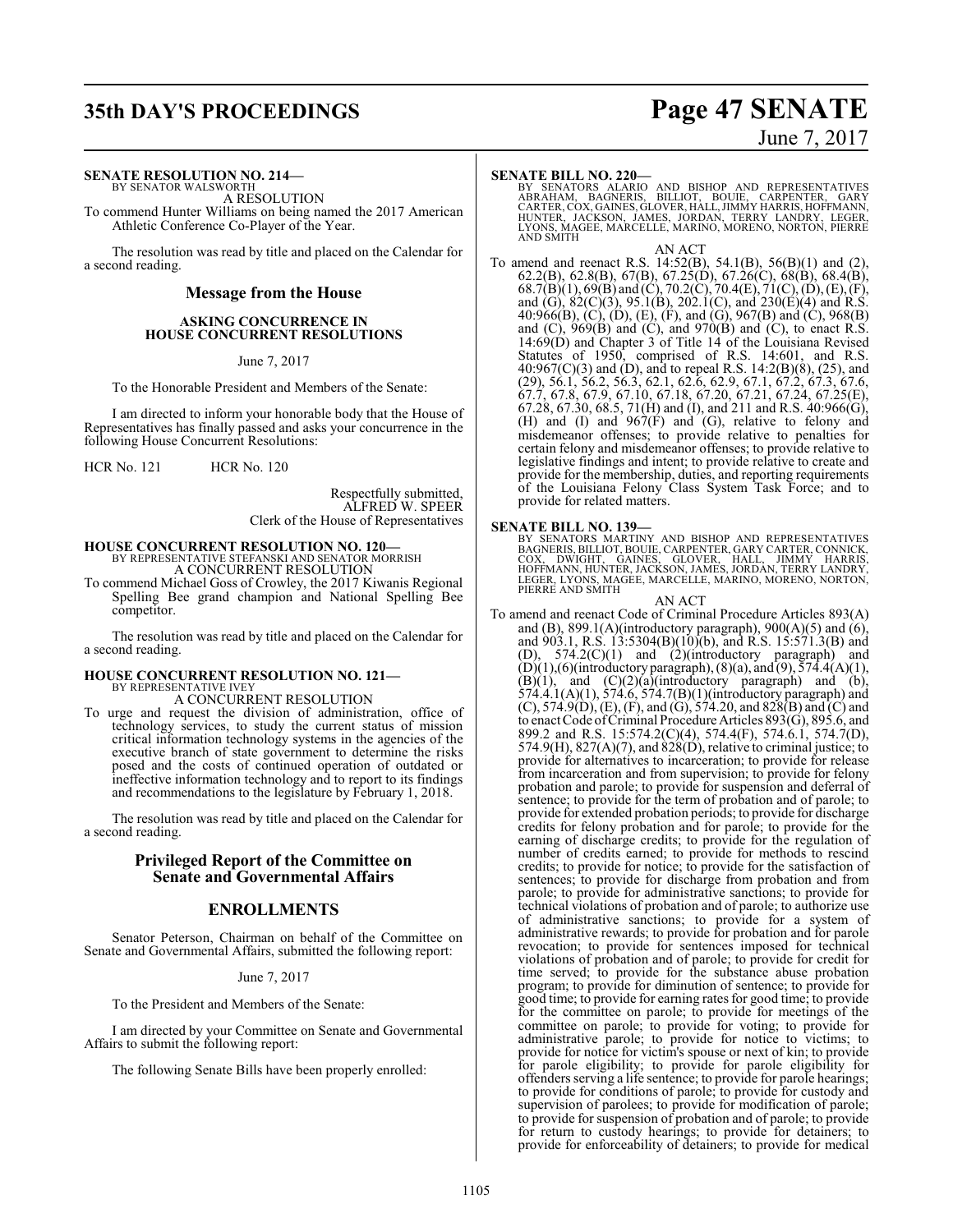parole; to authorize medical treatment furloughs; to provide for the terms of medical parole and medical treatment furlough; to provide for revocation of medical parole or medical treatment furlough for improved health; to provide for written case plans; to provide for classification and treatment programs; to provide for credit for participation in certain programs; to provide relative to good time for offenders sentenced as habitual offenders; to provide for rulemaking; to provide for record collection; to provide for maintenance of records; to provide for effective dates; and to provide for related matters.

#### **SENATE BILL NO. 25—** BY SENATOR MORRELL

#### AN ACT

To amend and reenact the introductory paragraph of R.S. 47:297(D) and  $(D)(1)$  and to repeal R.S.  $47:297(D)(2)$  as amended by Section 5 of Act No. 125 of the 2015 Regular Session of the Legislature, relative to tax credits; to provide relative to reduction to tax due; to sunset the tax credit for educational expenses; to provide for an effective date; and to provide for related matters.

#### **SENATE BILL NO. 54—**

BY SENATORS MIZELL, ALARIO, ALLAIN, APPEL, BARROW, BISHOP,<br>BOUDREAUX, CARTER, CHABERT, CLAITOR, COLOMB, CORTEZ,<br>DONAHUE, ERDEY, FANNIN, GATTI, HEWITT, JOHNS, LAFLEUR,<br>LAMBERT, LONG, LUNEAU, MARTINY, MILKOVICH, MILLS,<br>MORRE AND WHITE

#### AN ACT

To amend and reenact R.S. 46:1403.1 and Children's Code Article 116(25), the introductory paragraph of Children's Code Article 606(A), 606(A)(7), the introductory paragraph of Children's Code Article 622(B), 725.1, 725.2, and 725.3, to enact Children's Code Article 622(B)(5), 725.4, 725.5, and 725.6, relative to human trafficking of children; to provide findings and purpose; to provide for definitions; to provide for duties of law enforcement; to provide for duties of the Department of Children and Family Services; to provide housing at certain residential facilities; to provide for confidentiality; to provide for terms, conditions, requirements, and procedures; and to provide for related matters.

#### **SENATE BILL NO. 67—** BY SENATOR FANNIN

AN ACT

To amend and reenact R.S. 39:72.1(A) and to enact R.S. 38:2211.1, relative to certain appropriations; to provide that recipients of appropriations be in compliance with audit requirements in order to let contracts; and to provide for related matters.

#### **SENATE BILL NO. 95—** BY SENATOR MORRISH

AN ACT

To amend and reenact the chapter heading of Chapter 3 of Subtitle VII of Title 47 of the Louisiana Revised Statutes of 1950, and R.S.  $47:6301(A)(1)$ , the introductory paragraph of  $6301(A)(2)$ , 6301(A)(3), (B)(1)(a) and (c)(vii) and (ix) and (2)(a)(i),  $(C)(1)(d)$  and (e) and (2), to enact R.S. 47:6301(B)(1)(c)(xii), and to repeal  $R.S. 47:6301(A)(2)(a)$ , (b), and (c) and (D), relative to donations to school tuition organizations; to convert the school tuition organization rebate to a nonrefundable income tax credit; to provide for an effective date; and to provide for related matters.

#### **SENATE BILL NO. 97—** BY SENATOR FANNIN

AN ACT

To amend and reenact R.S. 47:301(10)(e), 305.3, 305.8, 305.37(A), and 305.63 and to enact R.S.  $47:301(30)$ , relative to sales tax; to provide relative to certain agricultural sales and use tax exemptions; to define commercial farmer; to provide for an effective date; and to provide for related matters.

# **Page 48 SENATE 35th DAY'S PROCEEDINGS**

#### **SENATE BILL NO. 98—**

BY SENATORS DONAHUE AND THOMPSON AN ACT

To amend and reenact the introductory paragraph of R.S. 39:2(15.1), 24.1(A), (C), and (E)(3), 34(A), 51( $\bar{A}$ )(2), and 56(A) and to enact R.S. 39:24.1(E)(4) and (5) and 36(A)(7), relative to budgetary procedures; to define expenditures and incentive expenditure programs; to provide for inclusion in the executive budget, the general appropriation bill, other appropriation bills, and the state budget of incentive expenditures programs; to provide for an effective date; and to provide for related matters.

#### **SENATE BILL NO. 102—** BY SENATOR JOHNS

AN ACT

To enact R.S. 17:1876, relative to the programs in the Louisiana Community and Technical Colleges; to create the Louisiana Educational Workforce Training Fund; to provide for the creation of a fund; to provide for purposes; to provide for sources of funding; to provide for a private match; to provide for distribution of the fund; to provide for the exclusion of certain funds; to provide for an effective date; and to provide for related matters.

#### **SENATE BILL NO. 121—** BY SENATOR WARD

AN ACT

To amend and reenact Code of Civil Procedure Articles 1421 and 1464, R.S. 23:1123, 1124, 1203(E), 1221(4)(s)(ii), 1307 and 1317.1, R.S. 39:1952(14)(e), and R.S. 46:2136(A)(4), relative to court-ordered and other mandatory physical and mental examinations; to provide relative to such examinations in certain civil and administrative matters, procedures, and claims; to provide for consistency in terminology and nomenclature, and to provide for related matters.

**SENATE BILL NO. 170—** BY SENATOR BARROW

AN ACT

To enact R.S.  $17:24.4(F)(1)(h)$ , relative to the school and district accountability system; to provide relative to the use of student assessments in declared disaster areas for the 2016-2017 school year; and to provide for related matters.

**SENATE BILL NO. 177—** BY SENATOR MORRELL

AN ACT

To amend and reenact R.S. 47:164(D)(2)(b), to provide for employee compensation eligible as a production expense for purposes of the tax credit; to provide for applicable rates of withholding tax; to provide for an effective date; and to provide for related matters.

#### **SENATE BILL NO. 180—** BY SENATOR MORRELL

AN ACT

To amend and reenact the introductory paragraph ofR.S. 47:302(AA) and to enact R.S. 47:302(AA)(29) and 321.1(F)(67), relative to state sales and use tax; to provide with respect to the exemption for sales and purchases of medical devices used by patients under the supervision of a physician; to provide for effectiveness and applicability of the exclusion; and to provide for related matters.

#### **SENATE BILL NO. 182—** BY SENATOR MORRELL

AN ACT

To amend and reenact R.S.  $47:6006(B)(2)$  and (4), relative to tax credits; to provide with respect to refund limitations involving one consolidated federal income tax return; to provide for applicability; to provide for an effective date; and to provide for related matters.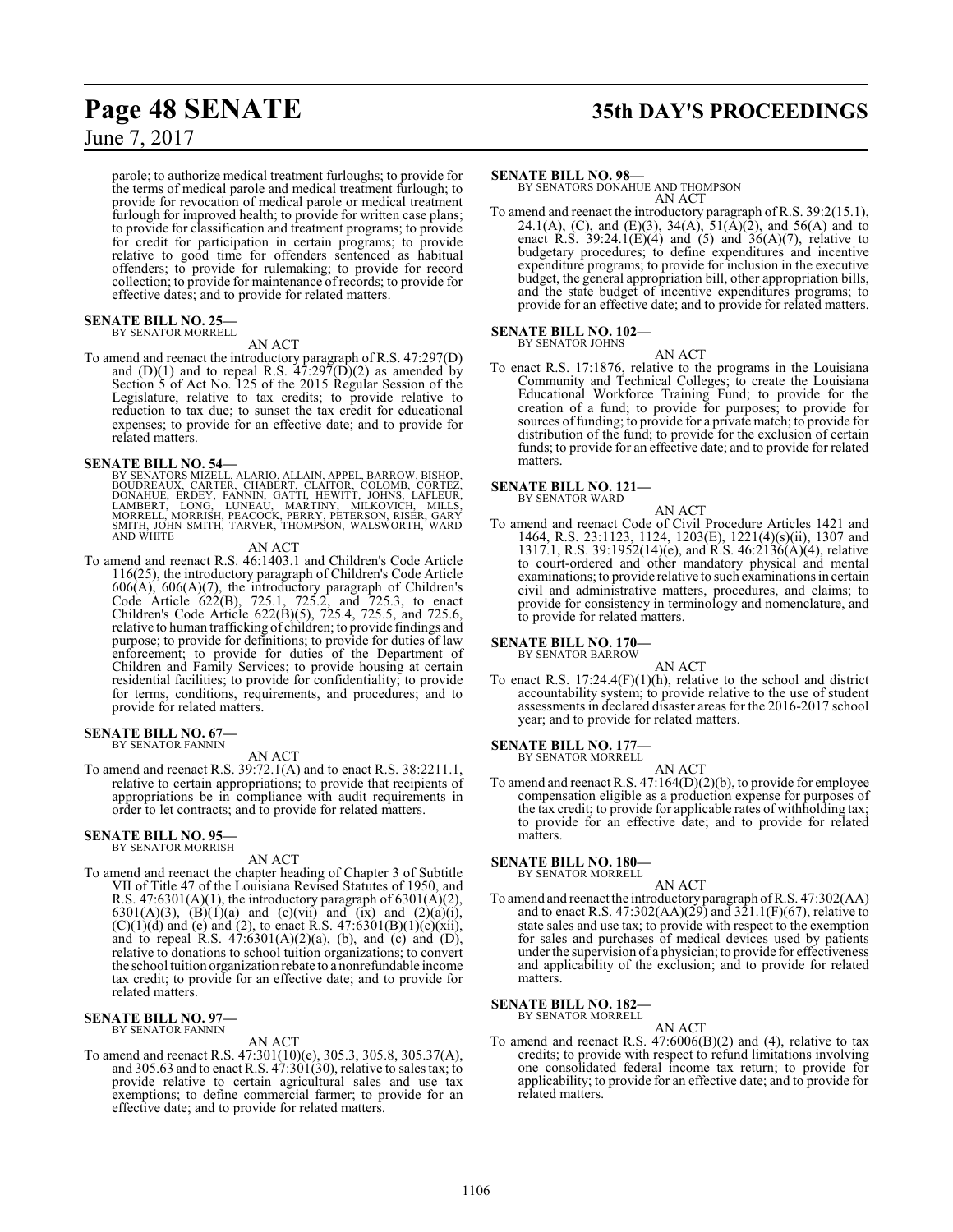# **35th DAY'S PROCEEDINGS Page 49 SENATE**

#### **SENATE BILL NO. 221—**

BY SENATOR ALARIO AND REPRESENTATIVES BAGNERIS, BILLIOT, BOUIE, CARPENTER, GARY CARTER, COX, GAINES, GLOVER, HALL,<br>JIMMY HARRIS, HOFFMANN, HUNTER, JACKSON, JAMES, JORDAN,<br>TERRY LANDRY, LEGER, LYONS, MAGEE, MARCELLE, MARINO,<br>MORENO, NORTON, PIERRE AND SMITH AN ACT

To amend and reenact R.S. 15:529.1(A)(1), (3), and (4) and (C) and to enact R.S. 15:529.1(I) and (J), relative to the habitual offender law; to amend penalties provided for in the habitual offender law; to provide relative to the amount of time that must elapse between the current and prior offense for the habitual offender law not to apply; to provide for the reduction by the court of a sentence under the habitual offender law under certain circumstances; to define "correctional supervision"; and to provide for related matters.

#### **SENATE BILL NO. 140—**

BY SENATORS WALSWORTH AND THOMPSON A JOINT RESOLUTION

Proposing to enact Article VII, Section 21(N) of the Constitution of Louisiana, relative to ad valorem tax exemptions; to provide for the exemption of certain property under construction; and to specify an election for submission of the proposition to electors and provide a ballot proposition.

#### **SENATE BILL NO. 183—** BY SENATOR MORRELL

AN ACT

To amend and reenact R.S. 51:1787(K), the introductory paragraph of R.S. 51:2452(A), 2453(1), the introductory paragraph of 2453(2), 2453(2)(a), (b), and (c)(ix), (4), and (6), 2455(E)(1),  $2457(A)(2)(b)$ , (f), and (5), 2461, and  $3121(C)(3)(a)(ii)$  and to enact R.S. 17:3389(G), R.S. 51:2367(F), 2453(2)(c)(x), (xi), and (xii), and 2458(11), relative to tax incentives and rebates; to provide for a termination date for the incentive program for university research and development parks; to extend the termination date of certain tax incentive and rebate programs administered by the Department of Economic Development to increase the benefit rate for the Quality Jobs Program; to provide for employer qualifications for the Quality Jobs Program; to increase the new direct jobs and gross payroll thresholds for certain employers for the Quality Jobs Program; to provide for an effective date; and to provide for related matters.

#### **SENATE BILL NO. 187—** BY SENATOR HEWITT

AN ACT

To enact R.S. 39:2(13.1), (33.1), (36.1), (36.2), (37.1), (37.2), (37.3), (40.1), and 87.7 and to repeal R.S. 39:2(38) and (39), relative to the budget process; to provide for the development of evidencebased budgeting practices that will enable data-driven budget decisions in selected policy areas; to require the development of guidelines for the establishment of a pilot evidence-based budget proposal process for adult mental health programs; to provide for the submission to and approval of the guidelines by the Joint Legislative Committee on the Budget; to provide for certain terms and definitions; to provide for an effective date; and to provide for related matters.

#### **SENATE BILL NO. 189—** BY SENATOR COLOMB

AN ACT

To enact R.S. 42:1111(A)(6), relative to the Code of Governmental Ethics; to provide for compensation of public employees; to provide for benefits of public employees; and to provide for related matters.

# June 7, 2017

#### **SENATE BILL NO. 222—**

BY SENATORS ERDEY, ALARIO, ALLAIN, APPEL, BARROW, BISHOP,<br>BOUDREAUX, CARTER, CHABERT, CLAITOR, COLOMB, CORTEZ,<br>DONAHUE, FANNIN, GATTI, HEWITT, JOHNS, LAFLEUR, LAMBERT,<br>LONG, LUNEAU, MARTINY, MILKOVICH, MILLS, MIZELL, MORRE REPRESENTATIVES ABRAHAM, AMEDEE, ANDERS, ARMES,BACALA, BAGLEY, BAGNERIS, BARRAS, BERTHELOT, BILLIOT, BOUIE, BROADWATER, TERRY BROWN, CARMODY, CARPENTER, GARY CARTER, CHANEY, CONNICK, COUSSAN, COX, CREWS, CROMER,<br>DANAHAY, DAVIS, DEVILLIER, DWIGHT, EDMONDS, EMERSON,<br>FALCONER, FOIL, FRANKLIN, GISCLAIR, GLOVER, GUINN, HALL,<br>HAVARD, HAZEL, HENSGENS, HILFERTY, HILL, HOFFMANN,<br>HORTON, JENKINS, JORDAN, NANCY LANDRY, LEBAS, LEGER, LYONS, MACK, MAGEE, MARCELLE, MARINO, MCFARLAND, MIGUEZ, GREGORY MILLER, MORENO, JAY MORRIS, JIM MORRIS, NORTON, PIERRE, PRICE, PUGH, PYLANT, REYNOLDS, SCHEXNAYDER, SEABAUGH, SIMON, SMITH, STAGNI, STEFANSKI, STOKES, THOMAS AND **ZERINGUE** 

#### AN ACT

To amend and reenact R.S. 39:1533(A) and to enact Chapter 7-C of Title 40 of the Louisiana Revised Statutes of 1950, to be comprised of R.S. 40:1668, relative to disability benefits for certain public employees; to provide benefits for firemen and law enforcement officers who are permanently and totally disabled as a result of a catastrophic injury sustained in the line of duty; and to provide for related matters.

**SENATE BILL NO. 227—**

BY SENATOR BARROW

AN ACT

To enact R.S. 33:9038.71, relative to cooperative and economic development in East Baton Rouge Parish; to create the Bethany ConventionCenter Development District as a special taxing and tax increment financing district in East Baton Rouge Parish; to provide for the boundaries of the district; to provide for the governance of the district; to provide for the authority, powers, duties, and functions of the governing body; to provide for the levy and collection of taxes within the district; to authorize the district to issue and sell bonds; to authorize the district to engage in tax increment financing; to provide for an effective date; and to provide for related matters.

#### **SENATE BILL NO. 248—** BY SENATOR MORRELL

AN ACT

To amend and reenact R.S.  $47:6034(C)(1)(a)(ii)(aa)$  and (bb), (4), and  $(K)$  and to repeal R.S. 47:6034 $(C)(1)(a)(ii)(bb)$  as amended by Section 5 of Act No. 125 of the 2015 Regular Session of the Legislature, relative to tax credits; to provide for an annual credit cap for the musical and theatrical production income tax credit; to provide for a termination date; to provide for an effective date; and to provide for related matters.

#### **SENATE BILL NO. 252—**

BY SENATORS PETERSON, BISHOP AND CARTER AND REPRESENTATIVE BOUIE

#### AN ACT

To amend and reenact R.S. 47:551(D)(4), relative to the automobile rental tax; to provide for the dedication of the local automobile rental tax collected in Orleans Parish; to provide for an effective date; and to provide for related matters.

#### **SENATE BILL NO. 1—**

BY SENATORS THOMPSON, ALARIO, APPEL, BARROW, BISHOP,<br>CARTER, COLOMB, CORTEZ, DONAHUE, ERDEY, FANNIN, GATTI,<br>JOHNS, LONG, MILKOVICH, MORRELL, GARY SMITH, JOHN SMITH, TARVER, WARD AND WHITE AND REPRESENTATIVES BAGNERIS, CHANEY, LANCE HARRIS, HOFFMANN AND JONES

To amend and reenact R.S. 11:102(D)(3)(a), R.S. 17:374(A)(2)(g), 419.2(A), 1815(A) and (C)(4), the heading of Part II of Chapter 8 of Title 17 of the Louisiana Revised Statutes of 1950, 1962(2),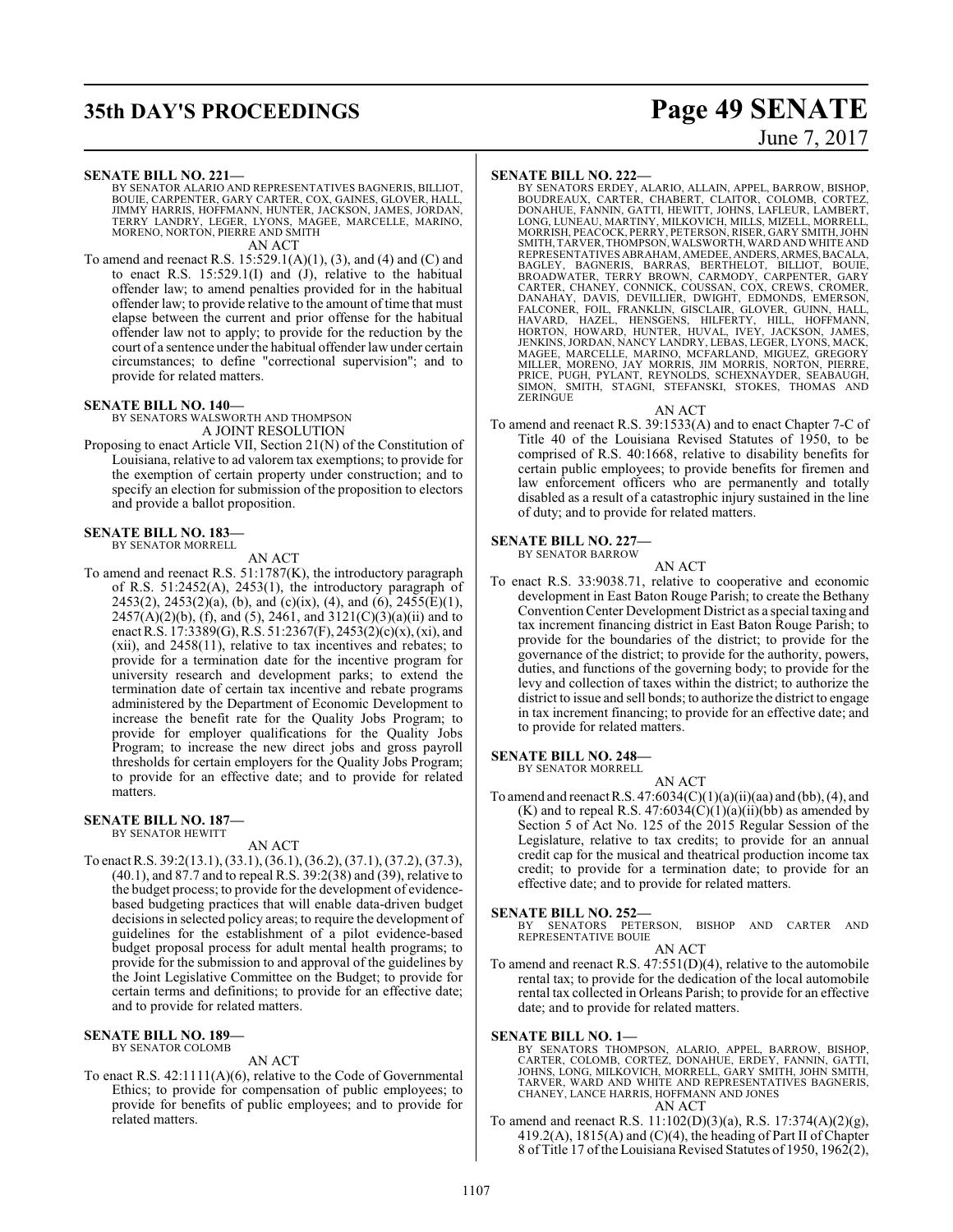1963(A), 1964(A)(15), 1968.1(A)(1) and (B)(1), 1970.1, 1970.3(A), and  $1970.9(A)$  and (E), R.S. 36:651(Q), and R.S.  $39:98.3(\text{C})(2)$  and  $467(\text{B})(2)$ , relative to renaming the Louisiana School for Math, Science, and the Arts as the "Jimmy D. Long, Sr. Louisiana School for Math, Science, and the Arts"; and to provide for related matters.

#### **SENATE BILL NO. 100—**

BY SENATOR DONAHUE

#### AN ACT

To amend and reenact R.S. 39:29(A) and (B) and 32(E)(3) and (7) and to enact R.S.  $39:2(40.1)$  and  $29(C)$  and (D), relative to budgets; to provide for the budget office under the direction of the division of administration to produce a nondiscretionary adjusted standstill budget; to define and describe the elements ofthe nondiscretionary adjusted standstill budget; to provide for the utilization ofthe nondiscretionary adjusted standstill budget in the executive budget contents; to provide for an effective date; and to provide for related matters.

**SENATE BILL NO. 117—** BY SENATOR COLOMB

AN ACT

To amend and reenact R.S. 22:1570(B)(1)(introductory paragraph) and (i) and 1963, and to enact R.S. 22:1570.1 relative to insurance producers; to require certain insurance producers to maintain professional liability insurance for the benefit of insurance customers; to provide for unfair trade practices; and to provide for related matters.

#### **SENATE BILL NO. 232—** BY SENATOR LAFLEUR

AN ACT

To amend and reenact R.S. 39:371 and 372(G) and to enact R.S. 39:372(H) and R.S. 49:320.2, relative to funds and state funds in the state treasury; to provide for monies received, collected, deposited, or withdrawn by state agencies; to provide for a procedure for the classification of state funds; to provide for the establishment of, deposit to and withdrawal from escrow funds in the state treasury; to provide relative to agency accounts in the state treasury; to provide relative to the composition and duties of the Cash Management Review Board; to provide for the duties of the Joint Legislative Committee on the Budget; to authorize and direct the Department ofJustice to transfer monies from the escrow account to the state treasury and to authorize and direct the state treasurer to transfer or deposit those monies into the State Emergency Response Fund; to provide for an effective date; and to provide for related matters.

#### **SENATE BILL NO. 233—** BY SENATOR LAFLEUR

AN ACT

To enact R.S. 17:10.1(G), relative to the school and district accountability system; to require the State Board of Elementary and Secondary Education to adopt a policy to award points to the school performance score of a school that offers certain programs; and to provide for related matters.

#### **SENATE BILL NO. 241—** BY SENATOR JOHNS

#### AN ACT

To amend and reenact R.S. 47:302(AA)(introductory paragraph) and to enact R.S. 47:302(AA)(29) and 321.1(F)(67), relative to state sales and use tax; to provide with respect to the exemption for sales and purchases of orthotic devices, prosthetic devices, prostheses, restorative materials, and other dental devices; to provide for effectiveness and applicability of the exclusion; and to provide for related matters.

# **Page 50 SENATE 35th DAY'S PROCEEDINGS**

#### **SENATE BILL NO. 225—**

BY SENATORS HEWITT, ALARIO, APPEL, BARROW, BISHOP,CARTER, CORTEZ, DONAHUE, ERDEY, GATTI, JOHNS, LAFLEUR, LAMBERT,<br>MILKOVICH, MILLS, MIZELL, MORRISH, PEACOCK, PETERSON,<br>RISER, GARY SMITH, JOHN SMITH, TARVER, THOMPSON,<br>WALSWORTH,WARD AND WHITE AND REPRESENTATIVES AMEDEE,<br>BACALA, BA

#### AN ACT

To enact Chapter 45 of Title 17 of the Louisiana Revised Statutes of 1950, to be comprised of R.S. 17:4071 through 4073, and R.S. 36:651(T)(6), relative to science, technology, engineering, and mathematics education; to create the Louisiana Science, Technology, Engineering, and Mathematics Advisory Council and provide for its membership, powers, duties, and functions; to create and provide with respect to the Science, Technology, Engineering, and Mathematics Education Fund; to provide for a science, technology, engineering, and mathematics high school diploma endorsement; and to provide for related matters.

> Respectfully submitted, KAREN CARTER PETERSON Chairman

The foregoing Senate Bills were signed by the President of the Senate.

#### **Message to the Governor**

#### **SIGNED SENATE BILLS**

June 7, 2017

To the Honorable Governor of the State of Louisiana:

The President of the Senate and the Speaker of the House of Representatives have signed the following Senate Bills:

#### **SENATE BILL NO. 6—**

BY SENATOR JOHN SMITH

AN ACT To amend and reenact R.S. 42:883(D), relative to the Office of Group Benefits; to provide relative to the quorum for the Group Benefits Policy and Planning Board; and to provide for related

#### **SENATE BILL NO. 12—**

matters.

BY SENATOR ALARIO

To enact R.S. 49:191(10)(b) and to repeal R.S. 49:191(8)(g), relative to the Department of the Treasury, including provisions to provide for the re-creation of the Department of the Treasury and the statutory entities made a part of the department by law; to provide for the effective termination date for all statutory authority for the existence of such statutory entities; and to provide for related matters.

AN ACT

#### **SENATE BILL NO. 17—**

BY SENATORS GATTI, BISHOP AND GARY SMITH AN ACT

To amend and reenact R.S.  $32:402.1(A)(1)(a)$  and  $(2)(b)$ ,  $407(A)(2)(a)$ , and  $408(A)(1)$ , relative to driver education; to provide for driver education to include instruction relative to appropriate driver conduct when stopped by a law enforcement officer; and to provide for related matters.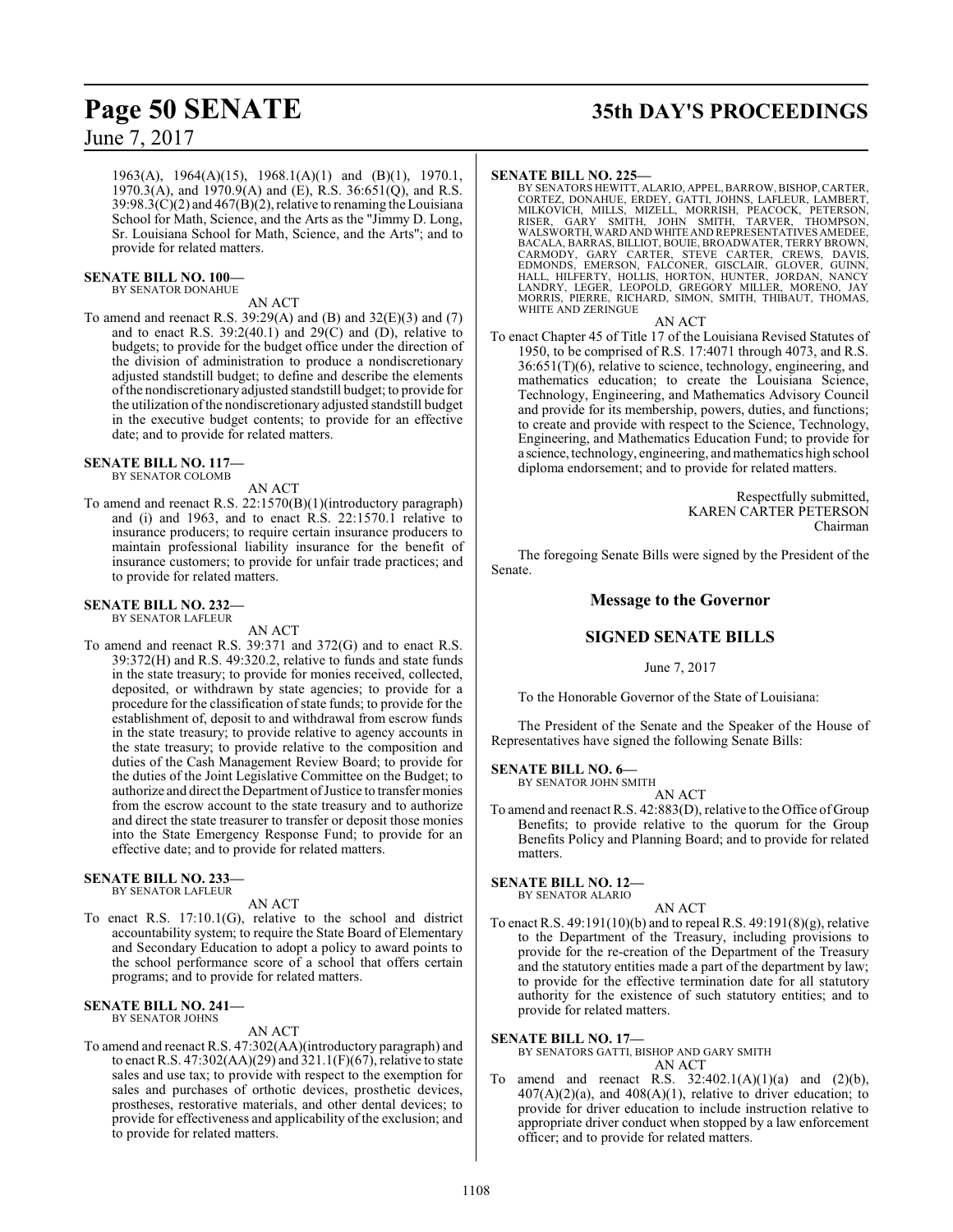# **35th DAY'S PROCEEDINGS Page 51 SENATE**

# June 7, 2017

#### **SENATE BILL NO. 30—**

BY SENATORS MORRELL, APPEL, BARROW, CARTER, LONG, MARTINY AND GARY SMITH AND REPRESENTATIVES HILFERTY, HUNTER, LEGER, STOKES AND TALBOT AN ACT

To amend and reenact Section 3 of Act No. 535 of the 1988 Regular Session of the Legislature, as amended by Section 2 of Act No. 285 of the 1992 Regular Session of the Legislature, Section 3 of Act No. 1291 of the 1997 Regular Session of the Legislature, Section 1 of Act No. 50 of the 1998 Regular Session of the Legislature, Section 1 of Act No. 7 of the 2001 First Extraordinary Session of the Legislature, Section 1 of Act No. 14 of the 2004 First Extraordinary Session of the Legislature, Section 1 of Act No. 76 of the 2006 Regular Session of the Legislature, and Section 1 of Act No. 232 of the 2008 Regular Session of the Legislature, and to enact R.S. 51:1301(D), relative to the Louisiana Tax Free Shopping Program; to extend the program through July 1, 2023; to provide for an effective date; and to provide for related matters.

#### **SENATE BILL NO. 63—**

BY SENATORS GATTI, BISHOP AND CARTER AND<br>REPRESENTATIVESBAGNERIS,BARRAS,ROBBYCARTER,COUSSAN,<br>CREWS, CROMER, DWIGHT, GISCLAIR, HILFERTY, HORTON,<br>HOWARD, JEFFERSON, MAGEE, GREGORY MILLER, MORENO, NORTON, POPE, REYNOLDS, RICHARD, SEABAUGH, SMITH, WHITE AND ZERINGUE

AN ACT

To amend and reenact R.S. 33:2011(A) and (B), relative to occupational diseases; to provide with respect to firefighters; to provide for the classification of certain types of cancer as occupational diseases or infirmities connected with the duties of a firefighter; and to provide for related matters.

#### **SENATE BILL NO. 101—**

BY SENATOR RISER

AN ACT

To enact R.S. 47:490.1.1, relative to military honor license plates; to provide for issuance of a military honor license plate with an identical number for a motorcycle and a boat trailer to veterans and other military personnel when certain events occur; and to provide for related matters.

#### **SENATE BILL NO. 114—**

BY SENATOR APPEL

#### AN ACT

To enact Chapter 8-M of Title 45 of the Louisiana Revised Statutes of 1950, to be comprised of R.S. 45:844.81, relative to Internet access; to provide Internet access at public airports; to provide for terms and conditions; and to provide for related matters.

#### **SENATE BILL NO. 135—**

BY SENATORS LAMBERT, CORTEZ, FANNIN, HEWITT, LONG, PEACOCK AND WALSWORTH AND REPRESENTATIVES TERRY BROWN, CARPENTER, STEVE CARTER, HILL, HOWARD, MARCELLE, PIERRE, POPE AND WHITE

AN ACT

To enact R.S. 47:463.192, relative to motor vehicles; to provide for the "Blue Star Mothers" special prestige license plate; to provide for the creation, issuance, and design of such plate; to authorize adoption of rules and regulations; and to provide for related matters.

#### **SENATE BILL NO. 239—**

BY SENATOR MORRELL

#### AN ACT

To amend and reenact R.S. 47:463.60(B) and to enact R.S. 47:463.192, relative to special prestige license plates; to provide with respect to the "Animal Friendly" prestige license plate; to provide for an increase of the annual royalty fee; to provide for the creation, issuance, and design of the "Krewe of NYX" special prestige license plate; to provide relative to the distribution of monies from the "Krewe of NYX" plates; to provide for an effective date; and to provide for related matters.

### **SENATE BILL NO. 243—**

BY SENATOR PEACOCK AN ACT

To amend and reenact R.S. 47:6035(A), (B)(2), (C)(1), (D), and (E) and to repeal R.S. 47:6035(C)(1) and (D) as amended by Section 5 of Act 125 of the 2015 Regular Session of the Legislature, relative to the tax credit for conversion of vehicles to alternative fuel usage; to remove the refundability of the credit; to reduce the credit rate for the conversion of vehicles and fueling equipment; to provide for the calculation of the credit for purchases of new vehicles originally equipped to be propelled by an alternative fuel; to provide for an effective date; and to provide for related matters.

### **SENATE BILL NO. 257— (Substitute of Senate Bill No. 205 by**

**Senator Morrell)** BY SENATOR MORRELL

AN ACT

To amend and reenact R.S. 37:1473(5), 1474(B) and (D), 1479(D), and 1481(A)(2) and (3) and to enact R.S. 37:1477(B)(8) and (C)(6), relative to Louisiana State Board of Home Inspectors; to provide for definitions; to provide for board membership and membership terms; to provide relative to fees collected by the board; to provide for qualifications of home inspectors; to provide for insurance requirements for home inspectors; to provide certain terms and conditions relative to home inspectors; and to provide for related matters.

#### **SENATE BILL NO. 35—**

BY SENATOR COLOMB AND REPRESENTATIVES BAGNERIS, BOUIE, GARY CARTER, FALCONER, GLOVER, JACKSON, JAMES, JORDAN, LYONS, MARINO AND PIERRE

#### AN ACT

To amend and reenact R.S. 40:966(I), relative to the Uniform Controlled Dangerous Substances Law; to provide exemptions from arrest and prosecution under the Uniform Controlled Dangerous Substances Law to persons and other entities lawfully in possession of medical marijuana; and to provide for related matters.

#### **SENATE BILL NO. 106—**

BY SENATOR BISHOP

AN ACT

To enact R.S. 17:3351(L), relative to postsecondary education; to provide relative to the prevention of unplanned pregnancies among unmarried college students; to require each public postsecondaryinstitution to address the prevention of unplanned pregnancies among unmarried college students as part of freshman orientation; to provide for related discretionaryactions and activities; and to provide for related matters.

#### **SENATE BILL NO. 178—** BY SENATOR MORRELL

AN ACT To amend and reenact R.S. 51:2356, to enact R.S. 47:4331(G), 6020(G), 6023(J), 6037(J), and R.S. 51:1807(F), and to repeal Chapter 12 of Subtitle II of Title 47 of the Louisiana Revised Statutes of 1950, comprised of R.S. 47:1121 through 1128, and Section 3 of Act No. 414 of the 2011 Regular Session of the Legislature as amended by Act No. 104 of the 2015 Regular Session of the Legislature, relative to tax credits and tax incentive programs; to provide for termination dates for tax credit and incentive programs administered by the Louisiana Department of Economic Development; to repeal certain expired tax credits and exemptions; to provide for an effective date; and to provide for related matters.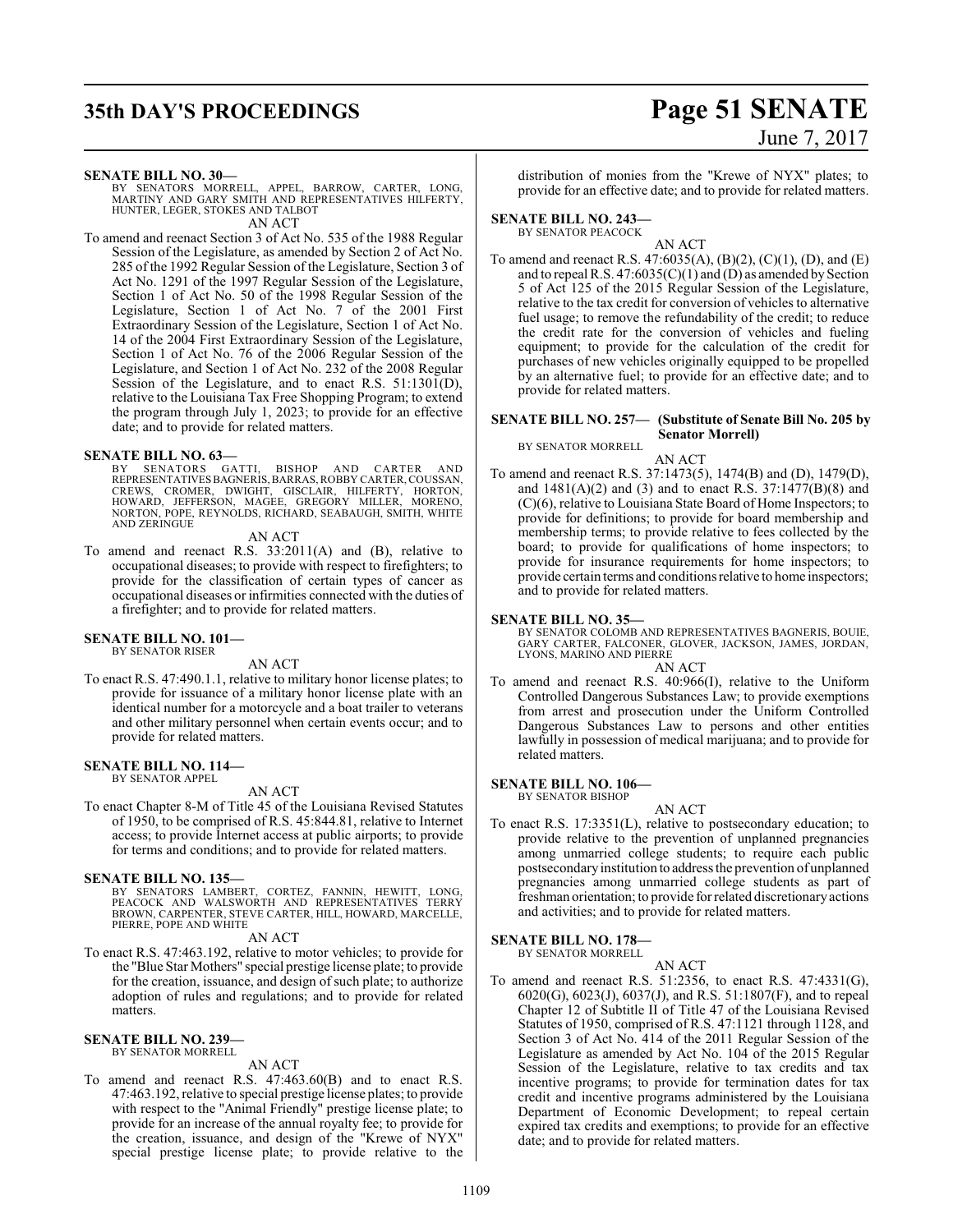# **Page 52 SENATE 35th DAY'S PROCEEDINGS**

June 7, 2017

#### **SENATE BILL NO. 250—**

BY SENATOR BOUDREAUX AND REPRESENTATIVE DUSTIN MILLER AN ACT

To amend and reenact R.S. 33:2740.39(A), (B)(2), and (C)(1), (2),  $(3)$ ,  $(5)$ , and  $(6)$  and to enact R.S.  $33:9038.32(F)$ , relative to the Opelousas Downtown Development District; to provide for the governance of the district; to provide for the purpose, authority, rights, powers, and duties of the district and its governing authority, including economic development and taxing authority; to provide with respect to boundaries; to provide for the levy of sales taxes; to provide for an election; to provide authority to create economic development districts; and to provide for related matters.

#### **SENATE BILL NO. 256— (Substitute of Senate Bill No. 126 by Senator Thompson)** BY SENATOR THOMPSON

AN ACT

To enact Part V of Chapter 7 of Title 3 of the Louisiana Revised Statutes of 1950, to be comprised of R.S. 3:921 through 928, relative to produce safety; to provide relative to the authority of the Louisiana Department of Agriculture and Forestry and the Louisiana Department of Health regarding the provisions of the FDA Food Safety Modernization Act; to provide for the authority of the commissioner of agriculture and forestry; to authorize the commissioner to adopt rules; to provide for the registration and regulation of covered produce farms; to provide for criminal and civil penalties; to provide for definitions; and to provide for related matters.

and they are hereby presented for executive approval.

Respectfully submitted, GLENN A. KOEPP Secretary of the Senate

#### **Privileged Report of the Committee on Senate and Governmental Affairs**

#### **ENROLLMENTS**

Senator Peterson, Chairman on behalf of the Committee on Senate and Governmental Affairs, submitted the following report:

June 7, 2017

To the President and Members of the Senate:

I am directed by your Committee on Senate and Governmental Affairs to submit the following report:

The following Senate Concurrent Resolutions have been properly enrolled:

#### **SENATE CONCURRENT RESOLUTION NO. 102—**

BY SENATORS WARD, ALARIO, APPEL, BARROW, BOUDREAUX, CARTER, CLAITOR, COLOMB, CORTEZ, DONAHUE, GATTI, HEWITT, JOHNS, LONG, LUNEAU, MARTINY, MILLS, MIZELL, MORRELL, PEACOCK, PERRY, PETERSON, RISER, GARY SMITH, JOHN SMITH, TARVER, THOMPSON, WALSWORTH AND WHITE A CONCURRENT RESOLUTION

To affirm the need for civility in political discourse and debate as a fundamental requirement for effective representative democracy and governing.

#### **SENATE CONCURRENT RESOLUTION NO. 110—** BY SENATOR MORRISH

A CONCURRENT RESOLUTION

To create a task force to study the Taylor Opportunity Program for Students (TOPS), including a review of the program's purpose and history, the role of the program in relation to tuition and fees, and other institutional, state, and federal financial assistance programs, and ways to ensure the program's longterm viability.

## **SENATE CONCURRENT RESOLUTION NO. 122—** BY SENATOR ALARIO AND REPRESENTATIVE BILLIOT A CONCURRENT RESOLUTION

To commend and express appreciation to Michael David Edmonson for thirty-six years of dedicated and distinguished law enforcement service, including nine years as Superintendent of the Louisiana State Police.

#### **SENATE CONCURRENT RESOLUTION NO. 48—** BY SENATOR MILKOVICH

A CONCURRENT RESOLUTION

To urge and request the division of administration to request state agencies to publish certain information regarding the lease of nonpublic buildings.

#### **SENATE CONCURRENT RESOLUTION NO. 116—**

BY SENATORS MORRISH AND PERRY AND REPRESENTATIVES DEVILLIER, HENSGENS, MIGUEZ AND STEFANSKI A CONCURRENT RESOLUTION

To urge and request the Judicial Council of the Supreme Court of Louisiana to study the feasibility of dividing the Fifteenth Judicial District into three separate judicial districts, one district to be comprised of Acadia Parish, one district to be comprised of Vermilion Parish, and one district to be comprised of Lafayette Parish.

## **SENATE CONCURRENT RESOLUTION NO. 38—**

BY SENATOR MORRELL AND REPRESENTATIVE MORENO A CONCURRENT RESOLUTION

To create the Task Force on Secure Care Standards and Auditing to develop standards and procedures for the operation and auditing of secure care facilities in Louisiana.

#### **SENATE CONCURRENT RESOLUTION NO. 83—**

BY SENATORS WHITE, ALLAIN, APPEL, CHABERT, CORTEZ, DONAHUE, ERDEY, FANNIN, HEWITT, LAMBERT, MIZELL, PERRY, TARVER, THOMPSON AND WALSWORTH A CONCURRENT RESOLUTION

To urge and request that the federal funds received by Louisiana through the Community Development Block Grant–Disaster Recovery Program relative to damages caused by the flooding in the state during 2016 be subject to the same legislative oversight as the oversight required for the allocation and expenditure of federal funds received by Louisiana through the Community Development Block Grant–Disaster Recovery Program relative to damages caused by hurricanes Katrina and Rita.

> Respectfully submitted, KAREN CARTER PETERSON Chairman

The foregoing Senate Concurrent Resolutions were signed by the President of the Senate.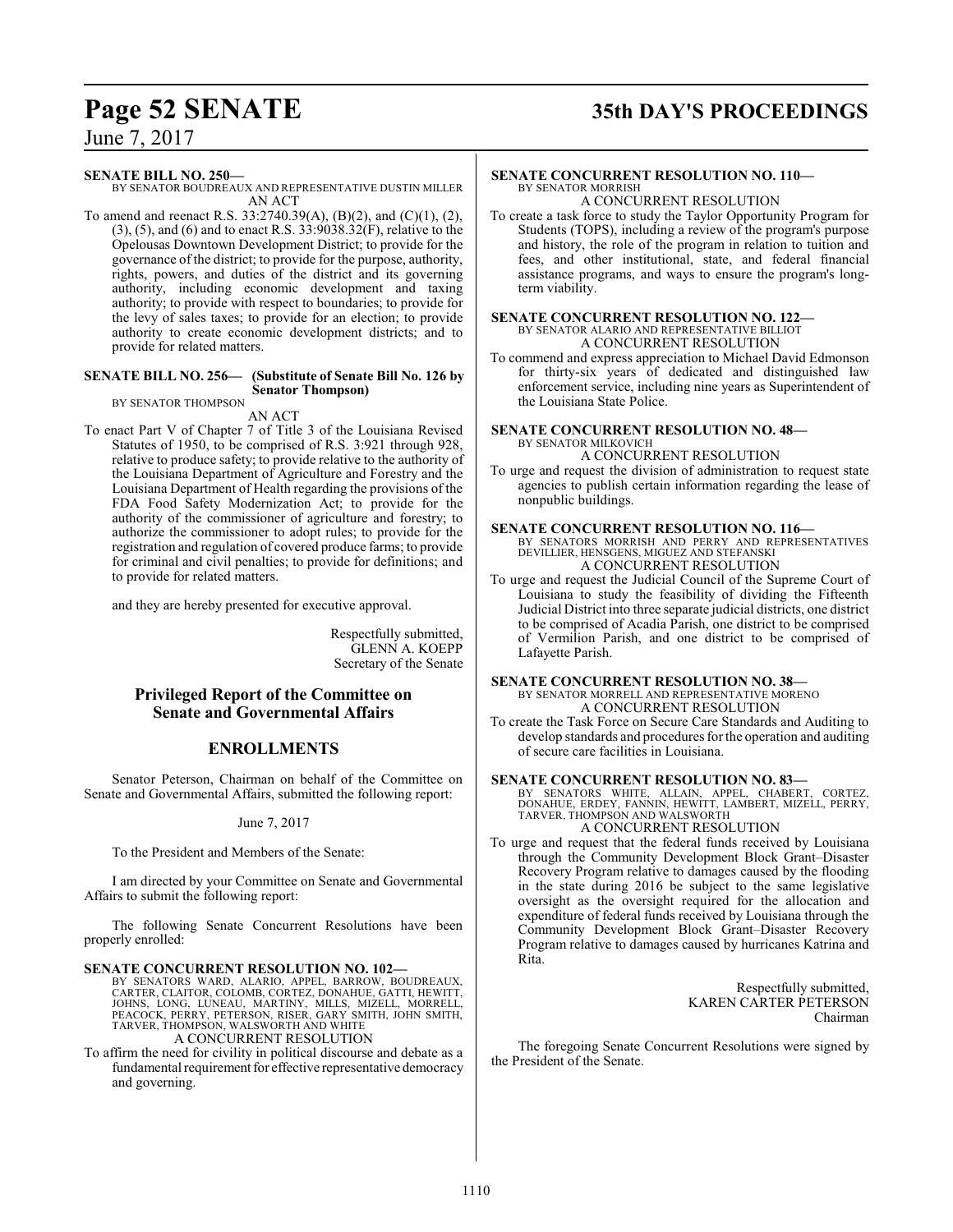# **35th DAY'S PROCEEDINGS Page 53 SENATE**

# June 7, 2017

#### **Message from the House**

#### **SIGNED HOUSE BILLS AND JOINT RESOLUTIONS**

June 7, 2017

To the Honorable President and Members of the Senate:

I am directed to inform your honorable body that the Speaker of the House of Representatives has signed the following House Bills and Joint Resolutions:

#### **HOUSE BILL NO. 98—**

BY REPRESENTATIVES BISHOP AND EDMONDS AN ACT

To amend and reenact R.S. 30:87(A), (B), and (F)(1)(a)(introductory paragraph) and to repeal R.S. 30:87(D), relative to oilfield site restoration fees; to provide relative to the applicability of the fees; to remove certain references; to repeal the provision that oilfield site restoration fees are proportional to severance tax collected on the production of the well; and to provide for related matters.

#### **HOUSE BILL NO. 224—**

BY REPRESENTATIVE MORENO AN ACT

To enact R.S. 47:302.56, 322.49, and 332.55, relative to the disposition of certain sales and use tax collections in Orleans Parish; to establish the New Orleans Quality of Life Fund as a special fund in the state treasury; to provide for the deposit of monies into the fund; to provide for the use of such monies; to provide for an effective date; and to provide for related matters.

#### **HOUSE BILL NO. 269—**

BY REPRESENTATIVE LANCE HARRIS AN ACT

To enact Part XIV of Chapter 26 of Title 17 of the Louisiana Revised Statutes of 1950, to be comprised of R.S. 17:3399.31 through 3399.35, relative to free expression on college campuses; to provide for the authority of the management boards of public postsecondaryeducation institutions; to provide forthe adoption of a policy on free expression; to provide for the authority of the Board of Regents; to provide for the creation and duties of a committee on free expression; to provide relative to freshman orientation programs; to provide for the adoption ofregulations; to provide for the adoption ofrestrictions on expressive conduct; and to provide for related matters.

#### **HOUSE BILL NO. 300—**

BY REPRESENTATIVES DAVIS, FOIL, AND STOKES AND SENATOR MORRELL

#### AN ACT

To amend and reenact R.S. 47:6015(C)(2), (D), (E)(1), and (J), relative to the research and development tax credit program; to provide for definitions; to provide for credit rates; to provide for transferability of credits; to extend the termination of the credit; to provide for applicability; to provide for an effective date; and to provide for related matters.

#### **HOUSE BILL NO. 313—**

BY REPRESENTATIVE STOKES AN ACT

To amend and reenact R.S. 47:6006(C)(2)(introductory paragraph), (b)(ii), (iii), and (iv) and  $(4)$  and to enact R.S.  $47:6006(C)(2)(a)(iv)$ , relative to income taxes; to provide with respect to the tax credit for local taxes paid on inventory; to provide for certain definitions; to provide for eligibility of taxpayers claiming the tax credit; to provide for limitations; to

provide for applicability; to provide for effectiveness; and to provide for related matters.

#### **HOUSE BILL NO. 337—**

BY REPRESENTATIVES STOKES, SIMON, AND STAGNI AN ACT

To amend and reenact R.S. 47:297(P)(1), (2), (3)(introductory paragraph), and (5) and to enact R.S.  $47:297(P)(6)$  and (7), relative to individual income tax credits; to authorize an individual income tax credit for certain residential improvements made by persons with certain disabilities; to provide for a program cap; to provide for effectiveness; and to provide for related matters.

#### **HOUSE BILL NO. 437—**

BY REPRESENTATIVE WHITE

AN ACT To enact R.S. 32:402.1(B), relative to driver education; to authorize an alternative instruction method to deliver the classroom instruction portion of an approved prelicensing training course; to establish approval requirements for the alternative method of instruction; to prohibit any portion of the classroom instruction of the driver education course for persons under the age of eighteen to be provided by alternative methods; to authorize the Department of Public Safety and Corrections, public safety services, to establish rules and regulations as determined necessary to define requirements; and to provide for related matters.

#### **HOUSE BILL NO. 446—**

BY REPRESENTATIVE MARINO

- AN ACT
- To amend and reenact R.S. 47:1508(B)(8) and (11), relative to the confidentiality of tax records; to provide for the confidentiality of certain taxpayer information; to provide for the disclosure of information relative to tobacco settlement enforcement; to provide for the confidentiality of information shared by the state relative to the NPM Adjustment Settlement Agreement; and to provide for related matters.

#### **HOUSE BILL NO. 450—**

BY REPRESENTATIVE ABRAMSON

AN ACT

To amend and reenact R.S. 33:9091.12(D)(1)(a) and (F)(2) and (4), relative to the Upper Audubon Security District in Orleans Parish; to provide relative to the governing board of the district; to provide relative to the parcel fee levied within the district; to provide relative to the amount, expiration, and renewal of such fee; and to provide for related matters.

#### **HOUSE BILL NO. 454—**

BY REPRESENTATIVE ABRAMSON AN ACT

To amend and reenact R.S. 47:6020(C)(2)(b), (D)(1), (2)(a) and (b), and  $(5)(a)$  and  $(b)$ , and  $(F)(2)$ , to enact R.S. 47:6020 $(G)$ , and to repeal R.S.  $47:6020(D)(1)$  and  $(2)(a)$  as amended by Section 5 of Act No. 125 of the 2015 Regular Session of the Legislature and Section 3 of Act No. 414 of the 2011 Regular Session of the Legislature, as amended by Act No. 104 of the 2015 Regular Session of the Legislature, relative to tax credits; to provide for the termination date for the Angel Investor Tax Credit Program; to provide for the amount of the credit; to provide with respect to the claiming of the credit; to provide for effectiveness; and to provide for related matters.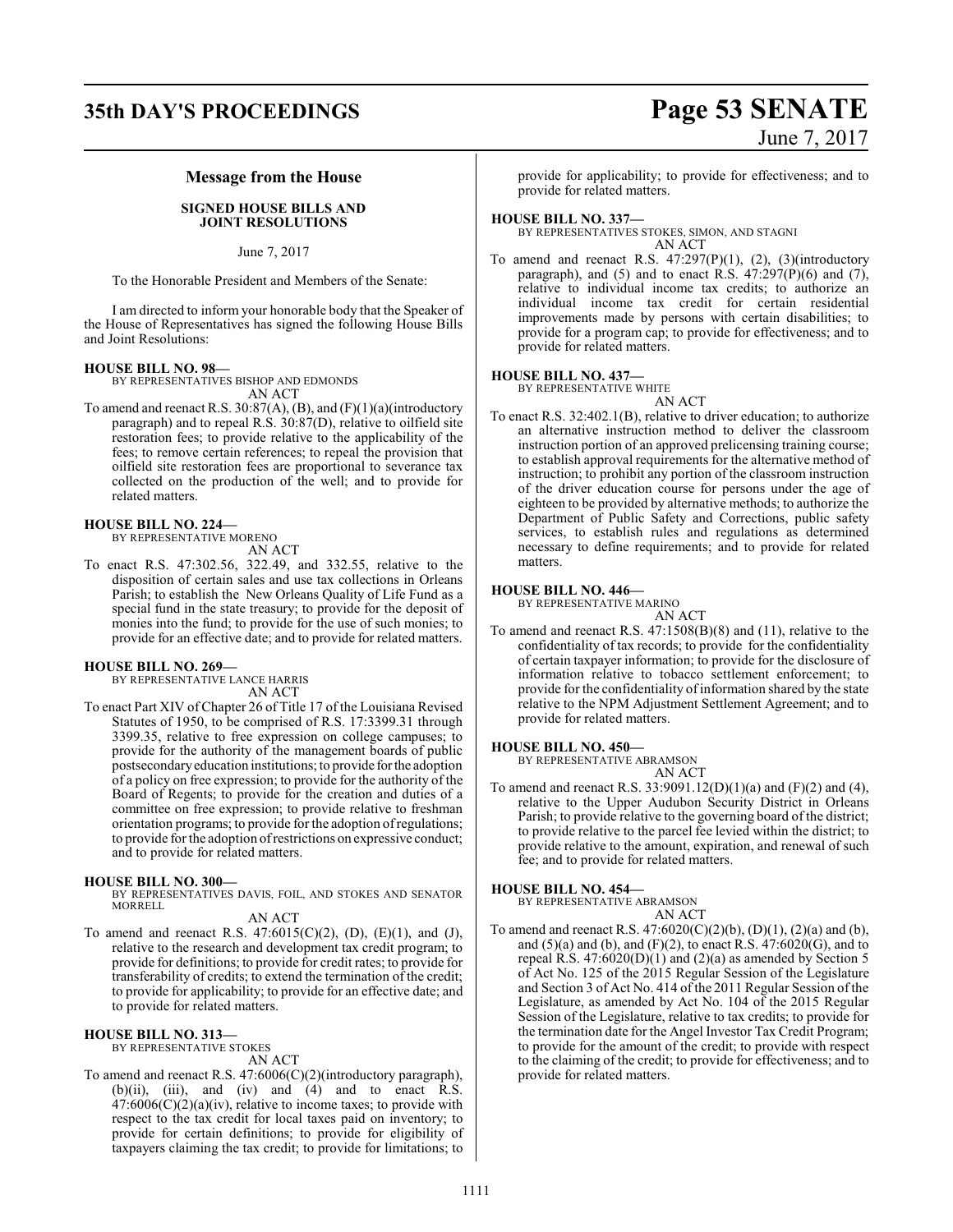# **Page 54 SENATE 35th DAY'S PROCEEDINGS**

June 7, 2017

#### **HOUSE BILL NO. 459—**

BY REPRESENTATIVES BACALA AND HOFFMANN AN ACT

To amend and reenact R.S. 46:440.1(E)(2) and to enact Subpart D-1 of Part VI-A of Chapter 3 of Title 46 of the Louisiana Revised Statutes of 1950, to be comprised of R.S. 46:440.4 through 440.8, relative to Medicaid fraud detection and prevention; to create a task force on coordination of Medicaid fraud detection and prevention initiatives; to provide for the membership, purposes, and duties of the task force; to authorize appropriation of monies in the Medical Assistance Programs Fraud Detection Fund for activities of the task force; to provide for a termination date; and to provide for related matters.

#### **HOUSE BILL NO. 460—**

BY REPRESENTATIVES BERTHELOT, ABRAHAM, AMEDEE, BACALA,<br>BAGNERIS, BARRAS, BILLIOT, CHAD BROWN, TERRY BROWN,<br>CARMODY, ROBBY CARTER, STEVE CARTER, CHANEY, CONNICK, COX, DEVILLIER, EDMONDS, FALCONER, FOIL, FRANKLIN,<br>GISCLAIR,LANCE HARRIS,HAVARD,HAZEL,HORTON,HOWARD,<br>HUVAL,JOHNSON,JONES,LEOPOLD,LYONS,MARCELLE,MARINO, MCFARLAND, MIGUEZ, NORTON, POPE, PUGH, PYLANT, REYNOLDS, RICHARD, SCHEXNAYDER, SCHRODER, SHADOIN, STAGNI, STEFANSKI, AND STOKES AND SENATORS APPEL, CORTEZ, MARTINY, AND THOMPSON

#### AN ACT

To enact R.S. 22:347(A)(1)(c) and R.S. 40:1593.1, relative to the authority of the state fire marshal to purchase group insurance; to provide for disposition of monies; to provide for definitions; to provide for legislative findings; to authorize the purchase of certain group insurance; to require certain qualifications for benefit eligibility; to limit eligibility; to provide for procedure; and to provide for related matters.

#### **HOUSE BILL NO. 461—**

BY REPRESENTATIVES BISHOP, AMEDEE, BACALA, BAGLEY,<br>BARRAS,BROADWATER,CHADBROWN,TERRYBROWN,CONNICK,<br>COUSSAN, CREWS, DAVIS, DEVILLIER, DWIGHT, EDMONDS,<br>GISCLAIR,GUINN,HENSGENS,HORTON,JONES,NANCY LANDRY,<br>MAGEE, MIGUEZ, JIM MO HEWITT

#### AN ACT

To amend and reenact R.S.  $47:633(7)(c)(iv)$ , relative to state severance taxes on oil and gas; to provide with respect to incentives relating to inactive and orphan wells; to provide for eligibility and the extent of certain special rate provisions; to provide for requirements and limitations; to provide for effectiveness; and to provide for related matters.

#### **HOUSE BILL NO. 470—**

BY REPRESENTATIVE FALCONER AN ACT

To authorize and provide for the transfer of certain state property; to authorize the transfer of certain state property in St. Tammany Parish; to provide for the property description; to provide for reservation of mineral rights; to provide terms and conditions; to provide an effective date; and to provide for related matters.

#### **HOUSE BILL NO. 492—**

BY REPRESENTATIVES MAGEE, HOFFMANN, AND STOKES AN ACT

To amend and reenact R.S. 40:1253.2(A)(introductory paragraph) and (3)(f) and (g), 1253.3(B), and 1253.4(A) and R.S. 46:460.31(introductoryparagraph) and (4) and 460.51(5) and (8) and to enact R.S. 40:1253.2(A)(3)(h), R.S. 46:460.51(13), and Subpart D of Part XIII of Chapter 3 of Title 46 of the Louisiana Revised Statutes of 1950, to be comprised of R.S. 46:460.81 through 460.89, relative to the Louisiana Medicaid program; to provide for duties of the Louisiana Department of Health in administering the Medicaid managed care program; to correct references to the name of such program; to establish a process

for review of healthcare provider claims submitted to Medicaid managed care organizations; to provide for reviews of claim payment determinations which are adverse to healthcare providers; to provide for appeals of decisions rendered through such review process; to establish a panel for selection of independent reviewers; to provide reporting requirements; to provide for penalties; to provide for administrative rulemaking; to provide for exclusions; and to provide for related matters.

#### **HOUSE BILL NO. 495—**

BY REPRESENTATIVE JIM MORRIS

AN ACT

To authorize and provide for the transfer of certain state property; to authorize the transfer of certain state property in Bossier Parish; to provide for the property description; to provide for reservation of mineral rights; to provide terms and conditions; to provide an effective date; and to provide for related matters.

#### **HOUSE BILL NO. 555—**

BY REPRESENTATIVE JACKSON AND SENATOR THOMPSON AN ACT

To amend and reenact R.S. 47:287.71(B)(6), relative to corporate income tax; to provide for a deduction for dividends by certain regulated entities; to provide for applicability; to provide for effectiveness; and to provide for related matters.

#### **HOUSE BILL NO. 568—**

BY REPRESENTATIVE NANCY LANDRY

AN ACT 
$$
17.20146
$$

To amend and reenact R.S. 17:3914(C)(2)(b), relative to student information; to provide for the authority of the Department of Education; to provide for the release of information to entities located out-of-state; to provide for the use of information for academic research; and to provide for related matters.

#### **HOUSE BILL NO. 582—**

BY REPRESENTATIVES SMITH AND BROADWATER AND SENATORS ALARIO, BARROW, BOUDREAUX, CARTER, CHABERT, CLAITOR, GATTI,JOHNS, LUNEAU, MARTINY, MILKOVICH, MIZELL, MORRELL, PETERSON, TARVER, THOMPSON, AND WARD AN ACT

To amend and reenact R.S. 47:1061(A) and (B), relative to the telecommunications tax for the deaf; to provide with respect to the amount of the tax levied; to provide with respect to those telecommunications services to which the tax is levied; to provide for certain limitations; to provide for the amount of the deduction certain companies are authorized to retain for the collection of such tax; to provide for legislative captioning and sign language; to provide for an effective date; and to provide for related matters.

#### **HOUSE BILL NO. 584—**

BY REPRESENTATIVE LEGER AND SENATORS ALARIO, BARROW, BISHOP, BOUDREAUX, CARTER, FANNIN, GATTI, JOHNS, LAFLEUR, LONG, MORRISH, PETERSON, TARVER, AND THOMPSON AN ACT

To enact R.S. 17:407.30 and 3090, relative to special treasury funds; to establish the Louisiana Early Childhood Education Fund as a special treasury fund; to dedicate funds for early childhood education; to provide for the allocation of such funds to local entities operating publicly funded education programs; to provide for administration; to provide for rules; to establish the Achieving a Better Life Experience in Louisiana Fund as a special treasury fund; to provide for deposits into and uses ofthe Achieving a Better Life Experience in Louisiana Fund; and to provide for related matters.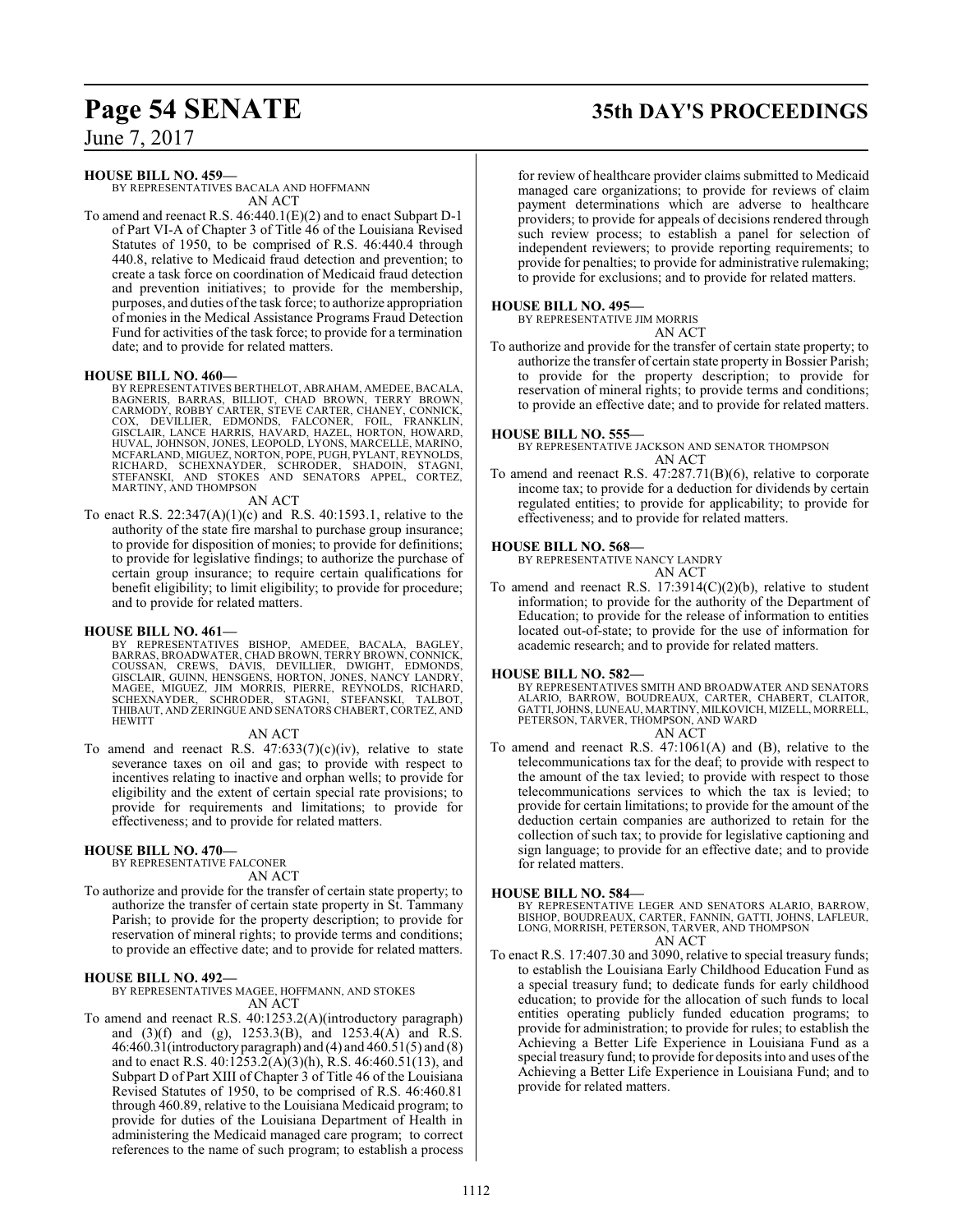# **35th DAY'S PROCEEDINGS Page 55 SENATE**

#### **HOUSE BILL NO. 589—**

BY REPRESENTATIVE BAGNERIS AN ACT

To enact R.S. 33:4885, relative to local governing authorities; to authorize municipal governing authorities to regulate the accumulation of waste tires on private property; and to provide for related matters.

#### **HOUSE BILL NO. 665—**

BY REPRESENTATIVE BARRAS AN ACT

To appropriate funds for Fiscal Year 2017-2018 to defray the expenses ofthe Louisiana Legislature, including the expenses of the House of Representatives and the Senate, of legislative service agencies, and of the Louisiana State Law Institute; to provide for the salary, expenses, and allowances of members, officers, staff, and agencies of the Legislature; to provide with respect to the appropriations and allocations herein made; and to provide for related matters.

#### **HOUSE BILL NO. 688— (Substitute for House Bill No. 122 by Representative Pierre)**

BY REPRESENTATIVES PIERRE, JAMES, AMEDEE, ARMES, BAGNERIS, BILLIOT, BISHOP, BOUIE, BROWN, TERRY<br>BROWN, CARPENTER, GARY CARTER, CHAD BROWN, TERRY<br>DAVIS, DWIGHT, EDMONDS, EMERSON, FALCONER, FRANKLIN,<br>GAINES, GISCLAIR, GLOVER PRICE, REYNOLDS, RICHARD, SMITH, AND STAGNI AND SENATORS BISHOP, CARTER, AND PETERSON

#### AN ACT

To amend and reenact R.S. 17:3138(A)(1)(a) and (D) and to enact R.S. 17:3152, relative to public postsecondary education; to provide relative to the consideration of criminal history in the process of admission to public postsecondary education institutions; to prohibit inquiries relative to criminal history prior to an institution's decision relative to a student's admission; to provide exceptions; to provide relative to criminal history with respect to academic programs related to occupational licensing; to provide relative to certain common applications; and to provide for related matters.

#### **HOUSE BILL NO. 56—**

BY REPRESENTATIVE PRICE AN ACT

To amend and reenact R.S. 47:338.164(A), relative to the sales tax levied by the West Ascension Parish Hospital Service District; to decrease the maximum rate of such tax, subject to voter approval; to provide for effectiveness; and to provide for related matters.

#### **HOUSE BILL NO. 132—**

BY REPRESENTATIVE EDMONDS AN ACT

To amend and reenact R.S. 39:57.1(B) and to enact R.S. 39:57.1(C) and 73(C)(5), relative to state expenditures; to provide for initial expenditure allocations of the operating budget; to provide for reporting of changes to initial expenditure allocations; to provide for the reporting of certain transfers of funds; to require electronic posting of certain information; to provide for exceptions; to provide for an effective date; and to provide for related matters.

#### **HOUSE BILL NO. 243—**

BY REPRESENTATIVE HALL

AN ACT To amend and reenact R.S. 17:15(A)(1)(a), 16(G), 158(J), 158.6(A) and (B)(1), 160(Section heading), 164.1(A)(1), 168, 416(A)(4)(a)(i)(aa), (ee), and (hh), 416.13(B)(2)(b)(introductory

paragraph) and (D)(2)(c), 421.4, 422.6(B), 432.1(A), 439(B), 491(A), 493.1(D), 495, 496(A), (B), (C), and (D), 497(Section heading), 497.2, 497.3, 498, 499, 499.1, 500.2(A)(2)(c) and (D)(2), 1205, 2831, 3974, and 3991(E)(5)(a), relative to school employees; to provide for technical changes with respect to the terms "school bus driver" and "school bus operator" in Title 17 ofthe Louisiana Revised Statutes of 1950; to remove exceptions relative to hiring persons with certain criminal history; and to provide for related matters.

#### **HOUSE BILL NO. 249—**

BY REPRESENTATIVES MAGEE, BAGNERIS, BOUIE, CARPENTER, GARY CARTER, COX, DWIGHT, GAINES, GISCLAIR, GLOVER, HALL,<br>JIMMY HARRIS, HUNTER, JACKSON, JAMES, JEFFERSON, JORDAN,<br>TERRY LANDRY, LEGER, LYONS, MARCELLE, MARINO, MORENO, NORTON, REYNOLDS, AND SMITH

#### AN ACT

To amend and reenact R.S. 47:1676(B)(1) and Code of Criminal Procedure Articles 883.2(D), 884, 885.1(A), (C), and (D), 888, 894.4, 895.1(A)(1) and (2)(a) and (E), and 895.5(C) and to enact Code of Criminal Procedure Article 875.1, relative to the financial obligations for criminal offenders; to provide relative to the payment of fines, fees, costs, restitution, and other monetary obligations related to an offender's conviction; to require the court to determine the offender's ability to pay the financial obligations imposed; to authorize the court to waive, modify, or create a payment plan for the offender's financial obligations; to provide relative to the court's authority to extend probation under certain circumstances; to provide relative to the recovery of uncollected monetary obligations at the end of a probation period; to provide for legislative intent; to provide relative to the disbursement of collected payments; to authorize the court to impose certain conditions in lieu of payment in certain situations; to provide relative to the penalties imposed when an offender fails to make certain payments or fails to appear for a hearing relative to missed payments; to require notice to an offender upon his failure to make certain payments; to provide for an effective date; and to provide for related matters.

#### **HOUSE BILL NO. 486—**

BY REPRESENTATIVE JOHNSON AN ACT

To amend and reenact Children's Code Articles 611(A)(1)(b), 616(A) through (D), 616.1(A), R.S. 15:1110.2(A) through (C), R.S.46:51.2(A)(1)(b), (2), and (3), (E)(2), (F)(1), and (H), and 1414.1(A) through (C), and R.S. 49:992(D)(9), to enact Children's Code Articles 616(E), (H), and (I), 616.1(F), and 616.1.1, and to repeal R.S. 15:1110.2(D) and (E) and R.S. 46:51.2(A)(4) through (11) and (13) and (E)(1)(d) and 1414.1(D) and (E), relative to the state central registry maintained by the Department ofChildren and Family Services; to require a state repository; to provide for central registry information; to authorize a fee for registry searches; to provide the right to an appeal in certain situations; to provide for employment prohibitions; to provide for an exemption relative to the division of administrative law; to provide for an effective date; and to provide for related matters.

#### **HOUSE BILL NO. 691— (Substitute for House Bill No. 605 by Representative Hodges)**

BY REPRESENTATIVE HODGES AND SENATOR BARROW AN ACT

To amend and reenact R.S. 38:90.2(A), 90.4(A)(1)(introductory paragraph) and  $(B)(1)$ , and  $90.5(A)$  and to enact R.S.  $38:90.2(C)$ , relative to the Statewide Flood Control Program; to provide for the Floodplain Evaluation and Management Commission of the flood information database; to provide for procedures for failing to perform required actions; to require the submission of an application by a duly authorized municipal,

# June 7, 2017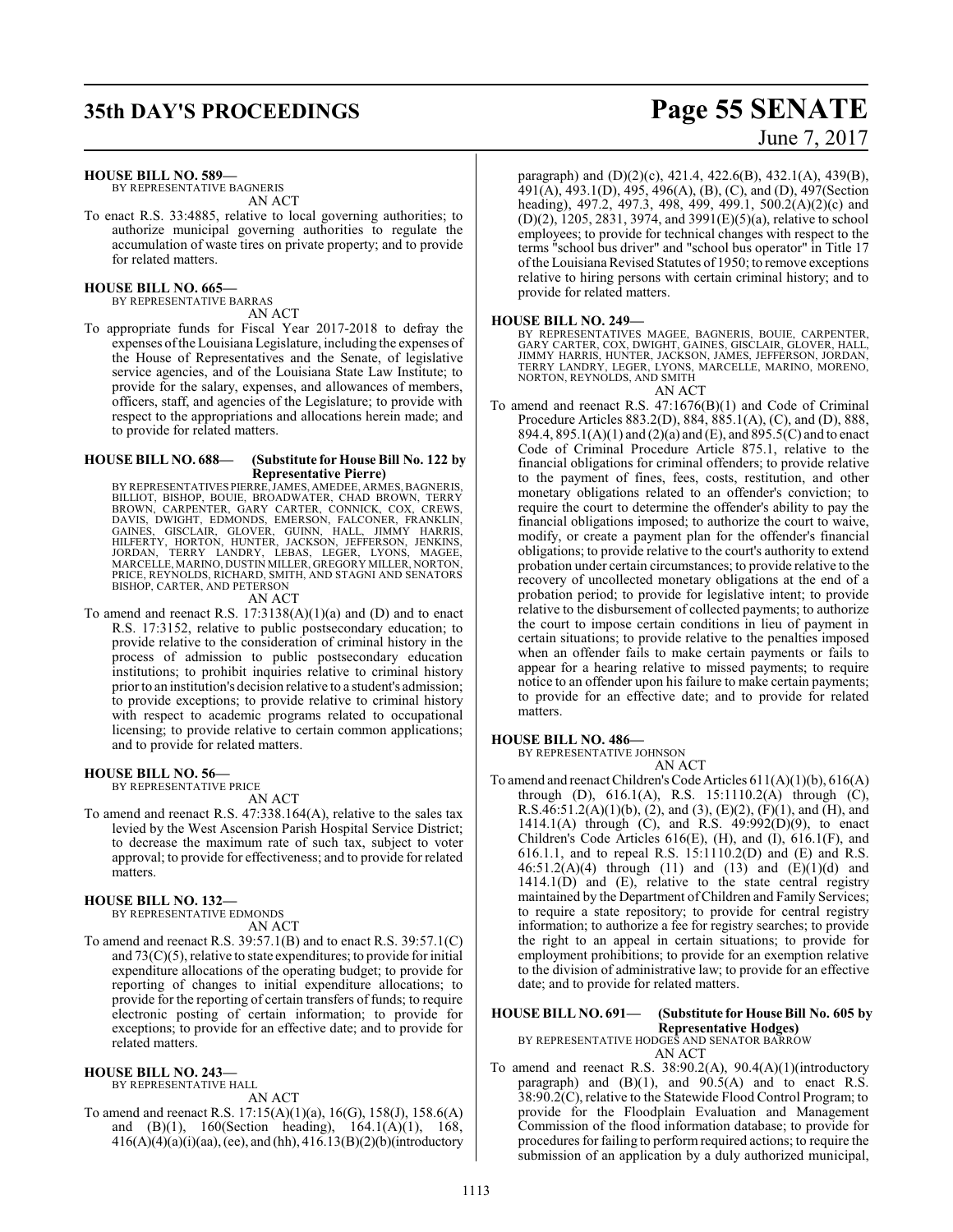parish, or other governing authority after a declaration of disaster; to require submission of the final revision of the flood control database to the Joint Legislative Committee on Transportation, Highways and Public Works prior to the start of the 2022 Regular Session of the Legislature; and to provide for related matters.

#### **HOUSE BILL NO. 49—**

BY REPRESENTATIVE BISHOP

AN ACT

To amend and reenact R.S. 30:136.3(B)(1), relative to the Mineral and Energy Operation Fund; to provide for revenues to be credited to the fund; and to provide for related matters.

#### **HOUSE BILL NO. 73—** BY REPRESENTATIVE MACK

AN ACT

To amend and reenact R.S. 13:5807.2(C), relative to the collection and use of fees by the marshal of the city of Hammond; to provide for an increase in the maximum use of fees for operational expenses of the office; and to provide for related matters.

#### **HOUSE BILL NO. 79—**

BY REPRESENTATIVES FOIL, AMEDEE, ARMES, BILLIOT, CHAD<br>BROWN, TERRY BROWN, CARMODY, CARPENTER, GARY CARTER,<br>ROBBY CARTER, STEVE CARTER, DAVIS, FALCONER, GISCLAIR,<br>GUINN, HILFERTY, HORTON, JACKSON, JEFFERSON, LEBAS, LYONS,<br>M RICHARD, STAGNI, THIBAUT, THOMAS, AND ZERINGUE

AN ACT

To amend and reenact R.S. 17:223(A), 416.1(B), and 3996(B)(2), relative to student discipline; to prohibit the use of corporal punishment in public elementary and secondary schools for students with exceptionalities, except gifted and talented students; to provide for definitions; and to provide for related matters.

#### **HOUSE BILL NO. 93—**

BY REPRESENTATIVE MIGUEZ AND SENATOR THOMPSON AN ACT

To amend and reenact R.S. 11:1307(B), 2185, and 2235 and to enact R.S. 40:1665.4, relative to law enforcement officers; to authorize an immediate family member of a qualified law enforcement officer to purchase his duty firearm upon death; to provide for certain criteria; and to provide for related matters.

#### **HOUSE BILL NO. 241—**

BY REPRESENTATIVE CHAD BROWN AN ACT

To enact R.S. 32:402.1(B) and (C) and to repeal R.S. 32:402.1(A)(3)(c), relative to driver education and prelicensing training courses; to increase requirements within driver education and prelicensing courses; to provide for the establishment of a curriculumrelative to the economic effects of littering; to require the course curriculum include a section on how to respond to a traffic stop; to provide for the establishment of rules, regulations, and requirements for the course; and to provide for related matters.

#### **HOUSE BILL NO. 309—**

BY REPRESENTATIVE MORENO AN ACT

To amend and reenact R.S. 15:260 and R.S. 46:1842, 1843, and 1844(A)(2)(b), (L), (M)(1) and (2), and (O) and to enact R.S. 46:1845, relative to rights of crime victims; to provide relative to applicability; to provide relative to a return of property; to provide for notification of pardon or parole; to provide additional rights for victims of sexual assault; to provide for notification of rights; to provide for duties and responsibilities; to provide for a sexual assault advocate; to provide relative to

# **Page 56 SENATE 35th DAY'S PROCEEDINGS**

the right to privacy; to provide procedures and requirements; to provide definitions; and to provide for related matters.

#### **HOUSE BILL NO. 319—**

BY REPRESENTATIVES JORDAN, TERRY BROWN, HALL, MARCELLE, AND PIERRE AN ACT

To provide relative to state highways; to designate a portion of Louisiana Highway 1 in the city of Port Allen, Louisiana, as the "Dr. Martin Luther King, Jr. Memorial Highway"; and to provide for related matters.

#### **HOUSE BILL NO. 412—**

BY REPRESENTATIVES LEBAS, AMEDEE, ARMES, TERRY BROWN, FOIL, HOFFMANN, STAGNI, AND THOMAS AN ACT

To enact R.S. 17:436.1(L) and 3996(B)(13), relative to the administration of medication at public schools; to except sunscreen from requirements and restrictions pertaining to the administration of medication to public school students; to authorize a student to possess and self-apply sunscreen; to authorize a public school employee to volunteer to apply sunscreen to a student under certain circumstances; to provide a limitation of liability; and to provide for related matters.

#### **HOUSE BILL NO. 427—**

BY REPRESENTATIVE DUSTIN MILLER AN ACT

To amend and reenact R.S.  $47:297(H)(2)(a)$ , (b), and (c) and (3) and to enact R.S. 47:297(H)(4) through (7), relative to income tax credits for certain healthcare professionals; to provide for the income tax credit for certain medical professionals in medically underserved areas; to provide for eligibility; to provide for the administration of the credit; to authorize the promulgation of rules and regulations; to limit the annual amount of the tax credits certified and granted; to provide for effectiveness; and to provide for related matters.

#### **HOUSE BILL NO. 620—**

BY REPRESENTATIVES HENRY, BARRAS, BROADWATER, FOIL, JACKSON, JOHNSON, LEGER, AND MAGEE AND SENATORS ALARIO AND LAFLEUR AN ACT

To appropriate funds to defray the expenses of the Louisiana Judiciary, including the Supreme Court, Courts of Appeal, District Courts, Criminal District Court of Orleans Parish, and other courts; and to provide for related matters.

#### **HOUSE BILL NO. 396—**

BY REPRESENTATIVES DWIGHT AND ABRAHAM AN ACT

To amend and reenact R.S. 47:301(16)(b)(ii) and 302(AA)(introductory paragraph) and to enact R.S.  $47:302(AA)(29)$  and  $321.1(F)(67)$ , relative to state sales and use tax; to provide with respect to the exclusion for sales of certain precious metals and coins; to provide for effectiveness and applicability of the exclusion; and to provide for related matters.

#### **HOUSE BILL NO. 531—**

BY REPRESENTATIVE HOFFMANN AN ACT

To amend and reenact R.S. 17:240(A) and (B), relative to tobacco products on school property; to provide for definitions; to repeal the authorization for designated smoking areas on school property; to prohibit the tobacco products in school buildings; to provide for exceptions; and to provide for related matters.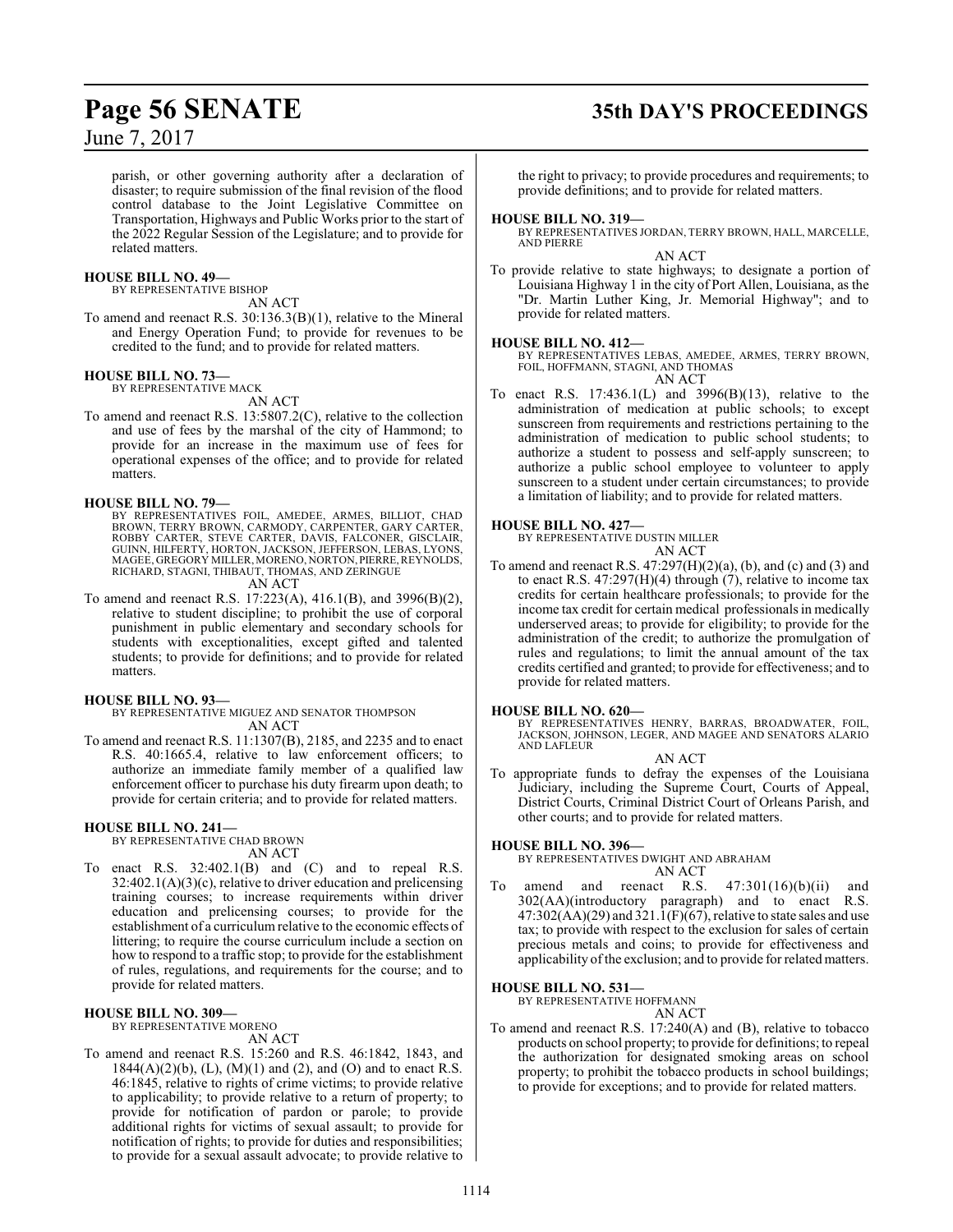# **35th DAY'S PROCEEDINGS Page 57 SENATE**

#### **HOUSE BILL NO. 590—**

BY REPRESENTATIVES HILFERTY AND DAVIS AN ACT

To amend and reenact R.S. 49:308.5 and to enact R.S. 24:653(N), relative to the review of special treasury funds; to provide for the submission of a plan to review special treasury funds; to provide forthe reviewof and recommendation on certain special treasury funds; to provide for exceptions; to provide for a dedicated fund review subcommittee of the Joint Legislative Committee on the Budget; to provide for an effective date; and to provide for related matters.

#### **HOUSE BILL NO. 596—**

BY REPRESENTATIVES LEGER AND BISHOP AN ACT

To amend and reenact R.S. 49:214.6.2(A) and to enact R.S. 49:214.7, relative to the Coastal Protection and Restoration Authority; to authorize the use of outcome-based performance contracts by the Coastal Protection and Restoration Authority for integrated coastal protection; and to provide for related matters.

#### **HOUSE BILL NO. 601—**

BY REPRESENTATIVE STOKES

AN ACT To amend and reenact R.S. 47:302(K)(6), 337.2(C)(1)(a), 337.19(A), 337.23(B)(1)(b), (d), and (e), 337.49, 337.81(A)(1), 337.87(C)(1)(introductory paragraph), 337.92(1), and 1407(3) and to enact R.S.  $36:459(A)$ , R.S.  $47:337.86(E)(3)$ ,  $337.87(C)(1)(d)$ ,  $337.102$ , and Chapter 2-E of Subtitle II of Title 47 of the Louisiana Revised Statutes of 1950, to be comprised of R.S. 47:339 and 340, relative to sales and use tax administration; to provide with respect to a concursus proceeding for determination of the proper local taxing jurisdiction; to establish the Louisiana Uniform Local Sales Tax Board as a political subdivision of the state for purposes of uniformity and efficiency of imposition, collection, and administration of local sales and use taxes; to provide for membership of the board; to provide for powers and duties of the board; to establish a dedication of revenue for support of operations ofthe board; to establish the Louisiana Sales and Use Tax Commission for Remote Sellers for purposes of uniformity and efficiency of collection and administration of state and local sales and use tax relative to remote sellers; to provide for membership of the commission; to provide for duties and powers of the commission; to provide for effectiveness; and to provide for related matters.

#### **HOUSE BILL NO. 639—**

BY REPRESENTATIVES SCHEXNAYDER, BAGLEY, BERTHELOT, BILLIOT, TERRY BROWN, CARPENTER, CHANEY, COX, CROMER,<br>DWIGHT, EDMONDS, FOIL, JIMMY HARRIS, HAVARD, HORTON,<br>HOWARD, IVEY, JAMES, LYONS, POPE, REYNOLDS, SEABAUGH, STOKES, THIBAUT, AND ZERINGUE

#### AN ACT

To amend and reenact R.S. 47:242 and 293(10) and to enact R.S. 47:53.5, 111(A)(11), and 287.71(B)(8), relative to state income tax; to provide for the determination of wages for purposes of calculating withholding tax; to exclude certain remuneration from the calculation of wages; to provide for the classification of gross income; to exclude certain income from certain gross income calculations; to provide for the determination of Louisiana net income; to exclude certain income from the calculation of Louisiana net income; to exclude certain income derived fromactivities conducted during certain disaster periods from state income tax; to provide for definitions; to provide for the promulgation of rules; to provide for applicability; to provide for an effective date; and to provide for related matters.

# June 7, 2017

## **HOUSE BILL NO. 678— (Substitute for House Bill No. 479 by**

**Representative Horton)** BY REPRESENTATIVE HORTON

AN ACT

To amend and reenact Children's Code Articles 437(A), 603(24), and 610(G), to enact Children's Code Article 603(19) and Subpart E of Part VI of Chapter 5-A of Title 40 of the Louisiana Revised Statutes of 1950, to be comprised of R.S. 40:1086.11, and to repeal Act No. 396 of the 2007 Regular Session of the Legislature, relative to prenatal neglect and the reporting thereof; to provide for definitions; to provide for notification procedures; to provide for limitation of liability; to provide for referral for mediation; to provide for promulgation of rules by the Department of Children and Family Services; to provide for enforceability; and to provide for related matters.

#### **HOUSE BILL NO. 618—**

BY REPRESENTATIVE GAROFALO AN ACT

To amend and reenact R.S. 39:99.27(1), (4), (5), (10), (18), 99.30(A)(introductory paragraph) and (1), 99.38(A), (B), and (C), 99.41, and 99.42 and to enact R.S. 39:99.27(19) through (28), 99.43, and 99.44, relative to the Louisiana Coastal Protection and Restoration Financing Corporation; to authorize the financing, purchasing, owning, and managing payments from the Deepwater Horizon natural resource damage act and the Resources and Ecosystems Sustainability, Tourist Opportunities, and Revived Economies of the Gulf Coast States Act; to provide for terms and conditions associated with the financing, purchasing, owning, and managing; to direct the Louisiana State Law Institute to redesignate section numbers; and to provide for related matters.

#### **HOUSE BILL NO. 681— (Substitute for House Bill No. 177 by Representative Moreno)**

BY REPRESENTATIVES MORENO, BAGNERIS, COX, GLOVER, HALL, JACKSON, JAMES, TERRY LANDRY, MARCELLE, MARINO, NORTON, PIERRE, AND SMITH AND SENATOR BISHOP AN ACT

To enact R.S. 46:233.3 and to repeal R.S. 46:233.2 and 237(D), relative to eligibility for benefits of certain public assistance programs; to provide relative to Supplemental Nutrition Assistance Program eligibility; to provide relative to eligibility for cash assistance funded through the Temporary Assistance for Needy Families program; to provide for eligibility for such programs of persons convicted of certain drug-related felonies; to provide an effective date; and to provide for related matters.

and asked that the President of the Senate affix his signature to the same.

> Respectfully submitted, ALFRED W. SPEER Clerk of the House of Representatives

The House Bills and Joint Resolutions contained herein were signed by the President of the Senate.

#### **Message from the House**

#### **SIGNED HOUSE CONCURRENT RESOLUTIONS**

#### June 7, 2017

To the Honorable President and Members of the Senate:

I am directed to inform your honorable body that the Speaker of the House of Representatives has signed the following House Concurrent Resolutions: